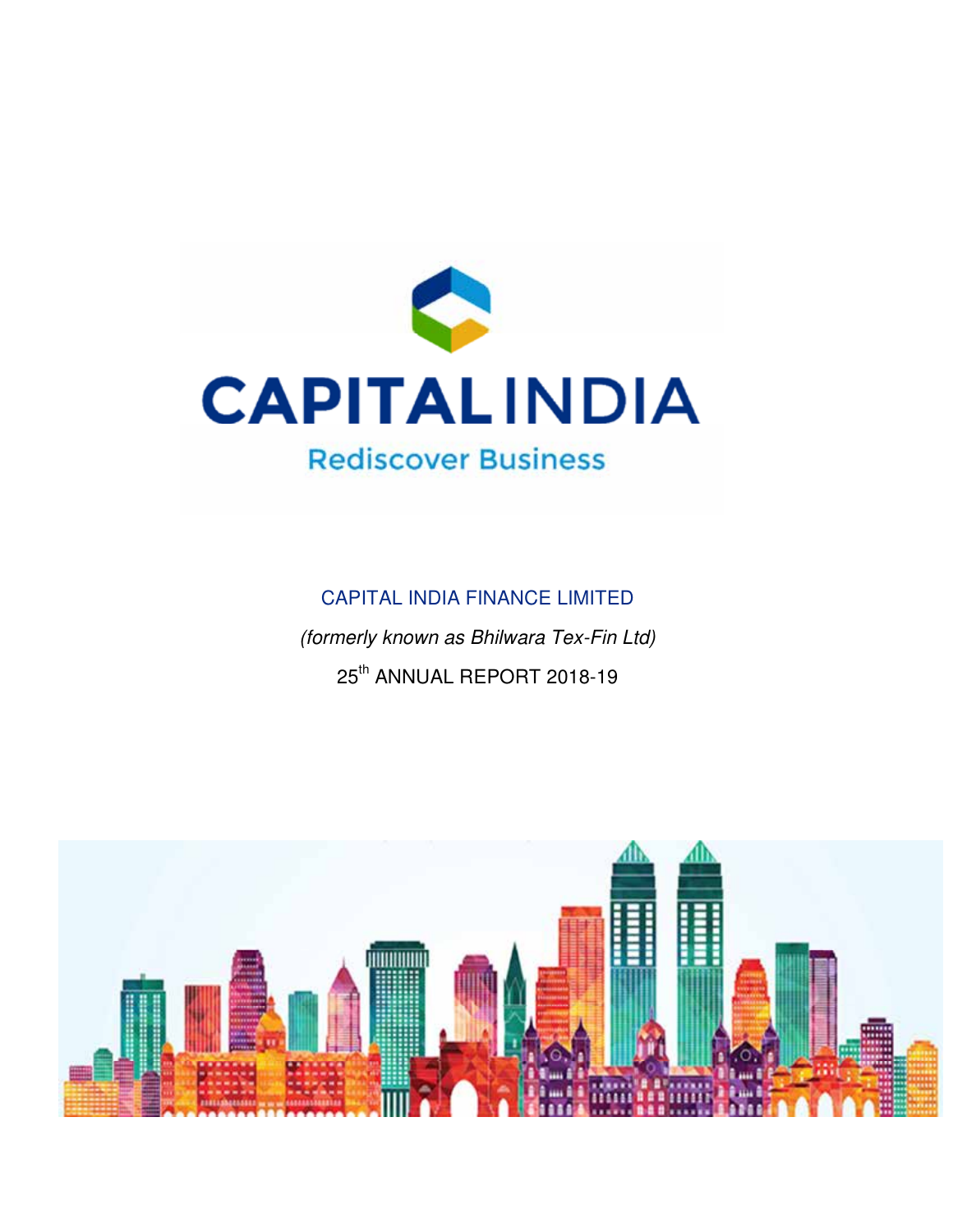#### **CORPORATE INFORMATION**

| <b>BOARD OF DIRECTORS</b>   |           | DIN      |
|-----------------------------|-----------|----------|
|                             |           |          |
| Mr. Vinod Somani            | $\bullet$ | 00327231 |
| Mr. Yogendra Pal Singh      | $\cdot$   | 08347484 |
| Mrs. Promila Bhardwaj*      | $\cdot$   | 06428534 |
| Mr. Keshav Porwal           | $\cdot$   | 06706341 |
| Mr. Amit Sahai Kulshreshtha |           | 07869849 |
| Mr. Vineet Kumar Saxena     | $\cdot$   | 07710277 |
| Ms. Shraddha Suresh Kamat   | $\cdot$   | 07555355 |
| Mr. Subodh Kumar            |           | 07781250 |
|                             |           |          |

#### **KEY MANAGERIAL PERSONNEL (KMP)**

| Mr. Keshav Porwal           | Managing Director                            |
|-----------------------------|----------------------------------------------|
| Mr. Amit Sahai Kulshreshtha | Executive Director & Chief Executive Officer |
| Mr. Rachit Malhotra         | Company Secretary & Compliance Officer       |
| Mr. Neeraj Toshniwal        | Chief Financial Officer                      |

#### **AUDIT COMMITTEE**

| Mr. Vinod Somani        | Chairman |
|-------------------------|----------|
| Mr. Yogendra Pal Singh  | Member   |
| Mr. Vineet Kumar Saxena | Member   |

#### **NOMINATION AND REMUNERATION COMMITTEE**

| Mrs. Promila Bhardwaj <sup>*</sup> | Chairperson |
|------------------------------------|-------------|
| Mr. Yogendra Pal Singh             | Member      |
| Mr. Vineet Kumar Saxena            | Member      |

#### **STAKEHOLDERS RELATIONSHIP COMMITTEE**

| Mr. Vinod Somani                   | Chairman |
|------------------------------------|----------|
| Mrs. Promila Bhardwaj <sup>*</sup> | Member   |
| Mr. Vineet Kumar Saxena            | Member   |

#### **INVESTMENT COMMITTEE**

| Mr. Vineet Kumar Saxena     | Chairman |
|-----------------------------|----------|
| Mr. Keshav Porwal           | Member   |
| Mr. Amit Sahai Kulshreshtha | Member   |

#### **RISK MANAGEMENT COMMITTEE**

| Mr. Achal Kumar Gupta              |                | Chairman    |
|------------------------------------|----------------|-------------|
| Mr. Keshav Porwal                  |                | Member      |
| Mr. Amit Sahai Kulshreshtha        | $\ddot{\cdot}$ | Member      |
| <b>ASSET-LIABILITY COMMITTEE</b>   |                |             |
| Mrs. Promila Bhardwai <sup>*</sup> |                | Chairperson |
| Mr. Keshav Porwal                  | $\bullet$      | Member      |
| Mr. Amit Sahai Kulshreshtha        |                | Member      |
| <b>MANAGEMENT COMMITTEE</b>        |                |             |
| Mr. Keshav Porwal                  |                | Chairman    |
| Mr. Amit Sahai Kulshreshtha        |                | Member      |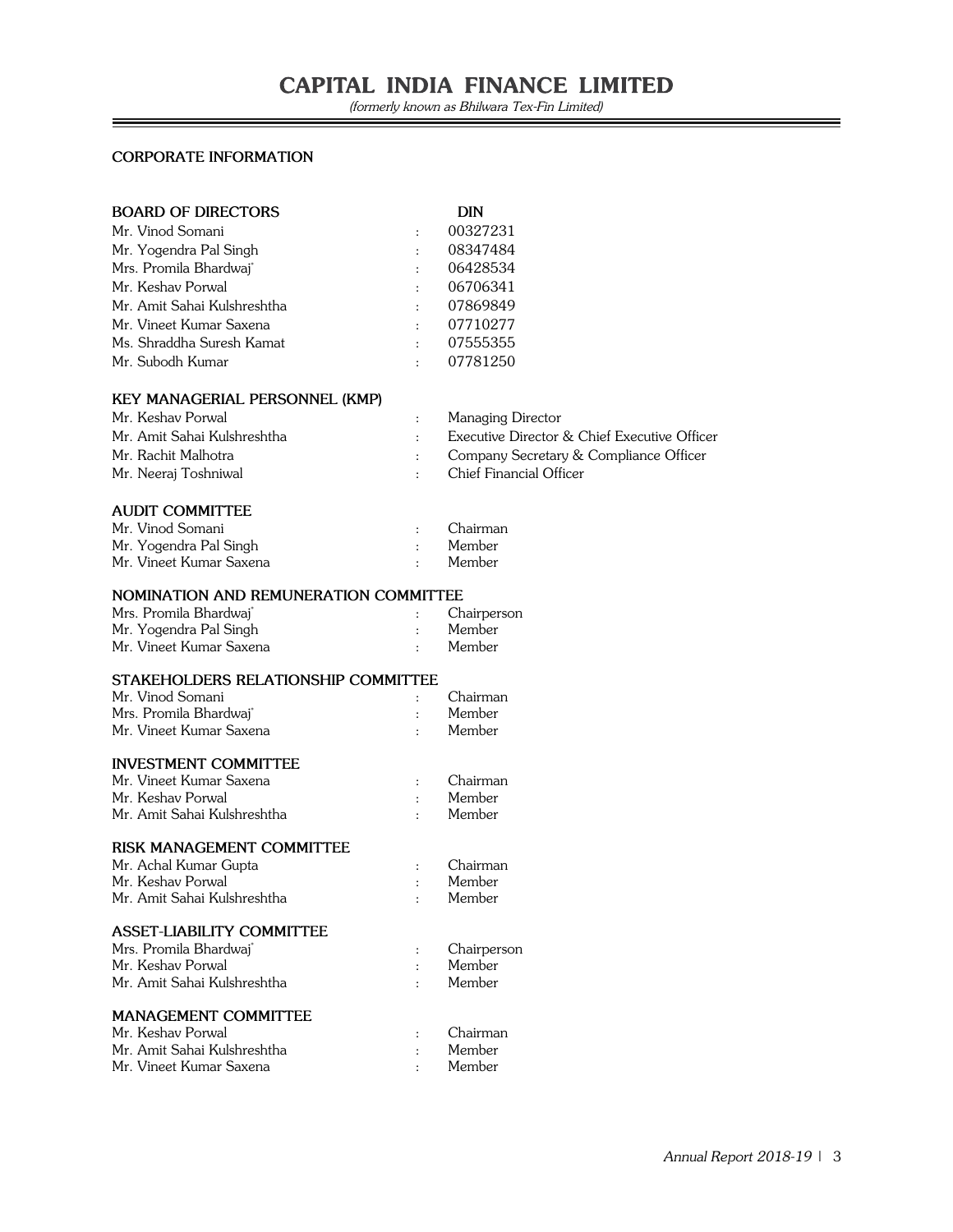(formerly known as Bhilwara Tex-Fin Limited)

#### **CREDIT COMMITTEE**

| Mr. Vinod Somani            | $\sim 100$  | Chairman |
|-----------------------------|-------------|----------|
| Mr. Keshav Porwal           | $\bullet$ . | Member   |
| Mr. Amit Sahai Kulshreshtha | $\bullet$ . | Member   |
| Mr. Vineet Kumar Saxena     | $\sim 100$  | Member   |
|                             |             |          |

#### **SECURITIES ISSUANCE COMMITTEE**

| Mrs. Promila Bhardwaj <sup>*</sup> |             | Chairperson |
|------------------------------------|-------------|-------------|
| Mr. Vinod Somani                   |             | Member      |
| Mr. Keshav Porwal                  |             | Member      |
| Mr. Amit Sahai Kulshreshtha        | $\bullet$ . | Member      |
|                                    |             |             |

#### **IT STRATEGY COMMITTEE**

| Mrs. Promila Bhardwai <sup>®</sup> | Chairperson |
|------------------------------------|-------------|
| Mr. Amit Sahai Kulshreshtha        | Member      |
| Mr. Vineet Kumar Saxena            | Member      |
| Mr. Manish Gupta                   | Member      |

#### **STATUTORY AUDITORS**

M/s Deloitte Haskins & Sells LLP, Chartered Accountants, Indiabulls Finance Centre Tower 3, 27th – 32nd Floor Senapati Bapat Marg, Elphinstone Road (West), Mumbai-400013

#### **SECRETARIAL AUDITORS**

M/s Naveen Garg & Associates, Company Secretaries, A – 2/ 73, New Kondly, Mayur Vihar – III, New Delhi-110096

#### **INTERNAL AUDITORS**

M/s Aneja Associates, Chartered Accountants, 301, Peninsula Towers, Peninsula Corporate Park, Ganpatrao Kadam Marg, Lower Parel, Mumbai, 400013

#### **REGISTRAR & SHARE TRANSFER AGENT**

Karvy Fintech Private Limited, (formerly known as KCPL Advisory Services Pvt. Ltd.), Karvy Selenium Tower B, Plot 31-32, Gachibowli, Financial District, Nanakramguda, Hyderabad – 500 032

\* resigned with effect from April 1, 2019.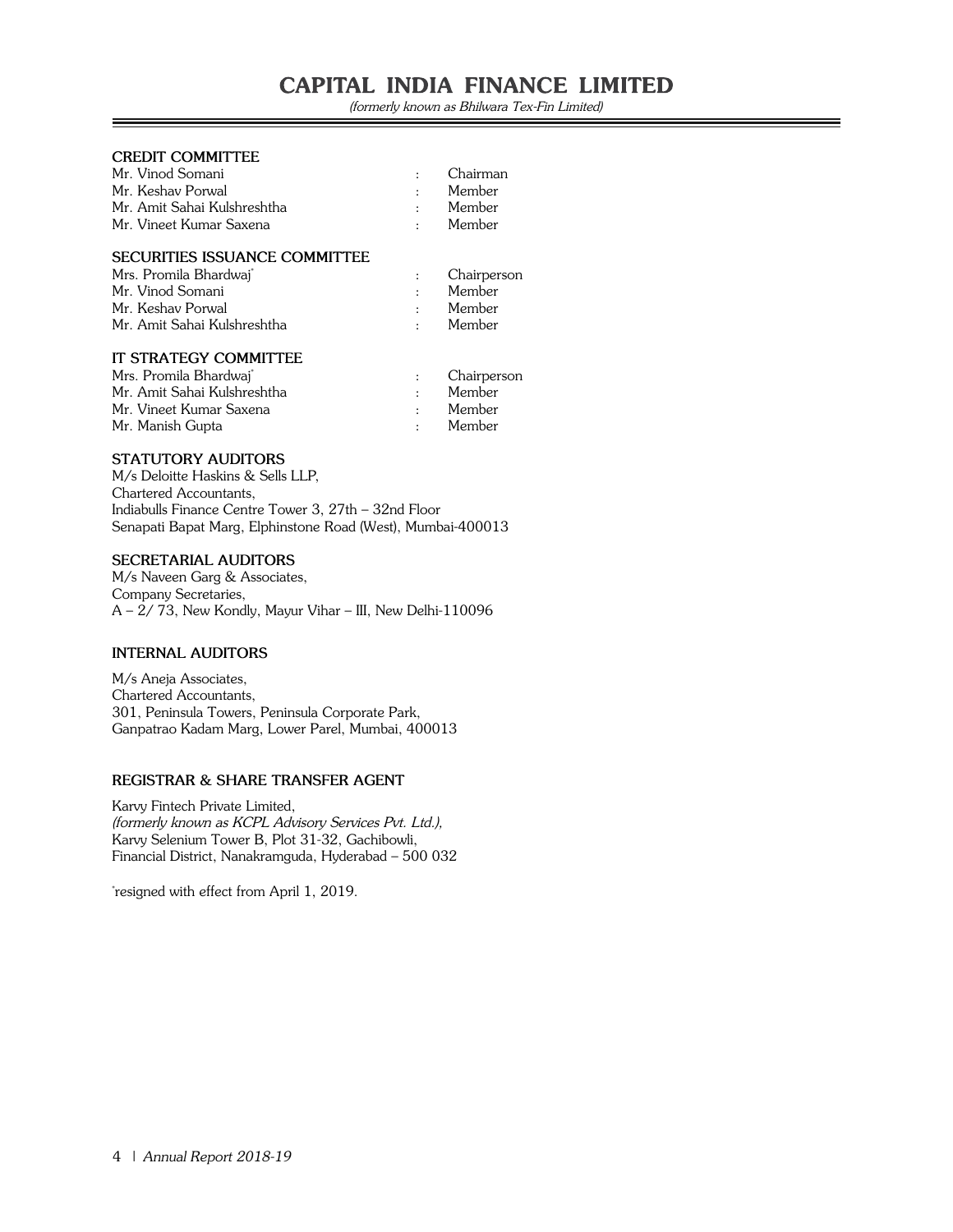(formerly known as Bhilwara Tex-Fin Limited)

# **CONTENTS**

| 6   | Board's Report with Annexures             |
|-----|-------------------------------------------|
| 33  | Management Discussion and Analysis Report |
| 36  | Corporate Governance Report               |
|     | <b>Standalone Financial Statements:</b>   |
| 54  | Independent Auditors' Report              |
| 62  | <b>Balance Sheet</b>                      |
| 63  | Statement of Profit & Loss                |
| 64  | Cash Flow Statement                       |
| 66  | Notes to Financial Statements             |
|     | <b>Consolidated Financial Statements</b>  |
| 93  | Independent Auditors' Report              |
| 99  | <b>Balance Sheet</b>                      |
| 100 | Statement of Profit & Loss                |
| 101 | Cash Flow Statement                       |
| 103 | Notes to Financial Statements             |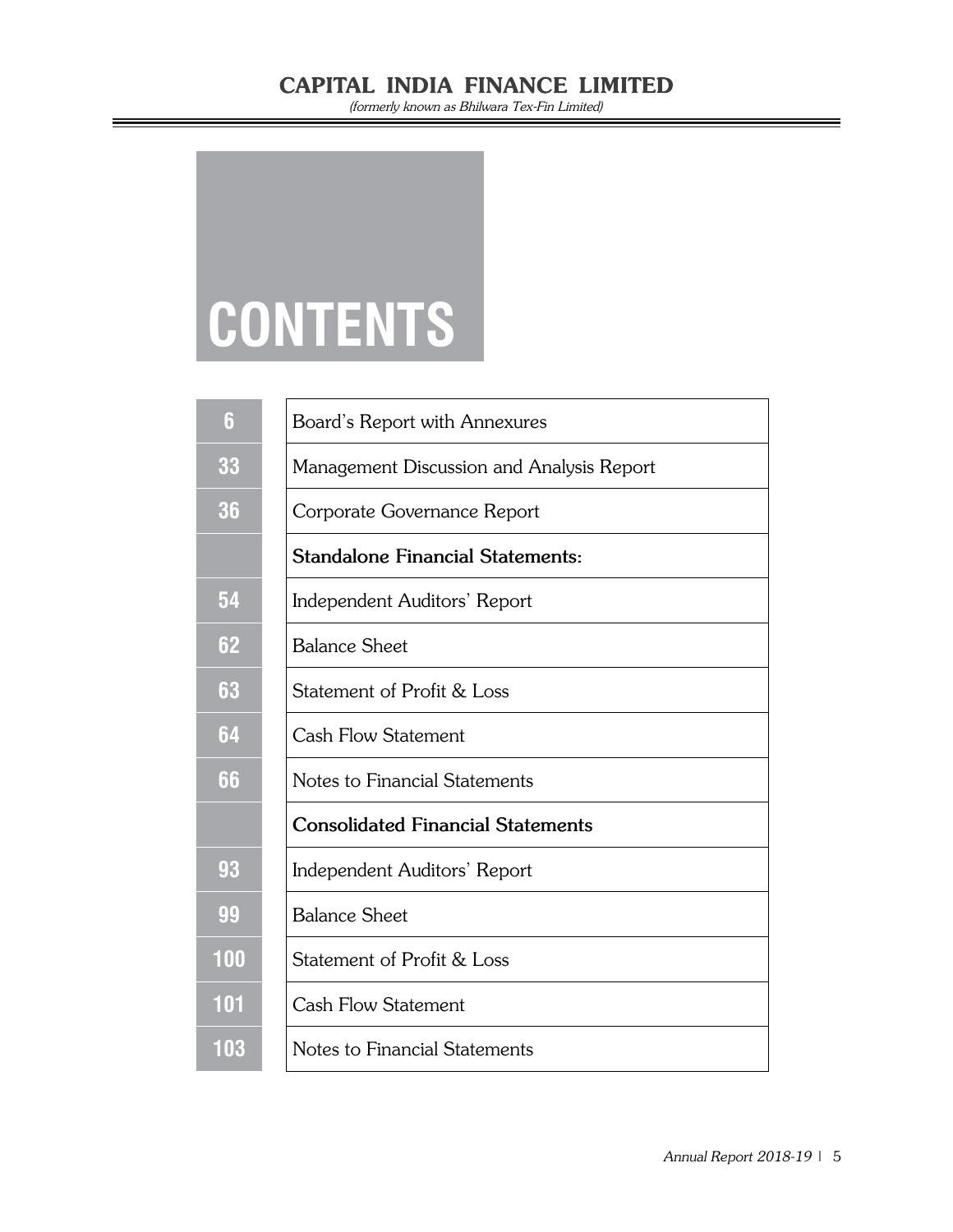## **BOARD'S REPORT**

#### To,

#### The Members, **CAPITAL INDIA FINANCE LIMITED** (formerly known as Bhilwara Tex-Fin Limited)

Your Board of Directors ("Board") take pride in presenting their 25<sup>th</sup> Annual Report together with the Audited Financial Statements (both on standalone and consolidated basis) ("**Financial Statements**") for the Financial Year ended on March 31, 2019 ("**FY 2018-19**" or "**period under review**"). The summarised consolidated and standalone financial performance of your Company is as follows:

#### **1. FINANCIAL HIGHLIGHTS (Amount in Rupees)**

| <b>Particulars</b>                                                         | Consolidated                        |                                     | <b>Standalone</b>                   |                                     |
|----------------------------------------------------------------------------|-------------------------------------|-------------------------------------|-------------------------------------|-------------------------------------|
|                                                                            | Year ended<br>$31st$ March,<br>2019 | Year ended<br>$31st$ March,<br>2018 | Year ended<br>$31st$ March,<br>2019 | Year ended<br>$31st$ March,<br>2018 |
| Total Income                                                               | 59,40,53,091                        | 26,04,60,113                        | 56,26,31,821                        | 25,70,90,477                        |
| Total Expenditure                                                          | 49,27,91,427                        | 21,61,13,566                        | 41,69,96,713                        | 21,06,34,455                        |
| Profit before tax                                                          | 10,12,61,664                        | 4,43,46,547                         | 14,56,35,108                        | 4,64,56,022                         |
| Provision for tax (including Deferred<br>Tax)                              | 4, 25, 36, 291                      | 1,64,59,174                         | 4,36,80,839                         | 1,69,69,426                         |
| Profit after tax                                                           | 5,87,25,373                         | 2,78,87,373                         | 10,19,54,269                        | 2,94,86,596                         |
| Add: Profit and Loss account balance<br>brought forward from previous year | 2,46,36,542                         | 26,46,488                           | 2,62,35,765                         | 26,46,488                           |
| Transfer to Special Reserve under<br>Section 45-IC of the RBI Act, 1934    | 2,03,90,854                         | 58,97,319                           | 2,03,90,854                         | 58,97,319                           |
| Dividend on equity shares                                                  | 35,02,700                           |                                     | 35,02,700                           |                                     |
| Tax on Dividend                                                            | 7,13,069                            |                                     | 7,13,069                            |                                     |
| Surplus carried to Balance Sheet                                           | 5,87,55,292                         | 2,46,36,542                         | 10,35,83,411                        | 2,62,35,765                         |

#### **2. RESERVES**

In order to comply with the provisions of Section 45-IC of the Reserve Bank of India Act, 1934, ("**RBI Act, 1934**") the Company has transferred Rs. 2,03,90,854 (Rupees Two crores three lakhs ninety thousand eight hundred and fifty four only) to Special Reserve Funds and has also made a provision of Rs. 2,80,18,945 (Rupees Two crores eighty lakhs eighteen thousand nine hundred and forty five only) for Employee Stock Options and Rs. 1,82,90,836 (Rupees One crore eighty two lakhs ninety thousand eight hundred and thirty six only) for Standard Assets during the period under review. Total provisions for Standard Assets of the Company as at the end of FY 2018-19 is Rs. 2,24,48,586 (Rupees Two crores twenty four lakhs forty eight thousand five hundred eighty six only).

Except as mentioned above, no amount was transferred to any reserve by the Company during the period under review.

#### **3. SHARE CAPITAL**

During the period under review, pursuant to the allotment of 3,96,83,000 (Three crores ninety six lakhs eighty three thousand) equity shares of the Company having face value of Rs. 10 (Rupees Ten only) each on preferential allotment basis, at a price of Rs. 63 (Rupees Sixty three only) (including a share premium of Rs. 53 (Rupees Fifty three only) per equity share aggregating to Rs. 2,50,00,29,000 (Rupees Two hundred fifty crores and twenty nine thousand only) and the allotment of 3,45,48,560 (Three crores forty five lakhs forty eight thousand five hundred and sixty) equity shares of the Company having face value of Rs. 10 (Rupees Ten only) each on rights basis, at a price of Rs. 72 (Rupees Seventy two only) each (including a share premium of Rs. 62 (Rupees Sixty two only) each) for an aggregate amount of Rs. 2,48,74,96,320 (Rupees Two hundred forty eight crores seventy four lakhs ninety-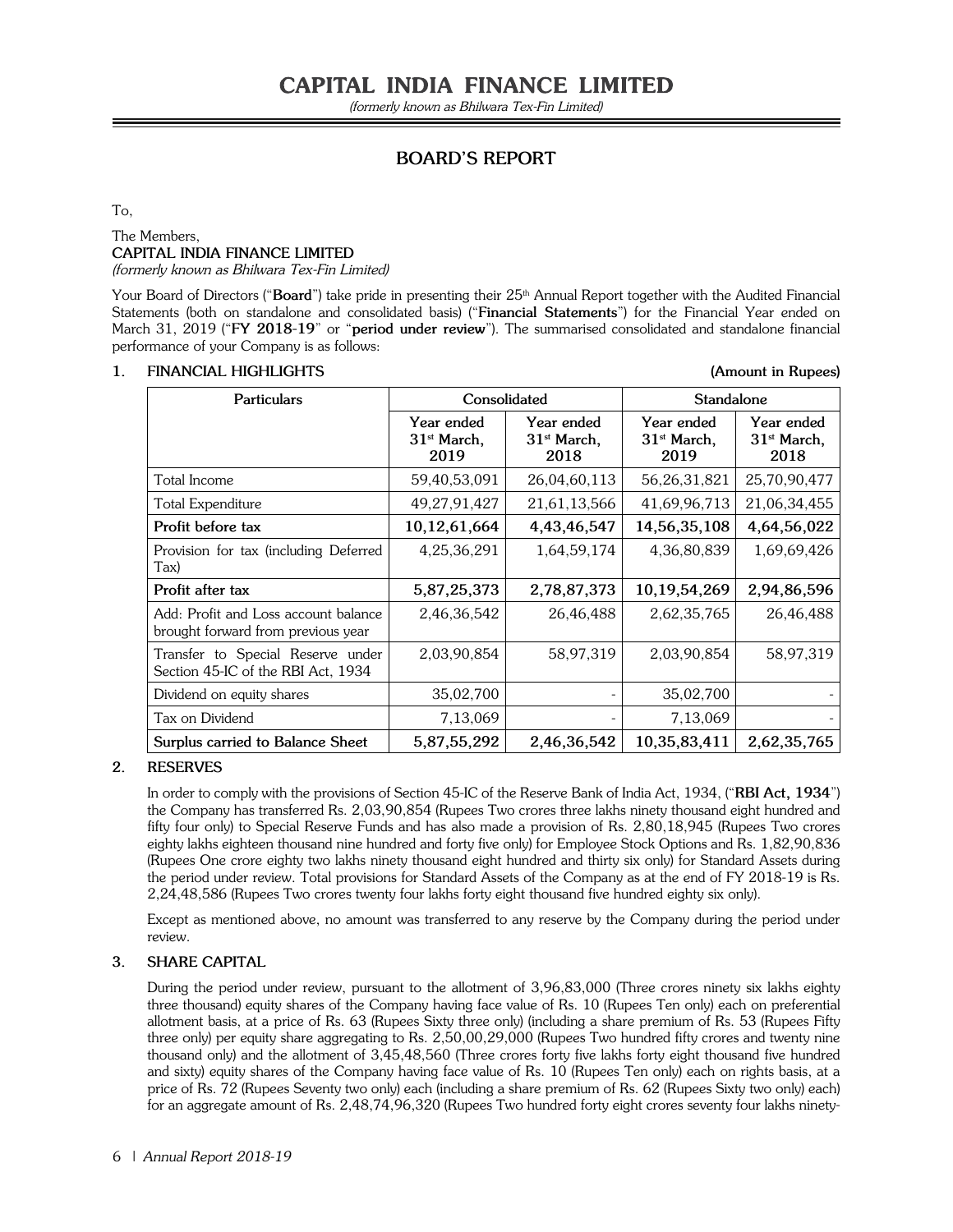(formerly known as Bhilwara Tex-Fin Limited)

six thousand three hundred and twenty only), the paid-up share capital of the Company have been increased from Rs. 3,50,27,000 (Rupees Three crores fifty lakhs and twenty seven thousand only) to Rs. 77,73,42,600 (Rupees Seventy seven crores seventy three lakhs forty two thousand and six hundred only).

#### **4. INFORMATION ON THE STATE OF AFFAIRS OF THE COMPANY**

The Company is engaged in the business of finance and investments as a Non–Banking Financial Company without accepting public deposits for which the certificate of registration has been obtained from the Department of Non-Banking Supervision, Reserve Bank of India.

During the period under review, on standalone basis, the Company's total income was Rs. 56,26,31,821 (Rupees Fifty six crores twenty six lakhs thirty one thousand eight hundred and twenty one only) as compared to Rs. 25,70,90,477 (Rupees Twenty five crores seventy lakhs ninety thousand four hundred and seventy seven only) during the previous financial year and the Company has earned a Profit Before Tax of Rs. 14,56,35,108 (Rupees Fourteen crores fifty six lakhs thirty five thousand one hundred and eight only) as compared to Rs. 4,64,56,022 (Rupees Four crores sixty four lakhs fifty six thousand and twenty two only) during the previous financial year.

The inter-corporate loans and investments made by the Company during the period under review, were in the ordinary course of business and at arm's length. The Financial Statements are forming part of this Annual Report.

#### **5. CHANGE IN NATURE OF BUSINESS**

There was no change in the nature of business activity of the Company during the period under review.

#### **6. DETAILS OF HOLDING, SUBSIDIARY, JOINT VENTURE OR ASSOCIATE COMPANY(IES)**

During the period under review, the Company does not have any Holding/Joint Venture/Associate Company and has the following 5 (five) subsidiaries:

| S.No. | Name of Subsidiary                              | Percentage of<br>Shareholding |
|-------|-------------------------------------------------|-------------------------------|
|       | Capital India Home Loans Limited                | 100%                          |
| 2     | Capital India Asset Management Private Limited  | 100%                          |
| 3     | Capital India Wealth Management Private Limited | 100%                          |
| 4     | CIFL Holdings Private Limited                   | 100%                          |
| 5     | CIFL Investment Manager Private Limited         | 100%                          |

**Note:**

- As required under Rule 8 (1) of the Companies (Accounts) Rules, 2014, the Board's Report has been prepared on Standalone Financial Statements and a Report on the Performance and Financial Position of each of the subsidiaries, as included in the Consolidated Financial Statements, is presented herewith in Form AOC-I as **Annexure-I**.
- In terms of Regulation 16(1)(c) of the Securities and Exchange Board of India (Listing Obligations and Disclosure Requirements) Regulations, 2015 ("**Listing Regulations**"), the Board adopted a Policy for Determining Material Subsidiary ("**Material Subsidiary Policy**") in terms of which none of the subsidiaries are material subsidiaries of the Company. Details of the Material Subsidiary Policy are given in the Corporate Governance Report which is annexed to and forms an integral part of this Board's Report.
- The standalone audited financial statements of each of the subsidiaries are available on the website of the Company at https://capitalindia.com under the "Investors" tab. Members interested in obtaining a copy of the standalone audited financial statements of the subsidiaries may write to the Company Secretary at the Registered Office of the Company.
- In accordance with the third proviso of Section 136 (1) of the Companies Act, 2013 and rules made thereunder, the Annual Report of the Company, containing therein its Financial Statements would be placed on the website of the Company at https://capitalindia.com ("**Website**") under the "Investors" tab.

#### **7. DIVIDEND**

Your Directors recommend a final dividend of Rs. 0.40 (Forty paisa) per equity share for the FY 2018-19. The final dividend on 7,77,34,260 (Seven crores seventy seven lakhs thirty four thousand two hundred and sixty) equity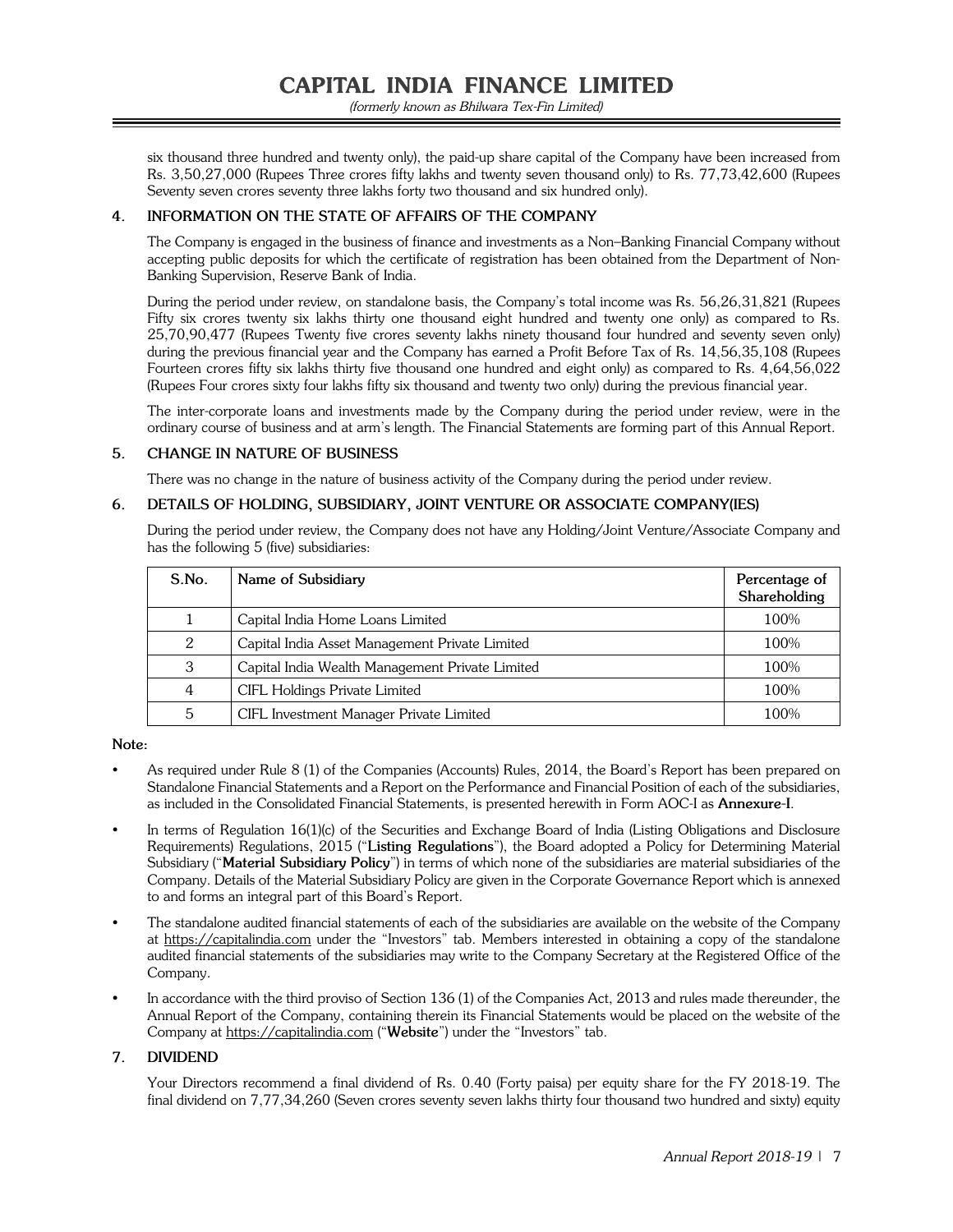(formerly known as Bhilwara Tex-Fin Limited)

shares, if approved by the members of the Company at the ensuing Annual General Meeting, would entail an outflow of Rs. 3,10,93,704 (Rupees Three crores ten lakhs ninety three thousand seven hundred and four only) towards dividend and Rs. 63,91,417 (Rupees Sixty three lakhs ninety one thousand four hundred and seventeen only) towards dividend distribution tax @20.56%, resulting in a total outflow of Rs. 3,74,85,121 (Rupees Three crores seventy four lakhs eighty five thousand one hundred and twenty one only).

#### **8. INTERNAL CONTROL SYSTEM AND INTERNAL FINANCIAL CONTROLS**

The Company has in place an adequate Internal Financial Control System with reference to the financial statements and Internal Control System, commensurate with the size, scale and complexity of its operations.

The Directors have laid down Internal Financial Control procedures to be followed by the Company which ensures the compliance with various policies, practices and statutes, keeping in view the organization's pace of growth and increasing complexity of operations for orderly and efficient conduct of its business.

The Audit Committee of the Board, is vested with the powers to evaluate the adequacy and effectiveness of the Internal Financial Control system of the Company, thereby ensuring that:-

- 1. Systems have been established to ensure that all the transactions are executed in accordance with the management's general and specific authorisation.
- 2. Systems and procedures exist to ensure that all the transactions are recorded so as to permit preparation of Financial Statements in conformity with the Generally Accepted Accounting Principles (GAAP) or any other criteria applicable to such Statements, and to maintain accountability for effective and the timely preparation of reliable financial information.
- 3. Access to assets is permitted only with the management's general and specific authorisation. No assets of the Company are allowed to be used for personal purposes, except in accordance with the terms of employment or except as specifically permitted.
- 4. The existing assets of the Company are verified /checked at reasonable intervals and appropriate action is taken with respect to differences, if any.
- 5. Appropriate systems are in place for prevention and detection of frauds and errors and for ensuring adherence to the Company's various policies as listed on the Website and otherwise disseminated internally.

#### **9. DIRECTORS AND KEY MANAGERIAL PERSONNEL**

The composition of the Board is governed by the relevant provisions of the Companies Act, 2013 and rules made thereunder, the Securities and Exchange Board of India (Listing Obligations and Disclosure Requirements) Regulations, 2015, the Articles of Association of the Company, and all other applicable laws and is in accordance with the best practices in corporate governance from time to time.

#### **i. Board of Directors**

| Sr.No          | <b>Name</b>               | <b>DIN</b> | Designation                             | <b>Details</b>                                                                                                                                                                                                                                            |
|----------------|---------------------------|------------|-----------------------------------------|-----------------------------------------------------------------------------------------------------------------------------------------------------------------------------------------------------------------------------------------------------------|
| $\mathbf{1}$ . | Mr. Vinod Somani          | 00327231   | Independent<br>Director                 | Appointed as an Additional Director in the<br>capacity of Non – Executive Independent<br>Director by the Board w.e.f. December 20,<br>2017 and as an Independent Director by the<br>shareholders in their Annual General Meeting<br>held on June 2, 2018. |
| 2.             | Mr. Yogendra Pal<br>Singh | 08347484   | Additional<br>Director -<br>Independent | Appointed as an Additional Director in the<br>capacity of $Non$ – Executive Independent<br>Director by the Board w.e.f. February 13, 2019.                                                                                                                |
| 3.             | Mrs. Promila<br>Bhardwai* | 06428534   | Independent<br>Director                 | Appointed as an Additional Director in the<br>capacity of Non – Executive Independent<br>Director by the Board w.e.f. December 20,<br>2017 and as an Independent Director by the<br>shareholders in their Annual General Meeting<br>held on June 2, 2018. |

As on March 31, 2019, the Board of the Company consists of following 8 (eight) Directors: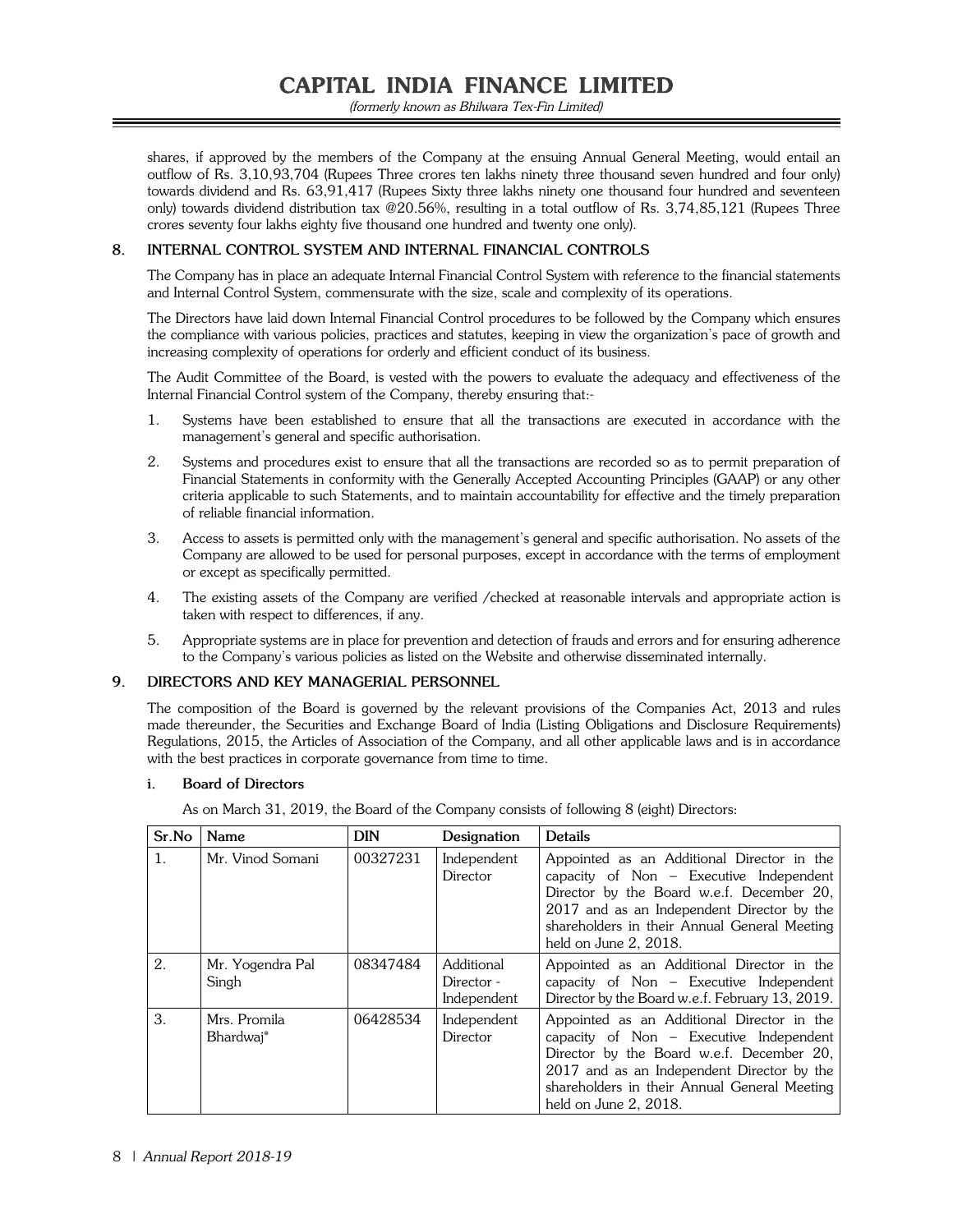(formerly known as Bhilwara Tex-Fin Limited)

| Sr.No            | <b>Name</b>                    | <b>DIN</b> | Designation                           | <b>Details</b>                                                                                                                                                                                                                                                          |
|------------------|--------------------------------|------------|---------------------------------------|-------------------------------------------------------------------------------------------------------------------------------------------------------------------------------------------------------------------------------------------------------------------------|
| $\overline{4}$ . | Mr. Keshav Porwal              | 06706341   | Managing<br>Director                  | Appointed as an Additional Director in the<br>capacity of Managing Director by the Board<br>w.e.f. November 27, 2017 and as Managing<br>Director by the shareholders in their Annual<br>General Meeting held on June 2, 2018.                                           |
| 5.               | Mr. Amit Sahai<br>Kulshreshtha | 07869849   | Executive<br>Director &<br><b>CEO</b> | Appointed as an Additional Director in the<br>capacity of Executive Director $&$ CEO by the<br>Board w.e.f. November 27, 2017 and as an<br>Executive Director & CEO by the shareholders<br>in their Annual General Meeting held on June<br>2, 2018.                     |
| 6.               | Mr. Vineet Kumar<br>Saxena     | 07710277   | Non-Executive<br>Director             | Appointed as an Additional Director of the<br>Company in the capacity of $Non$ – Executive<br>Director by the Board w.e.f. November 27,<br>$2017$ and as Non – Executive Director by the<br>shareholders in their Annual General Meeting<br>held on June 2, 2018.       |
| 7.               | Ms. Shraddha Suresh<br>Kamat   | 07555355   | $Non-$<br>Executive<br>Director       | Appointed as an Additional Director of the<br>Company in the capacity of Women Non-<br>Executive Director by the Board w.e.f.<br>November 27, 2017 and as Women Non-<br>Executive Director by the shareholders in their<br>Annual General Meeting held on June 2, 2018. |
| 8.               | Mr. Subodh Kumar               | 07781250   | Non-Executive<br>Director             | Appointed as an Additional Director of the<br>Company in the capacity of Non $-$ Executive<br>Director by the Board w.e.f. November 27,<br>$2017$ and as Non - Executive Director by the<br>shareholders in their Annual General Meeting<br>held on June 2, 2018.       |

\* Mrs. Promila Bhardwaj resigned from the position of Independent Director with effect from April 1, 2019.

Further, none of the Directors of your Company are disqualified under the provisions of Section 164 of the Companies Act, 2013 and rules made thereunder.

#### **ii. Fit and Proper Criteria**

All the Directors of the Company duly meet the fit and proper criteria stipulated by the Reserve Bank of India.

#### **iii. Directorships ceased during the year:**

 Mr. Achal Kumar Gupta resigned from the position of Independent Director w.e.f. February 13, 2019 due to his personal reasons. Mr. Rahul Rameshkumar Jain retired from the position of Non-Executive Director w.e.f. June 2, 2018, consequent to his unwillingness to continue as Director on retirement by rotation.

#### **iv. Declaration of Independence:**

 All the Independent Directors of the Company have submitted the declaration of their independence in conformity of Section 149(7) of the Companies Act, 2013 and rules made thereunder, stating that they meet the criteria of independence as provided in Section 149(6) of the Companies Act, 2013 and are not disqualified from continuing as Independent Directors.

 During the period under review, the Independent Directors of the Company had no pecuniary relationship or transactions with the Company, other than the sitting fees, commission and reimbursement of expenses incurred by them for the purpose of attending the meetings of the Company.

#### **v. Retirement by Rotation**

 In accordance with the provisions of the Companies Act, 2013 and rules made thereunder, and the Articles of Association of the Company, Mr. Amit Sahai Kulshreshtha, Executive Director & Chief Executive Officer of the Company, is liable to retire by rotation at the ensuing Annual General Meeting and has offered his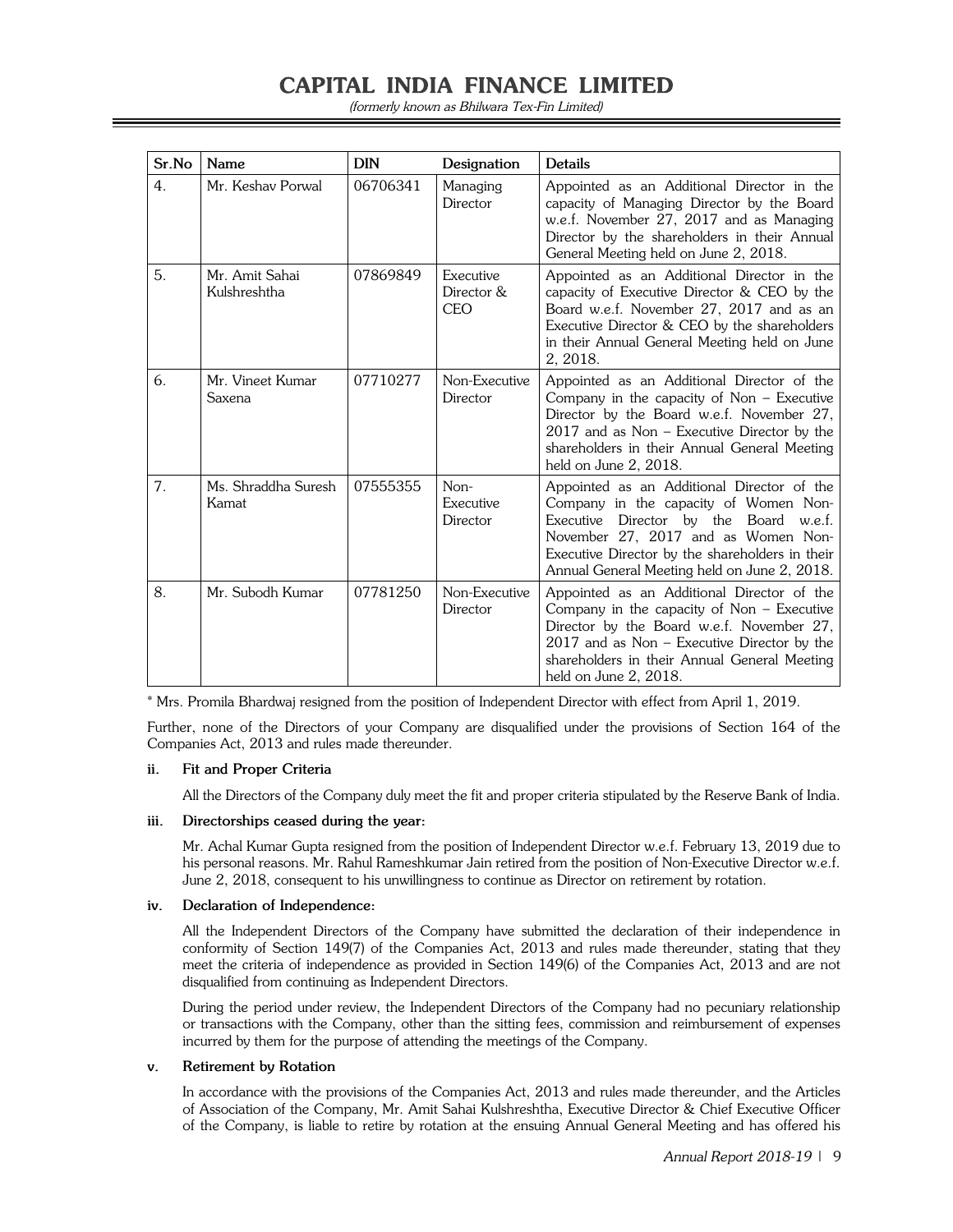(formerly known as Bhilwara Tex-Fin Limited)

candidature for re-appointment as a Director of the Company at the ensuing Annual General Meeting.

#### **vi. Key Managerial Personnel**

 During the period under review, there was no change in the Key Managerial Personnel ("KMP") of the Company.

 As on March 31, 2019, the Company has the following KMPs in accordance with the provisions of the Companies Act, 2013 and rules made thereunder:

| Mr. Keshav Porwal           | $\equiv$                 | Managing Director                            |
|-----------------------------|--------------------------|----------------------------------------------|
| Mr. Amit Sahai Kulshreshtha | $\sim$                   | Executive Director & Chief Executive Officer |
| Mr. Neeraj Toshniwal        | $\overline{\phantom{a}}$ | Chief Financial Officer                      |
| Mr. Rachit Malhotra         | $\overline{\phantom{a}}$ | Company Secretary & Compliance Officer       |

#### **vii. Board Meetings**

 During the period under review, 7 (seven) Board meetings were held and the intervening gap between the meetings were within the period prescribed under the Companies Act, 2013 and rules made thereunder.

#### **viii. Committees of the Board**

The following are the Committees constituted by the Board:

- i) Audit Committee;
- ii) Nomination & Remuneration Committee;
- iii) Stakeholder Relationship Committee;
- iv) Investment Committee;
- v) Risk Management Committee;
- vi) Asset-Liability Committee;
- vii) Management Committee;
- viii) Credit Committee;
- ix) Securities Issuance Committee; and
- x) IT Strategy Committee.

#### **ix. Composition of the Committees:**

The following was the composition of the Committees during the period under review:

| S.No                                        | Committee meeting                                | Composition                                  |
|---------------------------------------------|--------------------------------------------------|----------------------------------------------|
|                                             | <b>Audit Committee</b>                           | Mr. Vinod Somani (Chairman)                  |
|                                             |                                                  | Mr. Yogendra Pal Singh (Member) <sup>1</sup> |
|                                             |                                                  | Mr. Vineet Kumar Saxena (Member)             |
|                                             |                                                  | Mr. Achal Kumar Gupta <sup>2</sup>           |
| Nomination & Remuneration<br>2<br>Committee | Mrs. Promila Bhardwaj (Chairperson) <sup>3</sup> |                                              |
|                                             | Mr. Yogendra Pal Singh (Member) <sup>1</sup>     |                                              |
|                                             | Mr. Vineet Kumar Saxena (Member)                 |                                              |
|                                             | Mr. Vinod Somani <sup>4</sup>                    |                                              |
|                                             |                                                  | Mr. Achal Kumar Gupta <sup>2</sup>           |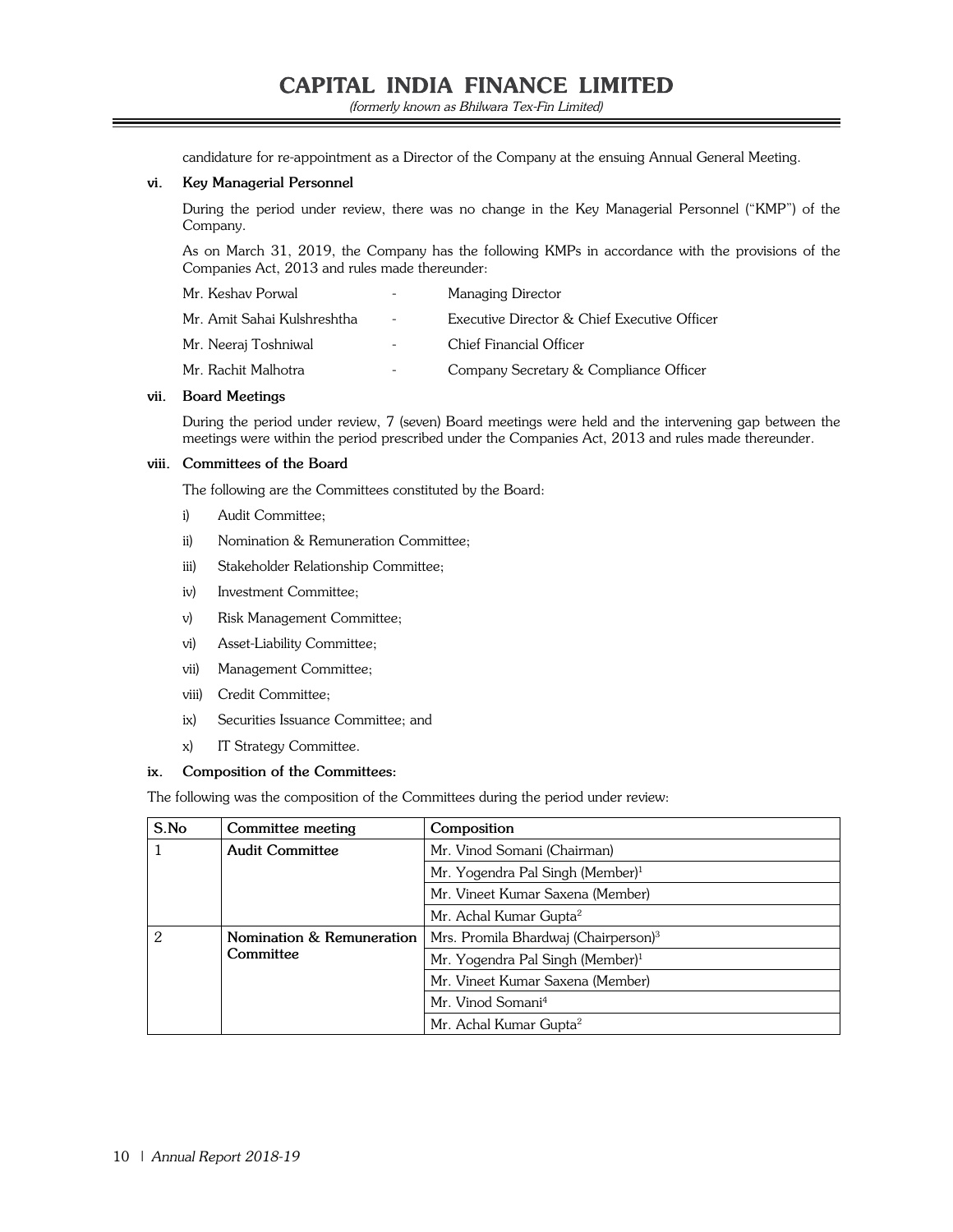(formerly known as Bhilwara Tex-Fin Limited)

| 3              | Stakeholders Relationship     | Mr. Vinod Somani (Chairman)                      |
|----------------|-------------------------------|--------------------------------------------------|
|                | Committee                     | Mrs. Promila Bhardwaj (Member) <sup>5</sup>      |
|                |                               | Mr. Vineet Kumar Saxena (Member)                 |
|                |                               | Mr. Achal Kumar Gupta <sup>4</sup>               |
| $\overline{4}$ | <b>Investment Committee</b>   | Mr. Vineet Kumar Saxena (Chairman) <sup>6</sup>  |
|                |                               | Mr. Keshav Porwal (Member)                       |
|                |                               | Mr. Amit Sahai Kulshreshtha (Member)             |
|                |                               | Mr. Achal Kumar Gupta <sup>7</sup>               |
| 5              | Risk Management Committee     | Mr. Achal Kumar Gupta (Chairman) <sup>8</sup>    |
|                |                               | Mr. Keshav Porwal (Member)                       |
|                |                               | Mr. Amit Sahai Kulshreshtha (Member)             |
| 6              | Asset-Liability Committee     | Mrs. Promila Bhardwaj (Chairperson) <sup>3</sup> |
|                |                               | Mr. Keshav Porwal (Member)                       |
|                |                               | Mr. Amit Sahai Kulshreshtha (Member)             |
|                |                               | Mr. Vinod Somani <sup>9</sup>                    |
| 7              | Management Committee          | Mr. Keshav Porwal (Chairman)                     |
|                |                               | Mr. Amit Sahai Kulshreshtha (Member)             |
|                |                               | Mr. Vineet Kumar Saxena (Member)                 |
| 8              | Credit Committee              | Mr. Vinod Somani (Chairman) <sup>3</sup>         |
|                |                               | Mr. Keshav Porwal (Member)                       |
|                |                               | Mr. Amit Sahai Kulshreshtha (Member)             |
|                |                               | Mr. Vineet Kumar Saxena (Member)                 |
| 9              | Securities Issuance Committee | Mrs. Promila Bhardwaj (Chairperson)              |
|                |                               | Mr. Vinod Somani (Member)                        |
|                |                               | Mr. Keshav Porwal (Member)                       |
|                |                               | Mr. Amit Sahai Kulshreshtha (Member)             |
| 10             | <b>IT Strategy Committee</b>  | Mrs. Promila Bhardwaj (Chairperson)              |
|                |                               | Mr. Amit Sahai Kulshreshtha (Member)             |
|                |                               | Mr. Vineet Kumar Saxena (Member)                 |
|                |                               | Mr. Manish Gupta (Member)                        |

<sup>1</sup> Appointed as member w.e.f. March 27, 2019.

2 Ceased to be member w.e.f. February 13, 2019.

3 Appointed as Chairperson/Chairman w.e.f. May 3, 2018.

4 Ceased to be member w.e.f. May 3, 2018.

5 Appointed as member w.e.f. May 3, 2018.

6 Re-designated as Chairman w.e.f. March 27, 2019.

7 Ceased to be Chairman w.e.f. February 13, 2019.

<sup>8</sup> Re-designated as Chairman in the capacity of Independent Expert with effect from March 27, 2019 consequent to resignation from the position of Independent Director on February 13, 2019.

<sup>9</sup> Ceased to be Chairman w.e.f. May 3, 2018.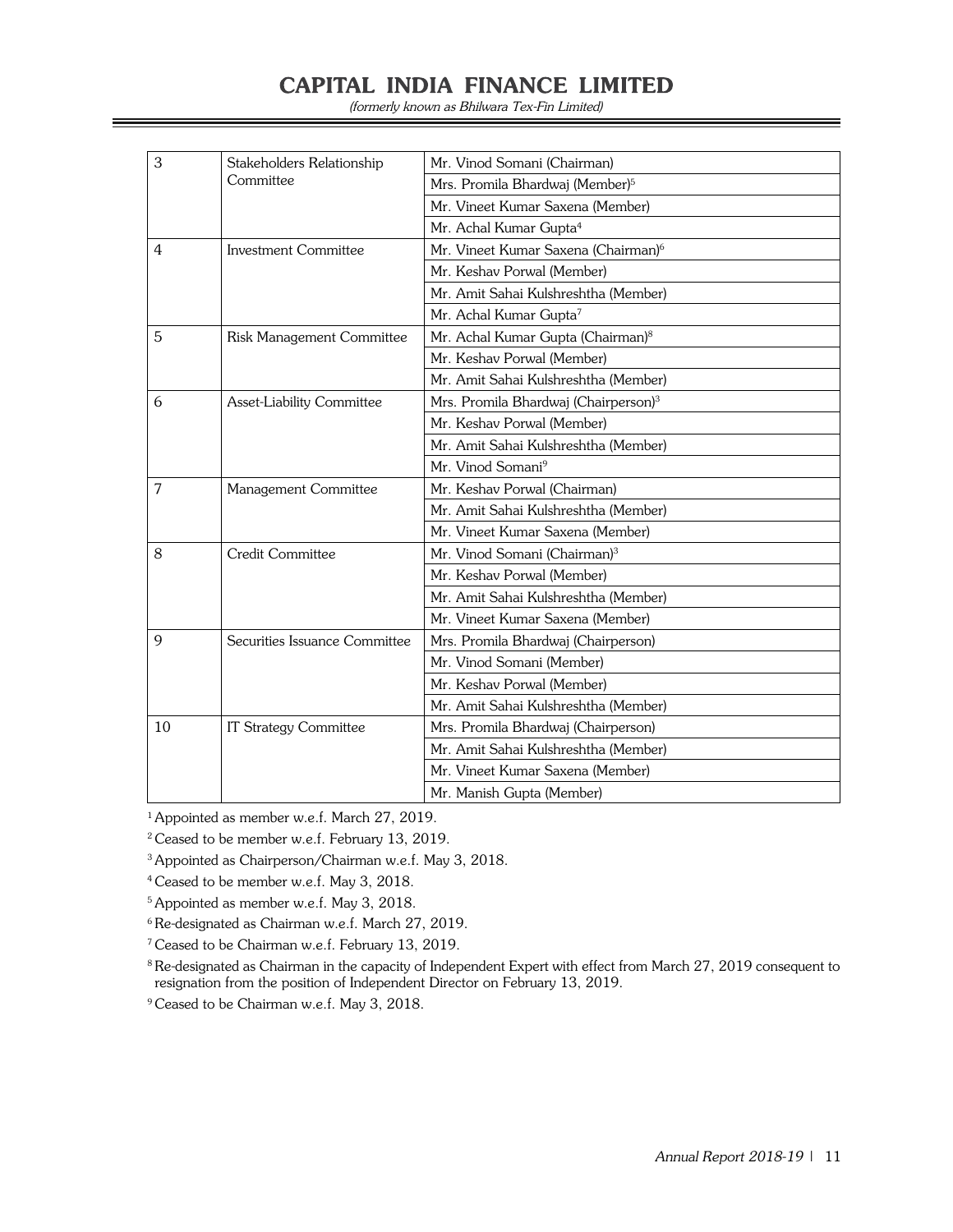(formerly known as Bhilwara Tex-Fin Limited)

#### **x. Board and Committee Meetings**

Details of meetings of Board and Committees are as below:

| S. No          | Board of Directors / Committee           | No. of meetings | Date of Meetings  |
|----------------|------------------------------------------|-----------------|-------------------|
| 1 <sub>1</sub> | Board of Directors (Board)               |                 | May 3, 2018       |
|                |                                          |                 | July 25, 2018     |
|                |                                          |                 | August 7, 2018    |
|                |                                          | 7               | October 6, 2018   |
|                |                                          |                 | November 1, 2018  |
|                |                                          |                 | December 9, 2018  |
|                |                                          |                 | February 13, 2019 |
| 2              | Audit Committee (AC)                     |                 | May 3, 2018       |
|                |                                          |                 | August 7, 2018    |
|                |                                          | 5               | October 6, 2018   |
|                |                                          |                 | November 1, 2018  |
|                |                                          |                 | February 13, 2019 |
| $\mathbf{3}$   | Stakeholder Relationship Committee (SRC) | $\mathbf{1}$    | May 3, 2018       |
| 4              | Nomination & Remuneration Committee      |                 | May 3, 2018       |
|                | (NRC)                                    |                 | August 7, 2018    |
|                |                                          | 4               | November 1, 2018  |
|                |                                          |                 | February 13, 2019 |
| 5              | Risk Management Committee (RMC)          |                 | August 7, 2018    |
|                |                                          | 3               | December 9, 2018  |
|                |                                          |                 | February 13, 2019 |
| 6              | Asset-Liability Committee (ALCO)         |                 | August 7, 2018    |
|                |                                          | 3               | December 9, 2018  |
|                |                                          |                 | February 13, 2019 |
| 7              | Investment Committee (IC)                |                 | November 1, 2018  |
|                |                                          | $\overline{2}$  | February 13, 2019 |
| 8              | IT Strategy Committee (IT)               |                 | November 1, 2018  |
|                |                                          | $\overline{2}$  | March 28, 2019    |
| 9              | Securities Issuance Committee (SIC)      |                 | June 2, 2018      |
|                |                                          | $\overline{2}$  | June 8, 2018      |
| 10             | Management Committee (MC)                |                 | April 2, 2018     |
|                |                                          |                 | May 5, 2018       |
|                |                                          |                 | June 20, 2018     |
|                |                                          |                 | July 20, 2018     |
|                |                                          |                 | August 27, 2018   |
|                |                                          |                 | October 12, 2018  |
|                |                                          |                 | November 21, 2018 |
|                |                                          | 14              | December 10, 2018 |
|                |                                          |                 | December 26, 2018 |
|                |                                          |                 | January 10, 2019  |
|                |                                          |                 | February 4, 2019  |
|                |                                          |                 | March 7, 2019     |
|                |                                          |                 | March 27, 2019    |
|                |                                          |                 | March 30, 2019    |
| 11             | Credit Committee (CC)                    | Nil             | Nil               |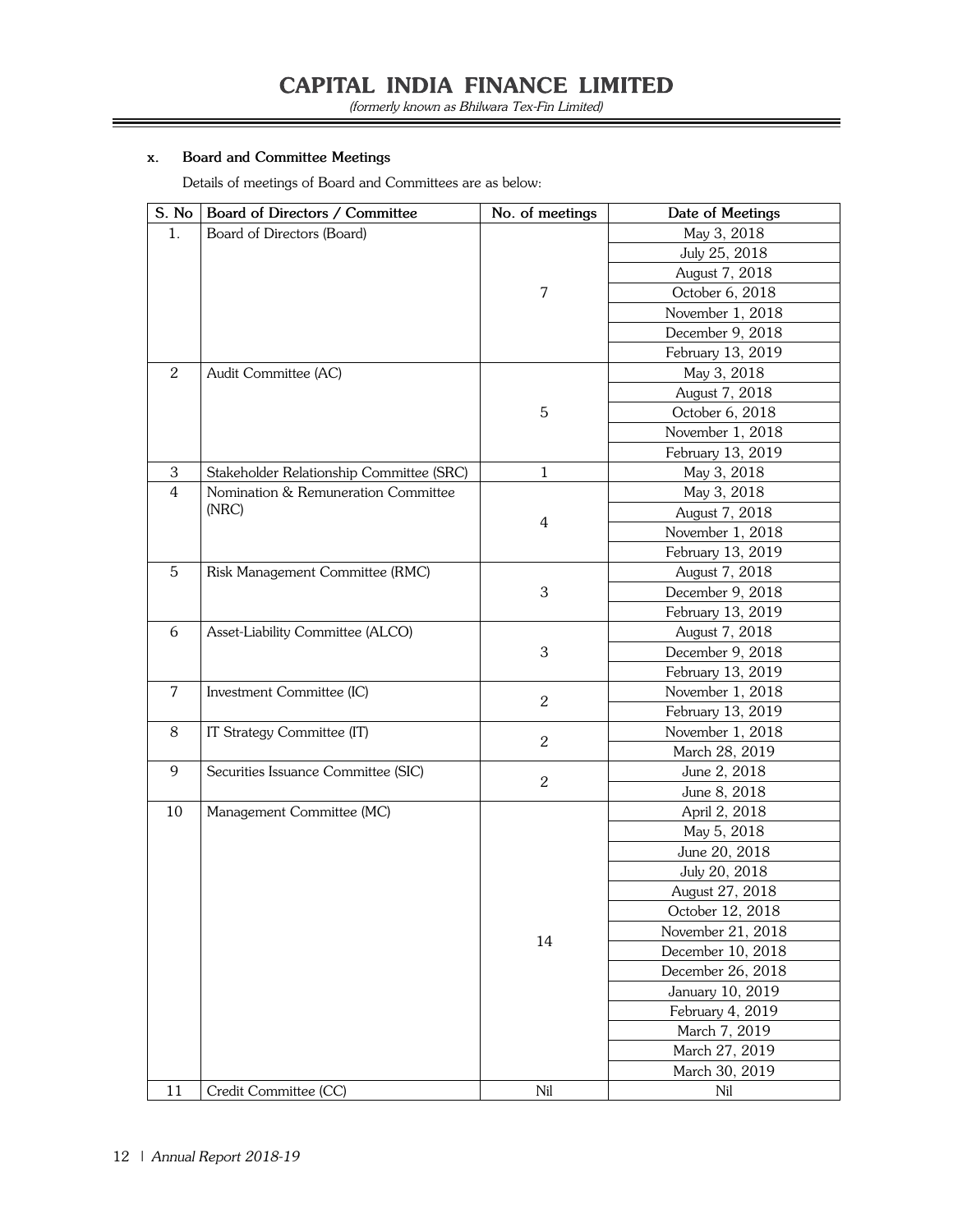#### **xi. Attendance of Directors/Members at the Board and Committee meetings**

As per clause 9 of the Secretarial Standard-I on Meetings of the Board of Directors, issued by the Institute of Company Secretaries of India, the attendance of Directors/Members at the Board and Committee meetings held during the period under review is provided as under:

| Name of Director                   | <b>Board</b> | AC  | <b>NRC</b> | <b>SRC</b> | <b>RMC</b> | IC  | <b>SIC</b> | <b>MC</b> | IT  | <b>ALCO</b> |
|------------------------------------|--------------|-----|------------|------------|------------|-----|------------|-----------|-----|-------------|
| Mr. Vinod Somani                   | 7/7          | 5/5 | 1/1        | 1/1        |            |     | 2/2        |           |     |             |
| Mr. Achal Kumar Gupta*             | 5/7          | 4/5 | 3/4        | 1/1        | 3/3        | 1/2 |            |           |     |             |
| Mrs. Promila Bhardwaj              | 6/7          |     | 3/3        |            |            |     | 0/2        |           | 1/2 | 3/3         |
| Mr. Yogendra Pal Singh**           | 1/1          |     |            |            |            |     |            |           |     |             |
| Mr. Keshav Porwal                  | 7/7          |     |            |            | 3/3        | 2/2 |            | 13/14     |     | 3/3         |
| Mr. Amit Sahai<br>Kulshreshtha     | 7/7          |     |            |            | 3/3        | 2/2 | 2/2        | 13/14     | 2/2 | 3/3         |
| Mr. Vineet Kumar Saxena            | 5/7          | 5/5 | 3/4        | 1/1        |            |     | 2/2        | 14/14     | 2/2 |             |
| Ms. Shraddha Suresh<br>Kamat       | 1/7          |     |            |            |            |     |            |           |     |             |
| Mr. Subodh Kumar                   | 1/7          |     |            |            |            |     |            |           |     |             |
| Mr. Rahul Rameshkumar<br>$Jain***$ | 1/1          |     |            |            |            |     |            |           |     |             |
| Mr. Manish Gupta                   |              |     |            |            |            |     |            |           | 2/2 |             |

\* Resigned as Independent Director w.e.f. February 13, 2019.

\*\* Appointed as an Additional Director (Independent) w.e.f. February 13, 2019.

\*\*\* Retired from the position of Non-Executive Director w.e.f. June 2, 2018, consequent to his unwillingness to continue as Director on retirement by rotation.

#### **10 POLICIES GOVERNING THE APPOINTMENT AND REMUNERATION OF THE DIRECTORS AND EMPLOYEES**

The Nomination & Remuneration Committee develops the competency requirements of the Board based on the industry and strategy of the Company, conducts a gap analysis and recommends the reconstitution of the Board, as and when required. It also recommends to the Board, the appointment of Directors having good personal and professional reputation and conducts reference checks and due diligence, before recommending them to the Board. Besides the above, the Nomination & Remuneration Committee ensures that the new Directors are familiarised with the operations of the Company and endeavours to provide relevant training to the Directors.

In accordance with the provisions of Section 178 of the Companies Act, 2013 and the Securities and Exchange Board of India (Listing Obligations and Disclosure Requirements) Regulations, 2015, the Board has adopted a Policy on diversity of the Board of Directors and a Policy on remuneration of the directors, key managerial personnel and other employees. The Policy on Diversity of the Board of Directors have been framed to encourage diversity of thought, experience, knowledge, perspective, age and gender in the Board. The Policy on remuneration of the directors, key managerial personnel and other employees is aligned to the philosophy on the commitment of fostering a culture of leadership with trust.

The Policy on remuneration of the directors, key managerial personnel and other employees aims: (a) that the level and composition of remuneration is reasonable and sufficient to attract, retain and motivate Directors, Executives and Other Employees of the quality required to run the Company successfully; (b) that relationship of remuneration to performance is clear and meets appropriate performance benchmarks; (c) that remuneration to Directors, Executives and Other Employees involves a balance between fixed and variable pay reflecting short and long-term performance objectives appropriate to the working of the Company and its goals; and (d) to enable the Company to provide a well-balanced and performance-related compensation package, taking into account shareholder interests, industry standards and relevant Indian corporate regulations. The detailed policy on remuneration of the directors, key managerial personnel and other employees is available on the Website at the URL https://capitalindia.com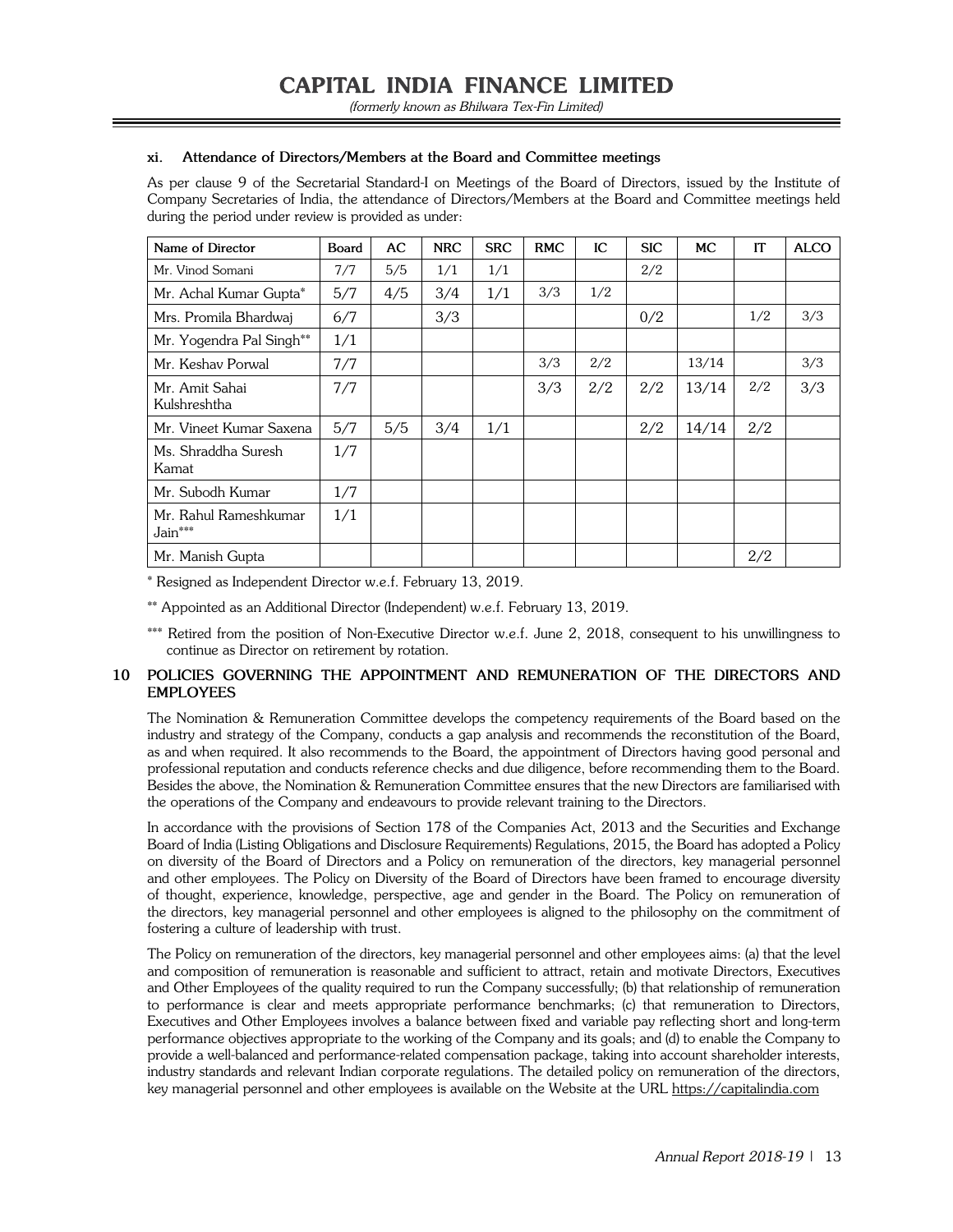(formerly known as Bhilwara Tex-Fin Limited)

The Company has also formulated a Fit and Proper Criteria policy for *inter alia* determining the qualification, technical expertise, positive attributes, integrity and independence of the Directors. The Company has received declarations from all the Directors of the Company that they are meeting the criteria laid down in the Fit and Proper Criteria Policy and the applicable provisions of the Master Direction - Non-Banking Financial Company - Systemically Important Non-Deposit taking Company and Deposit taking Company (Reserve Bank) Directions, 2016 ("**Master Directions**") issued by the Reserve Bank of India in this regard.

#### **11 REMUNERATION OF THE EMPLOYEES**

Disclosure with respect to the ratio of remuneration of each of the Director and employees of the Company as required under the provisions of Section 197(12) of the Companies Act, 2013 read with Rule 5(1) of the Companies (Appointment and Remuneration of Managerial Personnel) Rules, 2014, is forming part of this report as **Annexure II.**

The statement containing names of top ten employees in terms of remuneration drawn and the particulars of employees as required under Section 197(12) of the Companies Act, 2013, read with Rule 5(2) and 5(3) of the Companies (Appointment and Remuneration of Managerial Personnel) Rules, 2014, is provided in a separate annexure forming part of this report. In terms of Section 136 of the Companies Act, 2013, the said annexure is open for inspection at the Registered Office and Corporate Office of the Company. Any Member interested in obtaining a copy of the same may write to the Company Secretary.

#### **12 PREVENTION OF SEXUAL HARASSMENT OF WOMEN AT WORKPLACE**

The Company has framed a Policy on Prevention of Sexual Harassment at Workplace in accordance with the applicable laws for all employees of the Company to inter alia ensure that the employees are not subject to any form of sexual harassment and to constitute the Internal Complaints Committee to redress the complaints, if any. Your Company is fully committed to protect the rights of any women, of any age, whether employed or not, who alleges to have been subjected to any act of sexual harassment within the Company's premises. Your Company provides a safe and healthy work environment.

During the period under review, there were no cases of sexual harassment reported to the Company.

#### **13 POLICY ON PERFORMANCE EVALUATION OF THE DIRECTORS, BOARD AND ITS COMMITTEES**

The Nomination & Remuneration Committee has devised a policy for the performance evaluation of the Independent Directors, Board, its Committees and the other individual Directors and has laid down the performance evaluation and assessment criteria/parameters. The Independent Directors in terms of Schedule IV to the Companies Act, 2013 and the provisions of the Securities and Exchange Board of India (Listing Obligations and Disclosure Requirements) Regulations, 2015, at its separate meeting, evaluated the performance of the Chairman, Non-Independent Directors and the Board as a whole.

The Nomination & Remuneration Committee carried out the evaluation of every Director's performance and the Board carried out a formal evaluation of its own performance, Board Committees and the performance of each of the Directors, without the presence of the Director being evaluated. The criteria/parameters laid down for the evaluation of performance of the Independent Directors is provided in the Corporate Governance report, forming part of this Annual Report.

#### **14 MANAGEMENT DISCUSSION AND ANALYSIS REPORT**

As required under Regulation 34 of the Securities and Exchange Board of India (Listing Obligations and Disclosure Requirements) Regulations, 2015, the Management Discussion and Analysis Report is enclosed as a part of this Annual Report.

#### **15 DIRECTORS RESPONSIBILITY STATEMENT**

The Board acknowledges the responsibility for ensuring compliance with the provisions of Section 134(3)(c) read with Section 134(5) of the Companies Act, 2013 in preparation of the Financial Statements for the financial year ended on March 31, 2019 and state:

- a. that in the preparation of Annual Accounts for the Financial Year ended as at March 31, 2019, the applicable Accounting Standards have been followed along with the proper explanation relating to the material departures;
- b. that the Directors have selected such Accounting Policies and applied them consistently and made judgements and estimates that are reasonable and prudent so as to give a true and fair view of the state of affairs of the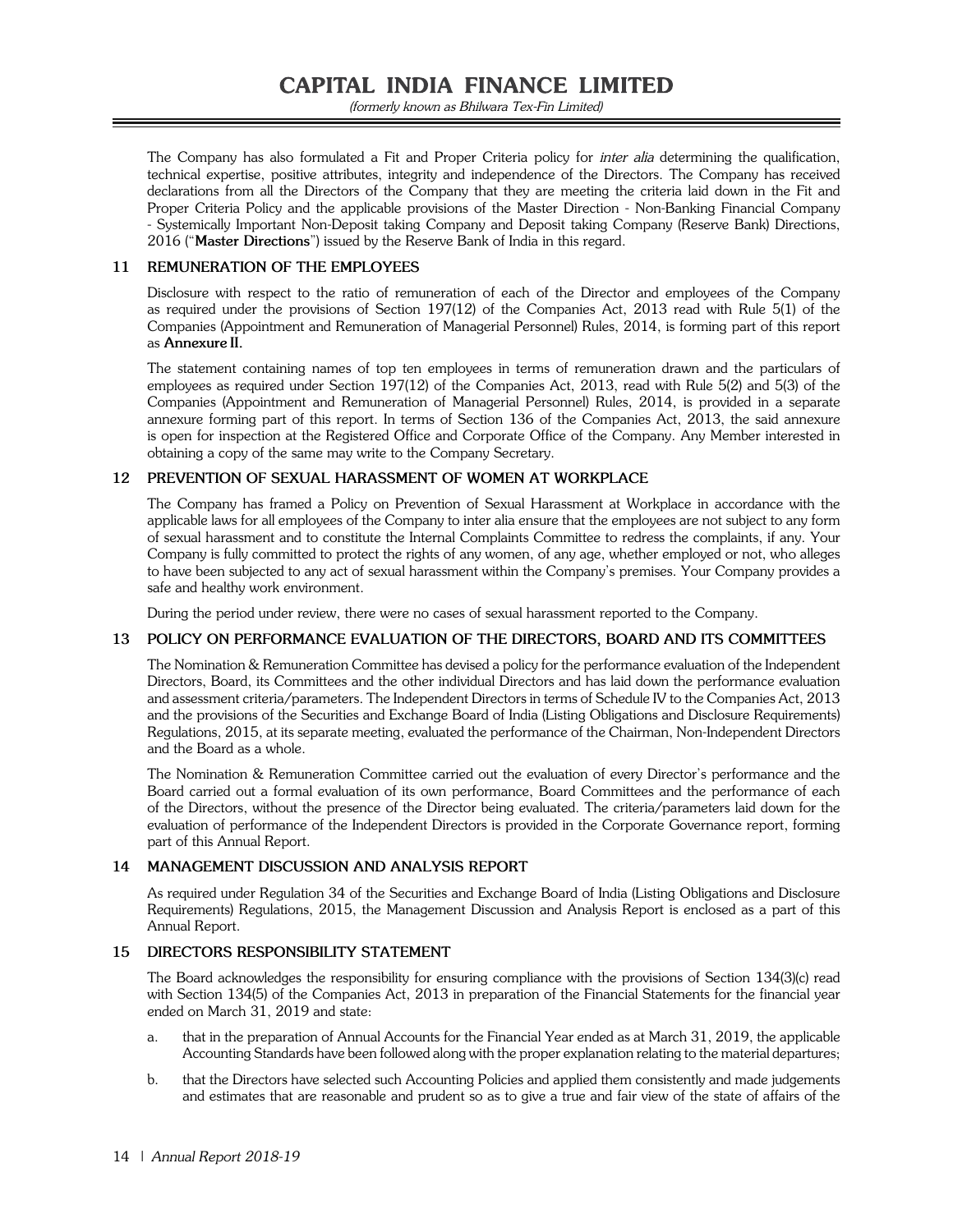Company at the Financial Year ended as at March 31, 2019 and of the profit and loss of the Company for the Financial Year ended on March 31, 2019;

- c. that the Directors have taken proper and sufficient care for the maintenance of adequate accounting records in accordance with the provisions of the Companies Act, 2013 for safeguarding the assets of the Company and for preventing and detecting fraud or other irregularities;
- d. that the Directors have prepared the annual accounts on a going concern basis;
- e. that the Directors have laid down internal financial controls to be followed by the Company and that such internal financial controls are adequate and are operating effectively; and
- f. there is a proper system to ensure compliance with the provisions of all applicable laws and that such systems are adequate and operating effectively.

Based on the framework of internal financial controls and compliance systems established and maintained by the Company, work performed by the internal, statutory and secretarial auditors and external consultants, including audit of internal financial controls over financial reporting by the statutory auditors, and the reviews performed by management and the relevant Board Committees, including the Audit Committee, the Board is of the opinion that the Company's internal financial controls were adequate and effective during the period under review.

#### **16 PUBLIC DEPOSITS**

The Company did not accept any public deposits during the year under review. Therefore, the disclosures as required under the Companies Act, 2013 and the rules made thereunder, and Master Directions are not applicable on the Company.

#### **17 PARTICULARS OF LOANS, GUARANTEES OR INVESTMENTS**

Loans, guarantees and investments covered under Section 186 of the Companies Act, 2013 forms part of the Notes to the Financial Statements provided in this Annual Report.

#### **18 AUDITORS**

#### **a) STATUTORY AUDITORS:**

 Pursuant to the provisions of Section 139 of the Companies Act, 2013, M/s Deloitte Haskins & Sells LLP, Chartered Accountants (Firm Regn. No.: 117366W/W-100018), were appointed as the Statutory Auditors of the Company at the 24<sup>th</sup> Annual General Meeting ("AGM") of the Company for a period from the conclusion of the said  $24<sup>th</sup>$  AGM till the conclusion of the  $29<sup>th</sup>$  AGM of the Company.

 The report submitted by the Statutory Auditors on the Financial Statements of the Company forms part of this Annual Report. There has been no qualifications, reservations or adverse remarks or disclaimer given by the Statutory Auditors in their report.

#### **b) SECRETARIAL AUDITORS**

 The Board had appointed M/s Naveen Garg & Associates, Company Secretaries, as the Secretarial Auditors of the Company to undertake the Secretarial Audit for the financial year 2018-19 in terms of the provisions of Section 204 of the Companies Act, 2013 read with the Companies (Appointment and Remuneration of Managerial Personnel) Rules, 2014.

 The Secretarial Auditors have submitted their report in the Form MR-3, which forms part of this Annual Report. There are no observations, reservations or adverse remarks in the Secretarial Audit Report.

#### **c) INTERNAL AUDITORS**

 The Board had appointed M/s Aneja Associates, Chartered Accountants, as the Internal Auditors to undertake internal audit of the Company for the financial year 2018-19 in terms of the provisions of Section 138 of the Companies Act, 2013 and rules made thereunder.

#### **19 COST RECORDS**

The provisions of the Section 148 of the Companies Act, 2013 read with Companies (Cost Records and Audit) Rules, 2014, are not applicable on the Company for the period under review.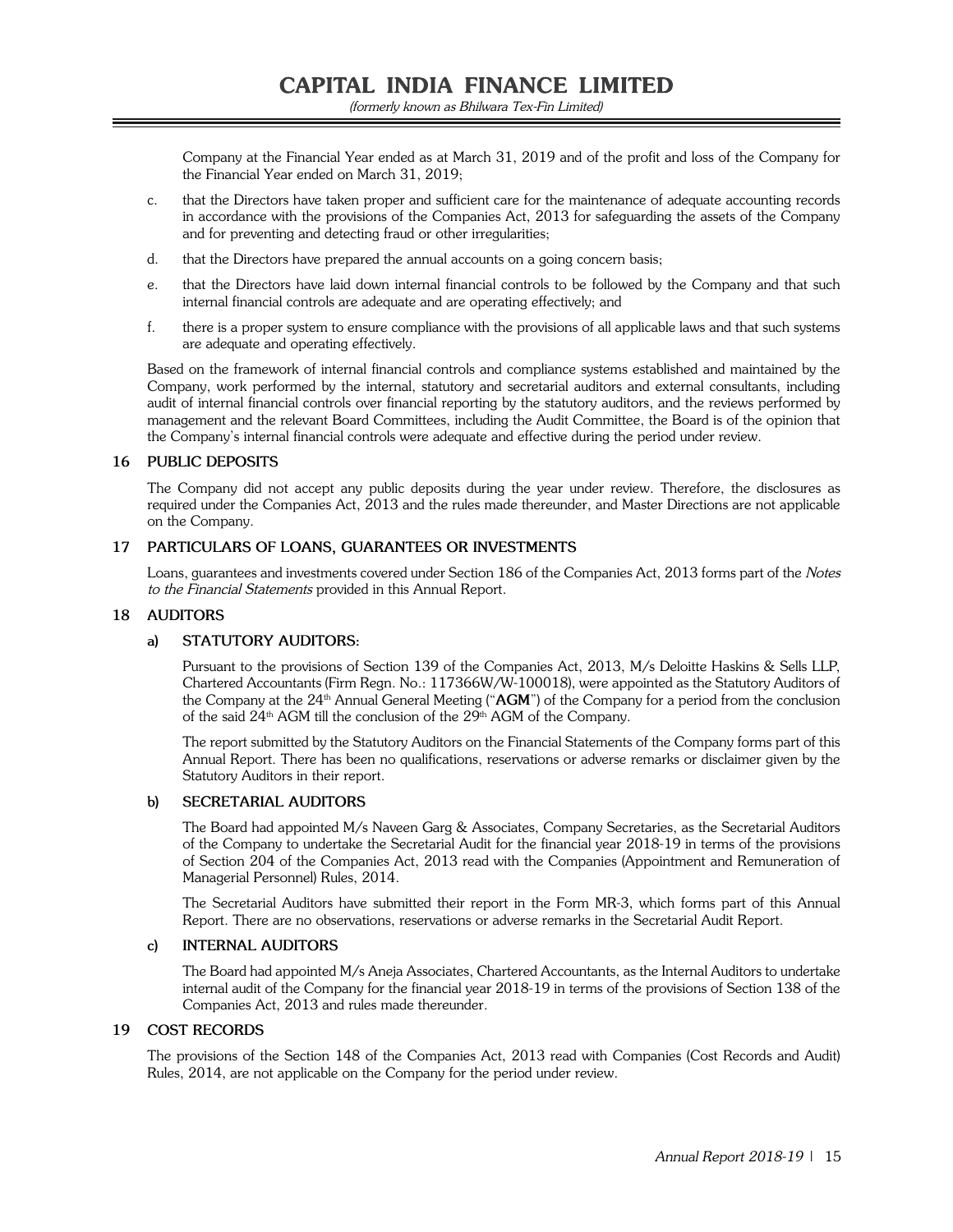#### **20 EXTRACT OF ANNUAL RETURN**

The details forming part of the extract of the Annual Return in form MGT-9 is annexed herewith as **"Annexure III"**.

#### **21 CORPORATE GOVERNANCE REPORT**

It has always been the Company's endeavor to excel through better Corporate Governance and fair and transparent practices. The report on Corporate Governance for the financial year 2018-19 is appended to this Annual Report.

In accordance with the Non-Banking Financial Companies – Corporate Governance (Reserve Bank) Directions, 2015, issued by Reserve Bank of India, the Company has adopted the internal guidelines on Corporate Governance.

#### **22 RELATED PARTY TRANSACTIONS**

During the period under review, the transactions entered into with related parties were placed before the Audit Committee of the Board for its consideration and noting. The Audit Committee of the Board noted that such transactions were in the ordinary course of business and at arm's length. None of the transaction with related party(ies) comes within the ambit of Section 188 of the Companies Act, 2013. Accordingly, the particulars of the transactions as prescribed in Form AOC - 2 of the rules prescribed under Chapter IX relating to Accounts of Companies under the Companies Act, 2013 are not required to be disclosed as they are not applicable.

All related party transactions entered are disclosed in Note 28 of Financial Statements of the Company forming part of this Annual Report.

The Policy on Related Party Transactions is placed on the website of the Company at URL https://capitalindia.com.

#### **23 CODE OF CONDUCT**

The Board has approved a Code of Conduct which is applicable to the members of the Board and all the employees in the course of day to day operations of the Company. The Code of Conduct has been placed on the Website at URL https://capitalindia.com.

The Code of Conduct lays down the standard procedure of business conduct which is expected to be followed by the Directors and the designated employees in their business dealings and in particular on matters relating to integrity in workplace, in business practices and in dealing with stakeholders. All the members of the Board and the Senior Management Personnel have confirmed compliance with the Code of Conduct.

#### **24 VIGIL MECHANISM / WHISTLE BLOWER POLICY**

Pursuant to the provisions of Section 177(9) & (10) of the Companies Act, 2013 read with the rules made thereunder and pursuant to the provisions of Securities and Exchange Board of India (Listing Obligations and Disclosure Requirements) Regulations, 2015, the Company has established a Vigil Mechanism to be known as the **'Vigil Mechanism Policy'** for its Directors and employees, to report instances of unethical behaviour and actual or suspected fraud or violation of the Company's Code of Conduct. The aim of the Vigil Mechanism Policy is to provide adequate safeguards against victimisation of the whistle blower who avails the mechanism and provides direct access to the Chairman of the Audit Committee, in appropriate or exceptional cases.

Accordingly, the Vigil Mechanism Policy has been formulated with a view to provide a mechanism for the Directors and employees of the Company to approach the Ethics Officer or the Chairman of the Audit Committee of the Company.

The purpose of Vigil Mechanism Policy is to provide a framework in order to promote responsible and secure whistle blowing. It protects employees willing to raise a concern about serious irregularities within the Company.

During the period under review, no such complaint of unethical or improper activity has been received by the Company.

#### **25 COMPLIANCE WITH THE REGULATIONS ISSUED BY THE RESERVE BANK OF INDIA**

The Company continues to fulfill all the norms and standards laid down under the Master Directions and the other applicable regulations issued by the Reserve Bank of India, from time to time.

#### **26 PREVENTION OF INSIDER TRADING**

The Company has adopted an Insider Trading Policy with a view to regulate the trading in securities by the designated persons of the Company. The Insider Trading Policy requires pre-clearance for dealing in the Company's shares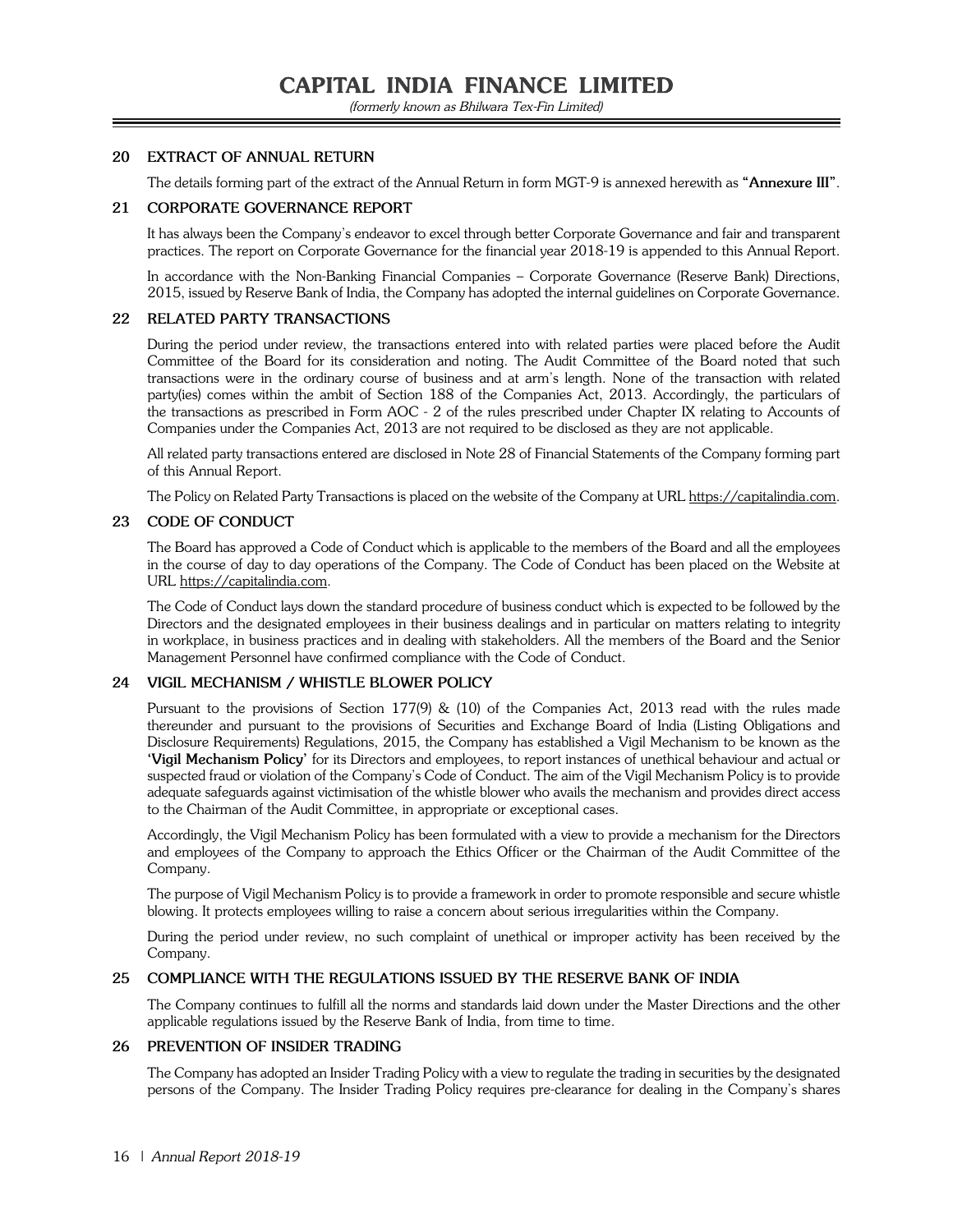(formerly known as Bhilwara Tex-Fin Limited)

and prohibits the purchase or sale of Company shares by the designated persons while in possession of unpublished price sensitive information in relation to the Company and during the period when the trading window is closed. The Board is responsible for the implementation of the Insider Trading Policy.

The Insider Trading Policy can be accessed from the website of the Company at URL https://capitalindia.com.

#### **27 CONSERVATION OF ENERGY, TECHNOLOGY ABSORPTION AND FOREIGN EXCHANGE EARNINGS/ OUTGO**

#### **a) CONSERVATION OF ENERGY**

- (i) Steps taken or impact on conservation of energy The operations of your Company are not energyintensive. However, adequate measures have been initiated for conservation of energy.
- (ii) Steps taken by the Company for utilising alternate source of energy though the operations of the Company are not energy intensive, the Company shall explore alternative source of energy, as and when the necessity arises.
- (iii) Capital investment on energy conservation equipment Nil

#### **b) TECHNOLOGY ABSORPTION**

- (i) Efforts made towards technology absorption The minimum technology required for the business has been absorbed.
- (ii) Benefits derived like product improvement, cost reduction, product development or import substitution - Not Applicable
- (iii) In case of imported technology (imported during the last three years reckoned from the beginning of the financial year) - Not Applicable
	- (a) the details of technology imported;
	- (b) the year of import;
	- (c) whether the technology has been fully absorbed; and
	- (d) if not fully absorbed, areas where absorption has not taken place, and the reasons thereof
- (iv) Expenditure incurred on Research and Development Not Applicable

#### **c) FOREIGN EXCHANGE EARNINGS AND OUTGO**

During the year under review, there were following foreign exchange transactions:

- 1. Earnings: Nil
- 2. Outgo: Rs. 9,42,300/-

#### **28 FRAUD REPORTING**

There was no fraud reported by the Statutory Auditors of the Company, under Section 143(12) of the Companies Act, 2013 and rules made thereunder, to the Board during the period under review.

#### **29 DETAILS OF SIGNIFICANT AND MATERIAL ORDERS PASSED BY THE REGULATORS OR COURTS OR TRIBUNALS IMPACTING THE GOING CONCERN STATUS AND COMPANY'S OPERATIONS IN FUTURE**

There have been no significant and material orders passed by the Regulators or Courts or Tribunals impacting the going concern status and Company's operations in future.

Further, no penalties have been levied by the Reserve Bank of India / any other Regulators, during the period under review.

#### **30 MATERIAL CHANGES AND COMMITMENTS, IF ANY**

There were no material changes and commitments affecting the financial position of the Company which occurred between the end of the financial year to which these financial statements relate and the date of this Report.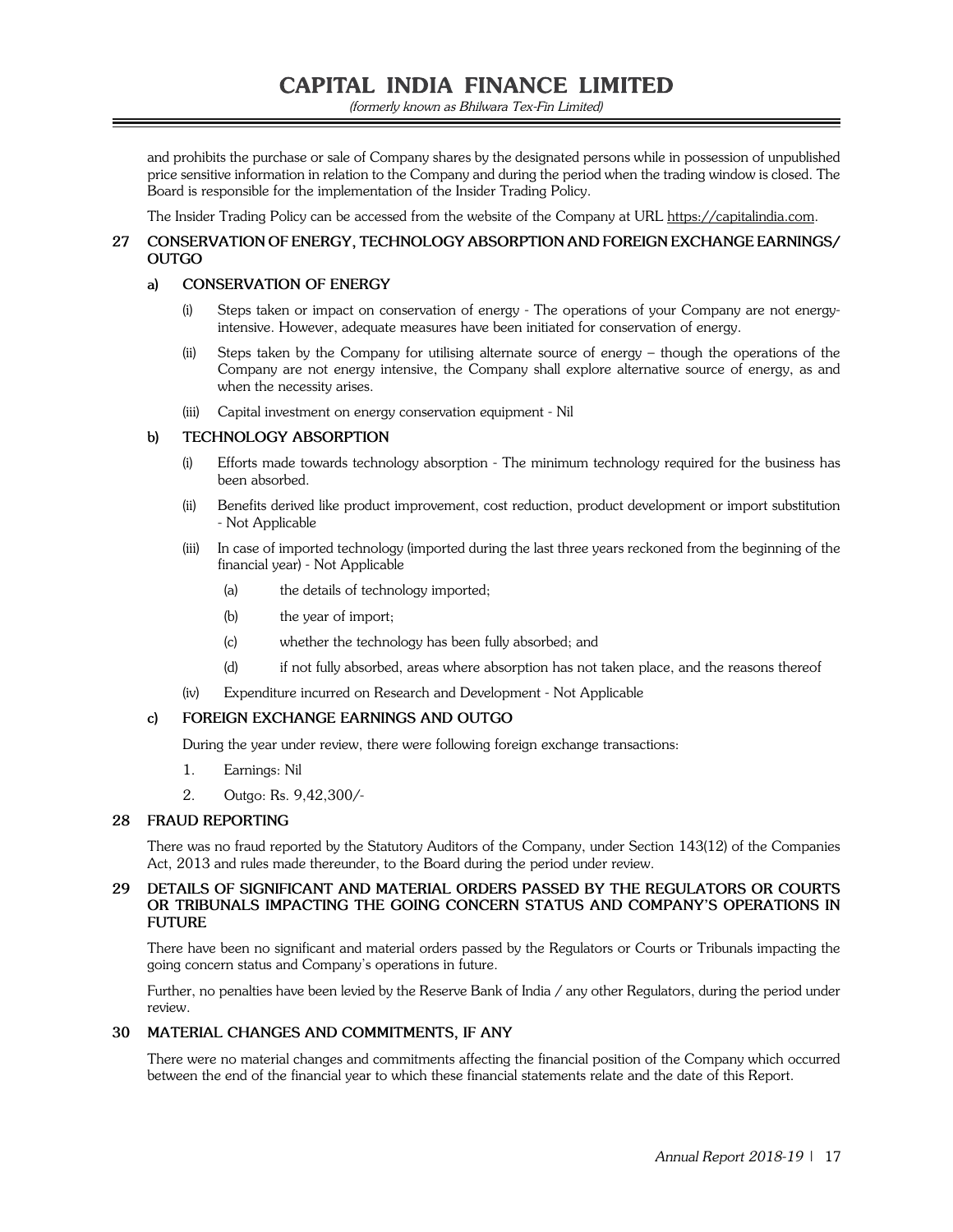#### **31 CORPORATE SOCIAL RESPONSIBILITY**

During the period under review, the provisions of Section 135 and Schedule VII to the Companies Act, 2013, and rules made thereunder, pertaining to Corporate Social Responsibility ("**CSR**") is not applicable to the Company. Therefore, the details of expenditures on CSR activities are not furnished by the Company.

#### **32 CREDIT RATING**

During the period under review, the Company has been rated 'A-' by Acuite Ratings and Research Limited for raising Long term debt of upto Rs. 500 Crore.

#### **33 CONSOLIDATED FINANCIAL STATEMENTS**

The audited consolidated financial statements for the financial year ended on March 31, 2019 are provided in this Annual Report which have been prepared in accordance with the relevant Accounting Standards issued by the Institute of Chartered Accountants of India.

#### **34 RISK MANAGEMENT**

The Risk Management Committee constituted by the Board, has framed and implemented a Risk Management framework depicting the process for loan proposal approval, loan management post disbursement and day to day monitoring to manage credit risk. It sets out the standards helpful in achieving a high-quality loan portfolio with optimal returns.

#### **35 HUMAN RESOURCE-INITIATIVES**

During the period under review, your Company has strengthened its Management team and Core Leadership team to steer the Company's business conscientiously and diligently. Efforts have been put in to attract the best talent from the industry to build a strong foundation.

Your Company provides an employee friendly environment where employees are empowered and given an opportunity to demonstrate their talent, that eventually boost their career growth in the Company.

#### **36 LISTING OF SECURITIES**

Presently, the equity shares of the Company are listed on the BSE Limited, Mumbai. The listing fee for the Financial Year 2019-20 has been duly paid.

#### **37 STATEMENT ON COMPLIANCES OF APPLICABLE SECRETARIAL STANDARDS**

Your Company has devised proper systems to ensure compliance with the provisions of all applicable Secretarial Standards and such systems are adequate and operating effectively.

#### **38 EMPLOYEE STOCK OPTIONS SCHEME**

In order to motivate, incentivize and reward employees, your Company has instituted the Employee Stock Option Scheme in the name of CIFL Employee Stock Option Plan - 2018 ("**CIFL ESOP Plan**"). The Nomination & Remuneration Committee monitors the CIFL ESOP Plan. The CIFL ESOP Plan is in compliance with the Securities and Exchange Board of India (Share Based Employee Benefits) Regulations, 2014 ("**SEBI SBEB Regulations**"). Relevant disclosures pursuant to SEBI SBEB Regulations, as on March 31, 2019 are available on the Website at URL https://capitalindia.com. A certificate from M/s Deloitte Haskins & Sells LLP, Chartered Accountants (Statutory Auditors of the Company), with respect to the implementation of CIFL ESOP Plan would be placed before the members at the ensuing Annual General Meeting ("**AGM**") of the Company and a copy of the same shall be available for inspection at the registered office and the corporate office of the Company during the working hours.

There has been no material change in the CIFL ESOP Plan of the Company during the period under review.

#### **39 GENERAL DISCLOSURES**

Your Directors state that no disclosure or reporting is required in respect of the following items as there were no transactions on these items during the period under review:

- a) The Company has not bought back any of its securities;
- b) The Company has not issued any bonus share;
- c) The Company has not issued any sweat equity shares;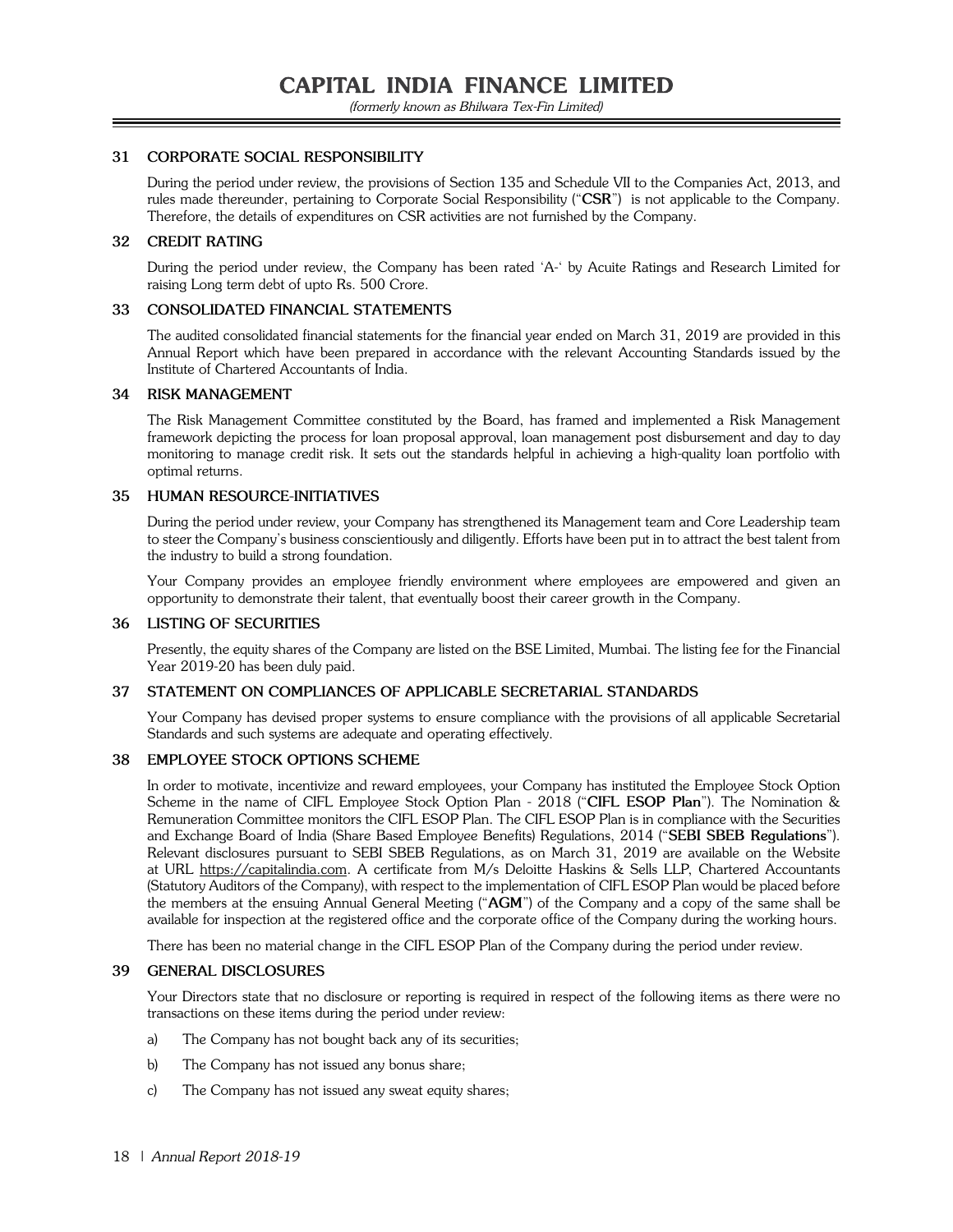- d) The Company has not issued equity shares with differential rights as to dividend, voting or otherwise;
- e) The Company is not liable to transfer amount of dividend lying in the unpaid dividend account to Investor Education and Protection Fund (IEPF) pursuant to provisions of Section 125 of the Companies Act, 2013; and
- f) There was no revision in the financial statements between the end of the financial year and the date of this report.

#### **40 ACKNOWLEDGEMENTS**

Your Directors would gratefully like to place their appreciation for the assistance and co-operation received from the Company's bankers during the period under review. The Directors also acknowledge, with appreciation, the support and co-operation rendered by various Government Agencies and Departments. Your Directors would also wish to place on record their deep sense of appreciation for the continued support from all the investors of the Company.

By order and on behalf of the Board

**Capital India Finance Limited** (formerly known as Bhilwara Tex-Fin Limited)

 $Sd$ - $Sd$ - $DIN - 06706341$ 

Keshav Porwal Amit Sahai Kulshreshtha Managing Director Executive Director & CEO<br>DIN – 06706341 DIN – 07869849

Place: Mumbai Date: May 10, 2019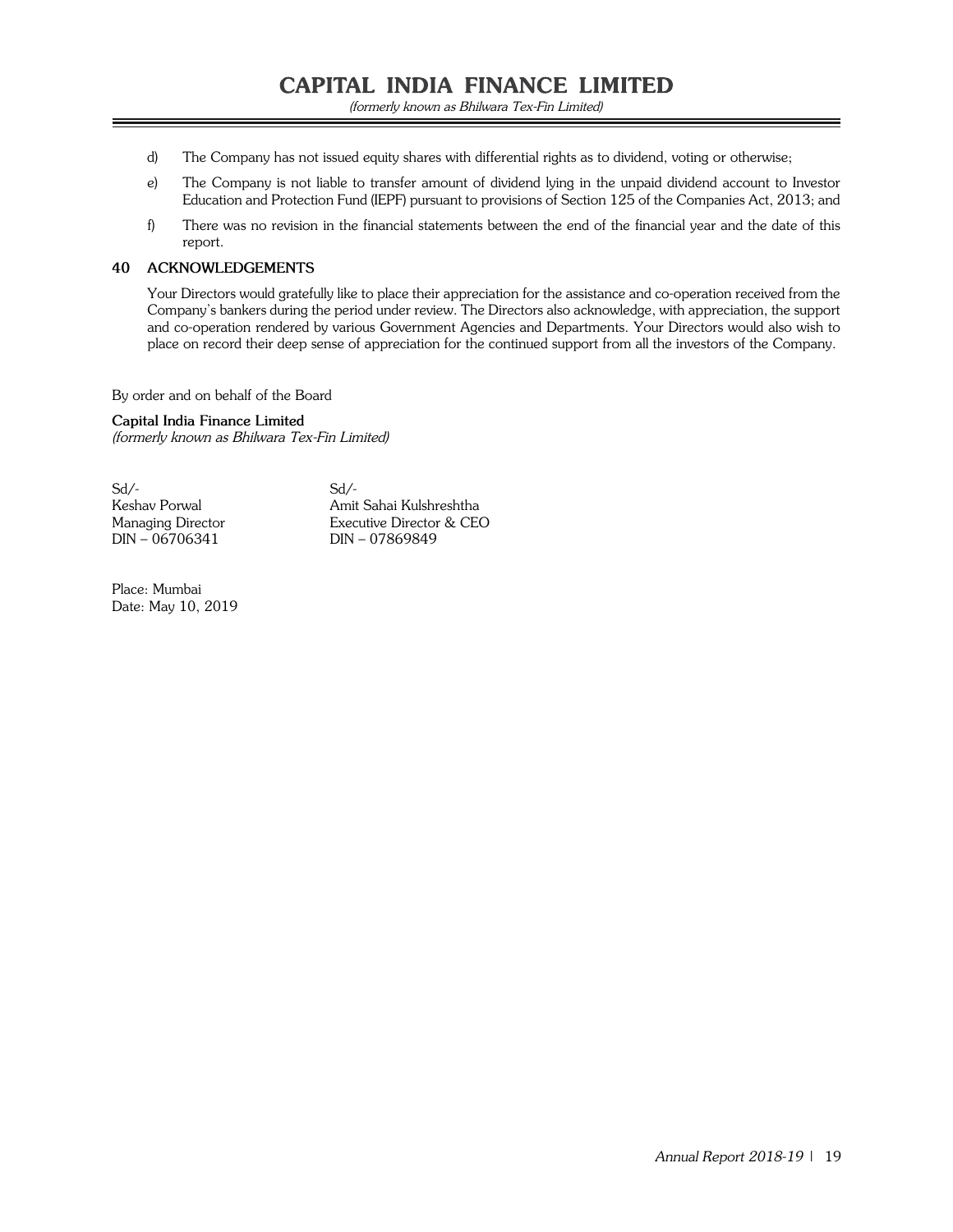#### **Annexure – I**

#### **Form AOC-1**

#### **(Pursuant to first proviso to sub-section (3) of Section 129 read with Rule 5 of Companies (Accounts) Rules, 2014)**

**Statement containing salient features of the financial statement of subsidiaries/ associate companies/ joint ventures**

#### **Part-A: Subsidiaries (Amount in rupees)**

| Sr.<br>No.   | Name of subsidiary<br>companies                                                                                                          | Capital India<br>Home Loans<br>Limited | Capital<br><b>India Wealth</b><br>Management<br>Private<br>Limited | Capital<br><b>India Asset</b><br>Management<br>Private<br>Limited | <b>CIFL</b><br>Holdings<br>Private<br>Limited | <b>CIFL</b><br>Investment<br>Manager<br>Private<br>Limited |
|--------------|------------------------------------------------------------------------------------------------------------------------------------------|----------------------------------------|--------------------------------------------------------------------|-------------------------------------------------------------------|-----------------------------------------------|------------------------------------------------------------|
| $\mathbf{1}$ | The date since when the<br>subsidiary was acquired                                                                                       | 11 August<br>2017                      | 29 August<br>2017                                                  | 12 September<br>2017                                              | 18 September<br>2017                          | 14 September<br>2017                                       |
| $\sqrt{2}$   | Reporting year for the<br>subsidiary                                                                                                     | 31 March<br>2019                       | 31 March<br>2019                                                   | 31 March<br>2019                                                  | 31 March<br>2019                              | 31 March<br>2019                                           |
| 3            | Reporting currency and<br>exchange rate as on the last<br>date of the relevant Financial<br>year in the case of foreign<br>subsidiaries. | Not<br>Applicable                      | <b>Not</b><br>Applicable                                           | Not<br>Applicable                                                 | Not<br>Applicable                             | <b>Not</b><br>Applicable                                   |
| 4            | Share Capital                                                                                                                            | 40,00,00,000                           | 2,00,000                                                           | 5,00,000                                                          | 2,00,000                                      | 2,00,000                                                   |
| 5            | Reserves & surplus                                                                                                                       | (4, 42, 49, 065)                       | (1, 35, 985)                                                       | (1,71,149)                                                        | (1, 35, 960)                                  | (1, 35, 960)                                               |
| 6            | <b>Total Assets</b>                                                                                                                      | 37,03,63,364                           | 74,015                                                             | 3,38,851                                                          | 74,040                                        | 74,040                                                     |
| 7            | <b>Total Liabilities</b>                                                                                                                 | 1,46,12,429                            | 10,000                                                             | 10,000                                                            | 10,000                                        | 10,000                                                     |
| 8            | Investments                                                                                                                              | 18,50,52,870                           |                                                                    |                                                                   |                                               |                                                            |
| 9            | Turnover                                                                                                                                 | 3, 14, 21, 270                         |                                                                    |                                                                   |                                               |                                                            |
| 10           | Profit before tax                                                                                                                        | (4, 39, 22, 305)                       | (1,04,000)                                                         | (1, 39, 139)                                                      | (1,04,000)                                    | (1,04,000)                                                 |
| 11           | Provision for tax                                                                                                                        | (11, 44, 548)                          |                                                                    |                                                                   |                                               |                                                            |
| 12           | Profit after tax                                                                                                                         | (4, 27, 77, 757)                       | (1,04,000)                                                         | (1, 39, 139)                                                      | (1,04,000)                                    | (1,04,000)                                                 |
| 13           | Proposed dividend                                                                                                                        | 0%                                     | 0%                                                                 | 0%                                                                | 0%                                            | 0%                                                         |
| 14           | % of shareholding                                                                                                                        | 100%                                   | 100%                                                               | 100%                                                              | 100%                                          | 100%                                                       |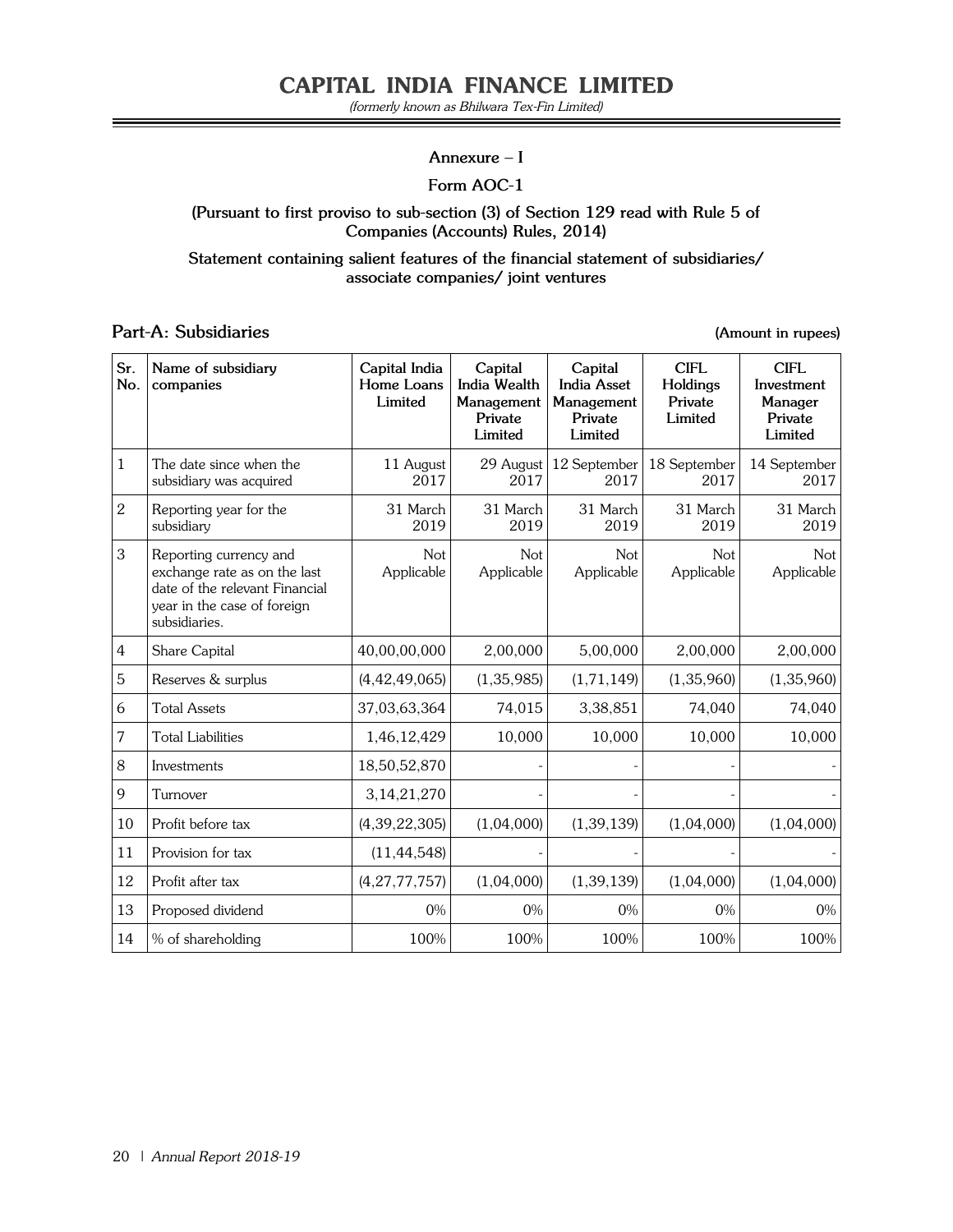### **Part B: Associates & Joint Ventures**

Not Applicable

#### **Additional information: (Amount in rupees)**

| Sr.<br>No.     | Name of subsidiary companies                                                                    |                                              | Net Assets ( <i>i.e.</i> Total Assets<br><b>Less Total Liabilities</b> |                               | Share in profit & loss |
|----------------|-------------------------------------------------------------------------------------------------|----------------------------------------------|------------------------------------------------------------------------|-------------------------------|------------------------|
|                |                                                                                                 | As a $%$ of<br>Consolidated<br><b>Assets</b> | Amount                                                                 | As a $%$ of<br>profit or loss | Amount                 |
|                | Parent                                                                                          |                                              |                                                                        |                               |                        |
|                | Capital India Finance Limited                                                                   | 93.53%                                       | 5,14,90,32,359                                                         | 173.61%                       | 10,19,54,269           |
|                | <b>Subsidiaries</b>                                                                             |                                              |                                                                        |                               |                        |
|                | Indian:                                                                                         |                                              |                                                                        |                               |                        |
| $\mathbf 1$    | Capital India Home Loans Limited                                                                | 6.46%                                        | 35,57,50,935                                                           | (72.84%)                      | (4, 27, 77, 757)       |
| $\mathbf{2}$   | Capital India Wealth Management<br>Private Limited                                              | 0.00%                                        | 64,015                                                                 | $(0.18\%)$                    | (1,04,000)             |
| 3              | Capital India Asset Management<br>Private Limited                                               | 0.01%                                        | 3,28,851                                                               | $(0.24\%)$                    | (1, 39, 139)           |
| $\overline{4}$ | CIFL Holdings Private Limited                                                                   | 0.00%                                        | 64,040                                                                 | $(0.18\%)$                    | (1,04,000)             |
| 5              | CIFL Investment Manager Private<br>Limited                                                      | 0.00%                                        | 64,040                                                                 | $(0.18\%)$                    | (1,04,000)             |
|                | Foreign:                                                                                        |                                              |                                                                        |                               |                        |
|                | None                                                                                            |                                              |                                                                        |                               |                        |
|                | Minority interest in all subsidiaries                                                           | NA                                           |                                                                        | NA                            |                        |
|                | Associates (Investments as per the<br>Equity method)                                            | NA                                           |                                                                        | NA                            |                        |
|                | Joint Ventures (as per proportionate<br>consolidation / investment as per the<br>Equity method) | <b>NA</b>                                    |                                                                        | <b>NA</b>                     |                        |

For and on behalf of Board of Directors **Capital India Finance Limited**  (formerly known as Bhilwara Tex-Fin Limited)

Sd/- Sd/- Sd/- Sd/- Keshav Porwal Amit Sahai Kulshreshtha Neeraj Toshniwal Rachit Malhotra Managing Director **Executive Director & CEO** CFO Company Secretary & DIN - 06706341 DIN – 07869849 PAN - ACCPT2249N Compliance Officer

M. No. A39894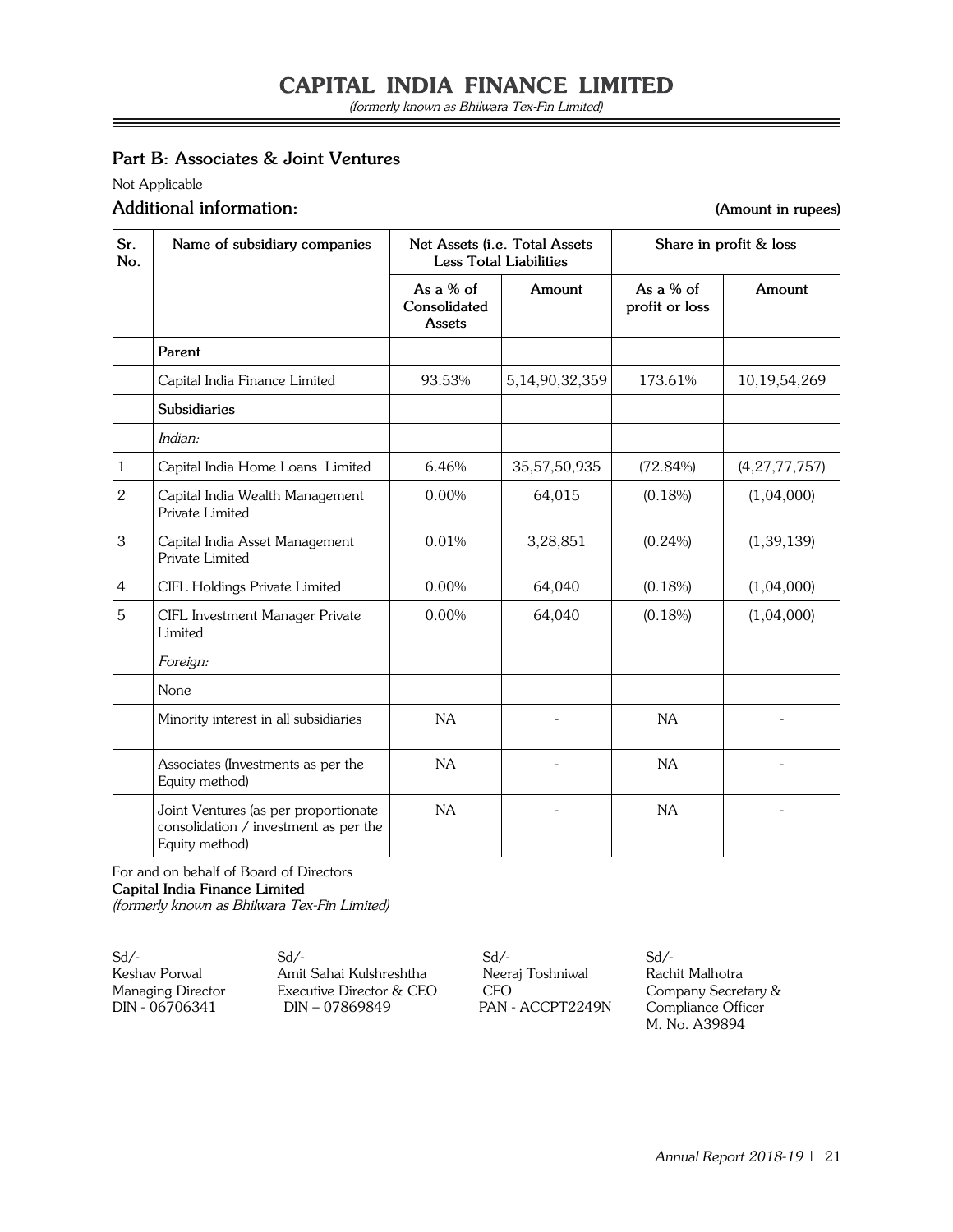(formerly known as Bhilwara Tex-Fin Limited)

Ξ

#### **Annexure II**

**Particulars of employees for the year ended on March 31, 2019 as required under Section 197 of the Companies Act, 2013 read with Rule 5 of Companies (Appointment & Remuneration of Managerial Personnel) Rules, 2014:** 

| The ratio of the remuneration of each director to the median                                                                                                                                                                                                                                                                                                      | Name of the Director                                                                                                         | Ratio to the median |  |
|-------------------------------------------------------------------------------------------------------------------------------------------------------------------------------------------------------------------------------------------------------------------------------------------------------------------------------------------------------------------|------------------------------------------------------------------------------------------------------------------------------|---------------------|--|
| remuneration of the employees of the company for the financial<br>year                                                                                                                                                                                                                                                                                            | Amit Sahai Kulshreshtha                                                                                                      | 7.6:1               |  |
|                                                                                                                                                                                                                                                                                                                                                                   | Keshav Porwal                                                                                                                | 7.6:1               |  |
| The percentage increase in remuneration of each director, Chief<br>Financial Officer, Chief Executive Officer, Company Secretary or                                                                                                                                                                                                                               | Name of Director/CS/<br><b>CFO</b>                                                                                           | % increase          |  |
| Manager, if any, in the financial year                                                                                                                                                                                                                                                                                                                            | Neeraj Toshniwal                                                                                                             | 4.17%               |  |
| The percentage increase in the median remuneration of<br>employees in the financial year                                                                                                                                                                                                                                                                          | substantial<br>There<br>increase<br>the<br>was<br>no<br>in<br>remuneration of employees during the Financial<br>year 2018-19 |                     |  |
| The number of permanent employees on the rolls of Company                                                                                                                                                                                                                                                                                                         | 46                                                                                                                           |                     |  |
| Average percentile increase already made in the salaries of<br>employees other than the managerial personnel in the last<br>financial year and its comparison with the percentile increase in<br>the managerial remuneration and justification thereof and point<br>out if there are any exceptional circumstances for increase in the<br>managerial remuneration | There was no substantial increment given at overall<br>organization level.                                                   |                     |  |
| Affirmation that the remuneration is as per the remuneration<br>policy of the company                                                                                                                                                                                                                                                                             | Yes; the remuneration is as per the remuneration<br>policy of the company.                                                   |                     |  |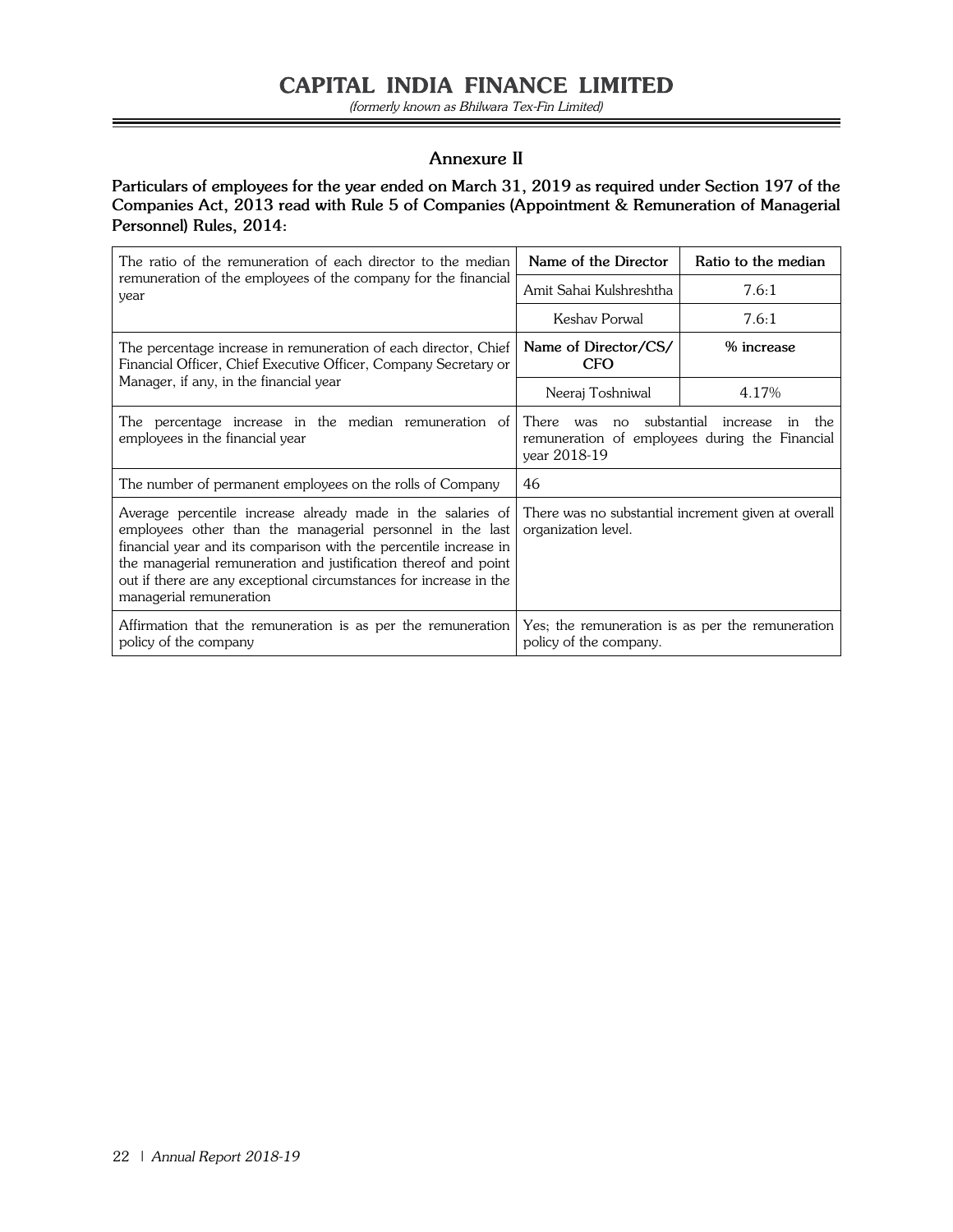(formerly known as Bhilwara Tex-Fin Limited)

#### **Form No. MR-3**

### **SECRETARIAL AUDIT REPORT FOR THE FINANCIAL YEAR ENDED March 31, 2019**

[Pursuant to section 204(1) of the Companies Act, 2013 and Rule 9 of the Companies (Appointment and Remuneration Personnel) Rules, 2014]

#### **SECRETARIAL AUDIT REPORT**

FOR THE FINANCIAL YEAR ENDED MARCH 31, 2019

To,

#### The Members, **CAPITAL INDIA FINANCE LIMITED**

(formerly known as Bhilwara Tex-Fin Limited) CIN:-L74899DL1994PLC128577

I have conducted the secretarial audit of the compliance of applicable statutory provisions and the adherence to good corporate practices by **Capital India Finance Limited** (formerly Known as Bhilwara Tex-Fin Limited) ("**Company**"). The secretarial audit was conducted in a manner that provided me a reasonable basis for evaluating the corporate conducts/ statutory compliances and expressing my opinion thereon.

Based on my verification of the Company's books, papers, minutes books, forms and returns filed and other records maintained by the Company and also the information provided by the Company, its officers, agents and authorised representatives during the conduct of the secretarial audit, I hereby report that in my opinion, the Company has, during the audit period covering the financial year ended March 31, 2019, complied with the statutory provisions listed hereunder and also that the Company has proper Board processes and compliance mechanism in place, to the extent, in the manner and subject to the reporting made hereinafter.

I have examined the books, papers, minutes books, forms and returns filed and other records maintained by the Company for the financial year ended on March 31, 2019, according to the provisions of:

- (i) The Companies Act, 2013 (the "**Act**") and the rules made thereunder, including any modification or re-enactment for the time being in force;
- (ii) The Securities Contracts (Regulation) Act, 1956 ("**SCRA**") and the rules made thereunder;
- (iii) The Depositories Act, 1996 and the Regulations and Bye-laws framed thereunder;
- (iv) Foreign Exchange Management Act, 1999 and the rules and regulations made thereunder to the extent of Foreign Direct Investment, Overseas Direct Investment and External Commercial Borrowings;
- (v) The following Regulations and Guidelines prescribed under the Securities and Exchange Board of India Act, 1992 ("**SEBI Act**"):-
	- (i) The Securities and Exchange Board of India (Substantial Acquisition of Shares and Takeovers) Regulations, 2011;
	- (ii) The Securities and Exchange Board of India (Prohibition of Insider Trading) Regulations, 2015;
	- (iii) The Securities and Exchange Board of India (Issue of Capital and Disclosure Requirements) Regulations, 2009;
	- (iv) The Securities and Exchange Board of India (Share based Employee Benefits) Regulation, 2014;
	- (v) The Securities and Exchange Board of India (Issue and Listing of Debt Securities) Regulations, 2008 (Not Applicable);
	- (vi) The Securities and Exchange Board of India (Registrars to an Issue and Share Transfer Agents) Regulations, 1993 regarding the Companies Act, 2013 and dealing with client (Not Applicable);
	- (vii) The Securities and Exchange Board of India (Delisting of Equity Shares) Regulations, 2009 (Not Applicable);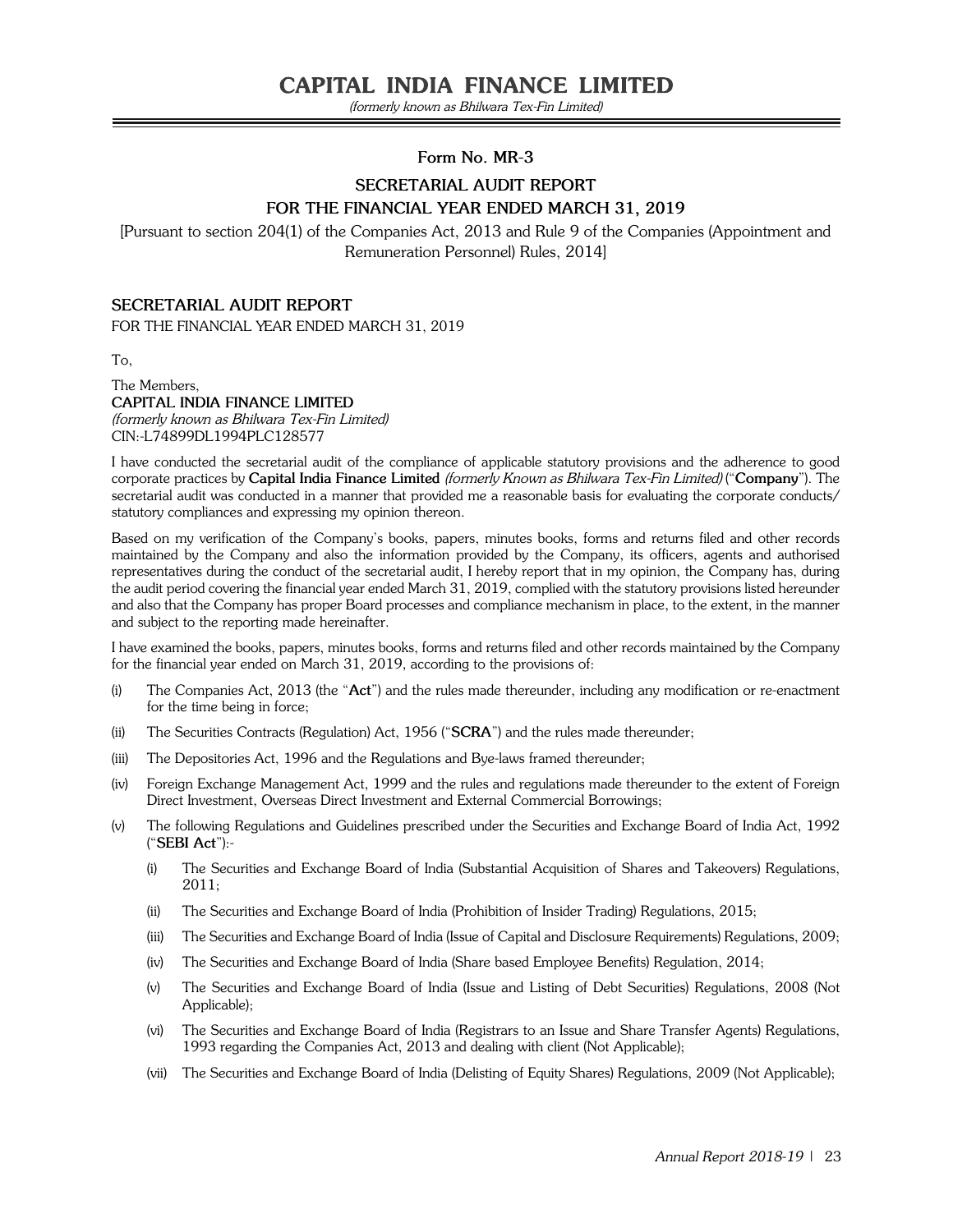- (viii) The Securities and Exchange Board of India (Buyback of Securities) Regulations, 1998 (Not Applicable) and
- (ix) The Securities and Exchange Board of India (Listing Obligations and Disclosure Requirements) Regulation, 2015.
- (vi) I have relied on the representation made by the Company and its officer for system and mechanism framed by the Company for compliances under the following Acts, Laws & Regulations of the Company:
	- Employees Provident Fund and Miscellaneous Provisions Act, 1952 and Provisions of Employee State Insurance Act, 1948
	- Workmen's Compensation Act, 1923, Equal Remuneration Act, 1976, and all other allied labour laws, as informed / confirmed to me;
	- Income Tax Act, 1961;
	- Finance Act, 1994;
	- Prevention of Money Laundering Act, 2002;
	- Goods and Service Tax Act, 2017
	- Maharashtra Shops and Establishments Act, 1948;
	- Delhi Shops and Commercial Establishment Act, 1954;
	- Sexual Harassment of Women at Workplace (Prevention, Prohibition and Redressal) Act, 2013;
	- Reserve Bank of India Act, 1934 and rules, regulations, circulars, notification issued by Reserve Bank of India from time to time for Non-Banking Finance Company;

I have also examined compliance with the applicable clauses of the following:

- (i) Secretarial Standard issued by The Institute of Company Secretaries of India; and
- (ii) The Uniform Listing Agreement entered into by the Company with BSE Limited as per Securities and Exchange Board of India (Listing Obligations and Disclosure Requirements) Regulation, 2015.

During the period under review the Company has complied with the provisions of the Act, Rules, Regulations, Guidelines, Standards, etc. mentioned above.

#### **I further report that:-**

- The Board of Directors of the Company is duly constituted with proper balance of Executive Directors, Non-Executive Directors, Independent Directors and Woman Director. The changes in the composition of the Board of Directors that took place during the period under review were carried out in compliance with the provisions of the Act;
- Adequate notice is given to all Directors to schedule the Board/Committee Meetings, Agenda and detailed notes on agenda were sent at least seven days in advance and a system exist for seeking and obtaining further information and clarification on the agenda items before the meeting and for meaningful participation at the meeting;
- All decision of the Board of Directors and Committees were carried with requisite majority while the dissenting members' views are captured and recorded as part of the minutes.

**I further report** that based on review of compliance mechanism established by the Company and on the basis of the Compliance Certificate(s) issued by the Company Secretary & Compliance Officer and taken on record by the Board of Directors at their meeting(s), I have an opinion that there are adequate systems and processes in the Company, commensurate with the size and operations of the company to monitor and ensure compliance with applicable laws, rules, regulations and guidelines.

**I further report** that during the audit period the Company has following specific events / actions having a major impact on Company's affair in pursuance of the referred laws, rules, regulations, standards etc.:

 Allotment of 3,96,83,000 (Three Crores Ninety Six Lakhs Eighty Three Thousand) equity shares of the Company having face value of Rs. 10/- (Rupees Ten only) each on preferential allotment basis through private placement, at a price of Rs. 63/- (Rupees Sixty-Three only) (including a premium of Rs. 53/- (Rupees Fifty-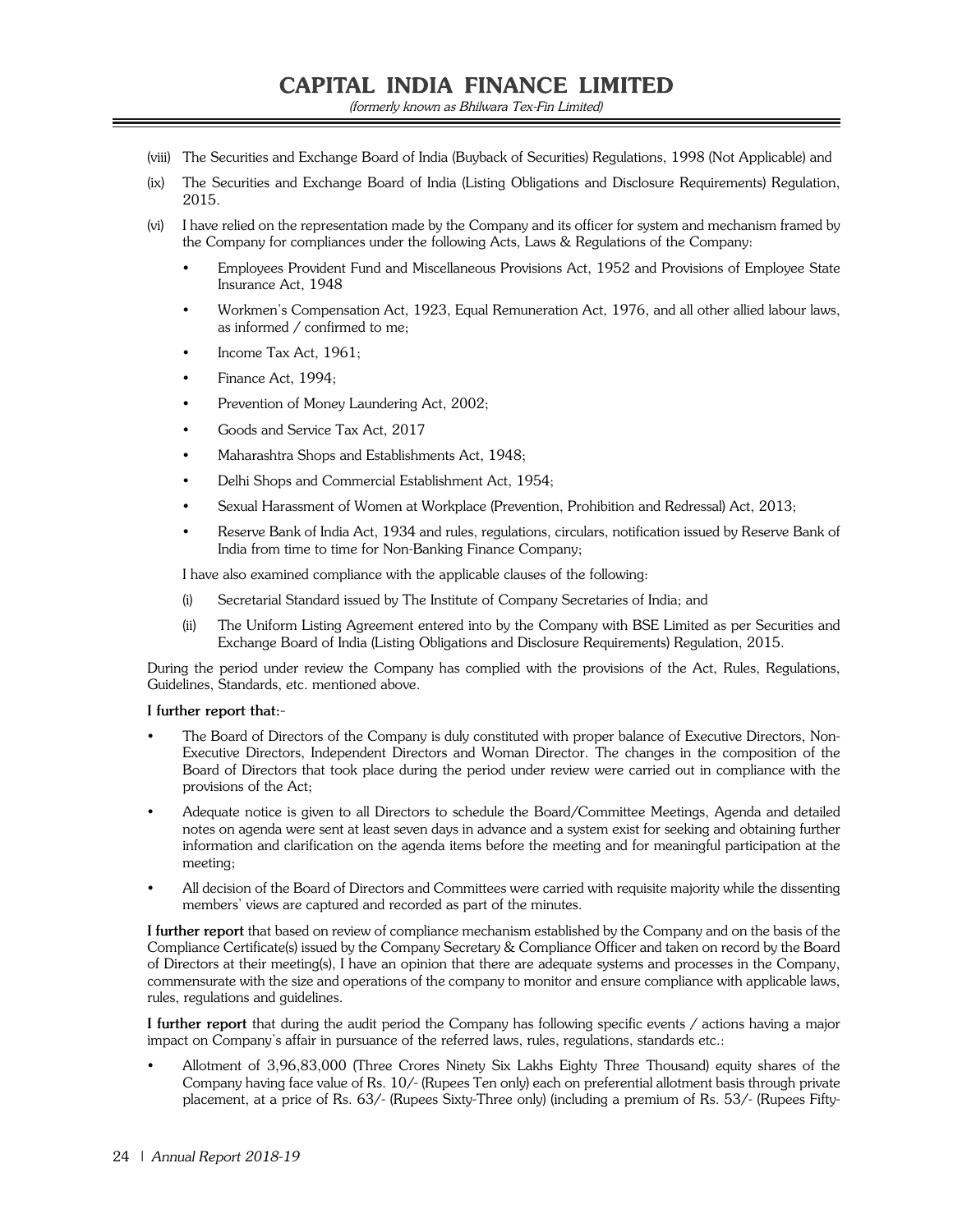Three only) per equity share aggregating to Rs. 2,50,00,29,000/- (Rupees Two Hundred Fifty crores Twenty-Nine Thousand only);

- Allotment of 3,45,48,560 (Three Crore Forty-Five Lakhs Forty-Eight Thousand Five Hundred and Sixty) equity shares of the Company having face value of Rs. 10/- (Rupees Ten only) each on rights basis through rights issue, at a price of Rs. 72/- (Rupees Seventy Two Only) each (including a share premium of Rs. 62/- (Rupees Sixty Two only) each) for an aggregate amount of Rs. 248,74,96,320 (Rupees Two Hundred Forty-Eight Crore Seventy-Four Lakhs Ninety-Six Thousand Three Hundred and Twenty only). Consequent to the aforesaid allotment, the Company had attained the status of systemically important non-deposit taking non-banking financial company, in terms of clause 112 of the Non-Banking Financial Company - Systemically Important Non-Deposit taking Company and Deposit taking Company (Reserve Bank) Directions, 2016, and
- Grant of employee stock options pursuant to the CIFL Employee Stock Option Plan, 2018, in the following manner:
	- a) 14,90,000 (Fourteen Lakhs and Ninety Thousand) options exercisable into not more than 14,90,000 (Fourteen Lakhs and Ninety Thousand) equity shares of the Company of face value of Rs. 10/- (Rupees Ten only) each, fully paid-up, vide resolution passed by the Nomination & Remuneration Committee of the Board of Directors in its meeting dated November 01, 2018;
	- b) 1,00,000 (One Lakh) options exercisable into not more than 1,00,000 (One Lakh) equity shares of the Company of face value of Rs. 10/- (Rupees Ten Only) each, fully paid-up, vide resolution passed by the Nomination & Remuneration Committee through circulation dated November 02, 2018; and
	- c) 45,000 (Forty Five Thousand) options exercisable into not more than 45,000 (Forty Five Thousand) equity shares of the Company of face value of Rs. 10/- (Rupees Ten only) each, fully paid-up vide resolution passed by the Nomination & Remuneration Committee of the Board of Directors in their meeting dated February 13, 2019;

**For Naveen Garg & Associates (Company Secretaries) Sd/- (Naveen Garg) Proprietor Membership No: - 32159 CP No: -11815**

**Date:-** May 10, 2019 **Place:-** New Delhi

This report is to be read with my letter of even date which is annexed as "Annexure A" and forms an integral part of this report.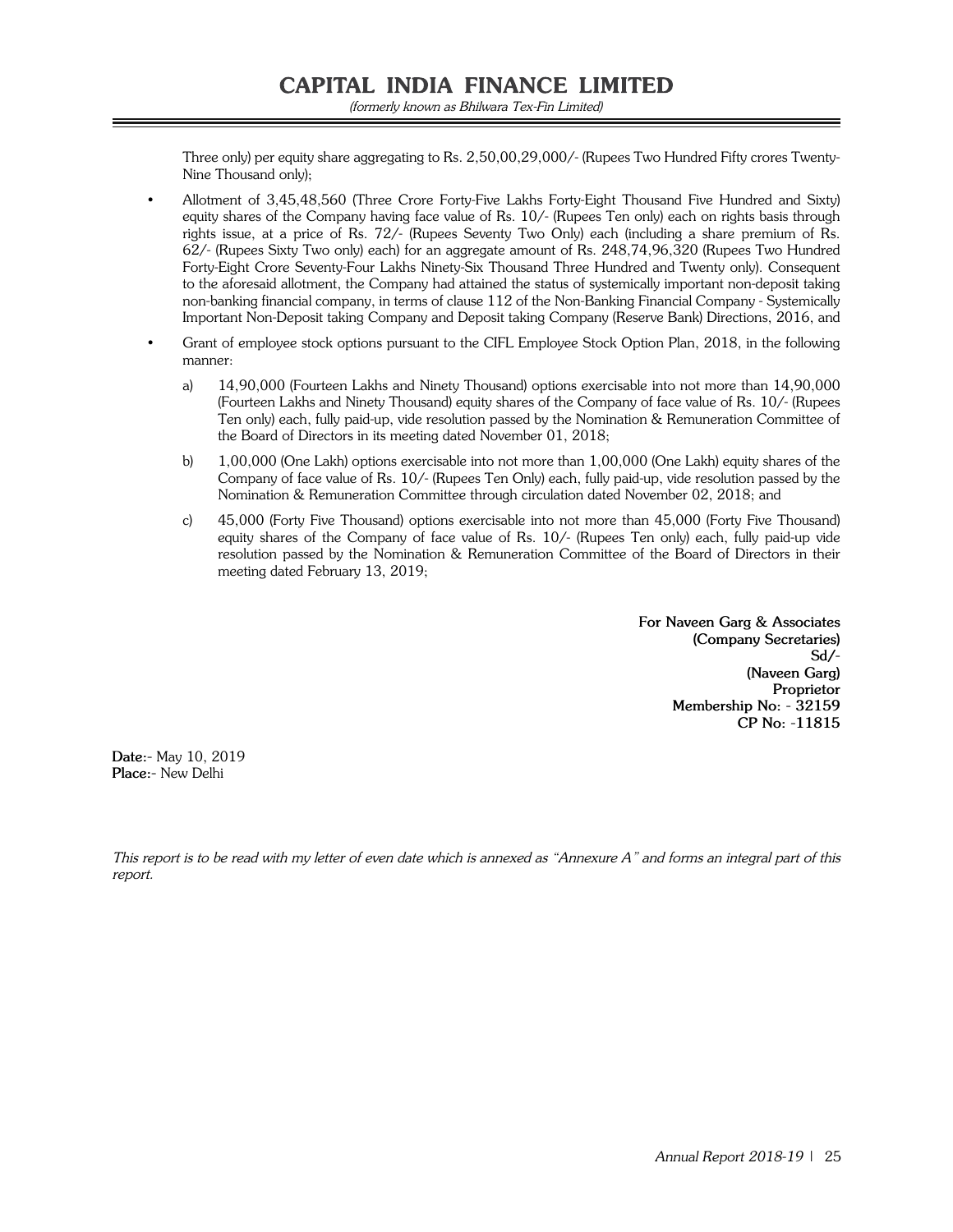(formerly known as Bhilwara Tex-Fin Limited)

**"Annexure A"**

To,

#### The Members, **CAPITAL INDIA FINANCE LIMITED** (formerly known as Bhilwara Tex-Fin Limited) CIN:-L74899DL1994PLC128577

Our Secretarial Audit Report for the Financial Year March 31, 2019 is to be read along with this letter.

1. It is the responsibility of the management of the Company to maintain secretarial records, devise proper system to ensure compliance with the provisions of all applicable laws and regulations and to ensure that the systems are adequate and operate effectively.

#### **Auditor's Responsibility**

- 2. My responsibility is to express an opinion on these secretarial records, standards and procedures followed by the company with respect to secretarial compliances.
- 3. I believe that audit evidence and information obtained from the Company's management is adequate and appropriate for us to provide a basis for my opinion.
- 4. Wherever required, I have obtained the management's representation about compliance of laws, rules and regulations and happening of events etc.

#### **Disclaimer**

- 5. The Secretarial Audit Report is neither an assurance as to the future visibility of the Company nor of the efficiency or effectiveness with which the management has conducted the affairs of the Company.
- 6. I have not verified the correctness and appropriateness of financial records and books of accounts of the Company.

**For Naveen Garg & Associates (Company Secretaries)**

> **Sd/- (Naveen Garg) Proprietor Membership No: - 32159 CP No: -11815**

**Date:-** May 10, 2019 **Place:-** New Delhi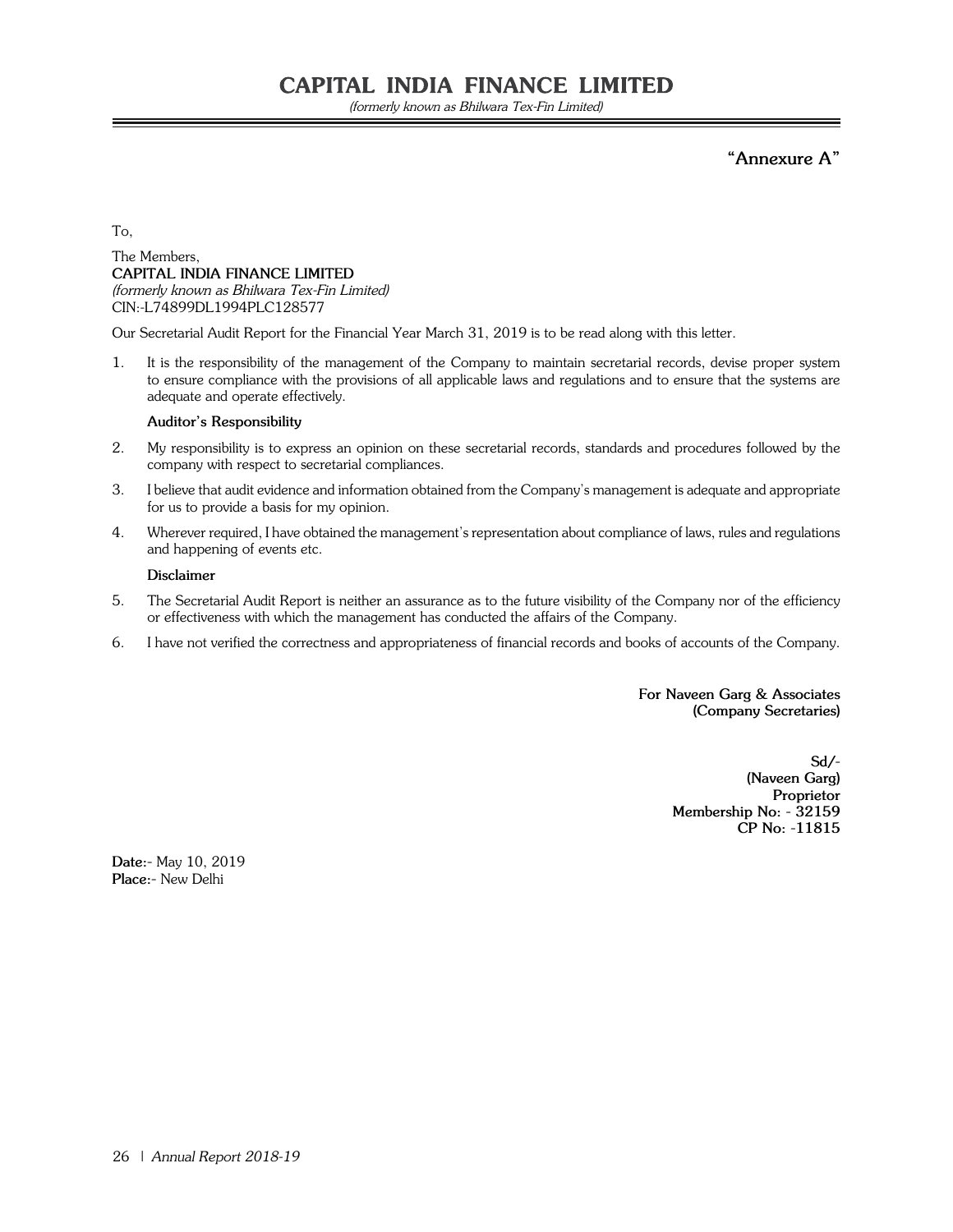(formerly known as Bhilwara Tex-Fin Limited)

#### **Annexure-III**

## **Form No. MGT-9**

## **EXTRACT OF ANNUAL RETURN**

#### **As on the financial year ended on 31st March, 2019**

[Pursuant to section 92(3) of the Companies Act, 2013 and rule 12(1) of the Companies (Management and Administration) Rules, 2014]

#### **I. REGISTRATION AND OTHER DETAILS:**

| <b>CIN</b>                                                                   | $\ddot{\cdot}$ | L74899DL1994PLC128577                                                                                                                                                                                                                                                                                         |
|------------------------------------------------------------------------------|----------------|---------------------------------------------------------------------------------------------------------------------------------------------------------------------------------------------------------------------------------------------------------------------------------------------------------------|
| Registration Date                                                            | $\ddot{\cdot}$ | 16/11/1994                                                                                                                                                                                                                                                                                                    |
| Name of the Company                                                          | $\ddot{\cdot}$ | Capital India Finance Limited<br>(formerly known as Bhilwara Tex-Fin Limited)                                                                                                                                                                                                                                 |
| Category / Sub-Category of the Company                                       | $\ddot{\cdot}$ | Company Limited by Shares                                                                                                                                                                                                                                                                                     |
| Address of the Registered office and contact<br>details                      | $\ddot{\cdot}$ | 2 <sup>nd</sup> Floor, DLF Centre, Sansad Marg, New Delhi-110001<br>Phone: 011-49546000                                                                                                                                                                                                                       |
| Whether listed company                                                       |                | Yes                                                                                                                                                                                                                                                                                                           |
| Name, Address and Contact details of Registrar<br>and Transfer Agent, if any | $\ddot{\cdot}$ | Karvy Fintech Private Limited (formerly known as KCPL<br>Advisory Services Private Limited)<br>Karvy Selenium Tower B, Plot 31-32, Gachibowli, Financial<br>District, Nanakramguda, Hyderabad, Telangana - 500032<br>Contact No: +91 040 - 67162222<br>Fax No: $+91$ 40 23001153<br>E-mail: venu.sp@karvy.com |

#### **II. PRINCIPAL BUSINESS ACTIVITIES OF THE COMPANY**

All the business activities contributing 10% or more of the total turnover of the Company shall be stated:

| S.No | Name and Description of main products/ $\vert$ NIC Code of the Product/ $\vert$ % to total turnover of the<br><b>Services</b> | service | Company |
|------|-------------------------------------------------------------------------------------------------------------------------------|---------|---------|
| 1.   | Financing $&$ Investments – granting loans                                                                                    | 65923   | 100.00% |

#### **III. PARTICULARS OF HOLDING, SUBSIDIARY AND ASSOCIATE COMPANIES:**

| SI.<br>No. | <b>NAME AND ADDRESS OF</b><br>THE COMPANY          | CIN/GLN               | HOLDING/<br>SUBSIDIARY/<br><b>ASSOCIATE</b> | % Of Shares<br>Held | Applicable<br>Section |
|------------|----------------------------------------------------|-----------------------|---------------------------------------------|---------------------|-----------------------|
| 1          | Capital India Home Loans<br>Limited                | U65990DL2017PLC322041 | Subsidiary                                  | 100%                | Section 2(87)(ii)     |
| 2          | Capital India Asset<br>Management Private Limited  | U65999DL2017PTC323549 | Subsidiary                                  | 100%                | Section 2(87)(ii)     |
| 3          | Capital India Wealth<br>Management Private Limited | U65999DL2017PTC322881 | Subsidiary                                  | 100%                | Section 2(87)(ii)     |
| 4          | <b>CIFL</b><br>Holdings<br>Private<br>Limited      | U65990DL2017PTC323832 | Subsidiary                                  | 100%                | Section 2(87)(ii)     |
| 5          | CIFL.<br>Manager<br>Investment<br>Private Limited  | U65929DL2017PTC323719 | Subsidiary                                  | 100%                | Section 2(87)(ii)     |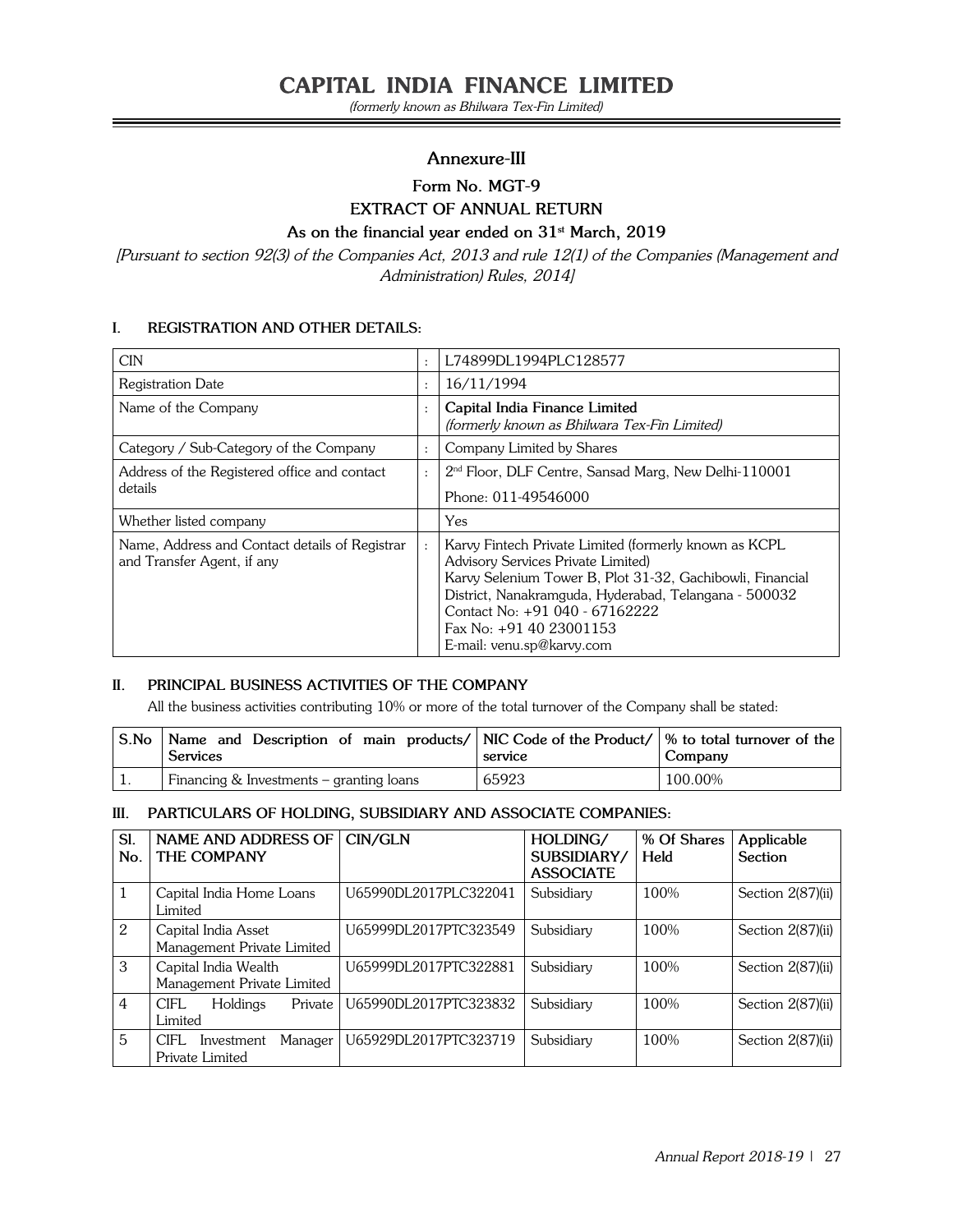۳

## **IV. SHAREHOLDING PATTERN (Equity Share Capital Break up as percentage of Total Equity)**

**i. Category-wise Share Holding**

Ξ

| Category of Shareholders |                                                                | No. of Shares held at the beginning of the year |          |           |                             | No. of Shares held at the end of the year |          |             |                                  | % change           |
|--------------------------|----------------------------------------------------------------|-------------------------------------------------|----------|-----------|-----------------------------|-------------------------------------------|----------|-------------|----------------------------------|--------------------|
|                          |                                                                | Demat                                           | Physical | Total     | % of Total<br><b>Shares</b> | Demat                                     | Physical | Total       | $%$ of<br>Total<br><b>Shares</b> | during the<br>year |
| А.                       | Promoters                                                      |                                                 |          |           |                             |                                           |          |             |                                  |                    |
| (1)                      | Indian                                                         |                                                 |          |           |                             |                                           |          |             |                                  |                    |
| a)                       | Individual/HUF                                                 |                                                 |          |           |                             |                                           |          |             |                                  |                    |
| b)                       | Central Govt.                                                  |                                                 |          |           |                             |                                           |          |             |                                  |                    |
| $\mathbf{c})$            | State Govt.(s)                                                 |                                                 |          |           |                             |                                           |          |             |                                  |                    |
| d)                       | <b>Bodies Corp</b>                                             | 22,32,300                                       |          | 22,32,300 | 63.73                       | 5,67,75,720                               |          | 5,67,75,720 | 73.04                            | 9.31               |
| e)                       | Bank/FI                                                        |                                                 |          |           |                             |                                           |          |             |                                  |                    |
| f                        | Any other                                                      |                                                 |          |           |                             |                                           |          |             |                                  |                    |
|                          | SUB TOTAL (A) (1):                                             | 22,32,300                                       |          | 22,32,300 | 63.73                       | 5,67,75,720                               |          | 5,67,75,720 | 73.04                            | 9.31               |
| (2)                      | Foreign                                                        |                                                 |          |           |                             |                                           |          |             |                                  |                    |
| a)                       | NRI- Individuals                                               |                                                 |          |           |                             |                                           |          |             |                                  |                    |
| b)                       | Other Individuals                                              |                                                 |          |           |                             |                                           |          |             |                                  |                    |
| c)                       | Bodies Corp.                                                   |                                                 |          |           |                             |                                           |          |             |                                  |                    |
| d)                       | Banks/FI                                                       |                                                 |          |           |                             |                                           |          |             |                                  |                    |
| e)                       | Any other                                                      |                                                 |          |           |                             |                                           |          |             |                                  |                    |
|                          | SUB TOTAL: (A) (2)                                             |                                                 |          |           |                             |                                           |          |             |                                  |                    |
|                          | <b>Total Shareholding of</b><br>Promoter $(A) = (A)(1)+(A)(2)$ | $\overline{22}, 32, 300$                        |          | 22,32,300 | 63.73                       | 5,67,75,720                               |          | 5,67,75,720 | 73.04                            | 9.31               |
| В.                       | PUBLIC SHAREHOLDING                                            |                                                 |          |           |                             |                                           |          |             |                                  |                    |
| (1)                      | Institutions                                                   |                                                 |          |           |                             |                                           |          |             |                                  |                    |
| a)                       | Mutual Funds                                                   |                                                 |          |           |                             |                                           |          |             |                                  |                    |
| b)                       | Banks / FI                                                     |                                                 |          |           |                             |                                           |          |             |                                  |                    |
| c)                       | Central Govt.                                                  |                                                 |          |           |                             |                                           |          |             |                                  |                    |
| d)                       | State Govt.(s)                                                 |                                                 |          |           |                             |                                           |          |             |                                  |                    |
| e)                       | Venture Capital Funds                                          |                                                 |          |           |                             |                                           |          |             |                                  |                    |
| f                        | <b>Insurance Companies</b>                                     |                                                 |          |           |                             |                                           |          |             |                                  |                    |
| g)                       | FIIs                                                           |                                                 |          |           |                             |                                           |          |             |                                  |                    |
| h)                       | Foreign Venture Capital<br>Funds                               |                                                 |          |           |                             |                                           |          |             |                                  |                    |
| i)                       | Others (specify)                                               |                                                 |          |           |                             |                                           |          |             |                                  |                    |
|                          | SUB TOTAL (B)(1):                                              |                                                 |          |           |                             |                                           |          |             |                                  |                    |
| (2)                      | Non Institutions                                               |                                                 |          |           |                             |                                           |          |             |                                  |                    |
| a)                       | Bodies corporate                                               | 7,42,448                                        | 4,900    | 7,47,348  | 21.34                       | 1,64,60,391                               | 4,900    | 1,64,65,291 | 21.18                            | (0.16)             |
| i)                       | Indian                                                         |                                                 |          |           |                             |                                           |          |             |                                  |                    |
| ii)                      | Overseas<br>Individuals                                        |                                                 |          |           |                             |                                           |          |             |                                  |                    |
| $\mathbf{b}$             | Individual shareholders                                        | 63,152                                          | 2,66,200 | 3,29,352  | 9.40                        | 1,80,273                                  | 1,97,540 |             | 0.49                             |                    |
| i)                       | holding nominal share                                          |                                                 |          |           |                             |                                           |          | 3,77,813    |                                  | (8.91)             |
|                          | capital upto Rs.2 lakhs                                        |                                                 |          |           |                             |                                           |          |             |                                  |                    |
| ii)                      | Individuals shareholders                                       | 1,92,800                                        |          | 1,92,800  | 5.50                        | 41,15,001                                 |          | 41,15,001   | 5.29                             | (0.21)             |
|                          | holding nominal share                                          |                                                 |          |           |                             |                                           |          |             |                                  |                    |
|                          | capital in excess of Rs.                                       |                                                 |          |           |                             |                                           |          |             |                                  |                    |
|                          | 2 lakhs                                                        |                                                 |          |           |                             |                                           |          |             |                                  |                    |
| c)                       | Others (specify)<br>Non-Resident Indian                        |                                                 |          |           |                             |                                           |          |             |                                  |                    |
| $\mathbf{i}$             | Clearing Member                                                |                                                 | 400      |           |                             |                                           | 400      |             |                                  |                    |
| ii)<br>iii)              | Clearing House                                                 | 500                                             |          |           | 0<br>$\theta$               |                                           |          |             |                                  | 0.00               |
|                          | SUB TOTAL (B)(2):                                              | 9,98,900                                        | 2,71,500 | 12,69,500 | 36.24                       | 2,07,55,665                               | 2,02,840 | 2,09,58,105 | 26.96                            | (9.28)             |
|                          | <b>Total Public Shareholding</b>                               | 9,98,900                                        | 2,71,500 | 12,69,500 | 36.24                       | 2,07,55,665                               | 2,02,840 | 2,09,58,105 | 26.96                            | (9.28)             |
|                          | $(B) = (B)(1)+(B)(2)$                                          |                                                 |          |           |                             |                                           |          |             |                                  |                    |
| C.                       | Shares held by Custodian                                       |                                                 |          |           |                             |                                           |          |             |                                  |                    |
|                          | for GDRs & ADRs                                                |                                                 |          |           |                             |                                           |          |             |                                  |                    |
|                          | Grand Total (A+B+C)                                            | 32,31,200                                       | 2,71,500 | 35,01,800 | 100.00                      | 7,75,31,385                               | 2,02,840 | 7,77,33,825 | 100.00                           | 0.03               |

28 | Annual Report 2018-19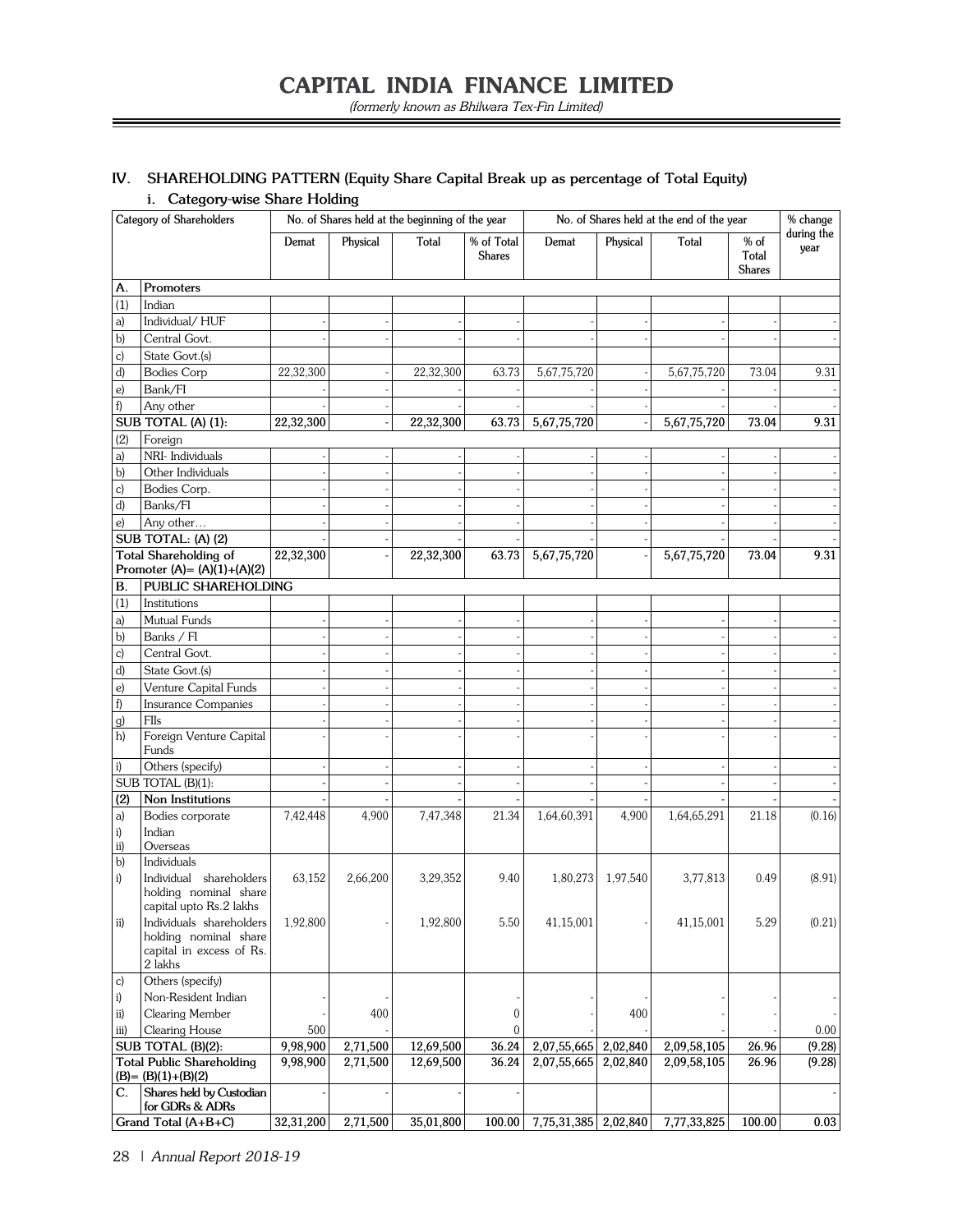(formerly known as Bhilwara Tex-Fin Limited)

| Sl. No. | Shareholder's Name                                                   |                         | Shareholding at the beginning of the year        |                                                          |               | Shareholding at the end of the year              |                                                                 |                                           |  |
|---------|----------------------------------------------------------------------|-------------------------|--------------------------------------------------|----------------------------------------------------------|---------------|--------------------------------------------------|-----------------------------------------------------------------|-------------------------------------------|--|
|         |                                                                      | No. of<br><b>Shares</b> | % of total<br><b>Shares</b><br>of the<br>company | %of Shares<br>Pledged /<br>encumbered to<br>total shares | No. of Shares | % of total<br><b>Shares</b><br>of the<br>company | <b>%of Shares</b><br>Pledged /<br>encumbered to<br>total shares | in share<br>holding<br>during the<br>year |  |
|         | Capital India Corp LLP<br>(formerly known as<br>Trident Holding LLP) | 22,32,300               | 63.73                                            |                                                          | 5,67,75,720   | 73.04                                            |                                                                 | 9.31                                      |  |
|         | Total                                                                | 22,32,300               | 63.73                                            |                                                          | 5,67,75,720   | 73.04                                            |                                                                 | 9.31                                      |  |

#### **ii. Shareholding of Promoters**

#### **iii. Change in Promoters' Shareholding (please specify, If there is no change)**

| SI.<br>No. |                                                                                                      | Shareholding at the beginning of the year |                                    | Cumulative Shareholding during<br>the year |                                    |  |
|------------|------------------------------------------------------------------------------------------------------|-------------------------------------------|------------------------------------|--------------------------------------------|------------------------------------|--|
|            |                                                                                                      | No. of shares                             | % of total share of<br>the Company | No. of shares                              | % of total share<br>of the Company |  |
| 1.         | <b>CAPITAL INDIA CORP LLP</b>                                                                        |                                           |                                    |                                            |                                    |  |
|            | At the beginning of the year                                                                         | 22.32.300                                 | 63.73                              |                                            |                                    |  |
|            | Addition: Allotment of equity shares<br>pursuant to preferential allotment<br>on June 8, 2018        | 2,73,83,000                               |                                    | 2,96,15,300                                |                                    |  |
|            | Allotment of<br>Addition:<br>equity<br>shares pursuant to rights issue on<br><b>January 24, 2019</b> | 2,71,60,420                               |                                    | 5,67,75,720                                | 73.04                              |  |
|            | At the End of the year                                                                               |                                           | $\overline{\phantom{0}}$           | 5,67,75,720                                | 73.04                              |  |

#### **iv. Shareholding Pattern of Top Ten Shareholders (other than Directors, Promoters and Holders of GDRs and ADRs):**

| SI.<br>No. |                                                                                                                                                                                                | Shareholding at the beginning of<br>the year |                                    | Cumulative Shareholding during<br>the year |                                    |  |
|------------|------------------------------------------------------------------------------------------------------------------------------------------------------------------------------------------------|----------------------------------------------|------------------------------------|--------------------------------------------|------------------------------------|--|
|            | For each of Ten Shareholders                                                                                                                                                                   | No. of shares                                | % of total share of<br>the Company | No. of shares                              | % of total share<br>of the Company |  |
|            | At the beginning of the year                                                                                                                                                                   | 9,72,100                                     | 1.25%                              |                                            |                                    |  |
|            | Date wise Increase / Decrease<br>in Shareholding during the year<br>specifying the reasons for increase /<br>decrease (e.g. allotment / transfer /<br>bonus/ sweat equity etc.) <sup>*</sup> : |                                              |                                    | 1,96,26,798                                | 25.25%                             |  |
|            | At the End of the year(or on the date<br>of separation, if separated during the<br>year)                                                                                                       |                                              |                                    | 2,05,98,898                                | 26.50%                             |  |

\*Change is pursuant to preferential allotment of equity shares and rights issue of equity shares by the Company during the financial year 2018-19. The aforesaid information is based on List of top ten shareholders as on March 31, 2019.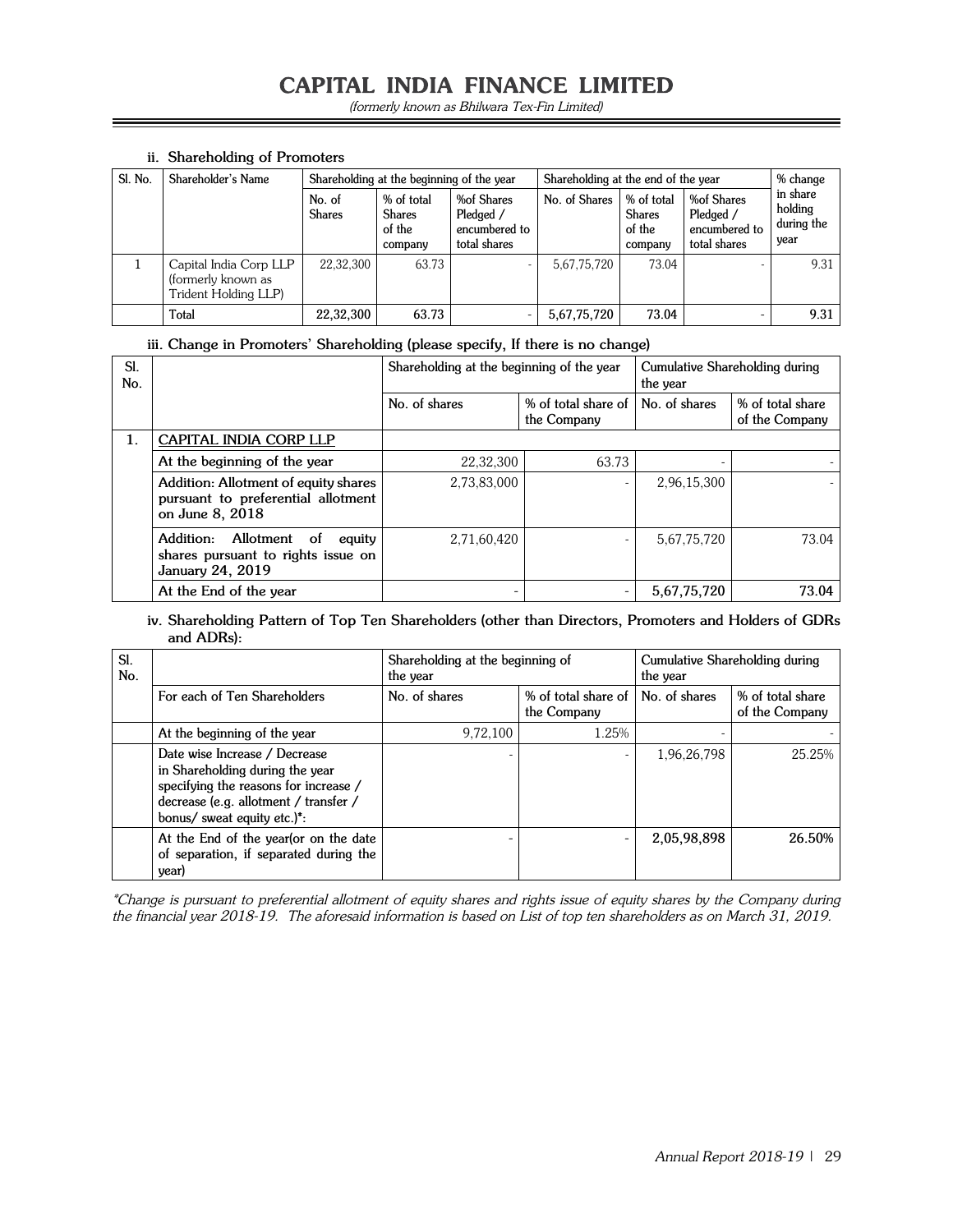| S.<br>No.      | Name                                          |                                                       | Shareholding                                     |     | Increase/<br>Decrease<br>in Share- | Reason |                         | Cumulative<br><b>Shareholding During</b><br>the Year |
|----------------|-----------------------------------------------|-------------------------------------------------------|--------------------------------------------------|-----|------------------------------------|--------|-------------------------|------------------------------------------------------|
|                |                                               | No. of Shares at<br>the beginning/ End<br>of the Year | % of Total<br><b>Shares</b><br>of the<br>Company |     | holding                            |        | No. of<br><b>Shares</b> | % of Total<br><b>Shares</b><br>of the<br>Company     |
| A              |                                               |                                                       | Directors (including Independent Directors)      |     |                                    |        |                         |                                                      |
| 1.             | Vinod Somani                                  | N.A                                                   | N.A                                              | N.A | N.A                                | N.A    | N.A                     | N.A                                                  |
| 2.             | Yogendra Pal Singh                            | N.A                                                   | N.A                                              | N.A | N.A                                | N.A    | N.A                     | N.A                                                  |
| 3.             | Promila Bhardwaj                              | N.A                                                   | N.A                                              | N.A | N.A                                | N.A    | N.A                     | N.A                                                  |
| $\mathbf{4}$ . | Keshav Porwal                                 | N.A                                                   | N.A                                              | N.A | N.A                                | N.A    | N.A                     | N.A                                                  |
| 5.             | Amit Sahai Kulshreshtha                       | N.A                                                   | N.A                                              | N.A | N.A                                | N.A    | N.A                     | N.A                                                  |
| 6.             | Vineet Kumar Saxena                           | N.A                                                   | N.A                                              | N.A | N.A                                | N.A    | N.A                     | N.A                                                  |
| 7.             | Shraddha Suresh Kamat                         | N.A                                                   | N.A                                              | N.A | N.A                                | N.A    | N.A                     | N.A                                                  |
| 8.             | Subodh Kumar                                  | N.A                                                   | N.A                                              | N.A | N.A                                | N.A    | N.A                     | N.A                                                  |
| B              |                                               |                                                       | <b>Key Managerial Personnel(s)</b>               |     |                                    |        |                         |                                                      |
| 9.             | Neeraj Toshniwal (Chief<br>Financial Officer) | N.A                                                   | N.A                                              | N.A | N.A                                | N.A    | N.A                     | N.A                                                  |
| 10.            | Rachit Malhotra<br>(Company Secretary)        | N.A                                                   | N.A                                              | N.A | N.A                                | N.A    | N.A                     | N.A                                                  |

#### **v. Shareholding of Directors and Key Managerial Personnel:**

#### **V. INDEBTEDNESS**

**Indebtedness of the Company including interest outstanding/accrued but not due for payment (in Rs.):**

|                                                | Secured Loans<br>excluding deposits | Unsecured         | Deposits  | Total             |
|------------------------------------------------|-------------------------------------|-------------------|-----------|-------------------|
| Indebtedness at the beginning of the financial |                                     |                   |           |                   |
| year                                           |                                     |                   |           |                   |
| i)Principal Amount                             | Nil                                 | 7,00,00,000       | <b>NA</b> | 7,00,00,000       |
| ii)Interest due but not paid                   | Nil                                 | Nil               |           | Nil               |
| iii)Interest accrued but not due               | Nil                                 | 55,27,033         |           | 55,27,033         |
| $Total (i+ii+iii)$                             | Nil                                 | 7,55,27,033       | <b>NA</b> | 7,55,27,033       |
| Change in Indebtedness during the financial    |                                     |                   |           |                   |
| year                                           |                                     |                   |           |                   |
| Addition                                       | 1,76,95,93,500                      | 1,25,00,00,000    | NA        | 3,01,95,93,500    |
| Reduction                                      | 50,16,24,509                        | $-1,26,50,00,000$ | ΝA        | $-1,76,66,24,509$ |
| Net Change                                     | 1,26,79,68,991                      | $-1,50,00,000$    | <b>NA</b> | 1,25,29,68,991    |
| Indebtedness at the end of the financial year  |                                     |                   |           |                   |
| i) Principal Amount                            | 1,26,79,68,991                      | 5,50,00,000       | <b>NA</b> | 1,32,29,68,991    |
| ii) Interest due but not paid                  | Nil                                 | Nil               |           | Nil               |
| iii) Interest accrued but not due              | 1,05,92,204                         | 99,72,294         |           | 2,05,64,498       |
| Total (i+ii+iii)                               | 1,27,85,61,195                      | 6,49,72,294       | <b>NA</b> | 1,34,35,33,489    |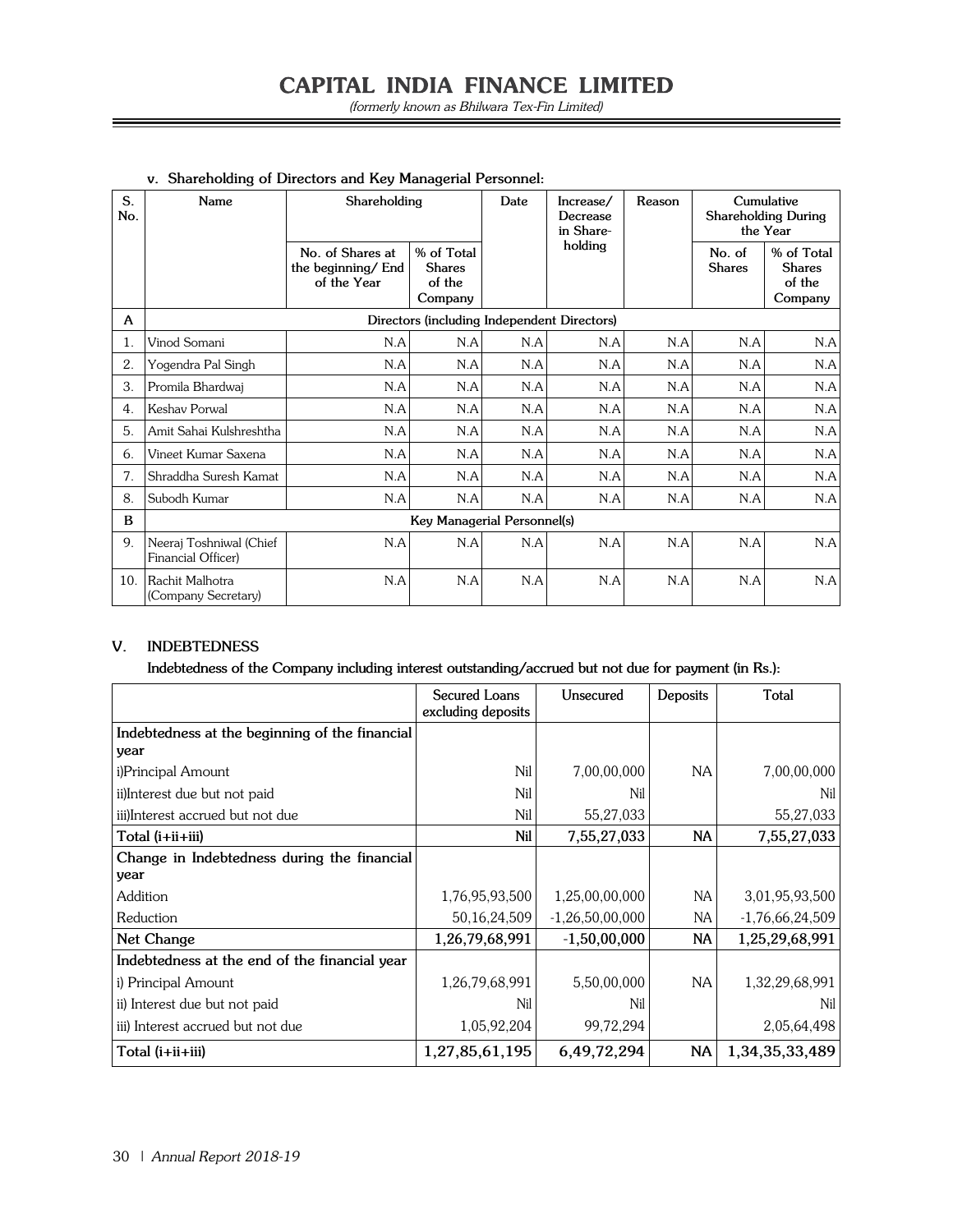#### **VI. REMUNERATION OF DIRECTORS AND KEY MANAGERIAL PERSONNEL**

#### **A. Remuneration to Managing Director, Whole-time Directors and/or Manager:**

| SI.          | Particular of Remuneration                                                                         | Name of MD/WTD/ Manager |                                                             | Total          |
|--------------|----------------------------------------------------------------------------------------------------|-------------------------|-------------------------------------------------------------|----------------|
| No.          |                                                                                                    | Keshav Porwal<br>(MD)   | Amit Sahai<br>Kulshreshtha<br>(Executive Director<br>& CEO) |                |
| $\mathbf{1}$ | Gross salary<br>Salary as per provisions contained in section 17(1) of<br>the Income-tax Act, 1961 | 1,10,00,000             | 1,05,37,400                                                 | 2, 15, 37, 400 |
|              | Value of perquisites u/s 17(2) Income-tax Act, 1961                                                |                         |                                                             |                |
|              | Profits in lieu of salary under section 17(3) Income-<br>tax Act, 1961                             |                         |                                                             |                |
| 2.           | <b>Stock Option</b>                                                                                | <b>NIL</b>              | <b>NIL</b>                                                  | <b>NIL</b>     |
| 3.           | Sweat Equity                                                                                       | NII.                    | NIL.                                                        | <b>NIL</b>     |
| 4.           | Commission<br>-as % of profit<br>-others, specify                                                  | NII.                    | NII.                                                        | <b>NIL</b>     |
| 5.           | Others (Company contribution towards PF)                                                           | <b>NIL</b>              | 4,62,000                                                    | 4,62,000       |
|              | Total                                                                                              | 1,10,00,000             | 1,09,99,400                                                 | 2,19,99,400    |
|              | Ceiling as per the Act                                                                             | 1,68,00,000             | 1,68,00,000                                                 |                |

#### **Remuneration to other directors:**

| SI.<br>No.     | Particulars of<br>Remuneration                          |                 | Name of Directors                    |                     |                          |                           |                          |                 | Total      |
|----------------|---------------------------------------------------------|-----------------|--------------------------------------|---------------------|--------------------------|---------------------------|--------------------------|-----------------|------------|
| 1              | <b>Independent Directors</b>                            | Vinod<br>Somani | Achal<br>Kumar<br>Gupta <sup>*</sup> | Promila<br>Bhardwaj | Yogendra<br>Pal Singh**  | Vineet<br>Kumar<br>Saxena | Shraddha<br>Suresh Kamat | Subodh<br>Kumar |            |
|                | (a)<br>Fee for attending<br>board/committee<br>meetings | 10,15,000       | 9,20,000                             | 8,45,000            | 1,00,000                 | <b>NIL</b>                | <b>NIL</b>               | <b>NIL</b>      | 28,80,000  |
|                | Commission<br>(b)                                       | NIL             | <b>NIL</b>                           | <b>NIL</b>          | <b>NIL</b>               | <b>NIL</b>                | <b>NIL</b>               | <b>NIL</b>      | NII.       |
|                | Others, please specify<br>(c)                           | NIL             | NIL                                  | <b>NIL</b>          | <b>NIL</b>               | <b>NIL</b>                | <b>NIL</b>               | <b>NIL</b>      | NIL        |
|                | Total (1)                                               | 10,15,000       | 9,20,000                             | 8,45,000            | 1,00,000                 | <b>NIL</b>                | <b>NIL</b>               | <b>NIL</b>      | 28,80,000  |
| $\overline{2}$ | Other Non Executive<br>Directors                        |                 |                                      |                     |                          |                           |                          |                 |            |
|                | Fee for attending<br>(a)<br>board committee<br>meetings | NIL             | <b>NIL</b>                           | <b>NIL</b>          | <b>NIL</b>               | <b>NIL</b>                | <b>NIL</b>               | <b>NIL</b>      | <b>NIL</b> |
|                | (b)<br>Commission                                       |                 | $\overline{\phantom{a}}$             | ٠                   |                          | L,                        |                          | ٠               |            |
|                | Others, please specify.<br>(c)                          | ٠               | $\overline{\phantom{a}}$             | ٠                   | $\overline{\phantom{a}}$ | $\overline{a}$            | $\overline{\phantom{a}}$ | ٠               | ٠          |
|                | Total (2)                                               | NIL             | NIL                                  | NIL                 | <b>NIL</b>               | NIL                       | <b>NIL</b>               | <b>NIL</b>      |            |
|                | Total $(B)=(1+2)$                                       | 10,15,000       | 9,20,000                             | 8,45,000            | 1,00,000                 | <b>NIL</b>                | <b>NIL</b>               | <b>NIL</b>      | 28,80,000  |
|                | <b>Total Managerial</b><br>Remuneration (A)+(B)         | NIL             | <b>NIL</b>                           | <b>NIL</b>          | <b>NIL</b>               | <b>NIL</b>                | <b>NIL</b>               | <b>NIL</b>      | <b>NIL</b> |
|                | Overall Ceiling as per the<br>Act.                      | <b>NIL</b>      | NII.                                 | <b>NIL</b>          | <b>NIL</b>               | <b>NIL</b>                | <b>NIL</b>               | <b>NIL</b>      | <b>NIL</b> |

\* Mr. Achal Kumar Gupta resigned from the position of Independent Director from the close of business hours of February 13, 2019. \*\* Mr. Yogendra Pal Singh appointed as Additional Director (Independent) with effect from February 13, 2019.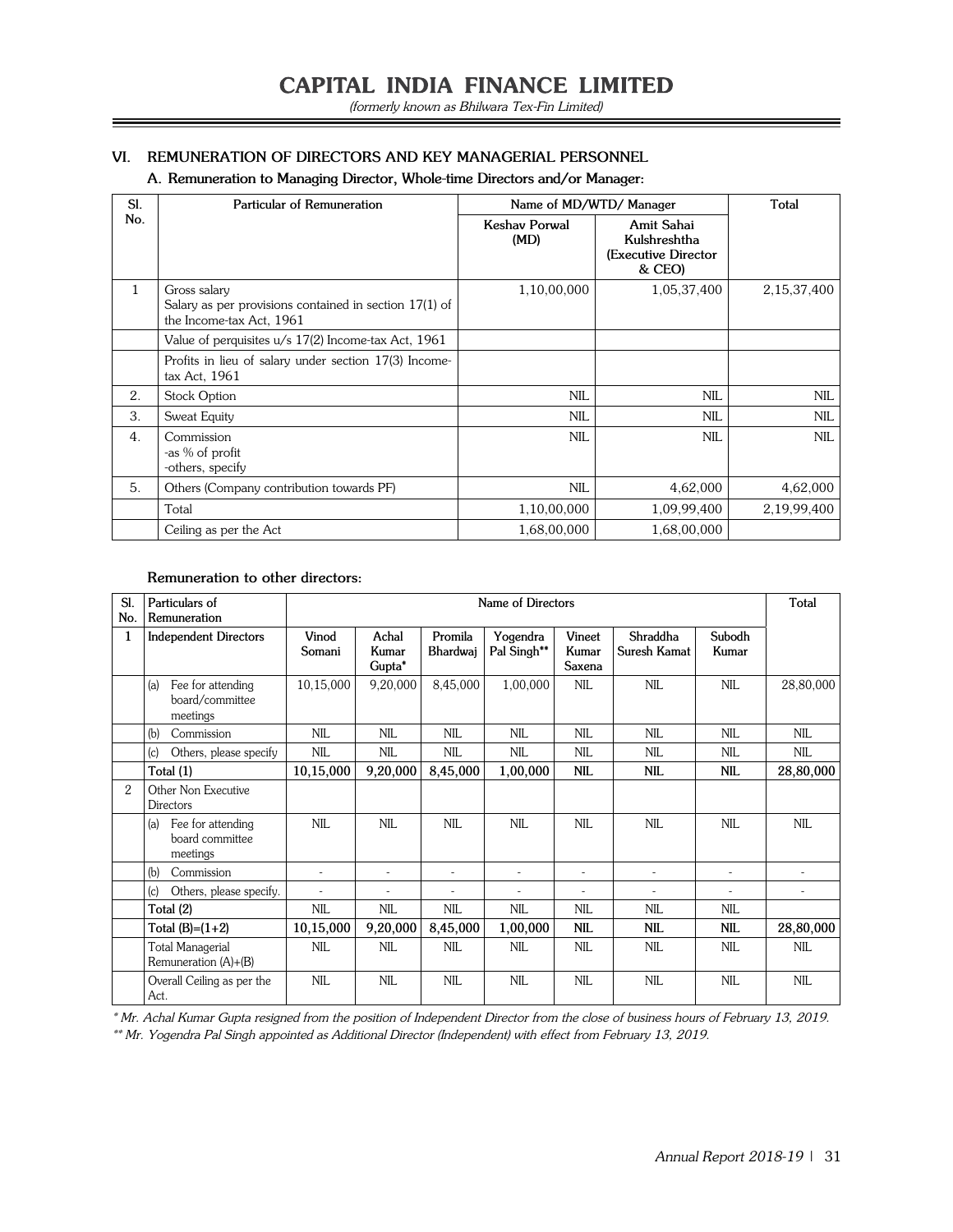(formerly known as Bhilwara Tex-Fin Limited)

Ξ

#### **B. Remuneration to Key Managerial Personnel Other Than MD/Manager/WTD**

| SI.<br>No.  | Particulars of Remuneration                                                                  | Personnel                  | Name of Key Managerial       | Total       |
|-------------|----------------------------------------------------------------------------------------------|----------------------------|------------------------------|-------------|
|             |                                                                                              | Rachit<br>Malhotra<br>(CS) | Neeraj<br>Toshniwal<br>(CFO) |             |
| $\mathbf 1$ | Gross Salary                                                                                 |                            |                              |             |
|             | Salary as per provisions contained in section $17(1)$ of the<br>(a)<br>Income Tax Act, 1961. | 24,65,604                  | 61,90,731                    | 86,56,335   |
|             | Value of perquisites $u/s$ 17(2) of the Income Tax Act,<br>(b)<br>1961                       |                            | 32,400                       | 32,400      |
|             | Profits in lieu of salary under section 17(3) of the Income<br>(c)<br>Tax Act, 1961          |                            |                              |             |
| 2           | <b>Stock Option</b>                                                                          | N.A.                       | N.A.                         | N.A.        |
| 3           | Sweat Equity                                                                                 | N.A.                       | N.A.                         | N.A.        |
| 4           | Commission                                                                                   | N.A.                       | N.A.                         | N.A.        |
|             | - as % of profit                                                                             |                            |                              |             |
|             | - others, specify                                                                            |                            |                              |             |
| 5           | Others (Company contribution towards PF)                                                     | 1,09,404                   | 3,15,000                     | 4,24,404    |
|             | <b>Total</b>                                                                                 | 25,75,008                  | 65,38,131                    | 91, 13, 139 |

#### **VII. Penalty / Punishment/ Compounding of offences**

| Type                | Section of the<br><b>Companies Act</b> | <b>Brief</b><br>Description | Details of Penalty /<br>Punishment / Compounding<br>fees imposed | Authority<br>(RD / NCLT<br>/ Court) | Appeal made<br>if any (give<br>details) |  |  |  |
|---------------------|----------------------------------------|-----------------------------|------------------------------------------------------------------|-------------------------------------|-----------------------------------------|--|--|--|
| A. COMPANY          |                                        |                             |                                                                  |                                     |                                         |  |  |  |
| Penalty             |                                        |                             |                                                                  |                                     |                                         |  |  |  |
| Punishment          |                                        |                             |                                                                  |                                     |                                         |  |  |  |
| Compounding         |                                        |                             |                                                                  |                                     |                                         |  |  |  |
| <b>B. DIRECTORS</b> |                                        |                             |                                                                  |                                     |                                         |  |  |  |
| Penalty             |                                        |                             |                                                                  |                                     |                                         |  |  |  |
| Punishment          |                                        |                             |                                                                  |                                     |                                         |  |  |  |
| Compounding         |                                        |                             |                                                                  |                                     |                                         |  |  |  |
|                     | C. OTHER OFFICERS IN DEFAULT           |                             |                                                                  |                                     |                                         |  |  |  |
| Penalty             |                                        |                             |                                                                  |                                     |                                         |  |  |  |
| Punishment          |                                        |                             |                                                                  |                                     |                                         |  |  |  |
| Compounding         |                                        |                             |                                                                  |                                     |                                         |  |  |  |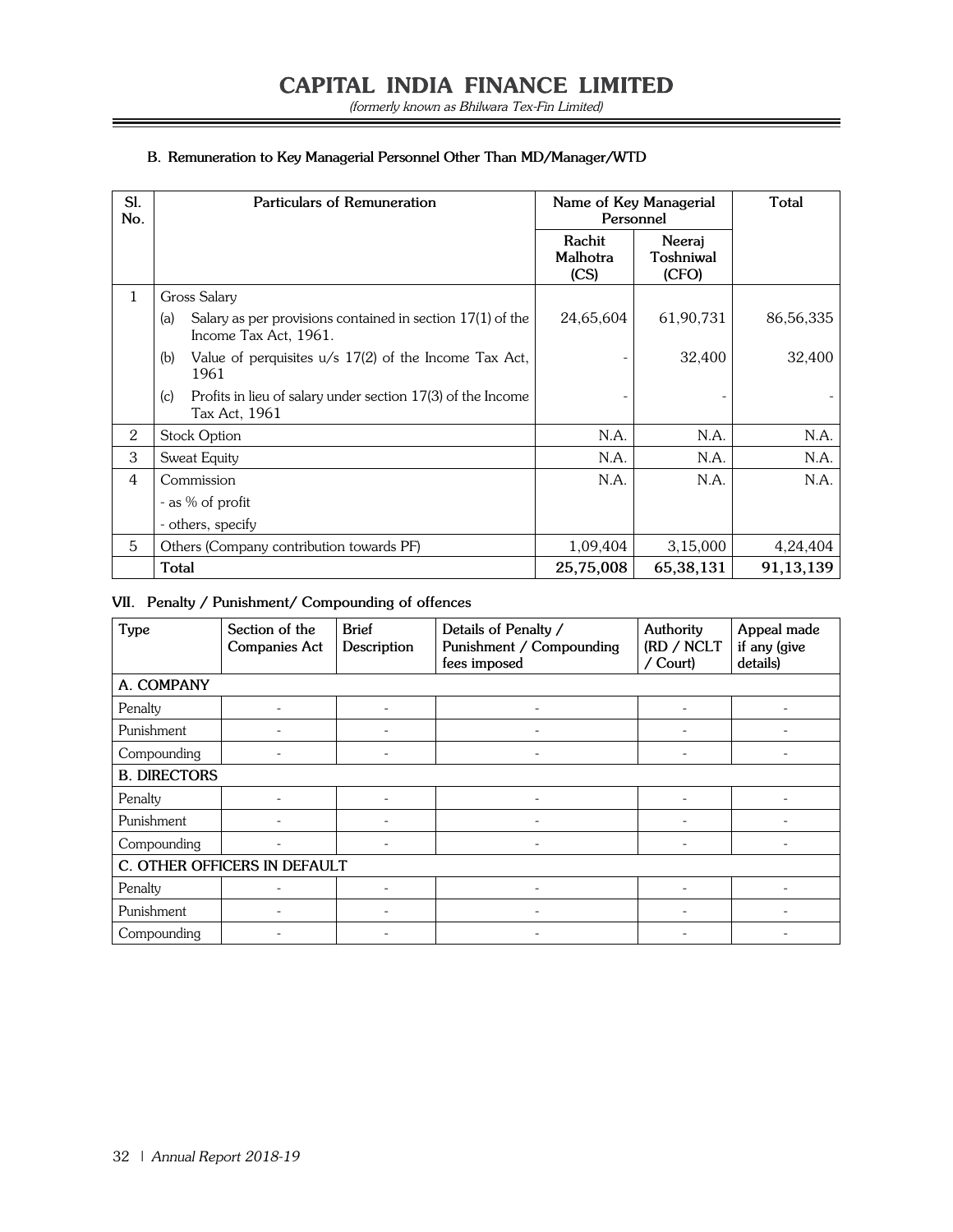(formerly known as Bhilwara Tex-Fin Limited)

#### **MANAGEMENT DISCUSSION AND ANALYSIS REPORT**

Your Company is a NBFC focused on providing bespoke financing solutions to its customers and has been in existence for more than two decades. At present, the Company falls within the category of "Non-Banking Finance Company - Systemically Important Non-Deposit taking Company". Your Company is registered with the RBI as a NBFC without accepting public deposits under section 45 IA of the RBI Act, 1934. Capital India is a professionally managed finance company with registered office at Delhi and Corporate office at Mumbai. Main objects of the Company are as under:

- To provide financial services of all kinds, including fund based financial services
- To carry on business, profession or vocation of acting as consultants, advisors for all matters

The Company focuses on being a partner credit institution and provides customised financial solutions to Indian Corporates and Enterprises for their growth and working capital requirements. Capital India has an in-house team of experts to evaluate, value and estimate marketability of all kinds of assets. Also, the enterprise-wide loan management system, OmniFin (developed by AS Software Services Private Limited), which provides single platform operational support such as risk management, documentation management and customer service and consequently enabling your Company to focus its resources on delivering quality services to the customers.

The Company primarily focuses on two business segments – Mid Corporate and Emerging Corporate / Small and Medium Enterprises (SME) for its financing activities. Mid-Corporates are the entities generating Revenue of more than INR 250 crores or an asset base of more than INR 100 crores. Emerging corporates / SME are entities generating revenue less than INR 250 crores or an asset base of less than INR 100 crores. The Product portfolio of the Company primarily consists of Working Capital Loan, Project Finance, Loan Against Property, Project Finance – Real Estate and Structured Finance.

The Company's product suite is as follows:

#### **Working Capital Loan**

- Short-term financial support for hassle-free management of day-to-day operations.
- Easy option to cover recurring expenses like inventory management, accounts payable and payroll.
- Flexible options to cater to seasonal fluctuations in business.

#### **Project Finance**

- Capital funding to mid-range and emerging corporates, based on projected cash flows and sufficient collateral.
- Financial assistance for expansion, diversification, funding for capital expenditure and other growth-oriented strategies of businesses.
- Well-defined processes backed by credit appraisal and secured by project assets.

#### **Loan Against Property**

- Easy loans against property collateral for various corporate requirements, ranging from debt consolidation to take over of existing facilities.
- Equitable or registered mortgage over the financed property, with personal guarantee and corporate guarantee.
- Enhanced focus on collateral valuation and loan serviceability.

#### **Project Finance – Real Estate**

- Project-specific funding to facilitate the acquisition, construction and development of residential, commercial, retail, township and industrial real estate projects.
- Long-term loans for re-development projects and property development ventures.

#### **Structured Finance**

- Customized term loans, inter-corporate deposits, subscription to debt instruments and convertible preference shares.
- Tailormade structured financial services to support acquisitions, expansions, buyouts and diversifications.
- Promoter funding secured against property, pledge of marketable securities or fixed deposits, guarantee of corporate entity, owner or promoter, debt service reserve account, etc.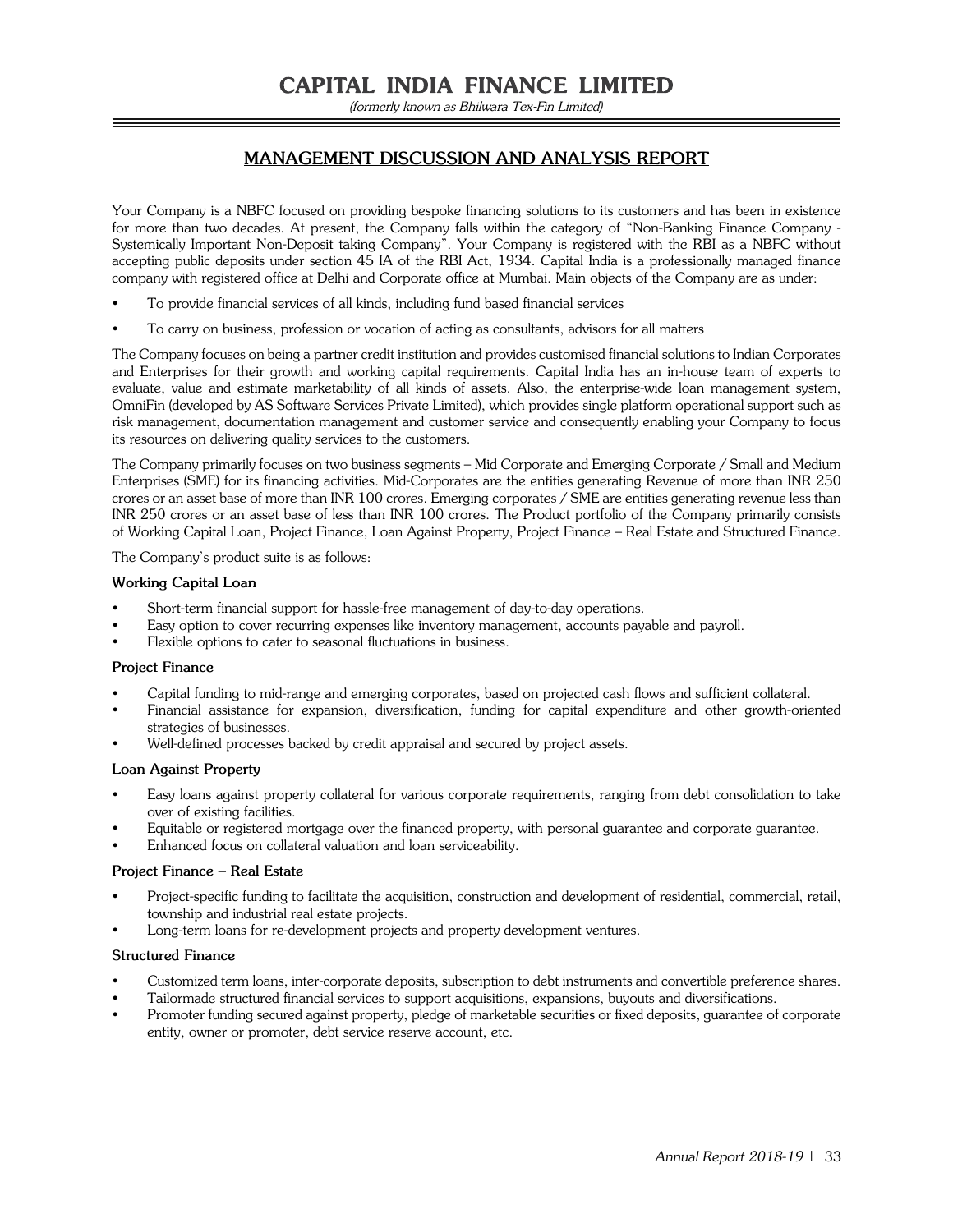#### **Our Strengths**

We believe the following are our principal strengths:

#### **Experienced, highly motivated and dedicated management team**

We have an experienced, highly motivated and dedicated senior management team, with significant experience in the banking, financial services, consultancy and infrastructure sectors. Keshav Porwal, our Managing Director has approximately two decades of experience in the financing and real estate industry. Amit Sahai Kulshreshtha, our Executive Director and CEO has prior experience in investment banking, consulting and infrastructure sectors. Vineet Kumar Saxena, CEO of Capital India Home Loans, our wholly-owned subsidiary, has prior experience in the financial services sector, having been associated with Barclays Bank PLC, ICICI Personal Financial Services Limited and ICICI Bank Limited, among others. Our new and dynamic senior management team has already implemented a number of changes in the Company for steady growth of the business. One of the changes was to diversify our lending focus to become sector agnostic and lend with a focus on good quality collateral asset.

#### **Institutional philosophy of prudent risk management controls through streamlined procedures**

We maintain healthy and high-quality loan asset portfolio in synchronization with our institutional philosophy of lending against security, which we call asset backed lending. We have instituted prudent and comprehensive risk management controls, policies, and procedures that are critical for the long-term sustainable development of our organization. Our Risk Management Committee which is a Board level committee oversees and monitors the overall credit risk management framework. Our credit risk governance framework comprises of primarily three-units, (i) our business teams, that generates lead; (ii) the credit risk unit, that independently manages the risk, provides policy guidance, performs credit analysis, risk reporting and credit monitoring. Our credit risk unit comprises of various sub-units, such as credit underwriting, policy unit and portfolio monitoring unit, which are responsible for management of credit risks; and (iii) the internal audit unit, which independently assesses the design and operational effectiveness of the entire credit risk management framework. Our credit risk governance framework incorporates the requirement of senior management and credit committee approval, with built-in escalation matrices at pre-defined credit thresholds, which enables us to ensure that high-ticket advances are sanctioned by our senior management.

We have implemented enterprise-wide loan management system, OmniFin, which provides single platform operational support such as risk management, documentation management and customer service and consequently aids our decisionmaking. We have integrated OmniFin with services of third-party credit assessment service products, Perfios - Insight to increase the operational efficiency of loan disbursement and risk assessment processes. We believe that our streamlined credit risk governance framework and loan management system have contributed to our operational efficiency and enhances our ability to take prudent credit decisions.

#### **Our Strategies**

**Focus on Emerging Corporate / SME segment borrower category:** Emerging corporates and SME players add to the growth story of India. As part of Portfolio diversification strategy, your company intends to lend to this segment which is fast growing and provides a healthy Portfolio on Company's balance sheet. Your Company's management has decade long experience in Financial services and understands this segment so as to lend judiciously.

**Further strengthening credit assessment and risk management procedures:** In line with our institutional philosophy of implementing prudent risk management controls, we continuously endeavor to strengthen various aspects of our credit and risk management, including credit assessment and due diligence procedures for appraisal of the borrower's credit worthiness and mitigation of the credit risk. We are committed to efficiently maintain healthy and high-quality loan asset portfolio.

In relation to origination and appraisal of our advances, we propose to continuously review and upgrade our credit risk governance framework, including enhancing our resources. In addition, we have integrated our loan management system, OmniFin with services of third party credit assessment service products, such as Perfios - Insight, which we believe would increase the operational efficiency of loan disbursement and risk assessment processes.

**Leverage on the relationship and experience of our senior management for business growth:** We intend to continue growth at a stable but steady pace. Therefore, instead of focusing on opening of new branches, we wish to leverage the experience and business relationships of our senior management to grow our business. Our new senior management has a diversified track record that can help us identify suitable customers across industries which meet our risk appetite. We also believe our senior management's acumen of the market trends, demands and industry developments, would enable us to adapt and take advantage of market opportunities.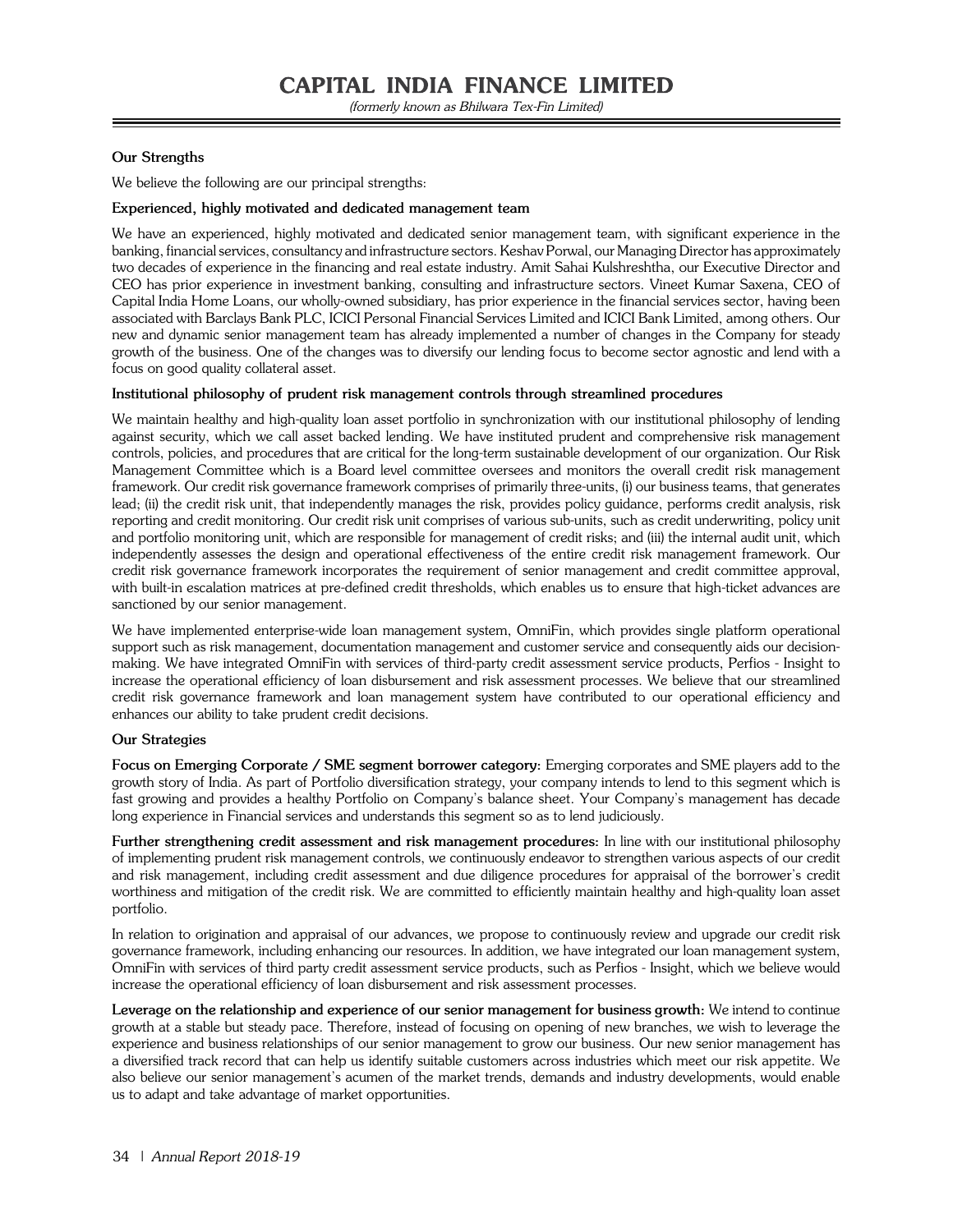(formerly known as Bhilwara Tex-Fin Limited)

#### **RISK MANAGEMENT**

Risk management forms an integral part of Company's business. As a NBFC, the Company is exposed to various risks related to its lending business and operating environment. The objective is to evaluate and monitor various risks that the Company is subject to and follow stringent policies and procedures to address these risks. Effective risk management forms the core of our business. Our credit risk management process encompasses astute underwriting, structuring & regulatory checks, coupled with appropriate credit & approval delegation & monitoring of the portfolio at regular interval. Our team of seasoned professionals continuously monitor risk and suggest early measures to control risk at minimum level. We have also established effective risk management systems, policies & internal controls to address various other types of risk viz operational risk, liquidity risk, market risk, compliance & regulatory risk. Our focus on developing sector expertise across our products segments helps us constantly monitoring event risks.

The Company's Risk Management Committee assists the Board in addressing various risks and discharges duties relating to corporate accountability. The Risk Management Committee reviews the effectiveness of risk management systems in place and ensure that they are effectively managed. It also provides an independent and objective oversight on corporate accountability and risks and considers reports of the Audit Committee on all categories of identified risks.

#### **POSSIBLE THREATS**

Our Industry has faced certain challenges in the period under review, related to Liquidity and defaults by Large Companies, therefore there may be significant roadblocks to the growth of the Company in shorter term. Default and delay by a number of large and small established financial companies is likely to cause certain short-term variances and may make it difficult for the Company to raise debt in near future. Even the fall in Interest rates have not boosted the Liquidity for NBFCs, and there has been instances of Rating downgrades of NBFC and certain Housing Finance Companies, of which Reliance Home Finance is the recent example.

Changes in interest rates are expected to have significant impact on the Company's business and operations. Finance costs are dependent on various external factors, including Indian and global credit markets and, in particular, interest rate movements and adequate liquidity in the debt markets. Changes in RBI repo rates could affect the interest charged on interest-earning assets and the interest rates paid on interest-bearing liabilities. Adverse conditions in the global and Indian economy resulting from economic dislocations or liquidity disruptions may adversely affect availability of credit, and decreased liquidity may lead to an increase in interest rates.

Despite recent push by the RBI, the resolution of stressed assets in the system is likely to take more time. Also, the effect of various loan waivers on credit culture in the rural areas is still to be seen.

Your Company acknowledges these possible negative factors and has a plan to mitigate them through its deep domain knowledge, strong risk framework and an efficient collection mechanism under the stewardship of the management team.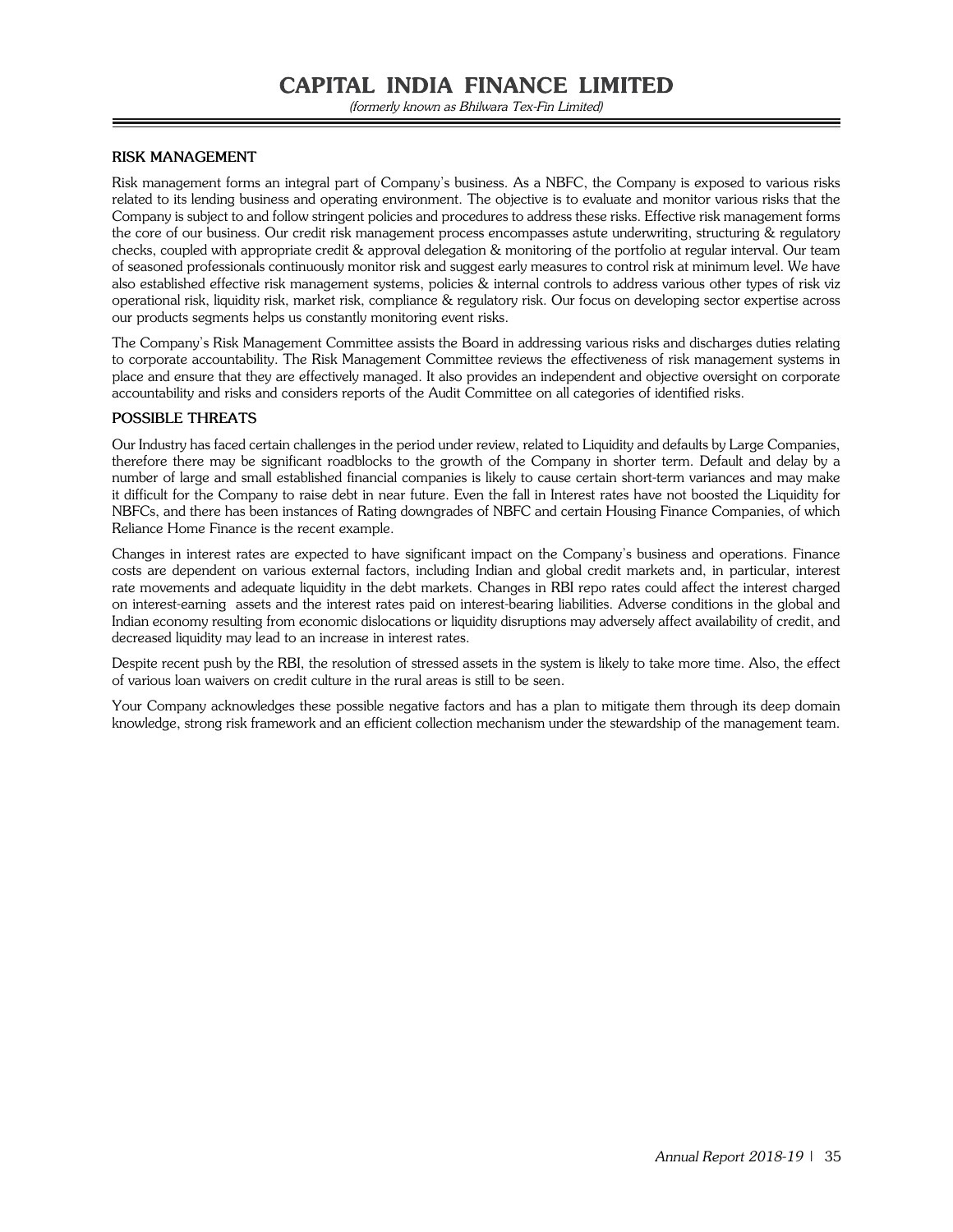(formerly known as Bhilwara Tex-Fin Limited)

## **CORPORATE GOVERNANCE REPORT**

#### **1. CORPORATE GOVERNANCE PHILOSOPHY**

The Company has framed these Guidelines with the objective to put in place a system of rules, practices and processes relating to corporate governance framework within which the Company shall be administered and controlled, so as to balance the interests of various stakeholders of the Company and also the community within which it operates. The Guidelines shall ensure that the Company acts in accordance with the highest standards of corporate governance in all its activities and that the affairs of the Company are conducted with integrity, fairness, accountability and transparency.

#### **2. BOARD OF DIRECTORS**

As at March 31, 2019, the Board of Directors ("**Board**") consists of 8 (eight) Directors comprising 2 (two) executive directors, 3 (three) non-executive independent directors, 1 (one) non-executive woman director and 2 (two) nonexecutive directors. The composition of the Board is in conformity with the Companies Act, 2013 and rules made thereunder ("**the Act**"), Securities and Exchange Board of India (Listing Obligations and Disclosure Requirements) Regulations, 2015 ("**Listing Regulations**") enjoining specified combination of executive, non-executive and independent directors with at least one woman director.

During the period under review, 7 (seven) meetings of the Board were held on May 3, 2018, July 25, 2018, August 7, 2018, October 6, 2018, November 1, 2018, December 9, 2018 and February 13, 2019.

The attendance of the members of the Board at their meetings held during the period under review, is as follows:

| Sr.<br>No. | Name, Designation<br>and DIN of<br>Director                                                        | No. of Board<br>meetings<br>held during<br>the tenure<br>of director/<br>financial year<br>2018-19 | No. of Board<br>meetings<br>attended<br>during the<br>financial year<br>2018-19 | Whether<br>attended<br>the last<br>Annual<br>General<br>meeting | Shareholding<br>in the<br>Company as<br>on March 31,<br>2019 | Number of<br>Directorships<br>in other<br>Companies<br>as on March<br>31, 2019 * | Committee<br>Membership and<br>Chairmanship<br>in other<br>Companies as<br>on March 31,<br>$2019*$ | Names of<br>the listed<br>entities<br>where the<br>director is<br>a director<br>and the<br>category of<br>directorship |
|------------|----------------------------------------------------------------------------------------------------|----------------------------------------------------------------------------------------------------|---------------------------------------------------------------------------------|-----------------------------------------------------------------|--------------------------------------------------------------|----------------------------------------------------------------------------------|----------------------------------------------------------------------------------------------------|------------------------------------------------------------------------------------------------------------------------|
| 1.         | Mr. Vinod Somani<br>Chairman<br>(Independent<br>Director)<br>(00327231)                            | $\overline{7}$                                                                                     | $\overline{7}$                                                                  | Yes                                                             | Nil                                                          | Nil                                                                              | Nil                                                                                                | N.A.                                                                                                                   |
| 2.         | Mr. Yogendra Pal<br>Singh <sup>*</sup><br><b>Independent Director</b><br>(08347484)                | $\mathbf{1}$                                                                                       | $\mathbf{1}$                                                                    | N.A.                                                            | Nil                                                          | Nil                                                                              | Nil                                                                                                | N.A.                                                                                                                   |
| 3.         | Mr. Achal Kumar<br>Gupta"<br><b>Independent Director</b><br>(02192183)                             | $\overline{7}$                                                                                     | 5                                                                               | Yes                                                             | Nil                                                          | N.A.                                                                             | N.A.                                                                                               | N.A.                                                                                                                   |
| 4.         | Ms. Promila<br>Bhardwaj"<br><b>Independent Director</b><br>(06428534)                              | $\overline{7}$                                                                                     | 6                                                                               | N <sub>o</sub>                                                  | Nil                                                          | $\overline{2}$                                                                   | $\mathbf{1}$                                                                                       | Sindhu<br>Tradelinks<br>$Limited - ID$<br>Apex Capital<br>and Finance<br>Limited - ID                                  |
| 5.         | Mr. Keshav Porwal<br>Managing Director<br>(06706341)                                               | $\overline{7}$                                                                                     | $\overline{7}$                                                                  | Yes                                                             | N.A.                                                         | Nil                                                                              | Nil                                                                                                | N.A.                                                                                                                   |
| 6.         | Mr. Amit Sahai<br>Kulshreshtha<br>Executive Director<br>& chief Executive<br>Officer<br>(07869849) | $\overline{7}$                                                                                     | 7                                                                               | Yes                                                             | N.A.                                                         | Nil                                                                              | Nil                                                                                                | N.A.                                                                                                                   |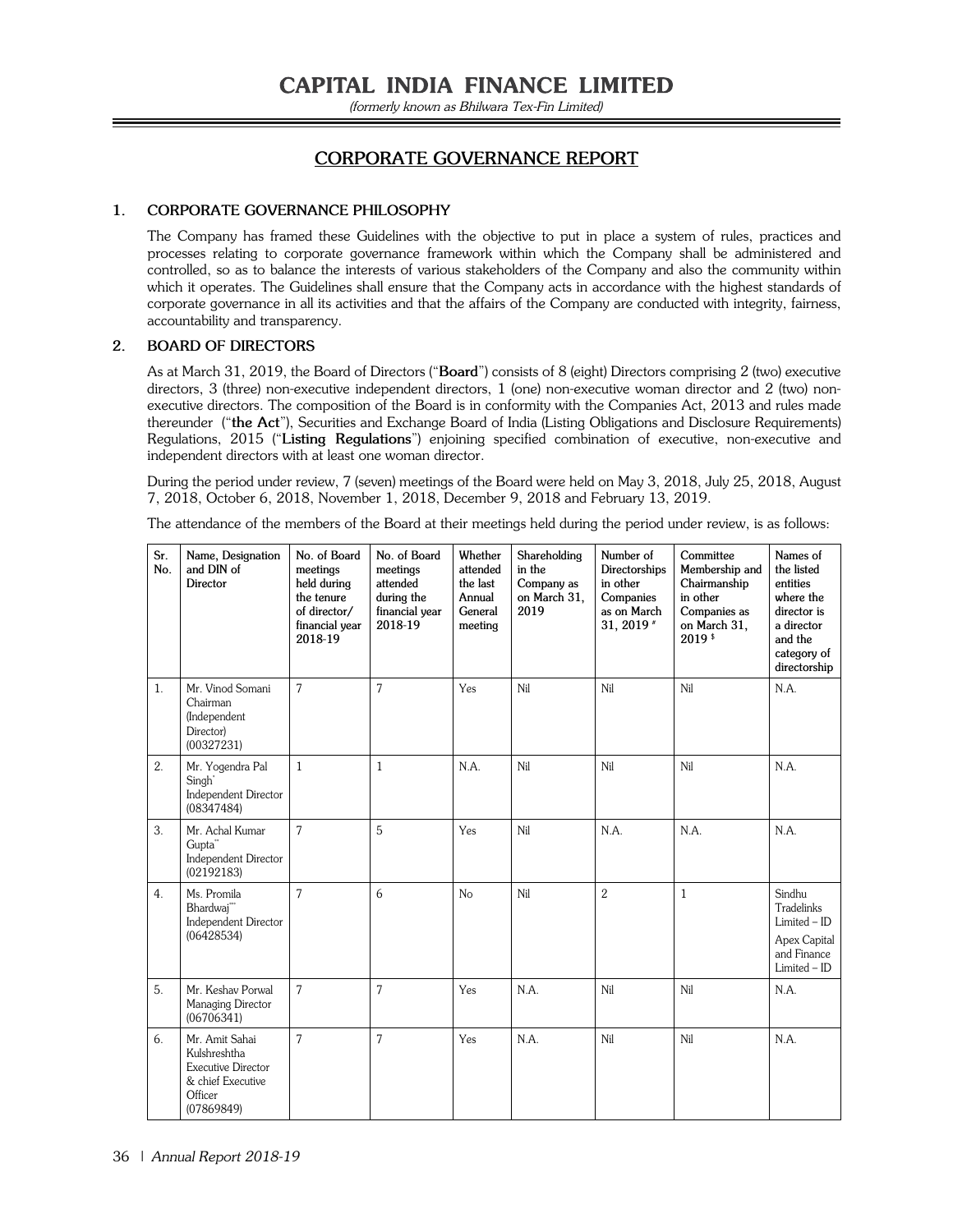| (formerly known as Bhilwara Tex-Fin Limited) |  |
|----------------------------------------------|--|
|----------------------------------------------|--|

| Sr.<br>No. | Name, Designation<br>and DIN of<br>Director                                      | No. of Board<br>meetings<br>held during<br>the tenure<br>of director/<br>financial year<br>2018-19 | No. of Board<br>meetings<br>attended<br>during the<br>financial year<br>2018-19 | Whether<br>attended<br>the last<br>Annual<br>General<br>meeting | Shareholding<br>in the<br>Company as<br>on March 31,<br>2019 | Number of<br>Directorships<br>in other<br>Companies<br>as on March<br>31, 2019 $*$ | Committee<br>Membership and<br>Chairmanship<br>in other<br>Companies as<br>on March 31,<br>$2019*$ | Names of<br>the listed<br>entities<br>where the<br>director is<br>a director<br>and the<br>category of<br>directorship |
|------------|----------------------------------------------------------------------------------|----------------------------------------------------------------------------------------------------|---------------------------------------------------------------------------------|-----------------------------------------------------------------|--------------------------------------------------------------|------------------------------------------------------------------------------------|----------------------------------------------------------------------------------------------------|------------------------------------------------------------------------------------------------------------------------|
| 7.         | Mr. Vineet Kumar<br>Saxena<br>Non-Executive<br>Director<br>(07710277)            | $\overline{7}$                                                                                     | 5                                                                               | Yes                                                             | Nil                                                          | Nil                                                                                | Nil                                                                                                | N.A.                                                                                                                   |
| 8.         | Ms. Shraddha Suresh<br>Kamat<br>Woman Non-<br>Executive Director<br>(07555355)   | 7                                                                                                  | $\mathbf{1}$                                                                    | No                                                              | Nil                                                          | Nil                                                                                | Nil                                                                                                | N.A.                                                                                                                   |
| 9.         | Mr. Subodh Kumar<br>Non-Executive<br>Director<br>(07781250)                      | 7                                                                                                  | $\mathbf{1}$                                                                    | Yes                                                             | Nil                                                          | Nil                                                                                | Nil                                                                                                | N.A.                                                                                                                   |
| 10.        | Mr. Rahul<br>Rameshkumar<br>$Jain***$<br>Non-Executive<br>Director<br>(07541089) | 1                                                                                                  | $\mathbf{1}$                                                                    | Yes                                                             | Nil                                                          | N.A.                                                                               | N.A.                                                                                               | N.A.                                                                                                                   |

\* Mr. Yogendra Pal Singh appointed as Additional Director - Independent with effect from February 13, 2019.

\*\* Mr. Achal Kumar Gupta resigned from the position of Independent Director with effect from February 13, 2019.

\*\*\* Mrs. Promila Bhardwaj resigned from the position of Independent Director with effect from April 1, 2019.

\*\*\*\* Mr. Rahul Rameshkumar Jain retired from the position of Non-Executive Director w.e.f. June 2, 2018, consequent to his unwillingness to continue as Director on retirement by rotation.

# includes directorship in other listed entities only.

\$ includes audit committee and stakeholders relationship committee in all public listed entities only. No member is holding any chairmanship in the other public listed entities.

#### **Inter-se relationship among Directors**

None of the Director is in anyway related to the other Directors.

#### **Key Board skills/expertise/competencies**

The Company has identified the key Board skills that sets out the expertise that the Directors of the Company should possess for proper functioning of the Company. The matrix is set out on the basis of the business, the industry wherein the Company operates in and the Policy on remuneration of the directors, key managerial personnel and other employees. It is not mandatory for all the Directors to possess all the skills, however the Board as a whole possess such skills outlined below:

- Leadership experience and ability in inspiring, motivating other officials together with practical understanding of the business of the Company.
- Experience and ability to identify opportunities and threats to the Company and to develop strategies, inter-alia to grow revenue and market share, build brand awareness and equity.
- Strong understanding of corporate finance, accounts and performance management principles.
- Familiarity with diverse business functions such as finance, risk, investment etc.
- Experience and ability to acknowledge corporate governance and best management practices.
- An entrepreneurial mindset with outstanding organizational and leadership skills.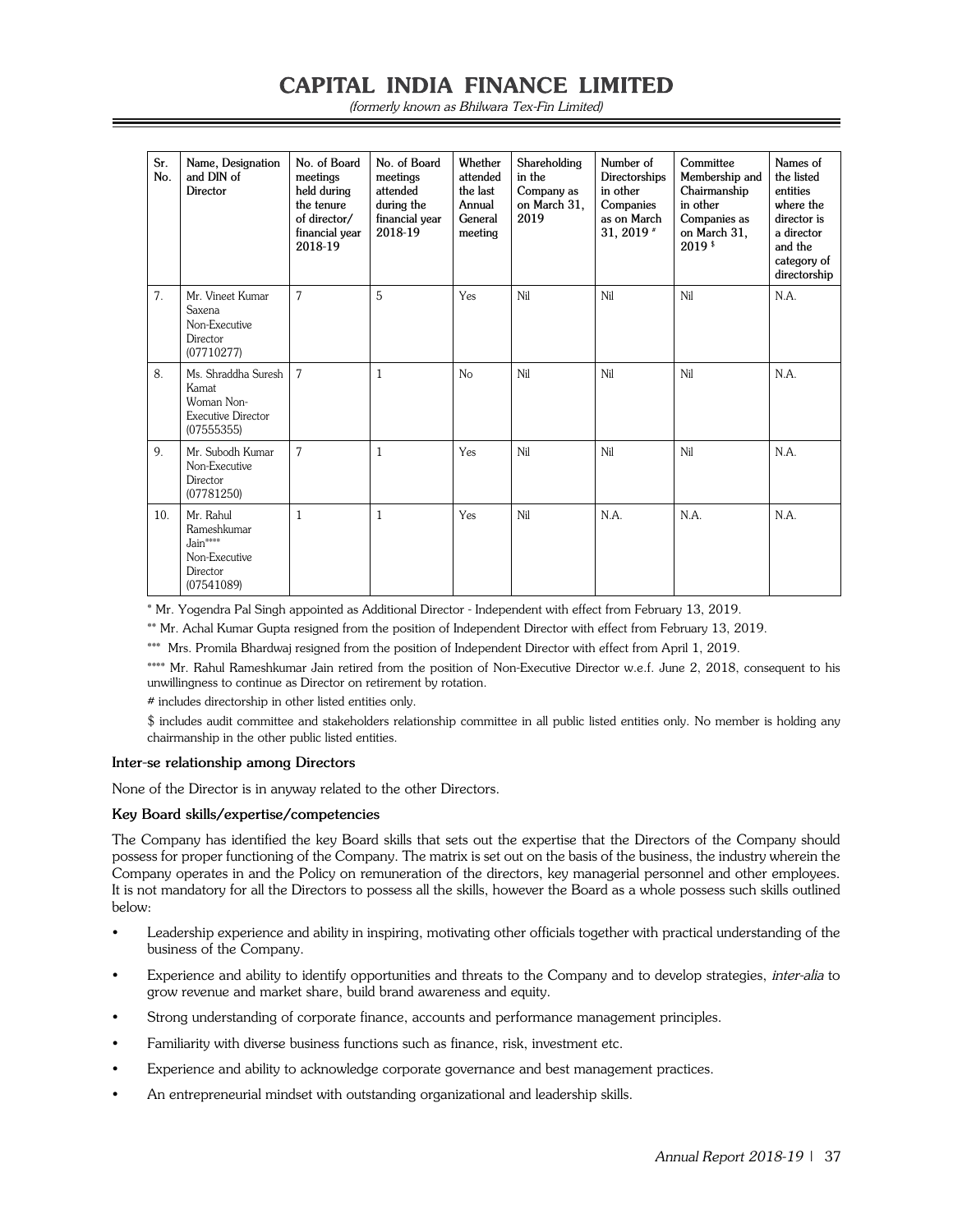- Analytical abilities and problem-solving skills.
- Excellent communication and public speaking skills.
- Experience in identifying key risks to the Company related to each key area of operations, the ability to monitor risk, compliance and knowledge of legal and regulatory requirements that are applicable to the Company.
- Experience and stature necessary to be highly effective, working with other members of the Board in serving the long-term interests of shareholders.
- Ability and willingness to devote sufficient time to the affairs of the Board and the Company and to carry out their duties effectively.

#### **Declaration of Independence**

Your Board confirm that, in its opinion, the independent directors fulfill the conditions specified in the Listing Regulations and are independent of the management.

#### **Cessation of an Independent Director**

During the period under review, Mr. Achal Kumar Gupta has resigned from the position of Independent Director w.e.f. February 13, 2019 due to his personal reasons. Your Board confirms that there are no other material reasons for the resignation of Mr. Achal Kumar Gupta other than those provided by him in his resignation letter.

## **3. COMMITTEES OF THE BOARD**

The Board Committees play a vital role in strengthening the Corporate Governance practices and focus effectively on the issues and ensure expedient resolution of the diverse matters. The Board Committees are set up under formal approval of the Board to carry out clearly defined roles which are considered to be performed by the members of the Board as a part of good governance practice. The Board supervises the execution of its responsibilities by the Committees and is responsible for their actions. The minutes of the proceedings of the meetings of all Committees are placed before the Board for its review and noting. The Board Committees can request special invitees to join the meeting, as deemed appropriate.

#### **a) Audit Committee**

The Audit Committee has been constituted in terms of the provisions of Section 177 of the Act read with the Companies (Meetings of Board and its Powers) Rules, 2014 and the applicable provisions of the Listing Regulations.

| Sl. No.   Committee meeting | Composition                      |
|-----------------------------|----------------------------------|
| Audit Committee             | Mr. Vinod Somani (Chairman)      |
|                             | Mr. Yogendra Pal Singh (Member)  |
|                             | Mr. Vineet Kumar Saxena (Member) |

As on March 31, 2019, the Audit Committee comprises the following members:

#### **Meetings**

During the period under review, 5 (five) meetings of the Audit Committee were held on May 3, 2018, August 7, 2018, October 6, 2018, November 1, 2018 and February 13, 2019.

The attendance of the members of the Audit Committee at their meetings held during the period under review, is as follows:

| Sr.<br>No. | Name of the member                  | Position in<br>Committee | No. of Committee<br>meetings held<br>during the tenure of<br>member/financial<br>year 2018-19 | No. of Committee<br>meetings attended<br>during the financial<br>year 2018-19 |
|------------|-------------------------------------|--------------------------|-----------------------------------------------------------------------------------------------|-------------------------------------------------------------------------------|
|            | Mr. Vinod Somani                    | Chairman                 |                                                                                               |                                                                               |
| 2.         | Mr. Yogendra Pal Singh <sup>*</sup> | Member                   | N.A.                                                                                          | N.A.                                                                          |
| 3.         | Mr. Achal Kumar Gupta**             | Member                   | 5                                                                                             | 4                                                                             |
| 4.         | Mr. Vineet Kumar Saxena             | Member                   |                                                                                               |                                                                               |

\* Mr. Yogendra Pal Singh was appointed as member w.e.f. March 27, 2019.

\*\*Mr. Achal Kumar Gupta ceased to be member w.e.f. February 13, 2019.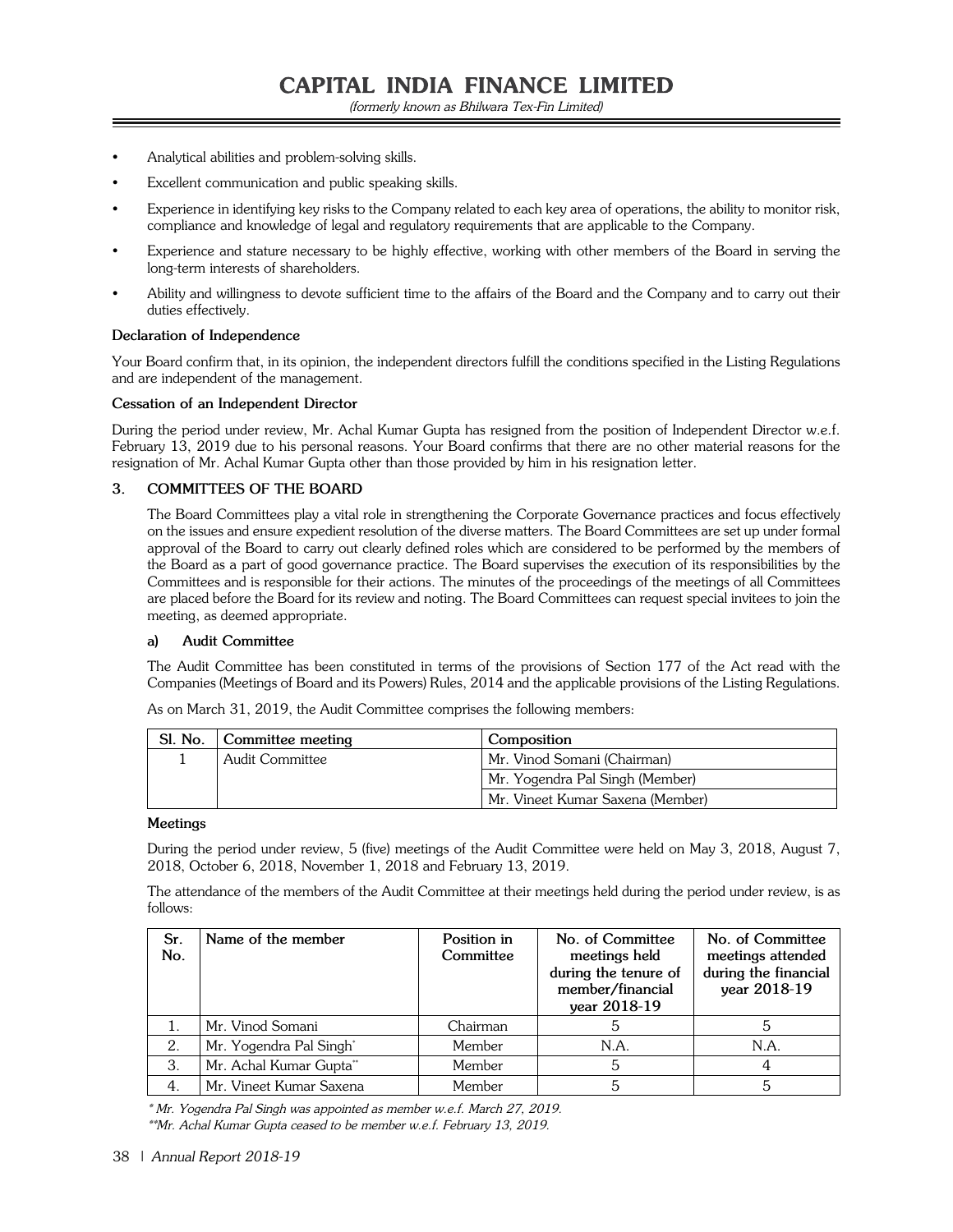(formerly known as Bhilwara Tex-Fin Limited)

## **Terms of Reference**

The terms of reference of the Audit Committee of the Board include the following:

- 1. the remuneration and terms of appointment of auditors of the company;
- 2. review and monitor the auditor's independence and performance, and effectiveness of audit process;
- 3. examination of the financial statement and the auditors' report thereon;
- 4. approval or any subsequent modification of transactions of the company with related parties;
- 5. scrutiny of inter-corporate loans and investments;
- 6. valuation of undertakings or assets of the Company, wherever it is necessary;
- 7. evaluation of internal financial controls and risk management systems;
- 8. monitoring the end use of funds raised through public offers and related matters;
- 9. oversee the vigil mechanism established by the Company for Directors and employees to report genuine concerns.

The Audit Committee shall also exercise the following powers in addition to the powers specified above:

- 1. To investigate any activity within its terms of reference;
- 2. To seek information from any employee;
- 3. To obtain outside legal or other professional advice;
- 4. To secure attendance of outsiders with relevant expertise, if it considers necessary;
- 5. Oversight of the company's financial reporting process and the disclosure of its financial information to ensure that the financial statement is correct, sufficient and credible;
- 6. Recommending to the Board, the appointment, re-appointment and, if required, the replacement or removal of the statutory auditor and the fixation of audit fees;
- 7. Approval of payment to statutory auditors for any other services rendered by the statutory auditors;
- 8. Reviewing, with the management, the annual financial statements before submission to the Board for approval, with particular reference to:
	- a. Matters required to be included in the Director's Responsibility Statement to be included in the Board's report in terms of clause (2AA) of section 217 of the Companies Act, 1956 or Board's report in terms of clause (c) of sub-section 3 of section 134 of the Companies Act, 2013;
	- b. Changes, if any, in accounting policies and practices and reasons for the same;
	- c. Major accounting entries involving estimates based on the exercise of judgment by management;
	- d. Significant adjustments made in the financial statements arising out of audit findings;
	- e. Compliance with listing and other legal requirements relating to financial statements;
	- f. Disclosure of any related party transactions; and
	- g. Qualifications in the draft audit report.
- 9. Reviewing, with the management, the quarterly financial statements before submission to the Board for approval;
- 10. Reviewing, with the management, the statement of uses / application of funds raised through an issue (public issue, rights issue, preferential issue, etc.), the statement of funds utilized for purposes other than those stated in the offer document/prospectus/notice and the report submitted by the monitoring agency monitoring the utilization of proceeds of a public or rights issue, and making appropriate recommendations to the Board to take up steps in this matter;
- 11. Reviewing, with the management, performance of statutory and internal auditors, and adequacy of the internal control systems;
- 12. Reviewing the adequacy of internal audit function, if any, including the structure of the internal audit department, staffing and seniority of the official heading the department, reporting structure coverage and frequency of internal audit;
- 13. Discussion with the internal auditors on any significant findings and follow up there on;
- 14. Reviewing the findings of any internal investigations by the internal auditors into matters where there is suspected fraud or irregularity or a failure of internal control systems of a material nature and reporting the matter to the Board;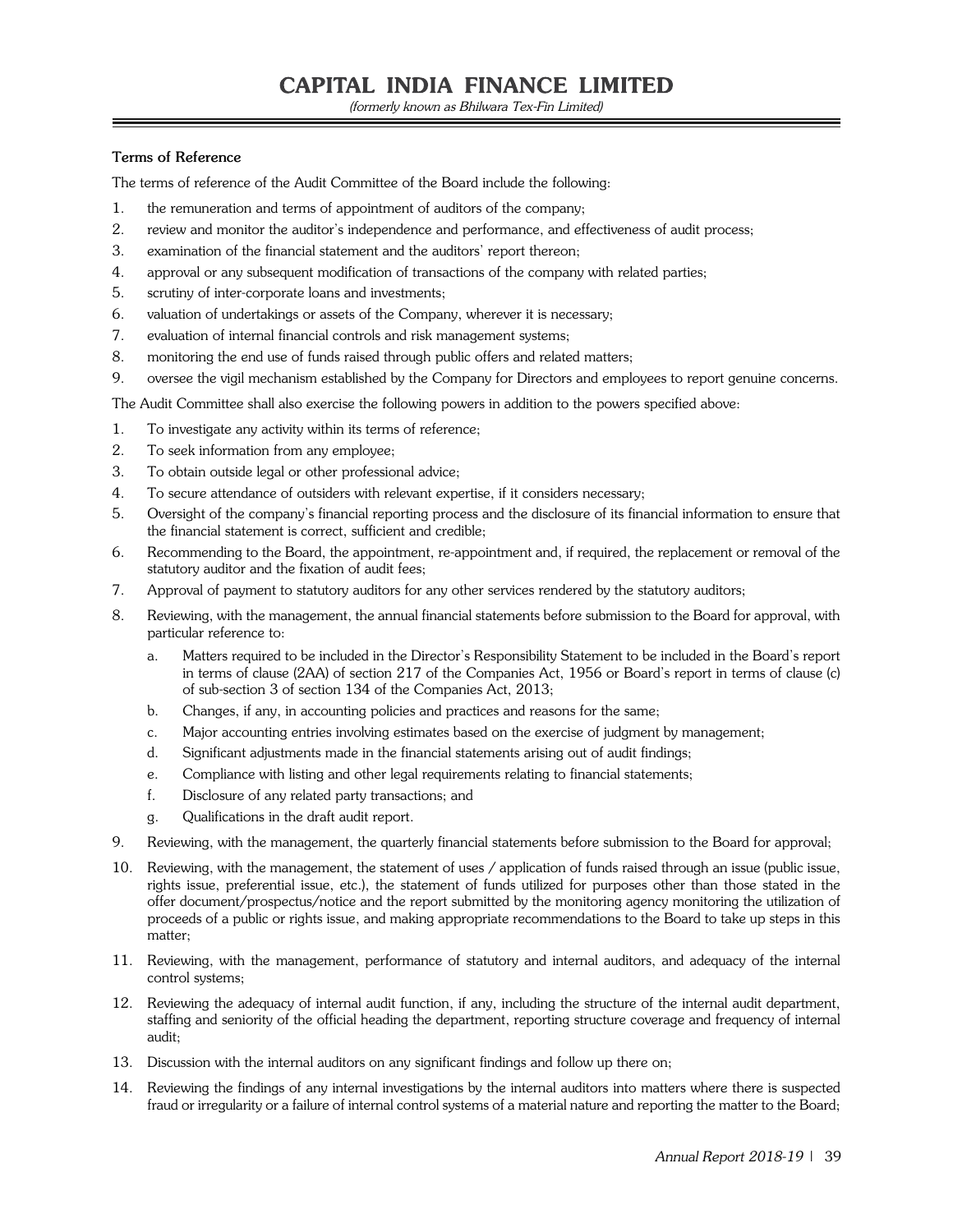- 15. Discussion with statutory auditors before the audit commences, about the nature and scope of audit as well as postaudit discussion to ascertain any area of concern;
- 16. To look into the reasons for substantial defaults in the payment to the depositors, debenture holders, shareholders (in case of non-payment of declared dividends) and creditors;
- 17. To review the functioning of the Whistle Blower mechanism, in case the same is existing;
- 18. Approval of appointment of CFO (i.e., the whole-time Finance Director or any other person heading the finance function or discharging that function) after assessing the qualifications, experience & background, etc. of the candidate; and
- 19. Carrying out any other function as is mentioned in the terms of reference of the Audit Committee.

#### **b) Nomination & Remuneration Committee**

The Nomination & Remuneration Committee has been constituted in terms of the provisions of Section 178 of the Act and the applicable provisions of the Listing Regulations.

As on March 31, 2019, the Nomination & Remuneration Committee comprises the following members:

| Sr. No | Committee meeting                   | Composition                         |
|--------|-------------------------------------|-------------------------------------|
|        | Nomination & Remuneration Committee | Mrs. Promila Bhardwai (Chairperson) |
|        |                                     | Mr. Yogendra Pal Singh (Member)     |
|        |                                     | Mr. Vineet Kumar Saxena (Member)    |

#### **Meetings**

During the period under review, 4 (four) meetings of the Nomination & Remuneration Committee were held on May 3, 2018, August 7, 2018, November 1, 2018 and February 13, 2019.

The attendance of the members of the Nomination & Remuneration Committee at their meetings held during the period under review, is as follows:

| Sr.<br>No. | Name of the member       | Position in<br>Committee | No. of Committee<br>meetings held<br>during the tenure of<br>member/financial<br>year 2018-19 | No. of Committee<br>meetings attended<br>during the financial<br>year 2018-19 |
|------------|--------------------------|--------------------------|-----------------------------------------------------------------------------------------------|-------------------------------------------------------------------------------|
| 1.         | Mrs. Promila Bhardwai*   | Chairperson              | 3                                                                                             | 3                                                                             |
| 2.         | Mr. Yogendra Pal Singh** | Member                   | N.A.                                                                                          | N.A.                                                                          |
| 3.         | Mr. Vineet Kumar Saxena  | Member                   | 4                                                                                             |                                                                               |
| 4.         | Mr. Vinod Somani*        | Chairman                 |                                                                                               |                                                                               |
| 5.         | Mr. Achal Kumar Gupta*** | Member                   |                                                                                               | 3                                                                             |

\* Mrs. Promila Bhardwaj ceased to be Chairperson and Mr. Vinod Somani ceased to be Chairman, of the Nomination & Remuneration Committee w.e.f. May 3, 2018.

\*\*Mr. Yogendra Pal Singh was appointed as member w.e.f. March 27, 2019.

\*\*\* Mr. Achal Kumar Gupta ceased to be member w.e.f. February 13, 2019.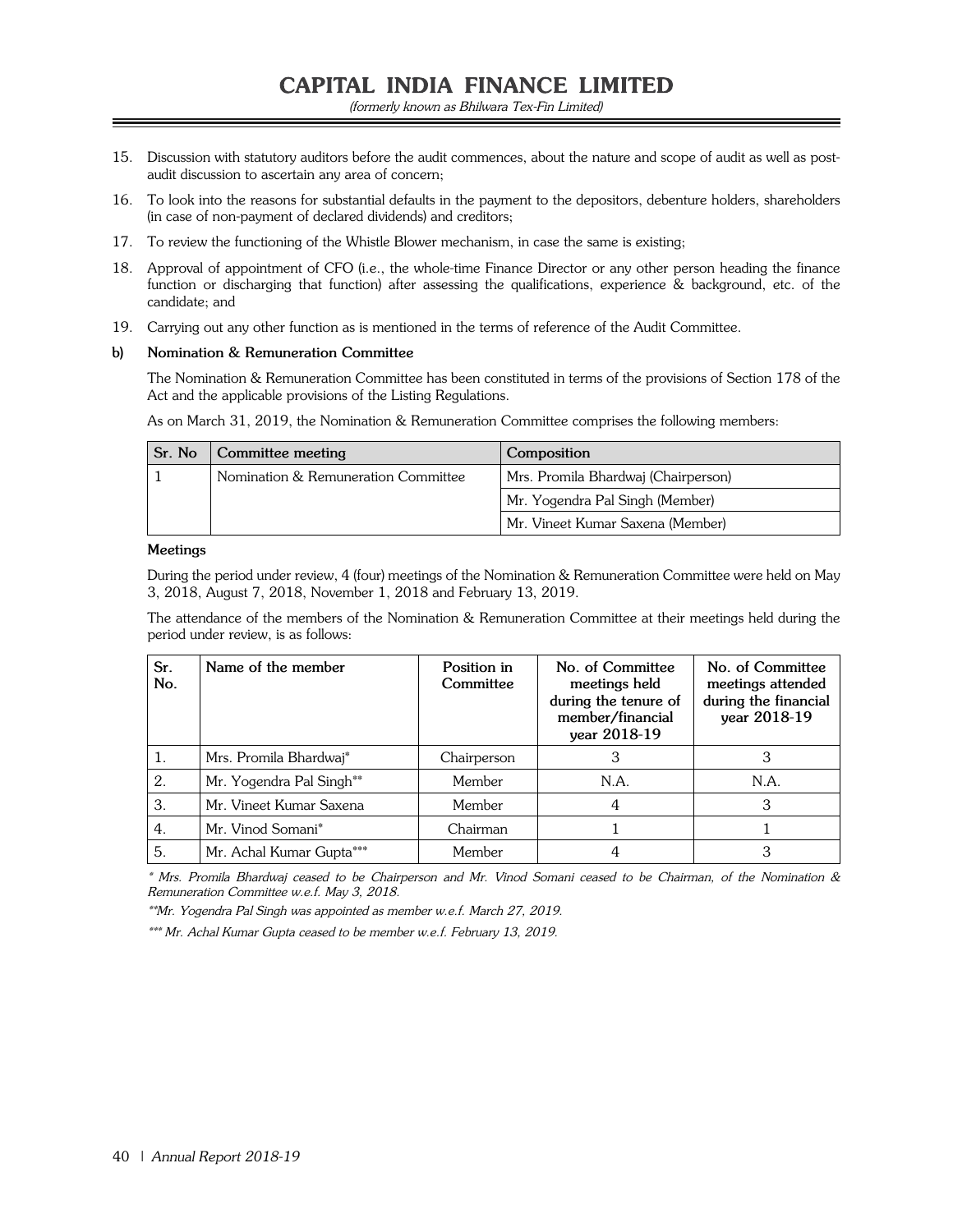#### **Terms of Reference**

The terms of reference of the Nomination & Remuneration Committee of the Board include the following:

- 1. To identify persons who are qualified to become Directors and who may be appointed in senior management in accordance with the criteria laid down;
- 2. To recommend to the Board their appointment and removal;
- 3. To carry out evaluation of every Director's performance;
- 4. To formulate the criteria for determining qualifications, positive attributes and independence of a Director recommend to the Board a policy, relating to the remuneration for the directors, Key Management Personnel and other employees; and
- 5. While formulating the policy under sub-section (3) of section 178 of the Companies Act ensure that:
	- a. the level and composition of remuneration is reasonable and sufficient to attract, retain and motivate the Directors of the quality required to run the company successfully;
	- b. relationship of remuneration to performance is clear and meets appropriate performance benchmarks; and
	- c. remuneration to Directors, Key Management Personnel and senior management involves a balance between fixed and incentive pay reflecting short and long-term performance objectives appropriate to the working of the company and its goals.

#### **Annual Performance Evaluation**

Pursuant to the provisions of the Companies Act, 2013 and rules made thereunder, Listing Regulations and Performance Evaluation Policy ("**PEP**") of the Company, the Board and the Nomination & Remuneration Committee, has carried out the formal evaluation of performance of the Board, its Committees and individual directors, including independent directors. The evaluation has been carried out through a questionnaire, as provided in the PEP, covering various aspects of the functioning of the Board, its Committees and performance of the Directors, such as, adequacy of the constitution and composition of the Board and its Committees, discharge of roles and responsibilities by the Board, its Committees and Directors, frequency of the meetings, attendance, regulatory compliances and corporate governance.

The individual Directors and members of the Board and its Committees had submitted their response on a scale of 1 (strongly disagree) – 5 (strongly agree) for evaluating the Board as a whole, Committees of the Board and of their peer Board members, including Chairman of the Board.

#### **c) Stakeholders Relationship Committee**

The Stakeholders Relationship Committee has been constituted in terms of the provisions of Section 178 of the Act and the applicable provisions of the Listing Regulations.

As on March 31, 2019, the Stakeholders Relationship Committee comprises the following members:

| SI. No. | Committee meeting                   | Composition                      |
|---------|-------------------------------------|----------------------------------|
|         | Stakeholders Relationship Committee | Mr. Vinod Somani (Chairman)      |
|         |                                     | Mrs. Promila Bhardwaj (Member)   |
|         |                                     | Mr. Vineet Kumar Saxena (Member) |

#### **Meetings**

During the period under review, 1 (one) meeting of the Stakeholders Relationship Committee was held on May 3, 2018.

The attendance of the members of the Stakeholders Relationship Committee at their meeting held during the period under review, is as follows: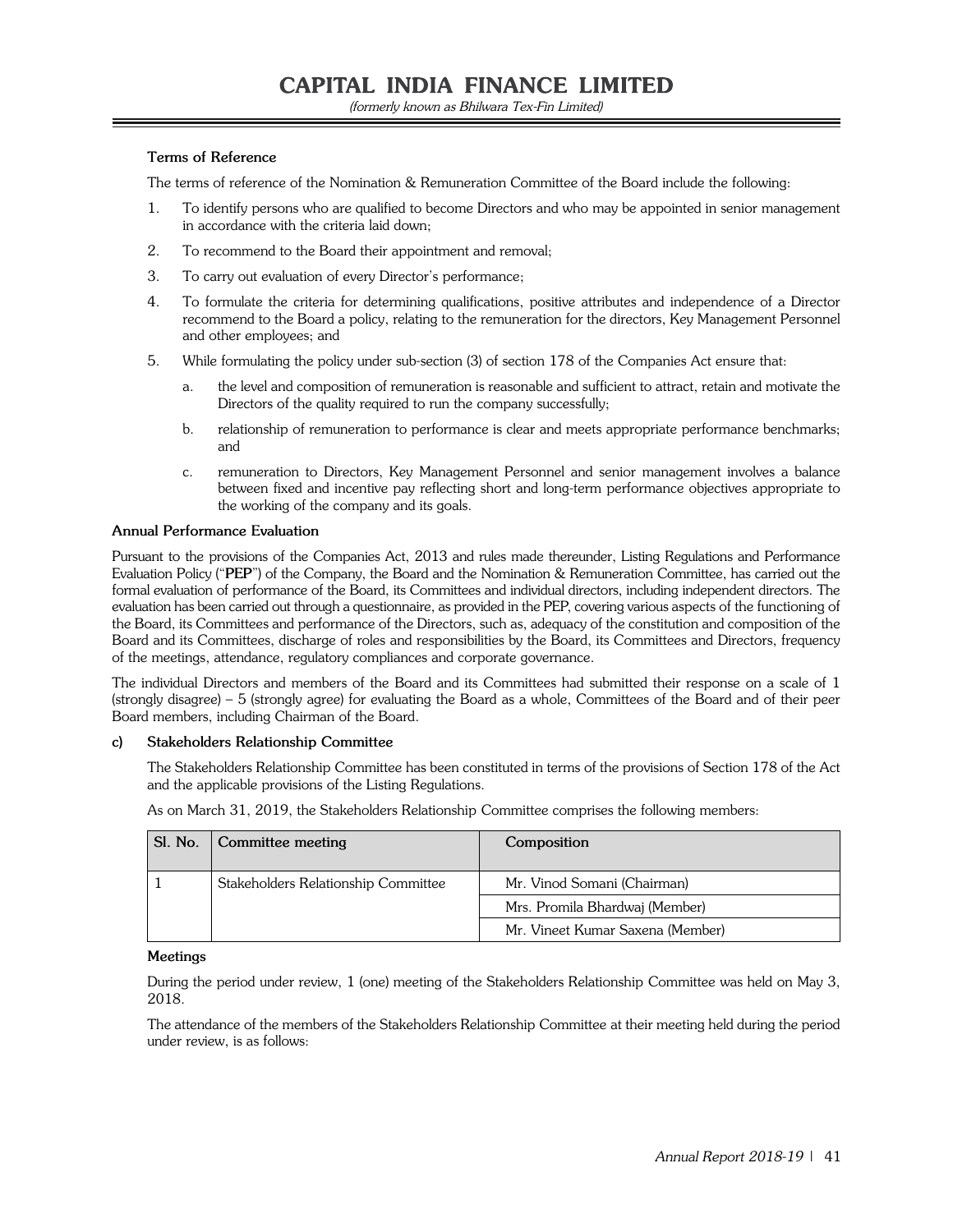(formerly known as Bhilwara Tex-Fin Limited)

| Sr.<br>No. | Name of the member                 | Position in<br>Committee | No. of Committee<br>meetings held<br>during the tenure of<br>member/financial<br>year 2018-19 | No. of Committee<br>meetings attended<br>during the financial<br>year 2018-19 |
|------------|------------------------------------|--------------------------|-----------------------------------------------------------------------------------------------|-------------------------------------------------------------------------------|
|            | Mr. Vinod Somani                   | Chairman                 |                                                                                               |                                                                               |
| 2.         | Mr. Achal Kumar Gupta <sup>*</sup> | Member                   |                                                                                               |                                                                               |
| 3.         | Mr. Vineet Kumar Saxena            | Member                   |                                                                                               |                                                                               |
| 4.         | Mrs. Promila Bhardwai**            | Member                   | N.A.                                                                                          | N.A.                                                                          |

\* Ceased to be member w.e.f. May 3, 2018.

\*\* Appointed as member w.e.f. May 3, 2018.

### **Terms of Reference**

The terms of reference of the Stakeholders Relationship Committee of the Board include the following:

- 1. To take note of transfer and transmission of shares;
- 2. To approve requests of shareholders for dematerialization, re-materialisation of shares, issue or split of shares, consolidation of shares and issue of duplicate share certificates;
- 3. To look after the grievances of the security holders of the listed entity including but not limited to complaints related to:
	- a. Transfer of shares;
	- b. Non-receipt of annual report; and
	- c. Non-receipt of declared dividends.
- 4. To ensure expeditious redressal of investor complaints received through SCORES and other mediums; and
- 5. To ensure periodical reporting of investor grievances in the prescribed manner from time to time.

## **4. REMUNERATION PAID TO DIRECTORS**

The Non-Executive Directors, excluding the Independent Directors, are neither paid any sitting fees for attending the meetings of the Board and/or any Committee thereof nor any commission on net profits.

Details of remuneration paid to Directors of the Company for the Financial Year ended on March 31, 2019 is as under:

| Sr.<br>No      | Name                                    | <b>Sitting Fees</b>      | Salary                   | Perquisites<br>and<br><b>Benefits</b> | Details<br>of Stock<br>options | <b>Shares</b><br>in profit/<br>Incentive | Total<br>(in Rs.) |
|----------------|-----------------------------------------|--------------------------|--------------------------|---------------------------------------|--------------------------------|------------------------------------------|-------------------|
| $\mathbf{1}$ . | Mr. Vinod Somani                        | 10,15,000                |                          |                                       |                                | $\overline{\phantom{0}}$                 | 10,15,000         |
| 2.             | Mr. Achal Kumar Gupta *                 | 9,20,000                 |                          |                                       |                                |                                          | 9,20,000          |
| 3.             | Mr. Yogendra Pal Singh**                | 1,00,000                 | ۰                        |                                       |                                | -                                        | 1,00,000          |
| 4.             | Ms. Promila Bhardwaj***                 | 8,45,000                 |                          |                                       |                                | -                                        | 8,45,000          |
| 5.             | Mr. Keshav Porwal                       | $\qquad \qquad -$        | 1,10,00,000              |                                       |                                | $\overline{\phantom{a}}$                 | 1,10,00,000       |
| 6.             | Mr. Amit Sahai Kulshreshtha             | $\overline{\phantom{0}}$ | 1,09,99,400              | $\overline{\phantom{0}}$              | $\overline{\phantom{0}}$       | $\overline{\phantom{a}}$                 | 1,09,99,400       |
| 7.             | Mr. Vineet Kumar Saxena                 |                          |                          |                                       | $\overline{a}$                 |                                          |                   |
| 8.             | Ms. Shraddha Suresh Kamat               | $\overline{a}$           | $\overline{\phantom{0}}$ | $\overline{\phantom{0}}$              | $\overline{\phantom{a}}$       |                                          |                   |
| 9.             | Mr. Subodh Kumar                        | $\overline{a}$           |                          |                                       |                                | $\overline{\phantom{a}}$                 |                   |
| 10.            | Mr. Rahul Rameshkumar Jain <sup>#</sup> |                          |                          |                                       |                                |                                          |                   |

\* Mr. Achal Kumar Gupta had resigned from the position of an Independent Director w.e.f. February 13, 2019.

\*\* Mr. Yogendra Pal Singh was appointed as an Additional Director (Independent) w.e.f. February 13, 2019.

\*\*\* Mrs. Promila Bhardwaj had resigned from the position of an Independent Director w.e.f. April 1, 2019.

# Mr. Rahul Rameshkumar Jain retired from the position of Non-Executive Director w.e.f. June 2, 2018, consequent to his unwillingness to continue as Director on retirement by rotation.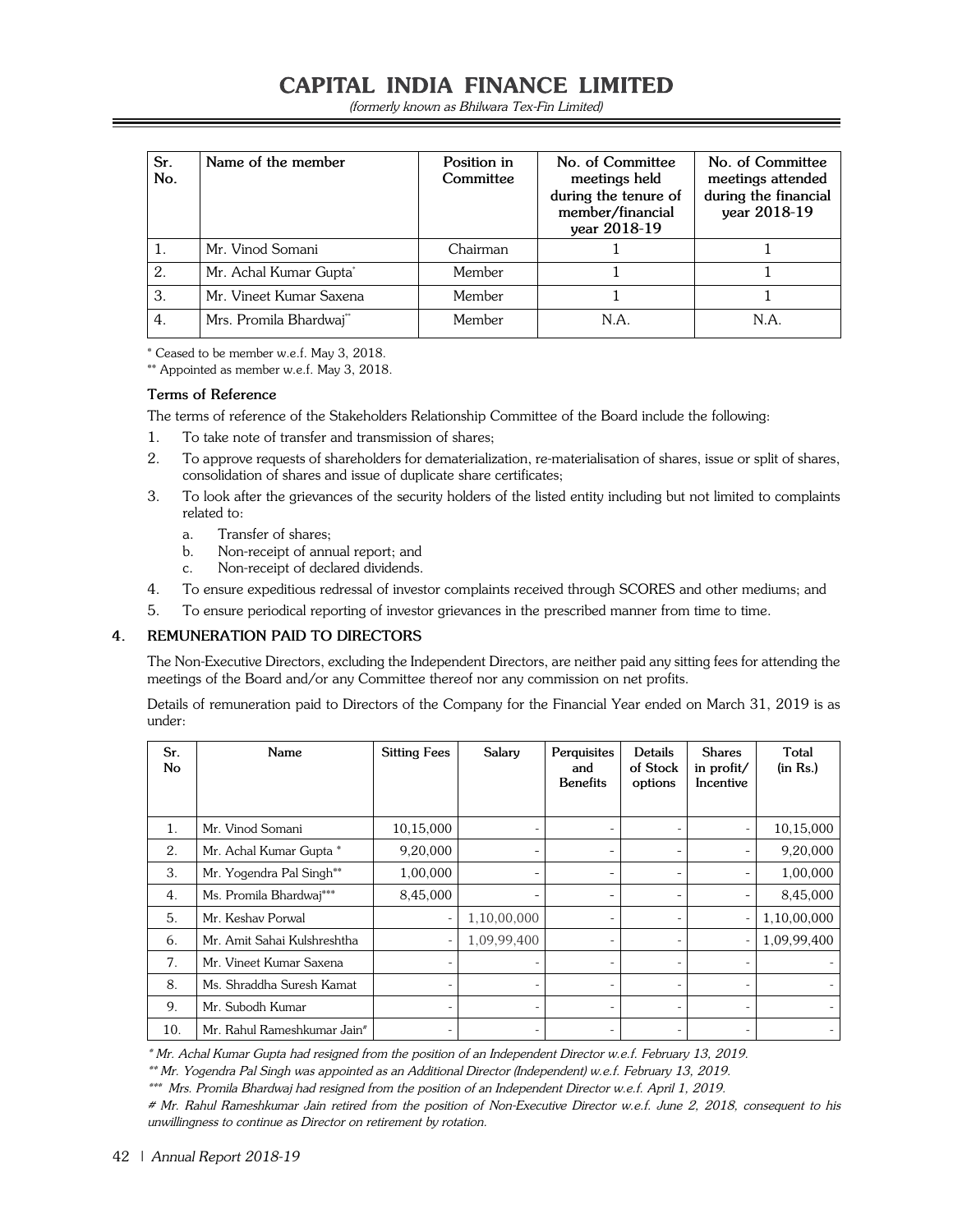#### **Notes:**

a. Salary and perquisites include all elements of remuneration i.e. salary, reimbursement and other allowances and benefits including employer's provident fund contribution and perquisite value.

#### **Tenure of Service of Executive Directors**

| Sr. No. | Name & Designation of<br><b>Executive Director</b>                            | Period of<br>appointment | Date of<br>appointment | Notice period     |
|---------|-------------------------------------------------------------------------------|--------------------------|------------------------|-------------------|
|         | Keshav Porwal<br>Managing Director                                            | 5 years                  | November 27.<br>2017   | 3 Calender months |
|         | Amit Sahai Kulshreshtha<br>Executive Director &<br>Chief<br>Executive Officer | 5 years                  | November 27.<br>2017   | 3 Calender months |

Appointments of executive directors are governed by the resolutions passed by the Board and the Shareholders of the Company, which cover the terms and conditions of such appointments, read with the service rules of the Company. There is no separate provision for payment of severance fee under the resolutions governing their appointment. The remuneration paid to executive directors of the Company is approved by the Shareholders of the Company upon the recommendation of the Nomination & Remuneration Committee of the Board and the Board. The Company's remuneration strategy is market driven and aims at attracting and retaining high calibre talent. The strategy is in consonance with existing industry practice and is directed towards rewarding performance, based on review of achievements on periodical basis.

#### **5. GENERAL BODY MEETINGS**

#### **Annual General Meeting**

The details of the Annual General Meeting(s) of the Company held during the preceding three years are stated below:

| Sr.<br>No. | Year of<br>Annual<br>General<br>Meeting | Place                                                                                     | Time       | Brief description of Special Resolutions passed,<br>if any                                                                                                                                                                                                                                                                                                                                                                                                                                                                                                                                                                                                                                                                                                        |
|------------|-----------------------------------------|-------------------------------------------------------------------------------------------|------------|-------------------------------------------------------------------------------------------------------------------------------------------------------------------------------------------------------------------------------------------------------------------------------------------------------------------------------------------------------------------------------------------------------------------------------------------------------------------------------------------------------------------------------------------------------------------------------------------------------------------------------------------------------------------------------------------------------------------------------------------------------------------|
| 1.         | 2018                                    | The Magnolia Habitat<br>World, India Habitat<br>Centre, Lodhi Road,<br>New Delhi - 110003 | 09:00 A.M. | (i)<br>Appointment of Mr. Keshav Porwal as the<br>Managing Director of the Company;<br>Appointment of Mr. Amit Sahai Kulshreshtha<br>(ii)<br>as an Executive Director and Chief Executive<br>Officer of the Company;<br>Issue and allotment of equity shares of the<br>(iii)<br>Company on preferential allotment basis<br>through private placement;<br>Issue of non-convertible debentures / debt<br>(iv)<br>securities; and<br>Issue and allotment of securities including equity<br>(v)<br>shares, convertible preference shares, convertible<br>debentures, Global Depository Receipts,<br>American Depository Receipts etc., by way<br>of Qualified Institutions Placement ("QIP") or<br>through any other method, and in compliance of<br>applicable laws. |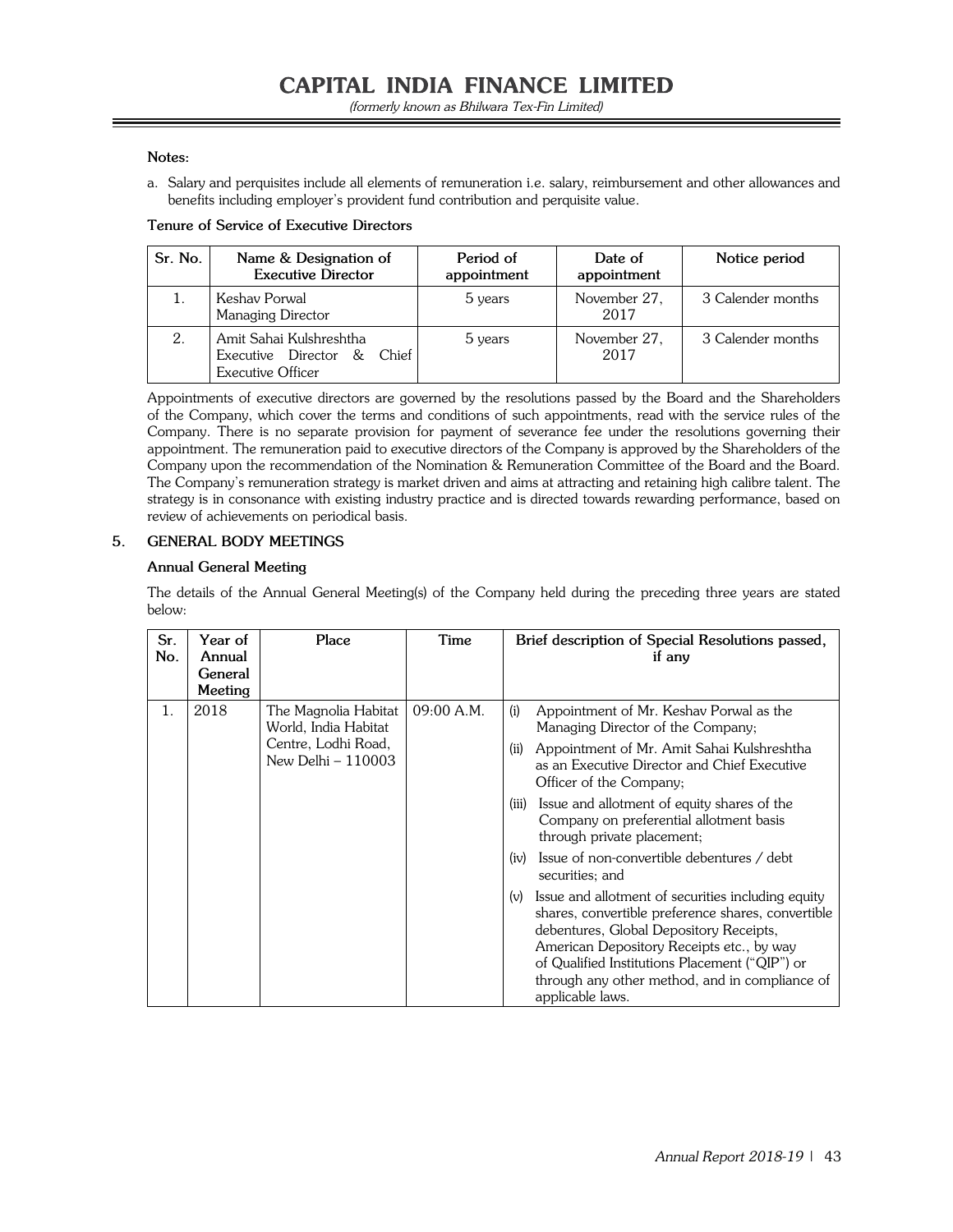(formerly known as Bhilwara Tex-Fin Limited)

| Sr.<br>No. | Year of<br>Annual<br>General<br>Meeting | Place                                                                                                                                                                                                | Time         | Brief description of Special Resolutions passed,<br>if any                                                                                                                                                                                                                                                                                                                                                                                                      |
|------------|-----------------------------------------|------------------------------------------------------------------------------------------------------------------------------------------------------------------------------------------------------|--------------|-----------------------------------------------------------------------------------------------------------------------------------------------------------------------------------------------------------------------------------------------------------------------------------------------------------------------------------------------------------------------------------------------------------------------------------------------------------------|
| 2.         | 2017                                    | Farm House of<br>Kapil Constructions<br>Private Limited,<br>Anandgram (Near<br>Rajokari), Church<br>Road Extension, Mata<br>Amritanandmayi<br>Math, Abdul Gaffar<br>Khan Marg, New<br>Delhi - 110070 | $11:00$ A.M. | Re-appointment of Mr. Samai Singh as an<br>(i)<br>Independent Director of the Company;<br>Approval for ratifying related party transaction<br>(ii)<br>entered between the Company and Sainik<br>Mining and Allied Services during the financial<br>year 2016-17; and<br>(iii) Approval for charging fees from the members/<br>shareholders to make delivery of the documents/<br>papers etc. through requested mode of delivery<br>to the members/shareholders. |
| 3.         | 2016                                    | Farm House of<br>Kapil Constructions<br>Private Limited,<br>Anandgram (Near<br>Rajokari), Church<br>Road Extension, Mata<br>Amritanandmayi<br>Math, Abdul Gaffar<br>Khan Marg, New<br>Delhi – 110070 | $10:30$ A.M. | Nil                                                                                                                                                                                                                                                                                                                                                                                                                                                             |

#### **Extra-ordinary General Meeting**

No Extra-ordinary General Meeting was held during the financial year ended on March 31, 2019.

#### **Postal Ballot**

During the period under review, the Company has approached the shareholders for seeking their approval through postal ballot. The details of the postal ballot are as follows:

**Date of Postal Ballot notice**: August 7, 2018

**Voting period**: August 25, 2018 to September 23, 2018

**Date of declaration of results**: September 25, 2018

**Date of approval**: September 23, 2018

| Sr.<br>No. | <b>Particulars</b>                                                                                                                                                       | No. of votes<br>with assent | % of Assent | No. of votes<br>with Dissent | % of Dissent |
|------------|--------------------------------------------------------------------------------------------------------------------------------------------------------------------------|-----------------------------|-------------|------------------------------|--------------|
| 1.         | Approval of 'CIFL Employee Stock<br>Option Plan 2018'                                                                                                                    | 3,59,73,443                 | 100.00      | Nil                          | 0.00         |
| 2.         | Approval of grant of Employee<br>Stock Options to the employees of<br>the Subsidiary (ies) of the Company<br>under 'CIFL Employee Stock<br>Option Plan 2018'             | 3,59,73,443                 | 100.00      | Nil                          | 0.00         |
| 3.         | Approval of grant of options equal<br>to or exceeding 1% of issued capital<br>to identified employees                                                                    | 3,59,73,443                 | 100.00      | Nil                          | 0.00         |
| 4.         | Approval to make investment(s),<br>give loans, guarantees and provide<br>beyond the<br>limits<br>securities<br>specified under Section 186 of the<br>Companies Act, 2013 | 3.59.73.443                 | 100.00      | Nil                          | 0.00         |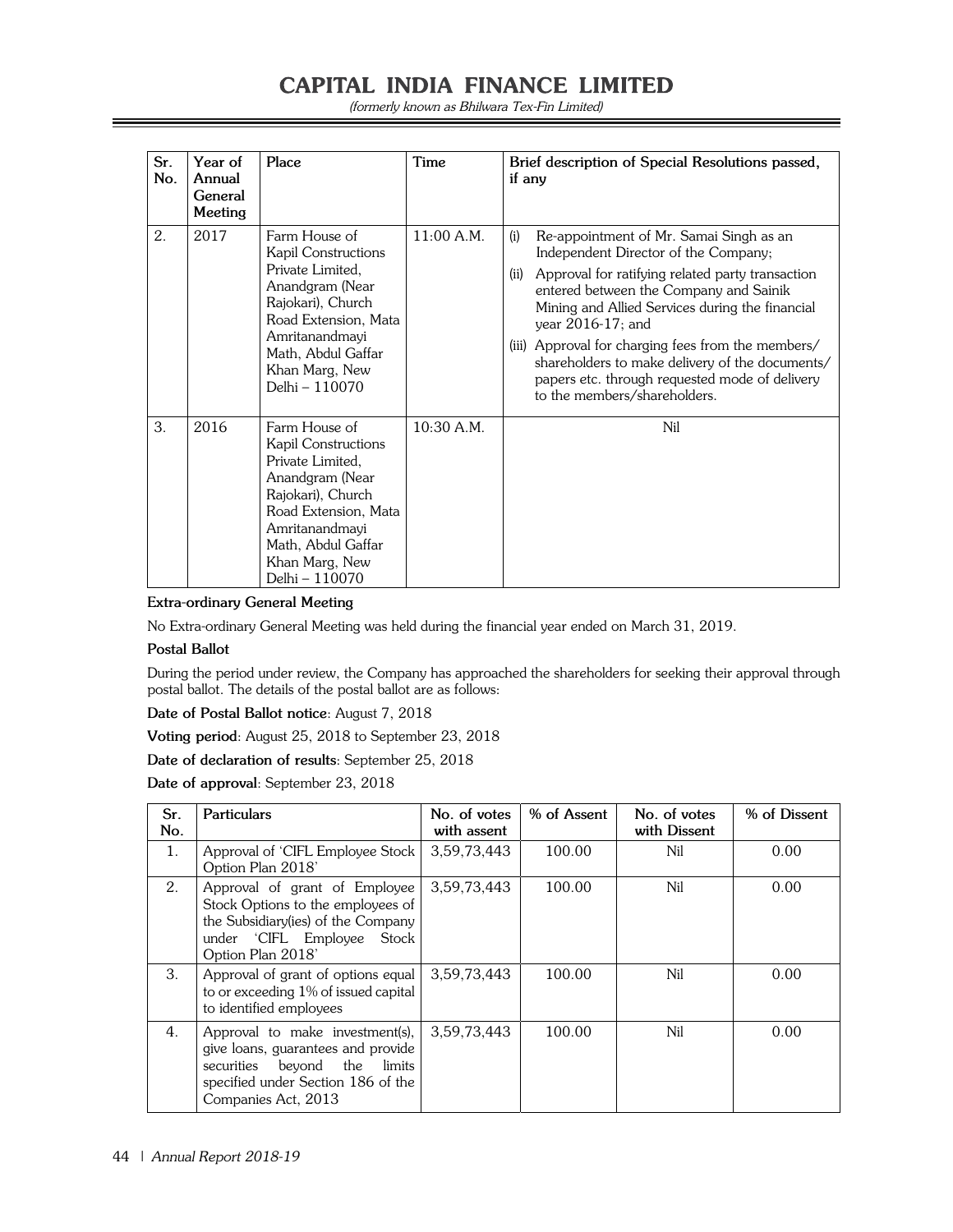M/s Manish Kumar & Associates, Company Secretaries were appointed as Scrutinizer for conducting the postal ballot (including voting through electronic means) process in a fair and transparent manner.

### **6. MEANS OF COMMUNICATION**

Information like quarterly / half yearly / annual financial results and press releases on significant developments in the Company that have been made available from time to time, to the press and presentations made to institutional investors or to the analysts are hosted on the Website at URL https://capitalindia.com and have also been submitted to the BSE Limited, where the shares of the company are listed, to enable them to put them on its website and communicate to the shareholders. The quarterly / half-yearly / annual financial results are generally published in English and Hindi language newspapers. Moreover, a report on Management Discussion and Analysis has been given elsewhere in this report. The Company electronically files all reports / information including results, shareholding pattern and corporate governance report, at BSE's website (www.listing.bseindia.com).

### **7. VIGIL MECHANISM / WHISTLE BLOWER POLICY**

Pursuant to the provisions of Section 177(9) & (10) of the Act read with the rules made thereunder and pursuant to the provisions of the Listing Regulations, the Company has established a Vigil Mechanism namely '**Vigil Mechanism Policy'** for its Directors and employees, to report instances of unethical behaviour, actual or suspected fraud or violation of the Company's Code of Conduct. The aim of the Vigil Mechanism Policy is to provide adequate safeguards against victimization of Whistle Blower who avails the mechanism and also provides direct access to the Chairman of the Audit Committee, in appropriate or exceptional cases.

Accordingly, the Vigil Mechanism Policy has been formulated with a view to provide a mechanism for the Directors and employees of the Company to approach the Ethics Officer or the Chairman of the Audit Committee of the Company.

The purpose of the Vigil Mechanism Policy is to provide a framework to promote responsible and secure whistle blowing. It protects employees willing to raise a concern about serious irregularities within the Company.

During the FY 2018-19, no such complaint of unethical or improper activity has been received by the Company. None of the person has been denied access to the Audit Committee.

#### **8. CODE OF CONDUCT**

The commitment to ethical professional conduct is a must for every employee including members of the Board and senior management personnel of the Company. The Code of Conduct is intended to serve as a basis for ethical decision making in conduct of professional work. The Code of Conduct enjoins that each individual in the organisation must know and respect existing laws, accept and provide appropriate professional views and be upright in his conduct and observe corporate discipline. The code of conduct is available on the Website at URL https://capitalindia.com. All the members of the Board and senior management personnel affirm compliances with the Code of Conduct annually. Declaration signed by the Executive Director & Chief Executive Officer to this effect, is as under:

I declare that all the members of the Board and senior management personnel have affirmed compliance with the Code of Conduct for the financial year ended on March 31, 2019.

> For and on behalf of the Board of **Capital India Finance Limited** (formerly known as Bhilwara Tex-Fin Limited)

Place: Mumbai **Amit Sahai Kulshreshtha** Date: May 10, 2019 Executive Director & Chief Executive Officer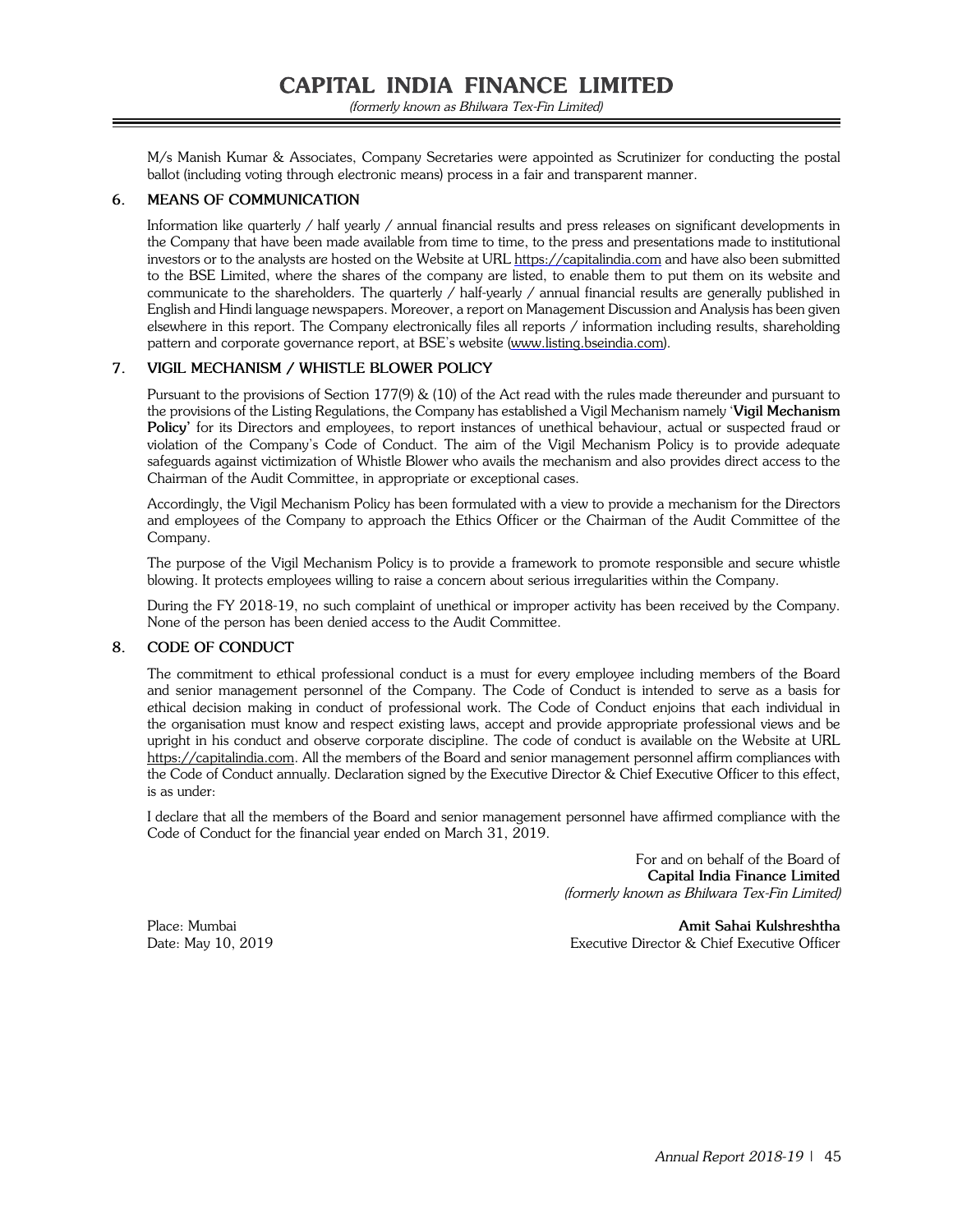### **9. COMPLIANCE CERTIFICATE FROM THE PRACTICING COMPANY SECRETARY**

A certificate from M/s Arun Gupta & Associates, Company Secretaries, certifying the Company's compliance with the provisions of Corporate Governance as stipulated in Regulation 34(3) read with Schedule-V to the Listing Regulations, is appended herewith and forms part of this Report.

#### **10. DISCRETIONARY REQUIREMENTS**

#### **A. Non-Executive Chairman**

 The Company has a Non-Executive Chairman and hence, is in compliance with the Regulation 17 of Listing Regulations.

## **B. Unqualified financial statements**

The Auditors' Report on the audited annual accounts of the Company does not contain any qualification from the Statutory Auditors and it shall be the endeavor of the Company to continue the trend by building up accounting systems and controls which ensure complete adherence to the applicable accounting standards and practices obviating the possibility of the Auditors' qualifying their report as to the audited accounts.

#### **C. Separate posts of chairperson and chief executive officer**

 The Company has separate positions of Non-Executive Chairman, Managing Director and Executive Director & Chief Executive Officer.

### **D. Reporting of Internal Auditor**

The Internal Auditors of the Company reports directly to the Audit Committee.

## **A. GENERAL SHAREHOLDERS INFORMATION**

### **A. Company Registration Details**

The Company is registered in the National Capital Territory of Delhi, India. The corporate identity number allotted to the Company by the Ministry of Corporate Affairs is L74899DL1994PLC128577.

#### **B. Annual General Meeting**

The 25th Annual General Meeting ("**AGM**") of the Company would be held on the day, date, time and venue as mentioned in the Notice convening the said AGM.

#### **C. Financial Year**

The financial year of the Company is a period of twelve months beginning on 1<sup>st</sup> April every calendar year and ending on  $31<sup>st</sup>$  March the following calendar year.

#### **D. Dividend and its Payment**

Dividend of Rs.0.40 per share (previous year Re.1 per share) amounting to Rs. 3,74,85,121 (previous year Rs. 42,15,769) inclusive of tax thereon of Rs. 63,91,417 (Previous year Rs. 7,13,069) is proposed on equity shares. The recommended dividend will be accounted for when approved by the shareholders in their Annual General Meeting.

#### **E. Listing of Shares on Stock Exchange and Stock Code**

| Sr. No.   Name and address of the Stock Exchange                                   | <b>Stock Code</b> |
|------------------------------------------------------------------------------------|-------------------|
| BSE Limited ("BSE"), Phiroze Jeejeebhoy Towers, Dalal Street,<br>  Mumbai – 400001 | 530879            |

Annual Listing Fees for the financial year 2019-20 have been duly paid to BSE.

## **F. Registrar and Share Transfer Agent**

All the work relating to the shares held in the physical form as well as the shares held in the electronic (dematerialised) form is being done at one single point and for this purpose the SEBI registered category I Registrar & Share Transfer Agent has been appointed, whose details are given below: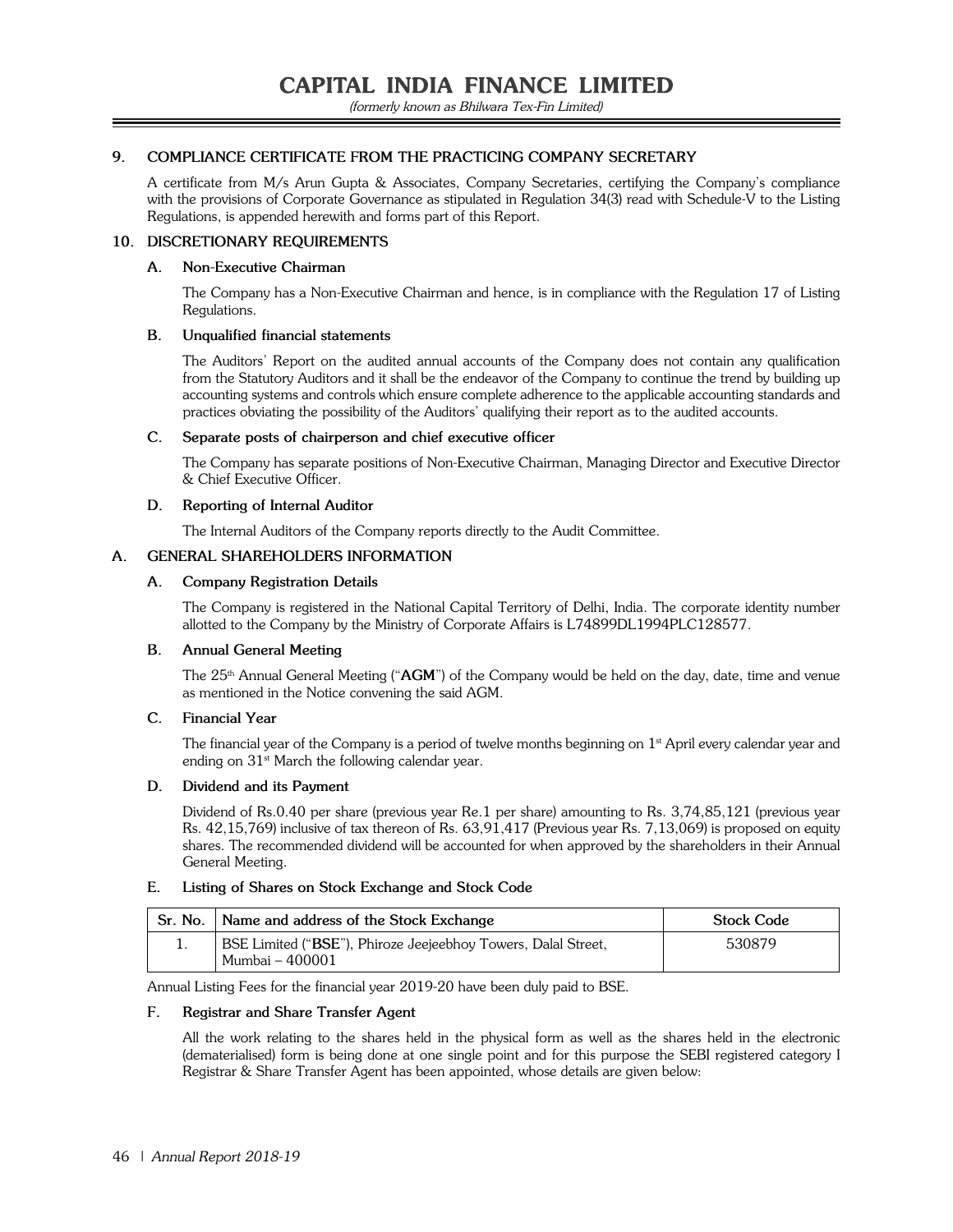(formerly known as Bhilwara Tex-Fin Limited)

 Karvy Fintech Private Limited (formerly known as KCPL Advisory Services Private Limited) Karvy Selenium Tower B, Plot 31-32, Gachibowli, Financial District, Nanakramguda, Hyderabad, Telangana - 500032 Contact No: +91 040 - 67162222 Fax No: +91 40 23001153 E-mail: venu.sp@karvy.com

### **G. Share Transfer System**

As on March 31, 2019, 99.74% of equity shares of the Company are in dematerialised form. Transfers of equity shares in dematerialised form are done through depositories with no involvement of the Company. With regard to transfer of equity shares in physical form, the share transfer instruments, received in physical form, are processed by our Registrar & Share Transfer Agent, to whom the authority has been delegated by the Board, and the share certificates are dispatched within a period of 15 days from the date of receipt thereafter subject to the documents being complete and valid in all respects. The Company obtains a halfyearly certificate from a Company Secretary in practice in respect of the share transfers as required under Regulation 40(9) of Listing Regulations and files a copy of the said certificate with the stock exchange, where the shares of the Company are listed. A summary of transfer/transmission of equity shares of the Company, so approved, is placed on quarterly basis at the Board meetings.

### **H. Distribution of Shareholding**

The shareholding distribution of equity shares as on March 31, 2019, is given hereunder:

| Shareholding between | No. of<br>shareholders | $%$ of<br><b>Total</b> | <b>Total Shares</b> | Amount (in Rs.) | $%$ of<br>Amount |
|----------------------|------------------------|------------------------|---------------------|-----------------|------------------|
| 1 to 10,000          | 618                    | 98.25                  | 3.59.642            | 35.96.420       | 0.46             |
| 10,001 to 1,00,000   | 4                      | 0.64                   | 83.878              | 8.38.780        | 0.11             |
| $1,00,001$ & above   |                        | 1.11                   | 7.72.90.740         | 77.29.07.400    | 99.43            |
| <b>Total</b>         | 629                    | 100.00                 | 7,77,34,260         | 77,73,42,600    | 100.00           |

#### **I. Dematerialisation of Shares and Liquidity**

As on March 31, 2019, the number of equity shares held in dematerialised form was 7,75,31,420 (99.74%) and in physical form was 2,02,840 (0.26%) of the total equity share capital of the Company. To enable us to serve the shareholders better, we request our shareholders whose shares are in physical mode to get their shares dematerialised and update their bank accounts and email ids with respective DPs. The Company does not have any GDRs/ADRs or any Convertible instruments having any impact on equity.

#### **J. Compliances under Listing Regulations**

The Company is regularly complying with the Listing Regulations and all information, certificates and returns as required under the applicable provisions of the Listing Regulations have been submitted to the stock exchange, where the shares of the Company are listed, within the prescribed time.

#### K. **CEO & CFO Certification**

In terms of Regulation 17(8) of the Listing Regulations, the Executive Director & Chief Executive Officer and the Chief Financial Officer of the Company have given compliance certificate stating therein matters prescribed under Part B of Schedule II to the Listing Regulations.

#### **L. Information on Deviation from Accounting Standards, if any.**

There has been no deviation from the Accounting Standards in preparation of annual financial statements for the financial year 2018-19.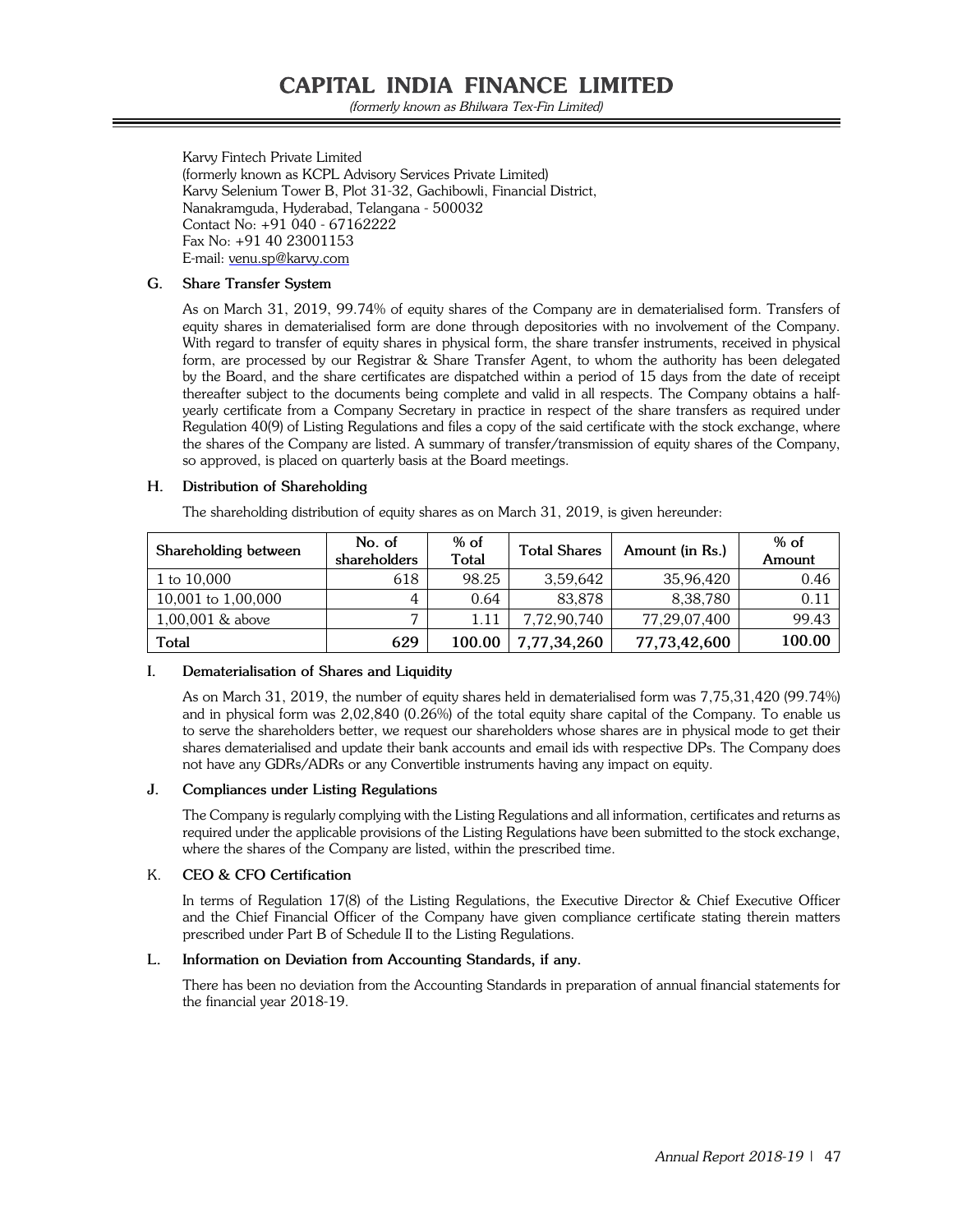(formerly known as Bhilwara Tex-Fin Limited)

#### **M. Investor Correspondence**

Mr. Rachit Malhotra Company Secretary & Compliance Officer Capital India Finance Limited 2nd Floor, DLF Centre, Sansad Marg, New Delhi – 110001 Ph: 011-49546000 Email: secretarial@capitalindia.com

During the year ended on March 31, 2019, the Company has received 3 (three) investors complaints and those were resolved satisfactorily. There was no pending investor complaint as at March 31, 2019.

#### **N. Commodity price risk or foreign exchange risk and hedging risk.**

The Company does not have any exposure to commodity price risks during the financial year ended on March 31, 2019.

#### **O. Plant location**

As the Company is engaged in the business of finance, there is no plant location of the Company.

#### **P. Address for Correspondence**

#### **Registered Office:**

 2nd Floor, DLF Centre, Sansad Marg, New Delhi – 110001 Tel: +91 (11) 49546000 Email: secretarial@capitalindia.com Website: https://capitalindia.com

#### **Corporate Office:**

A-1402, One BKC, A-Wing, 14<sup>th</sup> Floor, G-Block, Bandra Kurla Complex, Bandra (East), Mumbai, Maharashtra – 400051 Tel: +91 (22) 45036000

## **Q. Disclosures**

- i) The Company has not entered into any materially significant related party transactions which have potential conflict with the interest of the Company at large. Your Board, on the recommendation of the Audit Committee, had approved a Policy on Related Party Transactions. The policy can be accessed from the Website at URL https://capitalindia.com.
- ii) The Company has complied with the requirements of the Stock Exchange(s), Securities and Exchange Board of India ("**SEBI**") and other statutory authorities on all matters relating to capital markets during the last three years. No penalties or strictures have been imposed on the Company by the Stock Exchange(s), SEBI or other statutory authorities relating to the above.
- iii) The Company has complied with all the mandatory requirements of Corporate Governance as prescribed under the Listing Regulations.
- iv) Your Board had approved a Policy for determining material subsidiaries. The policy can be accessed from the Website at URL https://capitalindia.com.
- v) Details of utilization of funds raised through preferential allotment are provided below:

 The Company has allotted 3,96,83,000 (Three crores ninety six lakhs eighty three thousand) equity shares having face value of Rs.10 (Rupees Ten only) each on preferential basis through private placement, at a price of Rs. 63 (Rupees Sixty three only) each (including a premium of Rs. 53 (Rupees Fifty three only) each) aggregating to Rs.2,50,00,29,000 (Rupees Two hundred fifty crores and twenty nine thousand only). The same has been utilised by the Company in accordance with the letter of offer issued in this regard.

vi) The Company has obtained a certificate from M/s Arun Gupta & Associates, Company Secretaries, to the effect that none of the directors on the Board of the Company have been debarred or disqualified from being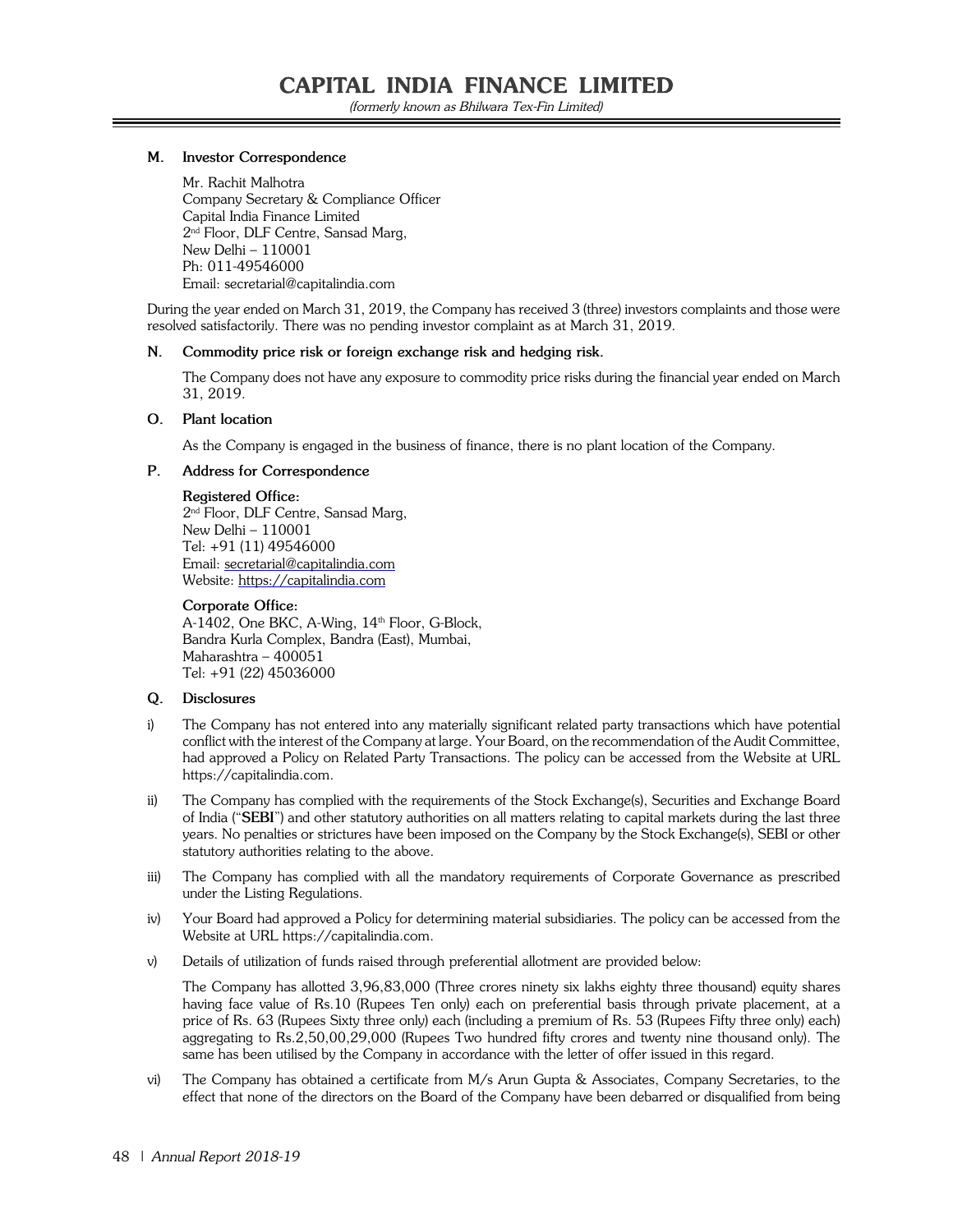appointed or continuing as directors of companies by SEBI/the Ministry of Corporate Affairs or any such statutory authority(ies).

- vii) Your Board had accepted, all the recommendations of the Committee(s) of the Board during the financial year ended on March 31, 2019.
- viii) The details of the total fees for services paid by the Company and its subsidiaries, on a consolidated basis, to M/s Deloitte Haskins & Sells LLP, Chartered Accountants (Statutory Auditors of the Company) and all entities in the network firm/network entity of which the statutory Auditors are part of, are provided below:

| Auditor's remuneration (net of GST credit availed) * | As at March 31, 2019 |
|------------------------------------------------------|----------------------|
| Audit fees                                           | 17,68,000            |
| Certification                                        | 5,86,000             |
| Other services                                       | 2,50,000             |
| <b>Total</b>                                         | 26,04,000            |

## **\* Excludes fees of Rs. 59,95,000 in respect of funds raised through rights issue, adjusted against securities premium.**

**xi)** The Company has framed a Policy on Prevention of Sexual Harassment at Workplace in accordance with the applicable laws for all employees of the Company to inter alia ensure that the employees are not subject to any form of sexual harassment and to constitute the Internal Complaints Committee. Your company is fully committed to protect the rights of any women, of any age, whether employed or not, who alleges to have been subjected to any act of sexual harassment within the Company's premises. Your Company provides a safe and healthy work environment. There were no cases of sexual harassment reported during the year ended on March 31, 2019.

## **R. Credit Rating**

 During the period under review, the Company has been rated 'A-' by Acuite Ratings and Research Limited for raising Long term debt upto Rs. 500 Crore.

## **S. Equity Shares in the Suspense Account**

There were no outstanding equity shares in the Unclaimed Suspense account of the Company, as on March 31, 2019.

## **T. Stock Market Price at BSE Limited (BSE)**

 The monthly high and low market prices of equity shares at the BSE Limited (BSE) for the year ended on March 31, 2019 are as under:

| Month     | High Price (INR) | Low Price (INR) | No. of Shares Traded |
|-----------|------------------|-----------------|----------------------|
| Apr- $18$ | 49.65            | 49.65           | 5500                 |
| $Mav-18$  | 137.4            | 52.1            | 7970                 |
| $Jun-18$  | 350.2            | 142             | 19470                |
| $Jul-18$  | 329.8            | 259.1           | 1468                 |
| Aug- $18$ | 253.95           | 167.1           | 19408                |
| $Sep-18$  | 211.95           | 164.35          | 4787                 |
| $Oct-18$  | 177              | 110.75          | 5950                 |
| $Nov-18$  | 215.2            | 152             | 3503                 |
| $Dec-18$  | 196.25           | 136.1           | 8425                 |
| $Jan-19$  | 129.3            | 90.7            | 32572                |
| $Feb-19$  | 150              | 90.25           | 24496                |
| $Mar-19$  | 158              | 125             | 12702                |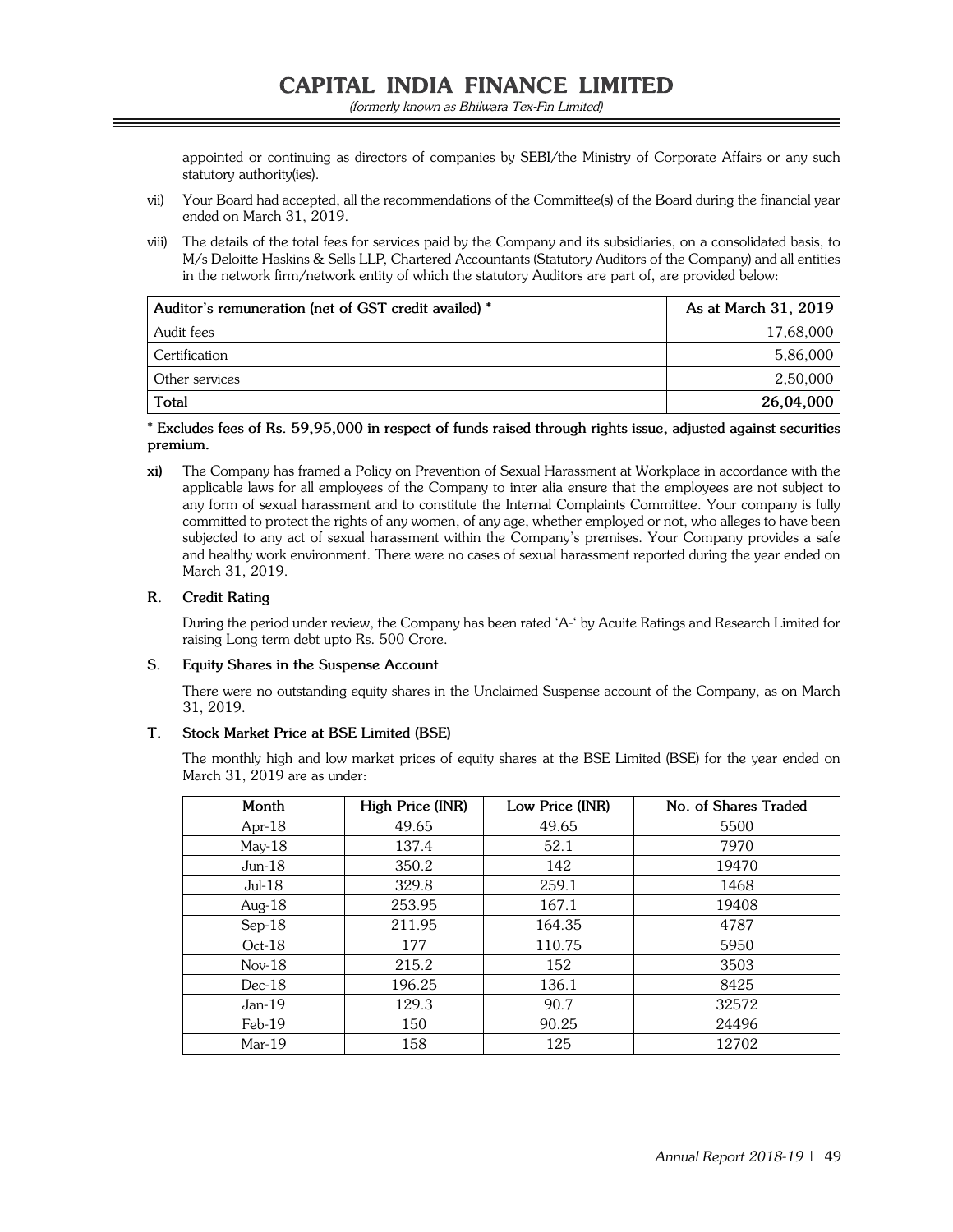

#### **U. Performance of the Company in comparison with the BSE Indices**

#### **V. Green Initiative**

 Pursuant to Section 101 and 136 of the Act read with the Companies (Management and Administration) Rules, 2014 and Companies (Accounts) Rules, 2014, the Company can send notice of Annual General Meeting, financial statements and other communications in electronic form. Your Company is sending the Annual Report including the notice of Annual General Meeting, audited financial statements (both standalone and consolidated) and the Board's Report, along with their annexures for the Financial Year 2018-19, in the electronic mode, to the shareholders who have registered their email ids with the Company and/or their respective Depository Participants (DPs). Shareholders who have not registered their e-mail ids so far are requested to register their e-mail ids. Those holding shares in demat form can register their e-mail ids with their concerned DPs. Shareholders who hold shares in physical form are requested to register their e-mail ids with the Company, by sending a letter, duly signed by the first/sole holder quoting details of Folio No. The Annual Report containing audited financial statements (both standalone and consolidated) and Board's Report, along with their annexures and other important information, for the Financial Year 2018-19 is available in downloadable form on the Website at URL https://capitalindia.com.

 Except as set out above, the Company has not adopted the non-mandatory requirements as to any of the other matters recommended under Part E of Schedule II of Regulation 27(1) of the Listing Regulations. This Corporate Governance Report of the Company for the financial year ended on  $31<sup>st</sup>$  March, 2019 is in compliance with the requirements of Corporate Governance as prescribed under Regulations 17 to 27 and clause (b) to (i) of sub-regulation (2) of Regulation 46 of the Listing Regulations, to the extent applicable to the Company.

#### **W) Details of the Directors seeking Appointment/Re-appointment:**

#### **(i) Mr. Amit Sahai Kulshreshtha (DIN: 07869849)**

 Mr. Amit Sahai Kulshreshtha, Executive Director & Chief Executive Officer, shall retire by rotation in the AGM of the Company and being eligible, proposed himself for re-appointment. The Board recommends his re-appointment at the ensuing Annual General Meeting of the Company.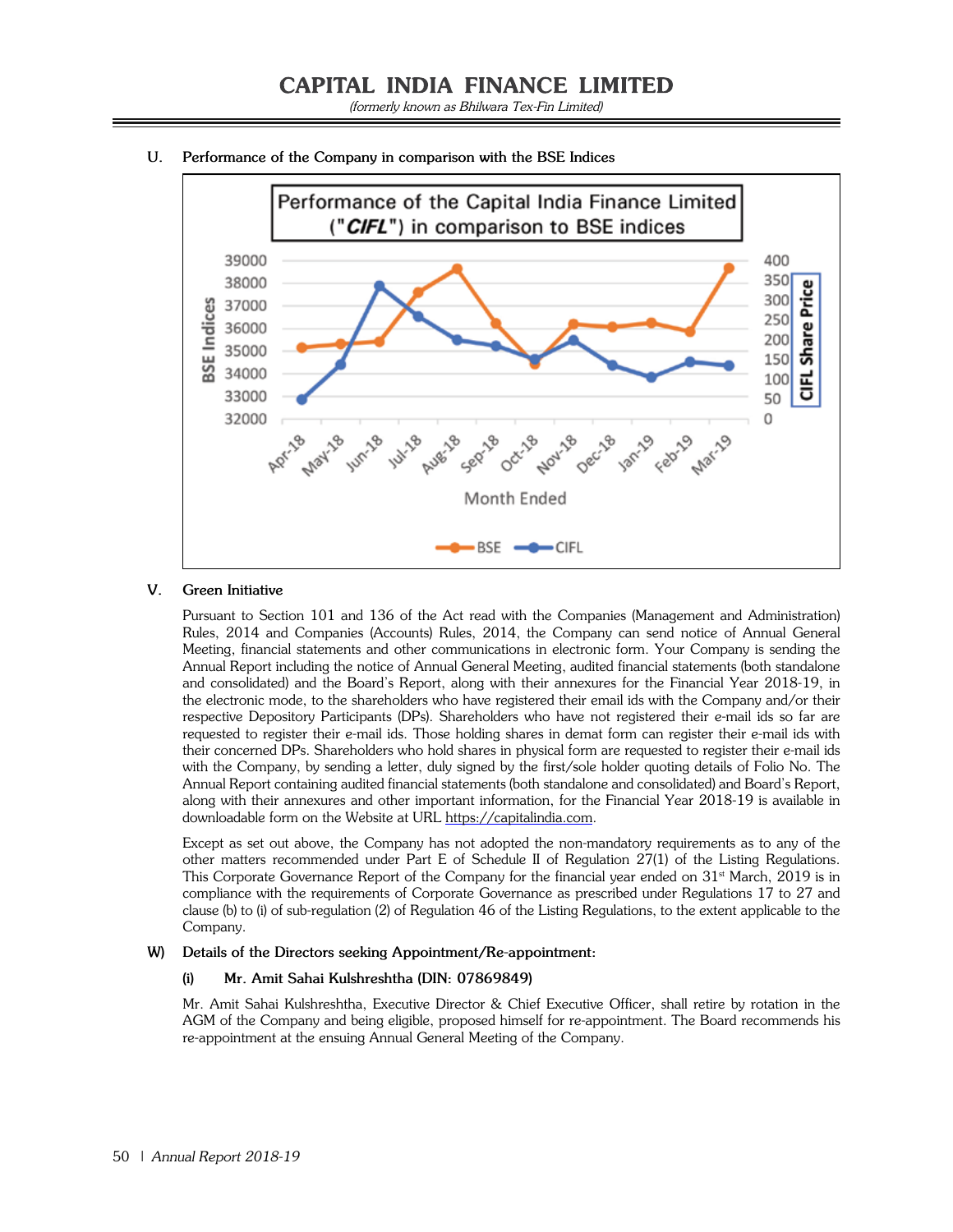## **(ii) Mr. Yogendra Pal Singh (DIN:08347484**)

 The tenure of Mr. Yogendra Pal Singh as an Additional Director in the capacity of Independent Director shall expire at the AGM. The Board recommends the appointment of Mr. Singh as an Independent Director of the Company.

The details are as under:

| <b>Particulars</b>                                                                                      | Mr. Amit Sahai Kulshreshtha                                                                                                                                                                                       | Mr. Yogendra Pal Singh               |
|---------------------------------------------------------------------------------------------------------|-------------------------------------------------------------------------------------------------------------------------------------------------------------------------------------------------------------------|--------------------------------------|
| Date of Birth                                                                                           | 09/07/1975                                                                                                                                                                                                        | 01/07/1955                           |
| Date of first Appointment                                                                               | 27/11/2017                                                                                                                                                                                                        | 13/02/2019                           |
| Qualification                                                                                           | Bachelor's<br>Technology<br>of<br>in<br>Metallurgical<br>from<br>Engineering<br>Hindu<br>Banaras<br>University,<br>Postgraduate diploma in Management<br>from IIM Kozhikode and LLB from<br>University of Mumbai. | B.A. (Hons.) English Literature, LLB |
| Expertise in specific functional<br>area                                                                | Management & Finance                                                                                                                                                                                              | Administration                       |
| Directorships held in Other<br>Listed Companies in India                                                | <b>None</b>                                                                                                                                                                                                       | None                                 |
| Chairman/Member of<br>Committee of the Board of other<br>Listed Companies in which they<br>are Director | <b>None</b>                                                                                                                                                                                                       | <b>None</b>                          |
| Shareholding in the Company                                                                             | Nil                                                                                                                                                                                                               | Nil                                  |
| Inter-se Relationship between<br><b>Directors</b>                                                       | Nil                                                                                                                                                                                                               | Nil                                  |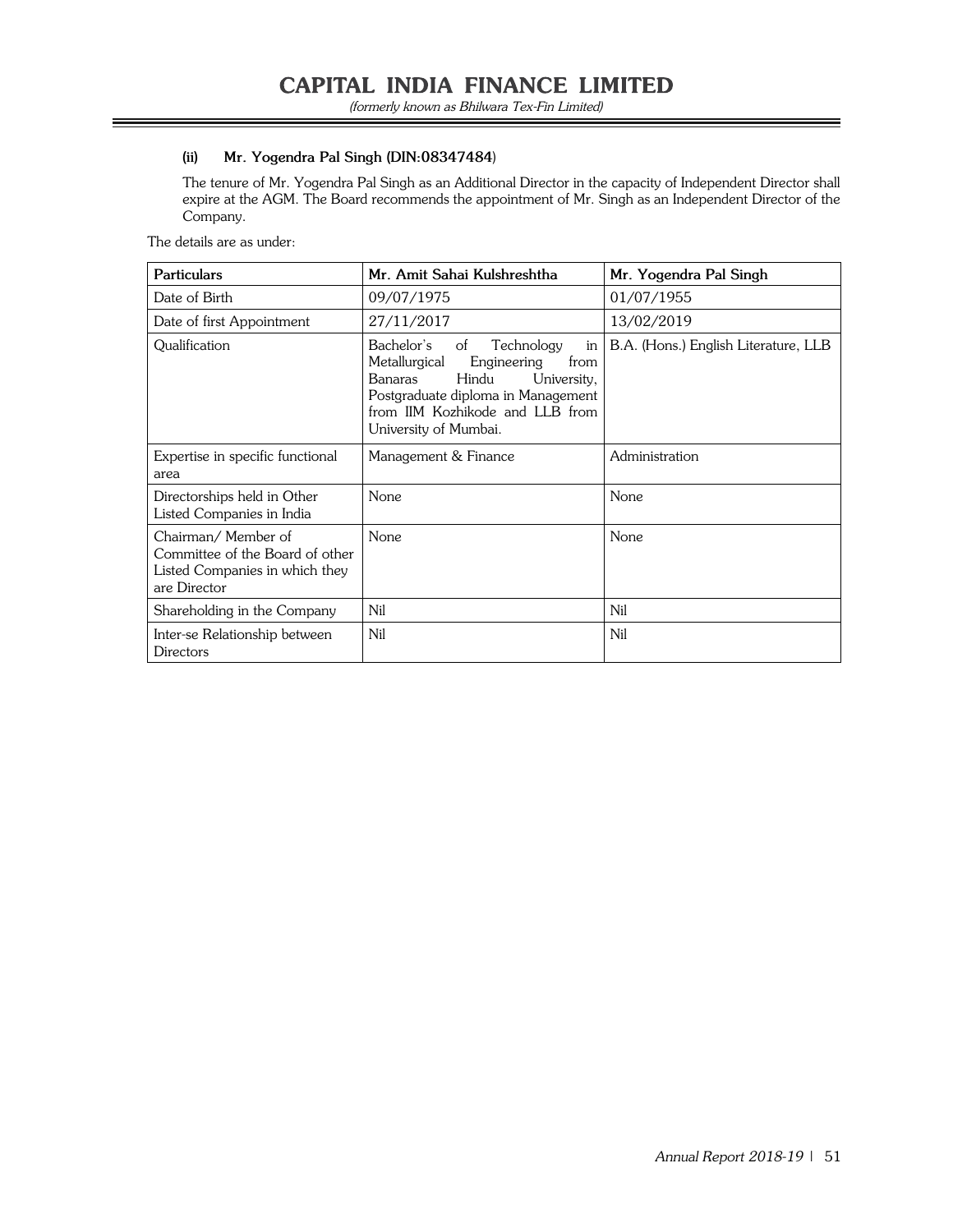(formerly known as Bhilwara Tex-Fin Limited)

# **CERTIFICATE REGARDING COMPLIANCE OF CONDITIONS OF CORPORATE GOVERNANCE**

To,

The Members, **CAPITAL INDIA FINANCE LIMITED** (formerly known as Bhilwara Tex-Fin Limited) 2nd Floor, DLF Centre, Sansad Marg, New Delhi – 110001

1. We have examined the compliance of conditions of Corporate Governance by the **Capital India Finance Limited**  (formerly known as Bhilwara Tex-Fin Limited) ("the **Company**") for the year ended on 31st March 2019, as stipulated in regulations 17 to 27 and clauses (b) to (i) of regulation 46(2) and paragraph C, D and E of Schedule V to the Securities and Exchange Board of India (Listing Obligations and Disclosure Requirements) Regulations, 2015 ("**Listing Regulations**").

#### **Management's Responsibility**

2. The compliance of conditions of Corporate Governance is the responsibility of the management. This responsibility includes the designing, implementation and maintenance of internal control and procedures to ensure compliance with the conditions of the Corporate Governance stipulated in the Listing Regulations.

#### **Auditors' Responsibility**

- 3. Our responsibility is limited to examining the procedures and implementation thereof adopted by the Company for ensuring compliance with the conditions of the Corporate Governance. It is neither an audit nor an expression of opinion on the financial statements of the Company.
- 4. We have examined the relevant records and documents maintained by the Company for the purposes of providing reasonable assurance on the compliance with Corporate Governance requirements by the Company.

#### **Opinion**

- 5. Based on our examination of the relevant records and according to the information and explanations provided to us and the representations provided by the management, we certify that the Company has complied with the conditions of Corporate Governance as stipulated in regulations 17 to 27 and clauses (b) to (i) of regulation 46(2) and paragraph C, D and E of Schedule V to the Listing Regulations during the year ended 31st March 2019.
- 6. We state that such compliance is neither an assurance as to the future viability of the Company nor the efficiency or effectiveness with which the Management has conducted the affairs of the Company.

 **For Arun Gupta & Associates** Company Secretaries

**Place: New Delhi Date: May 8, 2019**

 **Arun Kumar Gupta Proprietor Proprietor**  Membership No. 21227 C.P. No. 8003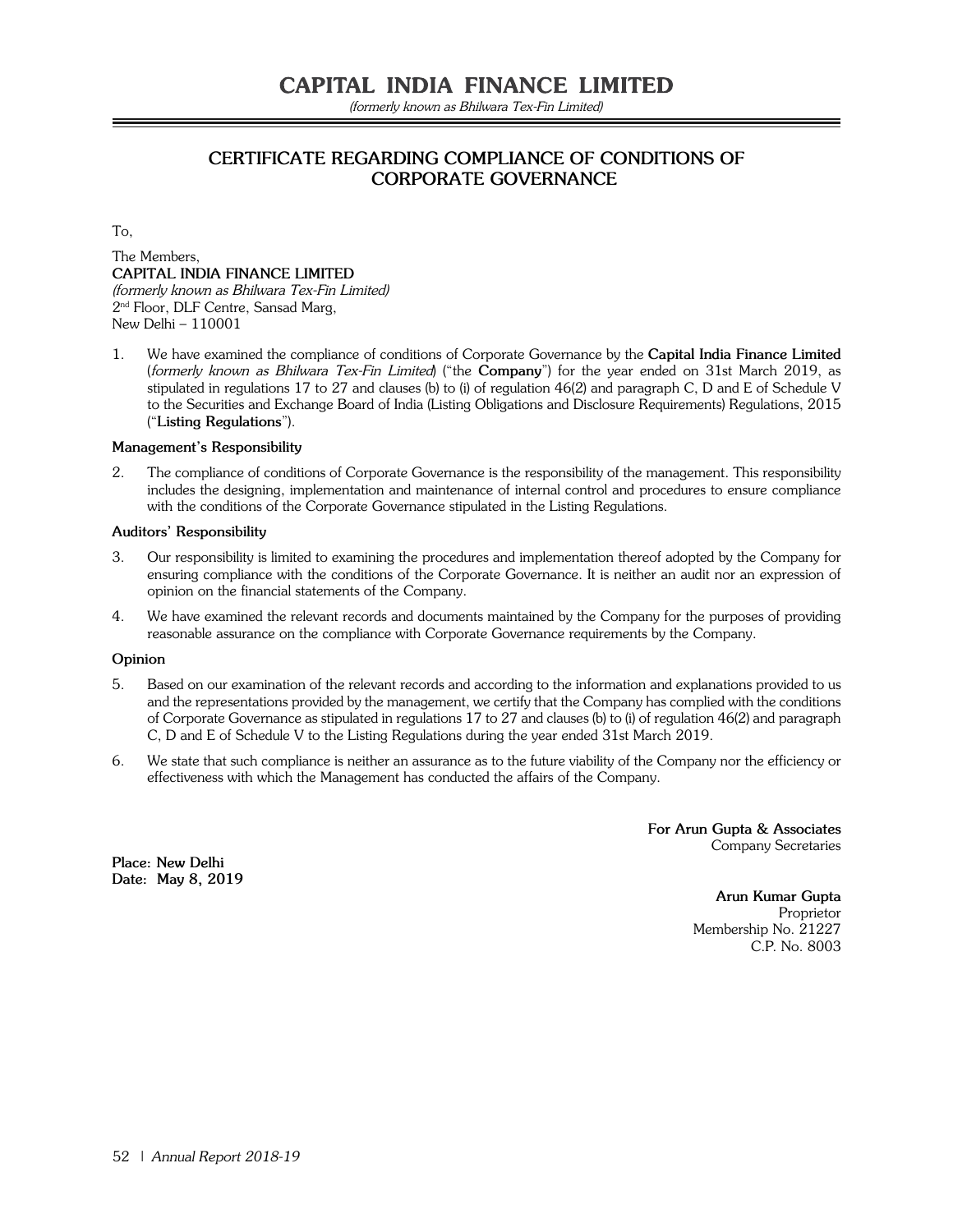# **CEO & CFO CERTIFICATE**

To,

The Shareholders and Board of Directors, **Capital India Finance Limited** (formerly known as Bhilwara Tex-Fin Limited)

#### **Sub: CEO & CFO Certificate under Regulation 33(2)(a) of Securities and Exchange Board of India (Listing Obligations and Disclosure Requirements) Regulation, 2015, for the financial year ended on March 31, 2019**

We, Amit Sahai Kulshreshtha, Executive Director & Chief Executive Officer and Neeraj Toshniwal, Chief Financial Officer of Capital India Finance Limited (formerly known as Bhilwara Tex-Fin Limited) ("Company"), to the best of our knowledge and belief, certify that:

- A. We have reviewed the financial statements (both on standalone and consolidated basis) and cash flow statements for the financial year ended on March 31, 2019 (hereinafter referred to as "Year") and to the best of our knowledge and belief:
	- i. these statements do not contain any materially untrue statement or omit any material fact or contain statements that might be misleading; and
	- ii. these statements together present a true and fair view of the Company's affairs and are in compliance with existing accounting standards, applicable laws and regulations.
- B. There is, to the best of our knowledge and belief, no transaction(s) entered into by the Company during the Year which are fraudulent, illegal or violative of the Code of Conduct of the Company.
- C. We accept responsibility for establishing and maintaining internal controls for financial reporting and we have evaluated the effectiveness of the Company's internal control systems pertaining to the financial reporting and that we have disclosed to the Auditors' and the Audit Committee of the Board, deficiencies in the design or operation of such internal controls, if any, of which we are aware and the steps we have taken or propose to take to rectify these deficiencies.
- D. We have indicated to the Auditors and the Audit Committee of the Board:
	- i. that there are no significant changes in internal control over financial reporting during the Year; and
	- ii. that there are no significant changes in accounting policies during the Year and that the same have been disclosed in the notes to these statements; and
- E. To the best of our knowledge and belief, there are no instances of significant fraud of which we have become aware and the involvement therein, if any, of the management or an employee having a significant role in the Company's internal control system over financial reporting.

 $Sd$ - $Sd$ -**Amit Sahai Kulshreshtha Neeraj Toshniwal Executive Director & Chief Financial Officer Chief Executive Officer** 

**Date: May 10, 2019 Place: Mumbai**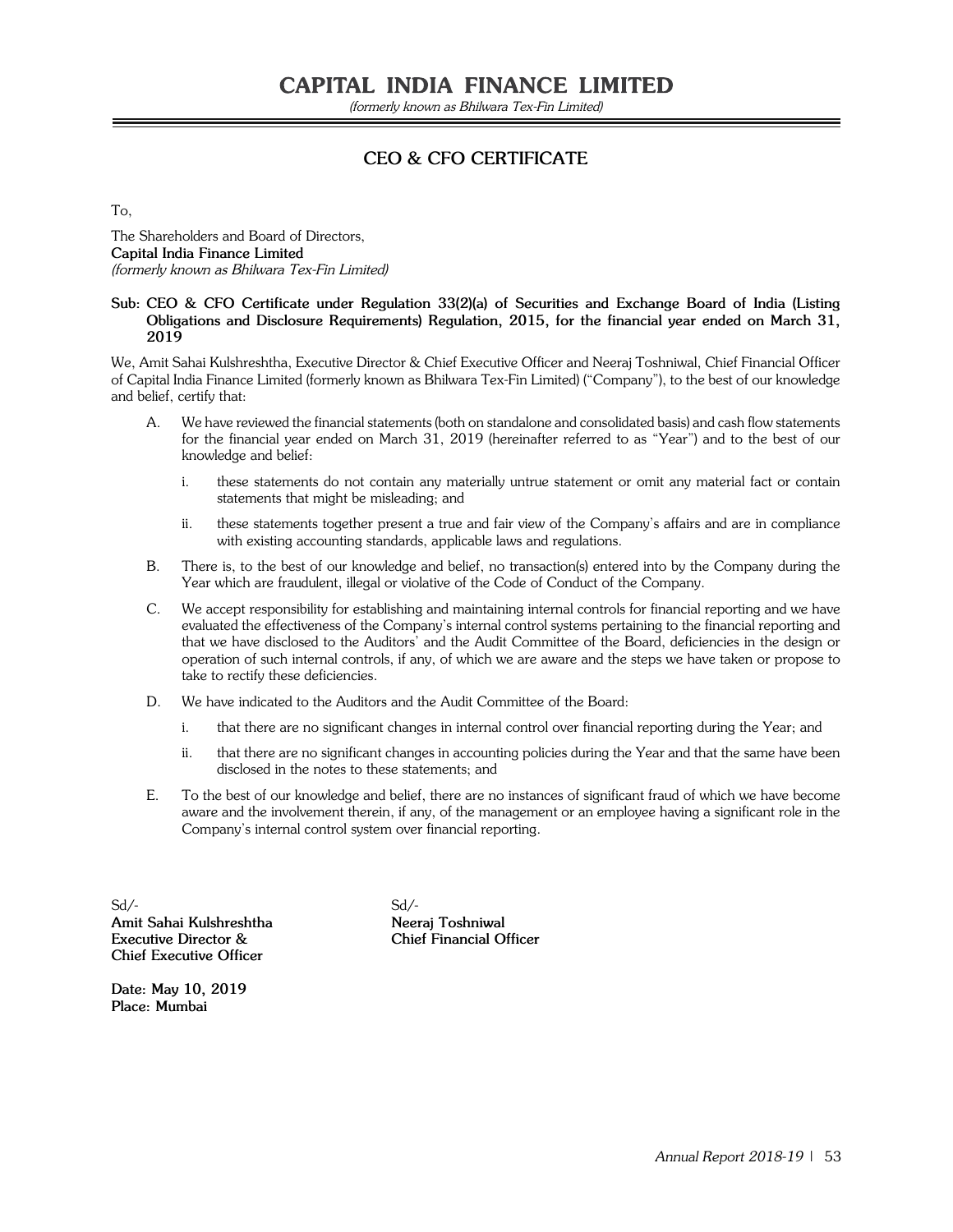# **INDEPENDENT AUDITORS' REPORT**

#### **To the Members of Capital India Finance Limited Report on the Audit of the Standalone Financial Statements**

#### **Opinion**

We have audited the accompanying standalone financial statements of **Capital India Finance Limited** ("the Company"), which comprise the Balance Sheet as at 31st March 2019, and the Statement of Profit and Loss and the Cash Flow Statement for the year then ended, and a summary of significant accounting policies and other explanatory information.

In our opinion and to the best of our information and according to the explanations given to us, the aforesaid standalone financial statements give the information required by the Companies Act, 2013 ("the Act") in the manner so required and give a true and fair view in conformity with the Accounting Standards prescribed under section 133 of the Act read with the Companies (Accounting Standards) Rules, 2006, as amended ("Accounting Standards") and other accounting principles generally accepted in India, of the state of affairs of the Company as at 31st March 2019, and its profit and its cash flows for the year ended on that date.

#### **Basis for Opinion**

We conducted our audit of the standalone financial statements in accordance with the Standards on Auditing specified under section 143(10) of the Act (SAs). Our responsibilities under those Standards are further described in the Auditors' Responsibility for the Audit of the Standalone Financial Statements section of our report. We are independent of the Company in accordance with the Code of Ethics issued by the Institute of Chartered Accountants of India (ICAI) together with the ethical requirements that are relevant to our audit of the standalone financial statements under the provisions of the Act and the Rules made thereunder, and we have fulfilled our other ethical responsibilities in accordance with these requirements and the ICAI's Code of Ethics. We believe that the audit evidence obtained by us is sufficient and appropriate to provide a basis for our audit opinion on the standalone financial statements.

#### **Key Audit Matters**

Key audit matters are those matters that, in our professional judgment, were of most significance in our audit of the standalone financial statements of the current period. These matters were addressed in the context of our audit of the standalone financial statements as a whole, and in forming our opinion thereon, and we do not provide a separate opinion on these matters. We have determined the matters described below to be the key audit matters to be communicated in our report.

| Sr.          | <b>Key Audit Matter</b>                                                                                                                                                                                                                                                                                                                                                                                                                                                                                                                                                                    | Auditors' Response                                                                                                                                                                                                                                                                                                                                                                                                                                                                                                                                                                                                                                                                                                                                                                                   |
|--------------|--------------------------------------------------------------------------------------------------------------------------------------------------------------------------------------------------------------------------------------------------------------------------------------------------------------------------------------------------------------------------------------------------------------------------------------------------------------------------------------------------------------------------------------------------------------------------------------------|------------------------------------------------------------------------------------------------------------------------------------------------------------------------------------------------------------------------------------------------------------------------------------------------------------------------------------------------------------------------------------------------------------------------------------------------------------------------------------------------------------------------------------------------------------------------------------------------------------------------------------------------------------------------------------------------------------------------------------------------------------------------------------------------------|
| No.          |                                                                                                                                                                                                                                                                                                                                                                                                                                                                                                                                                                                            |                                                                                                                                                                                                                                                                                                                                                                                                                                                                                                                                                                                                                                                                                                                                                                                                      |
| $\mathbf{1}$ | Identification of non-performing<br>assets<br>(loans) in accordance with the Reserve Bank<br>of India ("the RBI") guidelines<br>(Refer Note 2.7 and 11 to the financial<br>statements)<br>The Company has given loans and advances<br>amounting to Rs. $5,55,96,46,487$ as at 31st<br>March 2019. Identification of non-performing<br>assets (loans and advances) in accordance with<br>relevant Prudential Regulations issued by the<br>RBI in respect of asset classification pertaining<br>to loans and advances (herein after referred<br>as "Relevant RBI guidelines") is a key audit | Our audit approach included testing the design, operating<br>effectiveness of internal controls and substantive audit<br>procedures in respect of asset classification pertaining to loans<br>and advances. In particular:<br>we have evaluated the Company's internal control system<br>in adhering to the Relevant RBI guidelines regarding asset<br>classification pertaining to loans and advances;<br>we have identified and tested the design and implementation<br>as well as operational effectiveness of key control pertaining<br>to monthly monitoring of overdue positions by business<br>and finance team:<br>we have test checked loans and advances to examine the<br>validity of the recorded amounts, loan documentations,<br>examined the manual statement of accounts, indicators |
|              | matter due to the current processes at the<br>Company which requires manual interventions,<br>management estimates and judgment and level<br>of regulatory and other stakeholders focus.                                                                                                                                                                                                                                                                                                                                                                                                   | of impairment and compliance with asset classification<br>pertaining to loans and advances; and<br>evaluated the management judgment, governance process<br>and review controls over asset classification and discussed                                                                                                                                                                                                                                                                                                                                                                                                                                                                                                                                                                              |
|              | Accordingly, our audit was focused on asset<br>classification pertaining to advances due to the<br>materiality of the balances.                                                                                                                                                                                                                                                                                                                                                                                                                                                            | the asset classifications with senior management including<br>the Chief Executive Officer, Chief Financial Officer and<br>Head of Credit and Risk.                                                                                                                                                                                                                                                                                                                                                                                                                                                                                                                                                                                                                                                   |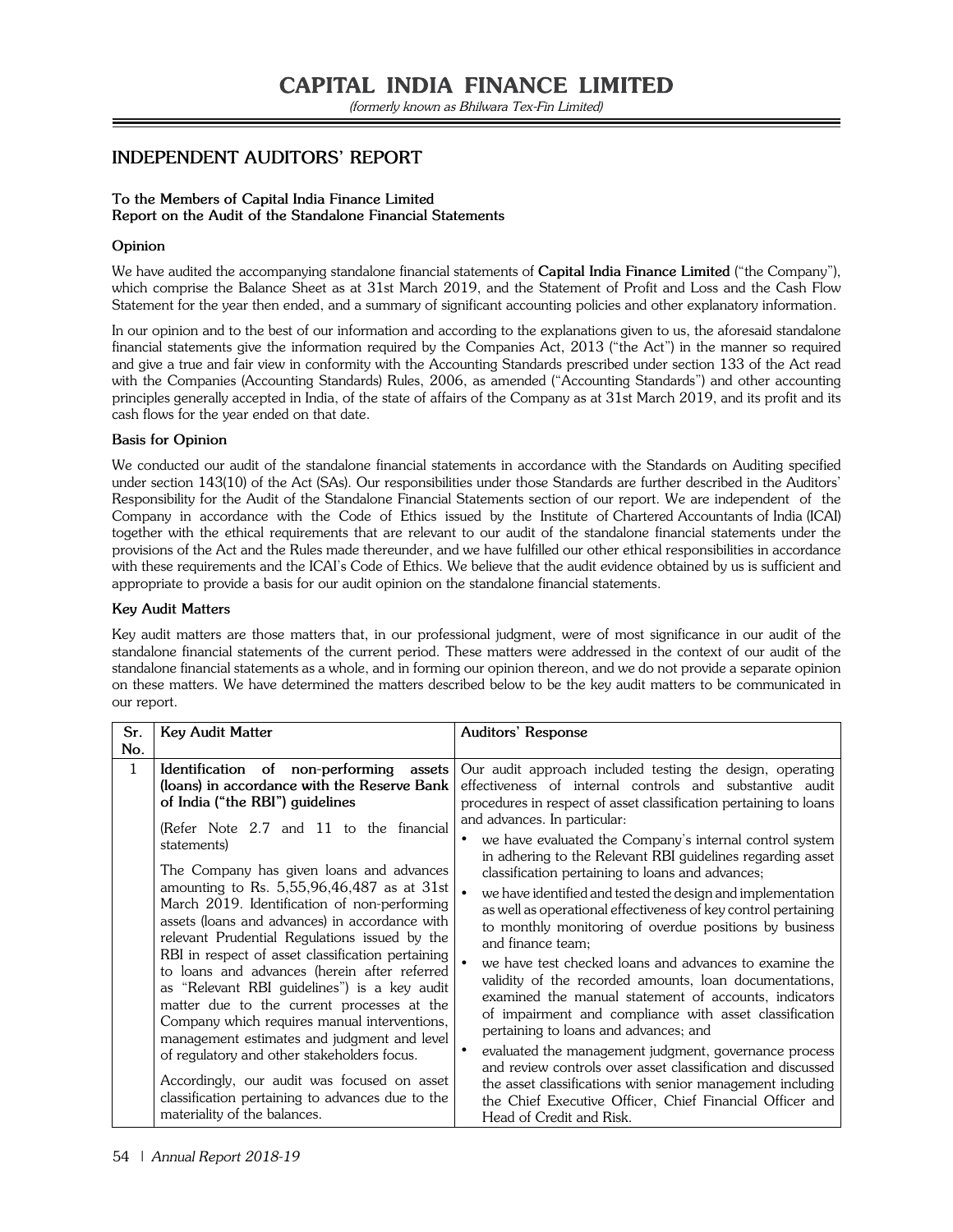#### **Information Other than the Financial Statements and Auditors' Report Thereon**

- The Company's Board of Directors is responsible for the preparation of other information. The other information comprises the Directors' Report including annexures to Directors' Report, Management Discussion and Analysis Report and Report on Corporate Governance but does not include the standalone financial statements and our auditors' report thereon.
- Our opinion on the standalone financial statements does not cover the other information and accordingly, we do not express any form of assurance conclusion thereon.
- In connection with our audit of the standalone financial statements, our responsibility is to read the other information and, in doing so, consider whether the other information is materially inconsistent with the standalone financial statements or our knowledge obtained during the course of our audit or otherwise appears to be materially misstated.
- If, based on the work we have performed, we conclude that there is a material misstatement of this other information, we are required to report that fact. We have nothing to report in this regard.

#### **Management's Responsibility for the Standalone Financial Statements**

The Company's Board of Directors is responsible for the matters stated in section 134(5) of the Act with respect to the preparation of these standalone financial statements that give a true and fair view of the financial position, financial performance and cash flows of the Company in accordance with the Accounting Standards and other accounting principles generally accepted in India. This responsibility also includes maintenance of adequate accounting records in accordance with the provisions of the Act for safeguarding the assets of the Company and for preventing and detecting frauds and other irregularities; selection and application of appropriate accounting policies; making judgments and estimates that are reasonable and prudent; and design, implementation and maintenance of adequate internal financial controls, that were operating effectively for ensuring the accuracy and completeness of the accounting records, relevant to the preparation and presentation of the standalone financial statement that give a true and fair view and are free from material misstatement, whether due to fraud or error.

In preparing the standalone financial statements, management is responsible for assessing the Company's ability to continue as a going concern, disclosing, as applicable, matters related to going concern and using the going concern basis of accounting unless management either intends to liquidate the Company or to cease operations, or has no realistic alternative but to do so.

Those Board of Directors are also responsible for overseeing the Company's financial reporting process.

#### **Auditors' Responsibility for the Audit of the Standalone Financial Statements**

Our objectives are to obtain reasonable assurance about whether the standalone financial statements as a whole are free from material misstatement, whether due to fraud or error, and to issue an auditors' report that includes our opinion. Reasonable assurance is a high level of assurance, but is not a guarantee that an audit conducted in accordance with SAs will always detect a material misstatement when it exists. Misstatements can arise from fraud or error and are considered material if, individually or in the aggregate, they could reasonably be expected to influence the economic decisions of users taken on the basis of these standalone financial statements.

As part of an audit in accordance with SAs, we exercise professional judgment and maintain professional skepticism throughout the audit. We also:

- Identify and assess the risks of material misstatement of the standalone financial statements, whether due to fraud or error, design and perform audit procedures responsive to those risks, and obtain audit evidence that is sufficient and appropriate to provide a basis for our opinion. The risk of not detecting a material misstatement resulting from fraud is higher than for one resulting from error, as fraud may involve collusion, forgery, intentional omissions, misrepresentations, or the override of internal control.
- Obtain an understanding of internal financial controls relevant to the audit in order to design audit procedures that are appropriate in the circumstances. Under section 143(3)(i) of the Act, we are also responsible for expressing our opinion on whether the Company has adequate internal financial controls system in place and the operating effectiveness of such controls.
- Evaluate the appropriateness of accounting policies used and the reasonableness of accounting estimates and related disclosures made by the management.
- Conclude on the appropriateness of management's use of the going concern basis of accounting and, based on the audit evidence obtained, whether a material uncertainty exists related to events or conditions that may cast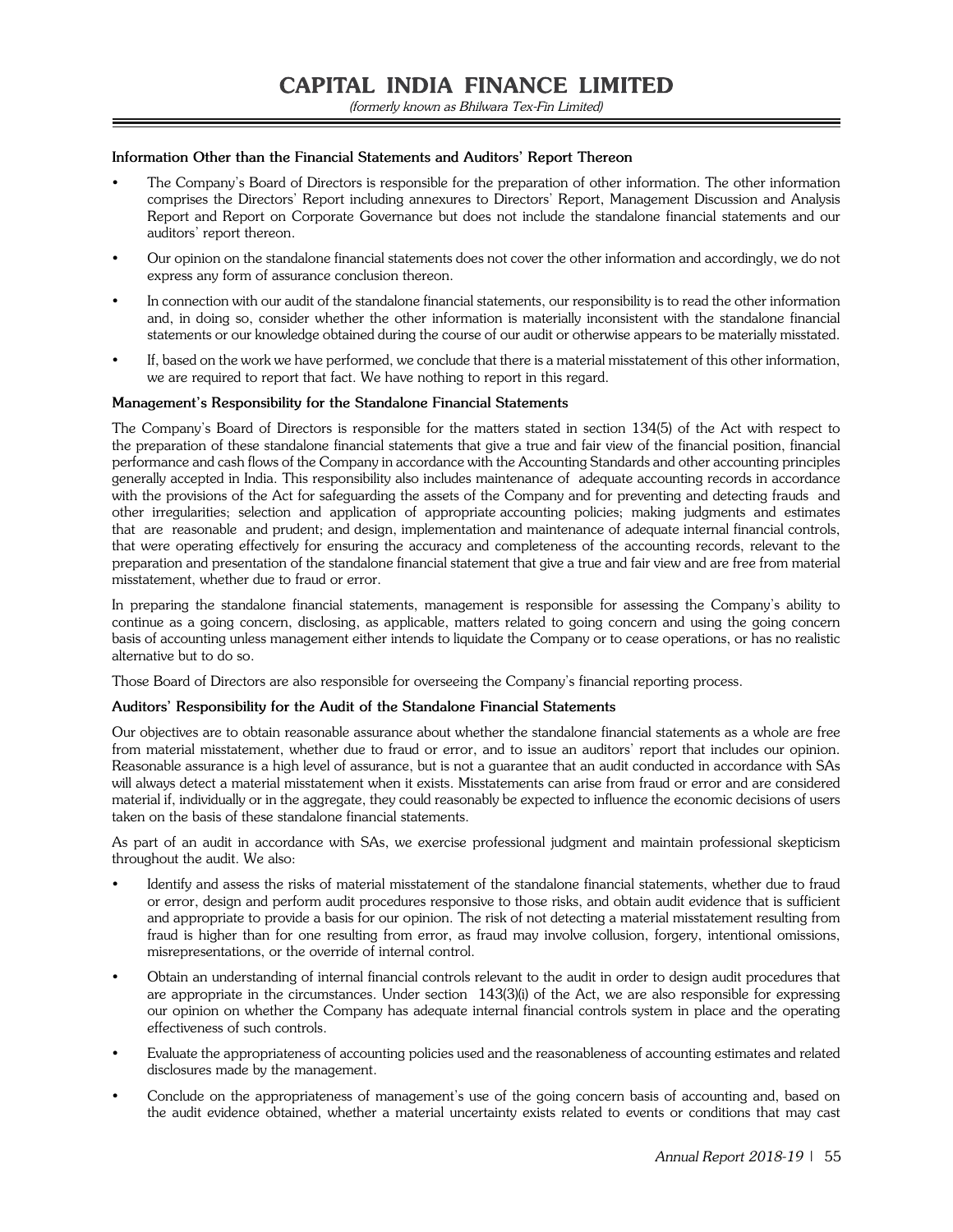(formerly known as Bhilwara Tex-Fin Limited)

significant doubt on the Company's ability to continue as a going concern. If we conclude that a material uncertainty exists, we are required to draw attention in our auditors' report to the related disclosures in the standalone financial statements or, if such disclosures are inadequate, to modify our opinion. Our conclusions are based on the audit evidence obtained up to the date of our auditors' report. However, future events or conditions may cause the Company to cease to continue as a going concern.

 Evaluate the overall presentation, structure and content of the standalone financial statements, including the disclosures, and whether the standalone financial statements represent the underlying transactions and events in a manner that achieves fair presentation.

Materiality is the magnitude of misstatements in the standalone financial statements that, individually or in aggregate, makes it probable that the economic decisions of a reasonably knowledgeable user of the standalone financial statements may be influenced. We consider quantitative materiality and qualitative factors in (i) planning the scope of our audit work and in evaluating the results of our work; and (ii) to evaluate the effect of any identified misstatements in the standalone financial statements.

We communicate with those charged with governance regarding, among other matters, the planned scope and timing of the audit and significant audit findings, including any significant deficiencies in internal control that we identify during our audit.

We also provide those charged with governance with a statement that we have complied with relevant ethical requirements regarding independence, and to communicate with them all relationships and other matters that may reasonably be thought to bear on our independence, and where applicable, related safeguards.

From the matters communicated with those charged with governance, we determine those matters that were of most significance in the audit of the standalone financial statements of the current period and are therefore the key audit matters. We describe these matters in our auditors' report unless law or regulation precludes public disclosure about the matter or when, in extremely rare circumstances, we determine that a matter should not be communicated in our report because the adverse consequences of doing so would reasonably be expected to outweigh the public interest benefits of such communication.

#### **Report on Other Legal and Regulatory Requirements**

- 1. As required by Section 143(3) of the Act, based on our audit we report that:
	- a) We have sought and obtained all the information and explanations which to the best of our knowledge and belief were necessary for the purposes of our audit.
	- b) In our opinion, proper books of account as required by law have been kept by the Company so far as it appears from our examination of those books.
	- c) The Balance Sheet, the Statement of Profit and Loss and the Cash Flow Statement dealt with by this Report are in agreement with the books of account.
	- d) In our opinion, the aforesaid financial statements comply with the Accounting Standards specified under Section 133 of the Act, as applicable.
	- e) On the basis of the written representations received from the directors as on 31st March 2019 taken on record by the Board of Directors, none of the directors is disqualified as on 31st March 2019 from being appointed as a director in terms of Section 164(2) of the Act.
	- f) With respect to the adequacy of the internal financial controls over financial reporting of the Company and the operating effectiveness of such controls, refer to our separate Report in "Annexure A". Our report expresses an unmodified opinion on the adequacy and operating effectiveness of the Company's internal financial controls over financial reporting.
	- g) With respect to the other matters to be included in the Auditors' Report in accordance with the requirements of section 197(16) of the Act, as amended, In our opinion and to the best of our information and according to the explanations given to us, the remuneration paid by the Company to its directors during the year is in accordance with the provisions of section 197 of the Act.
	- h) With respect to the other matters to be included in the Auditors' Report in accordance with Rule 11 of the Companies (Audit and Auditors) Rules, 2014, as amended in our opinion and to the best of our information and according to the explanations given to us: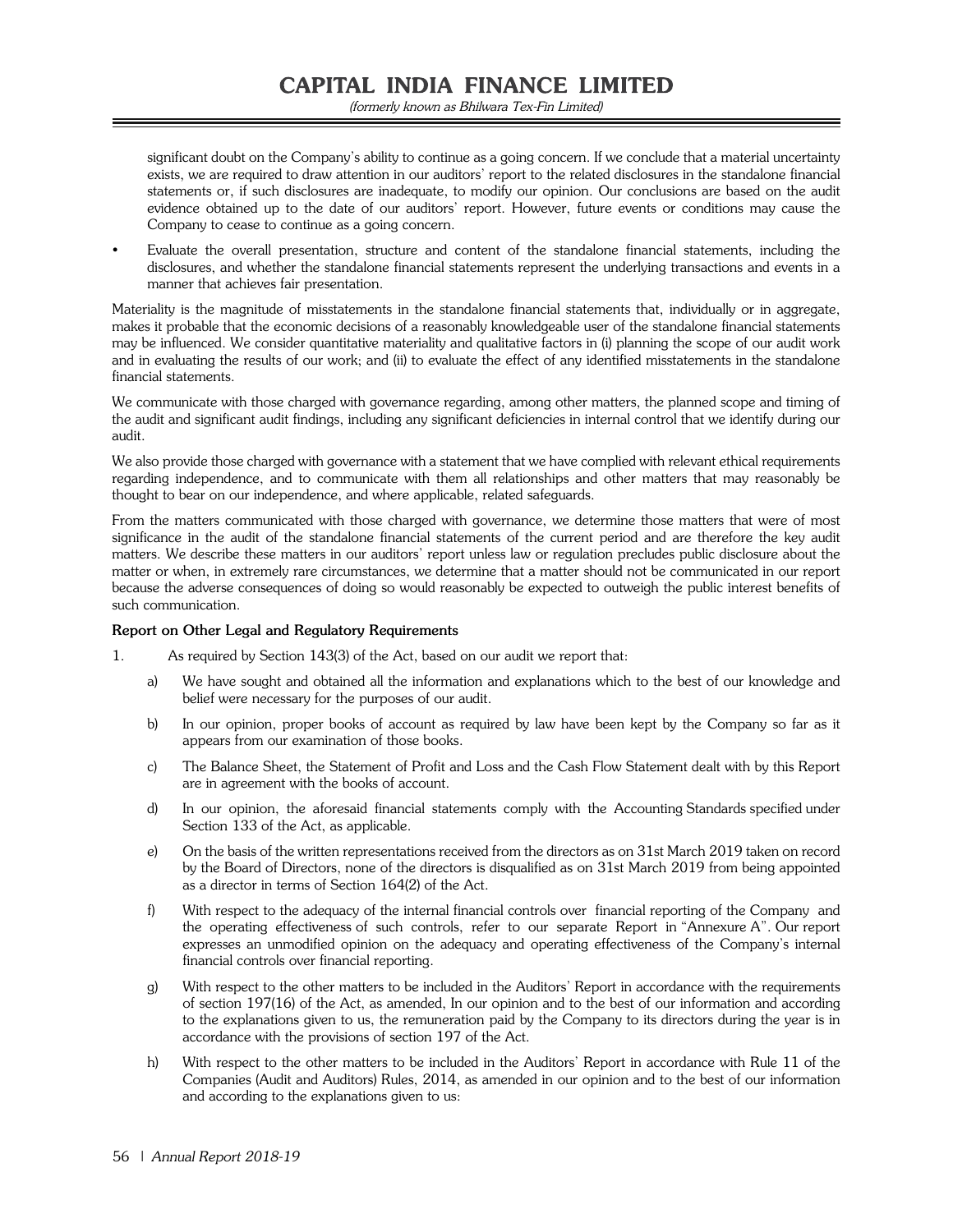- i. The Company does not have any pending litigations which would impact its financial position;
- ii. The Company did not have any long-term contracts including derivative contracts for which there were any material foreseeable losses;
- iii. There were no amounts which were required to be transferred to the Investor Education and Protection Fund by the Company.
- 2. As required by the Companies (Auditor's Report) Order, 2016 ("the Order") issued by the Central Government in terms of Section 143(11) of the Act, we give in "Annexure B" a statement on the matters specified in paragraphs 3 and 4 of the Order.

For **DELOITTE HASKINS & SELLS LLP** Chartered Accountants (Firm's Registration No. 117366W/W-100018)

> Sd/- Rukshad N. Daruvala (Partner) (Membership No. 111188)

Place: MUMBAI, Date: 10th May 2019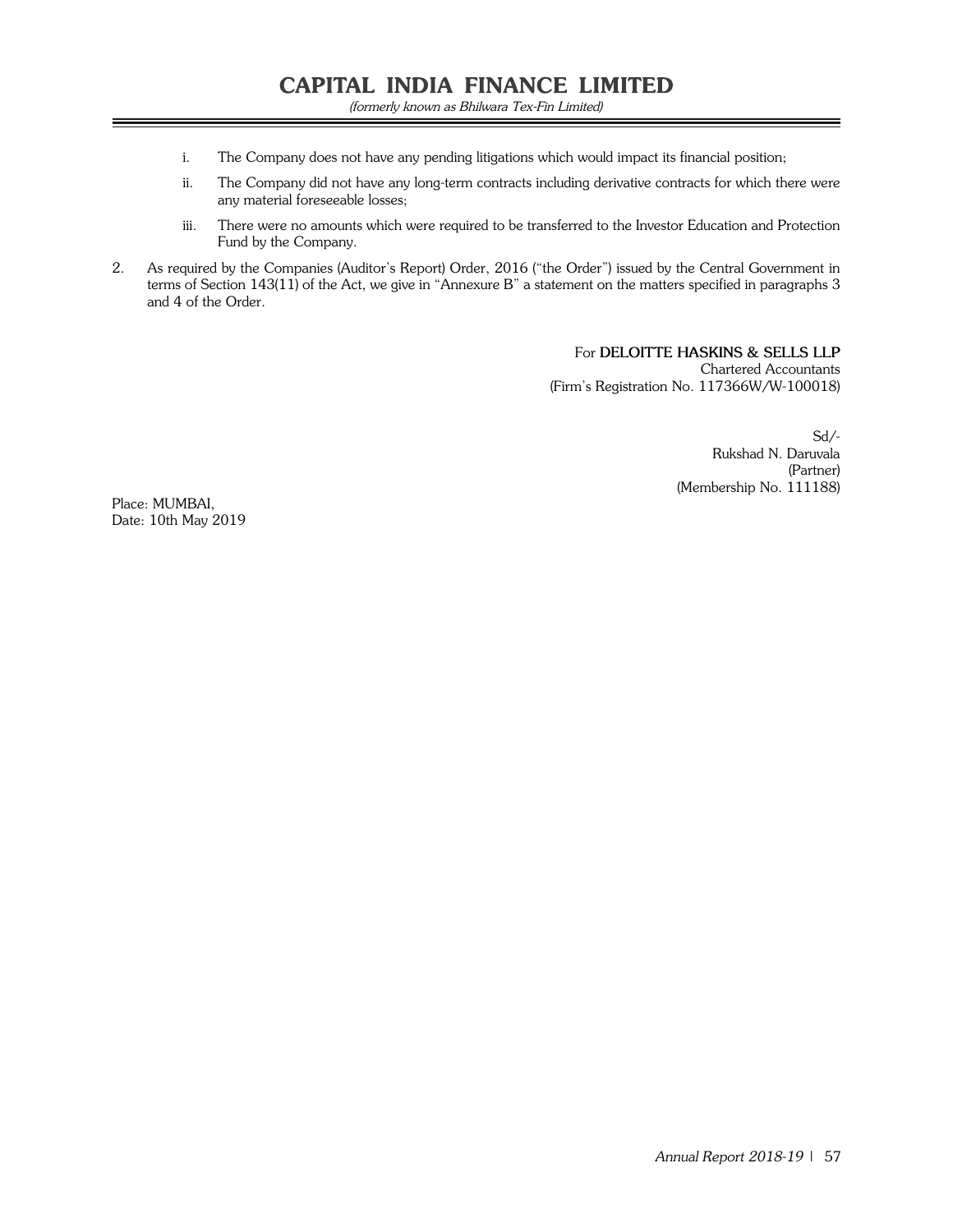# *ANNEXURE "A" TO THE INDEPENDENT AUDITORS' REPORT*

(Referred to in paragraph 1(f) under 'Report on Other Legal and Regulatory Requirements' section of our report of even date)

### **Report on the Internal Financial Controls Over Financial Reporting under Clause (i) of Sub-section 3 of Section 143 of the Companies Act, 2013 ("the Act")**

We have audited the internal financial controls over financial reporting of **Capital India Finance Limited** ("the Company") as of 31st March 2019 in conjunction with our audit of the financial statements of the Company for the year ended on that date.

## **Management's Responsibility for Internal Financial Controls**

The Company's management is responsible for establishing and maintaining internal financial controls based on the internal control over financial reporting criteria established by the Company considering the essential components of internal control stated in the Guidance Note on Audit of Internal Financial Controls Over Financial Reporting (the "Guidance Note") issued by the Institute of Chartered Accountants of India. These responsibilities include the design, implementation and maintenance of adequate internal financial controls that are operating effectively for ensuring the orderly and efficient conduct of its business, including adherence to the Company's policies, the safeguarding of its assets, the prevention and detection of frauds and errors, the accuracy and completeness of the accounting records, and the timely preparation of reliable financial information, as required under the Companies Act, 2013.

### **Auditors' Responsibility**

Our responsibility is to express an opinion on the Company's internal financial controls over financial reporting of the Company based on our audit. We conducted our audit in accordance with the Guidance Note issued by the Institute of Chartered Accountants of India and the Standards on Auditing prescribed under Section 143(10) of the Companies Act, 2013, to the extent applicable to an audit of internal financial controls. Those Standards and the Guidance Note require that we comply with ethical requirements and plan and perform the audit to obtain reasonable assurance about whether adequate internal financial controls over financial reporting was established and maintained and if such controls operated effectively in all material respects.

Our audit involves performing procedures to obtain audit evidence about the adequacy of the internal financial controls system over financial reporting and their operating effectiveness. Our audit of internal financial controls over financial reporting included obtaining an understanding of internal financial controls over financial reporting, assessing the risk that a material weakness exists, and testing and evaluating the design and operating effectiveness of internal controls based on the assessed risk. The procedures selected depend on the auditors' judgment, including the assessment of the risks of material misstatement of the financial statements, whether due to fraud or error.

We believe that the audit evidence we have obtained, is sufficient and appropriate to provide a basis for our audit opinion on the Company's internal financial controls system over financial reporting.

## **Meaning of Internal Financial Controls Over Financial Reporting**

A company's internal financial controls over financial reporting is a process designed to provide reasonable assurance regarding the reliability of financial reporting and the preparation of financial statements for external purposes in accordance with generally accepted accounting principles. A company's internal financial controls over financial reporting includes those policies and procedures that (1) pertain to the maintenance of records that, in reasonable detail, accurately and fairly reflect the transactions and dispositions of the assets of the company; (2) provide reasonable assurance that transactions are recorded as necessary to permit preparation of financial statements in accordance with generally accepted accounting principles, and that receipts and expenditures of the company are being made only in accordance with authorisations of management and directors of the company; and (3) provide reasonable assurance regarding prevention or timely detection of unauthorised acquisition, use, or disposition of the company's assets that could have a material effect on the financial statements.

#### **Inherent Limitations of Internal Financial Controls Over Financial Reporting**

Because of the inherent limitations of internal financial controls over financial reporting, including the possibility of collusion or improper management override of controls, material misstatements due to error or fraud may occur and not be detected. Also, projections of any evaluation of the internal financial controls over financial reporting to future periods are subject to the risk that the internal financial control over financial reporting may become inadequate because of changes in conditions, or that the degree of compliance with the policies or procedures may deteriorate.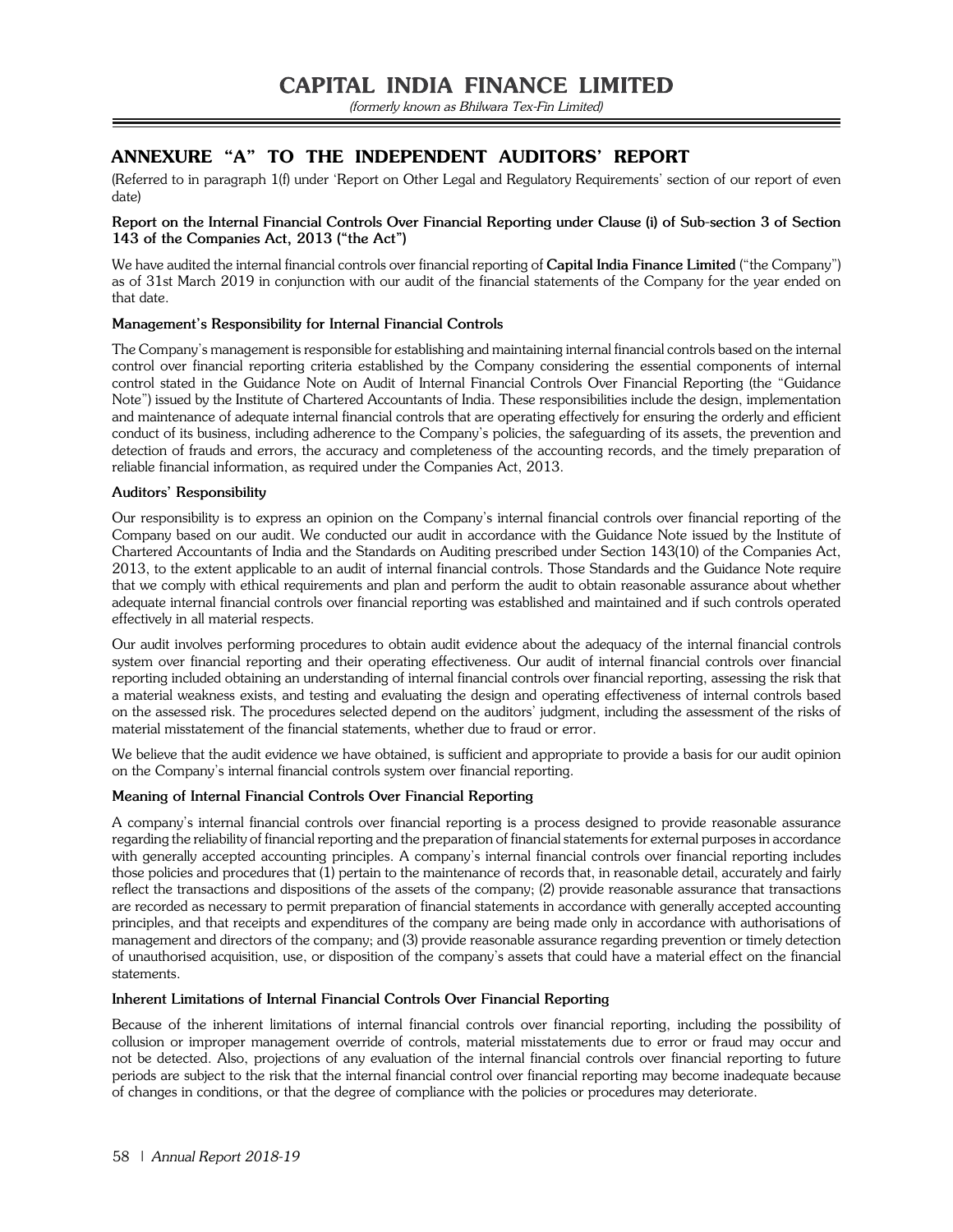(formerly known as Bhilwara Tex-Fin Limited)

#### **Opinion**

In our opinion, to the best of our information and according to the explanations given to us, the Company has in all material respects, an adequate internal financial controls system over financial reporting and such internal financial controls over financial reporting are operating effectively as at 31st March 2019, based on the criteria for internal financial control over financial reporting established by the Company considering the essential components of internal control stated in the Guidance Note on Audit of Internal Financial Controls Over Financial Reporting issued by the Institute of Chartered Accountants of India.

## For **DELOITTE HASKINS & SELLS LLP**

Chartered Accountants (Firm's Registration No. 117366W/W-100018)

> Sd/- Rukshad N. Daruvala (Partner) (Membership No. 111188)

Place: MUMBAI Date: 10th May 2019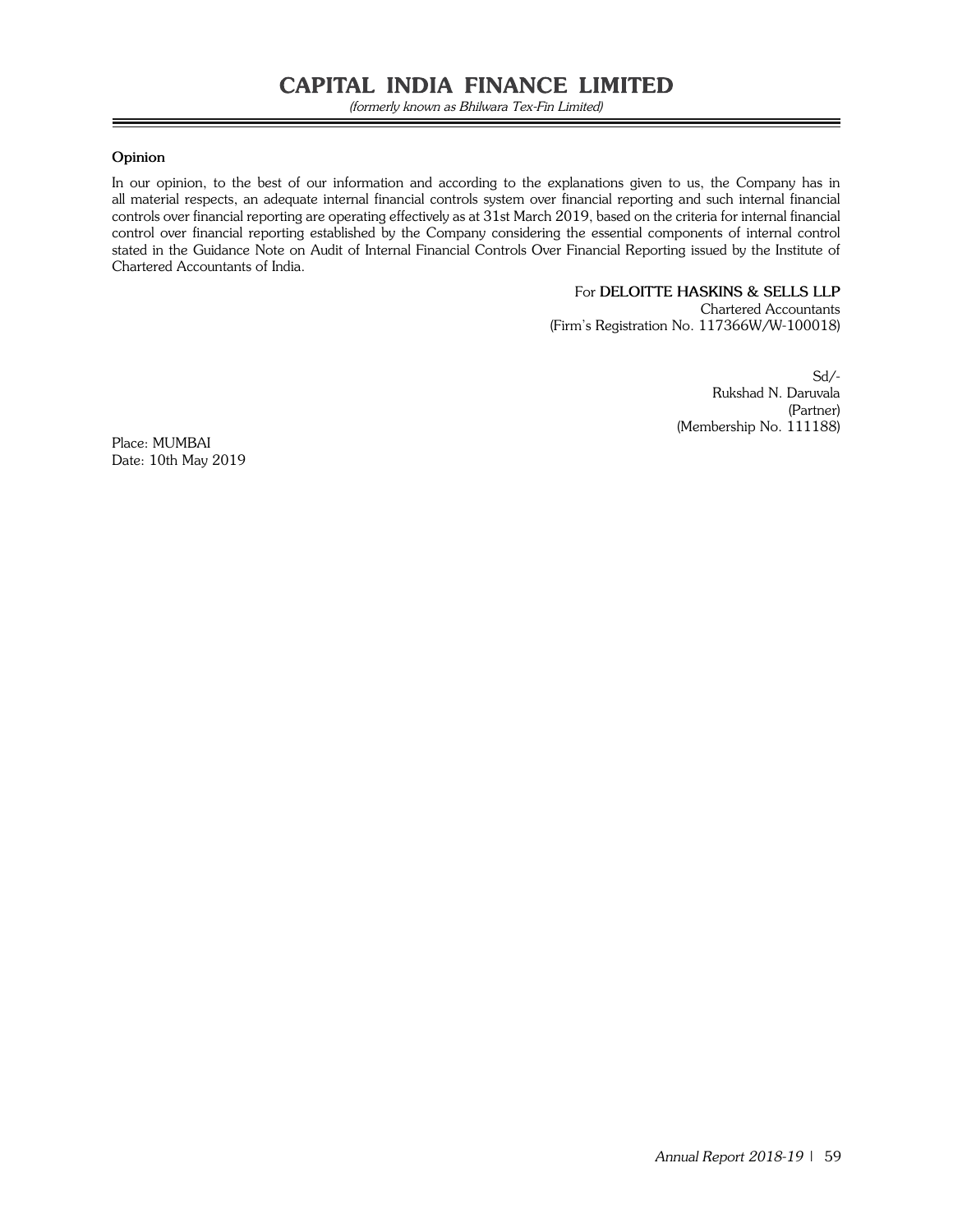## *ANNEXURE "B" TO THE INDEPENDENT AUDITORS' REPORT*

**(Referred to in paragraph 2 under 'Report on Other Legal and Regulatory Requirements' section of our report of even date)**

- i) In respect of the Company's fixed assets:
	- a) The Company has maintained proper records showing full particulars, including quantitative details and situation of fixed assets.
	- b) Some of the fixed assets were physically verified during the year by the Management in accordance with a regular programme of verification which, in our opinion, provides for physical verification of all the fixed assets at reasonable intervals. According to the information and explanation given to us, no material discrepancies were noticed on such verification.
	- c) The Company does not have any immovable properties of freehold or leasehold land and building and hence reporting under clause 3(i)(c) of the Companies (Auditor's Report) Order, 2016 ("the CARO 2016") is not applicable.
- ii) The Company does not have any inventory and hence reporting under clause 3(ii) of the CARO 2016 is not applicable.
- iii) The Company has not granted any loans, secured or unsecured, to companies, firms, Limited Liability Partnerships or other parties covered in the register maintained under Section 189 of the Companies Act, 2013 ("the Act").
- iv) The Company has not granted any loans, made investments or provided guarantees and hence reporting under clause 3(iv) of the CARO 2016 is not applicable.
- v) According to the information and explanations given to us, the Company has not accepted any deposit during the year and hence directives issued by the Reserve Bank of India and the provisions of Sections 73 to 76 or any other relevant provisions of the Act and rules framed thereunder are not applicable.
- vi) Having regard to the nature of the Company's business / activities, reporting under clause 3(vi) of the CARO 2016 is not applicable.
- vii) According to the information and explanations given to us, in respect of statutory dues:
	- (a) The Company has been regular in depositing undisputed statutory dues including Provident Fund, Income-tax, Goods and Services Tax, cess and other material statutory dues applicable to the appropriate authorities.

We are informed that the provisions of ESIC and Custom Duty are not applicable to the Company.

- (b) There were no undisputed amounts payable in respect of Provident Fund, Income-tax, Goods and Services Tax, cess and other material statutory dues in arrears as on 31st March 2019 for a period of more than six months from the date they became payable.
- (c) There are no dues of Income-tax and Goods and Services Tax as on 31st March, 2019 on account of disputes.
- viii) In our opinion and according to the information and explanations given to us, the Company has not defaulted in the repayment of loans or borrowings to financial institutions and banks. The Company has not taken any loans or borrowings from government. The Company has not issued any debentures.
- ix) In our opinion and according to the information and explanations given to us, money raised by way of further public offer and the term loans have been applied by the Company during the year for the purposes for which they were raised, other than temporary deployment pending application of proceeds.
- x) To the best of our knowledge and according to the information and explanations given to us, no fraud by the Company and no material fraud on the Company by its officers or employees has been noticed or reported during the year.
- xi) In our opinion and according to the information and explanations given to us, the Company has paid / provided managerial remuneration in accordance with the requisite approvals mandated by the provisions of section 197 read with Schedule V to the Companies Act, 2013.
- xii) The Company is not a Nidhi Company and hence reporting under clause 3(xii) of the CARO 2016 is not applicable.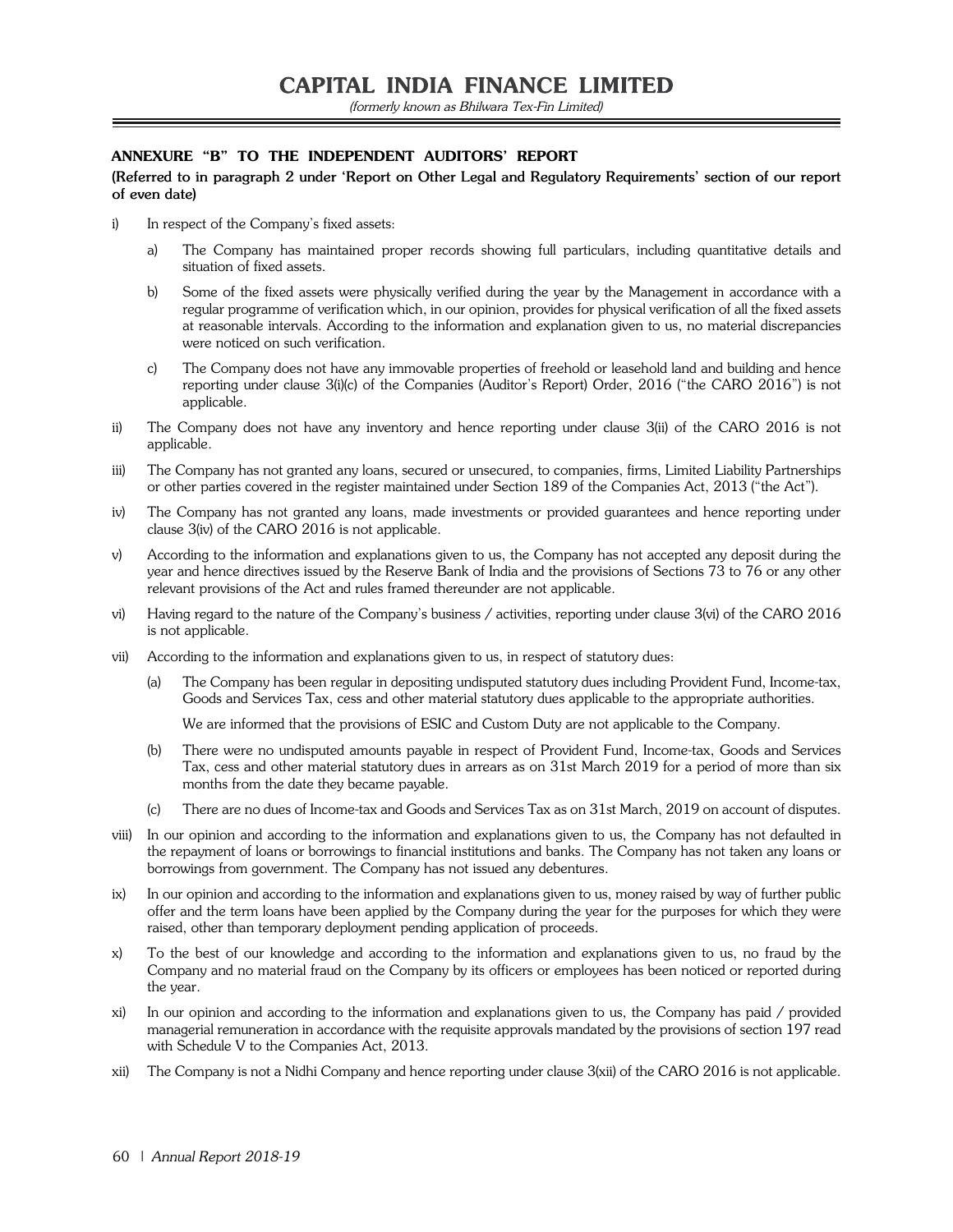(formerly known as Bhilwara Tex-Fin Limited)

- xiii) In our opinion and according to the information and explanations given to us the Company is in compliance with Section 177 and 188 of the Act, where applicable, for all transactions with the related parties and the details of related party transactions have been disclosed in the financial statements as required by the applicable accounting standards.
- xiv) According to the information and explanations given to us, the Company has made private placement of shares during the year under review.

In respect of the above issue, we further report that:

- a) the requirement of Section 42 of the Companies Act, 2013, as applicable, have been complied with; and
- b) the amounts raised have been applied by the Company during the year for the purposes for which the funds were raised, other than temporary deployment pending application.
- xv) In our opinion and according to the information and explanations given to us, during the year the Company has not entered into any non-cash transactions with its directors or directors of its subsidiary company or persons connected with him and hence provisions of section 192 of the Act are not applicable.
- xvi) The Company is required to be registered under section 45–IA of the Reserve Bank of India Act, 1934 and it has obtained the registration.

For **DELOITTE HASKINS & SELLS LLP** Chartered Accountants (Firm's Registration No. 117366W/W-100018)

> Sd/- Rukshad N. Daruvala (Partner) (Membership No. 111188)

Place: MUMBAI Date: 10th May 2019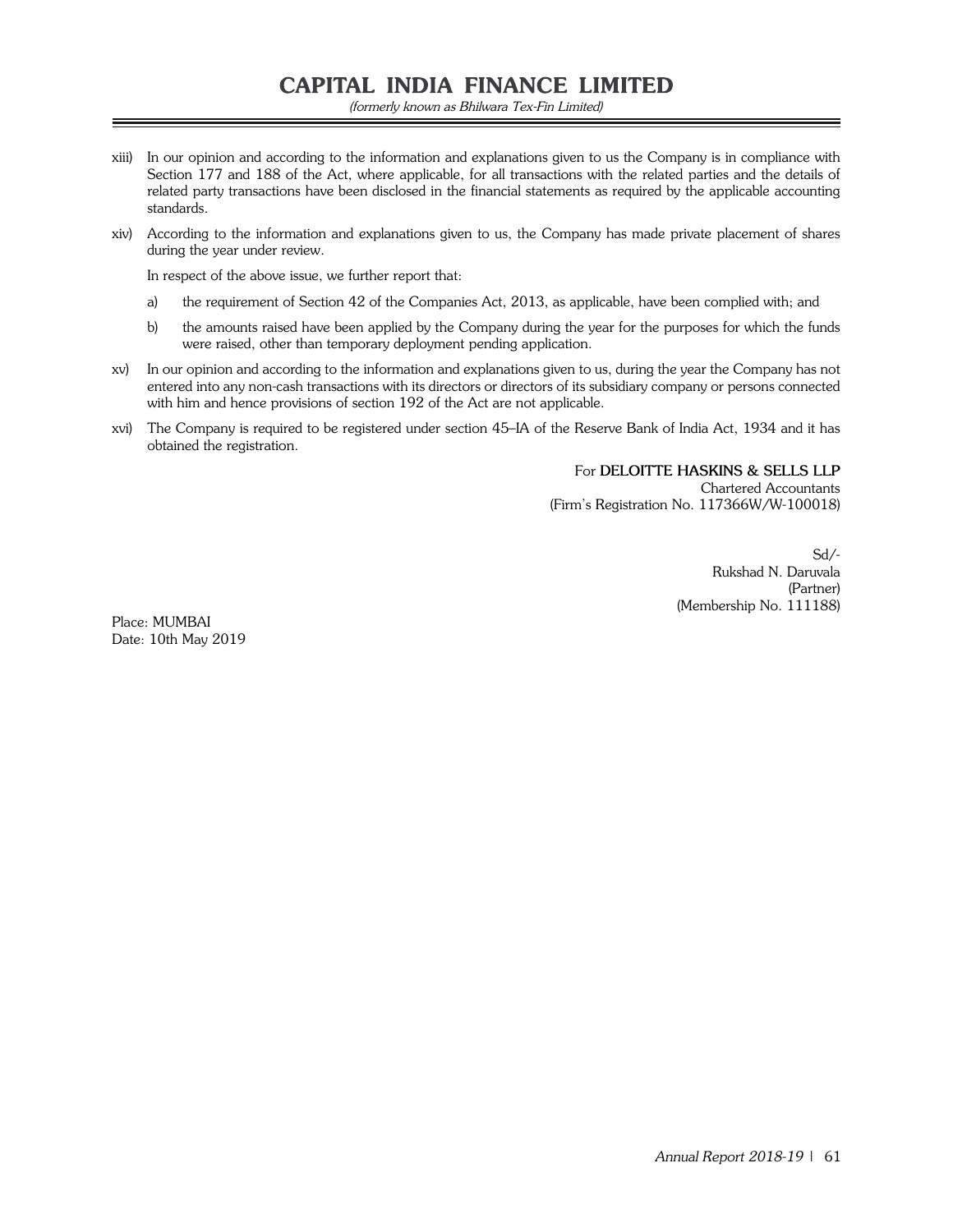(formerly known as Bhilwara Tex-Fin Limited)

# **Balance sheet as at 31st March 2019**

(All figures are in rupees, except otherwise stated)

| Particulars  |                                                                          | <b>Notes</b> | As at                          | As at           |
|--------------|--------------------------------------------------------------------------|--------------|--------------------------------|-----------------|
|              |                                                                          |              | 31st March 2019                | 31st March 2018 |
| I.           | <b>EQUITY AND LIABILITIES</b>                                            |              |                                |                 |
|              | (1) Shareholders' funds                                                  |              |                                |                 |
|              | (a) Share capital                                                        | 3            | 77,73,42,600                   | 3,50,27,000     |
|              | (b) Reserves and surplus                                                 | 4            | 4,37,16,89,759                 | 3,39,91,874     |
|              |                                                                          |              | 5,14,90,32,359                 | 6,90,18,874     |
| (2)          | Advance towards share application money                                  |              |                                | 1,25,00,00,000  |
| (3)          | Non-current liabilities                                                  |              |                                |                 |
|              | (a) Long-term borrowings                                                 | 5            | 81,95,53,842                   | 7,00,00,000     |
|              | (b) Other long-term liabilities                                          | 7            | 3,59,04,647                    | 98,38,674       |
|              | (c) Long-term provisions                                                 | 8            | 1,50,91,574                    | 5,24,823        |
|              |                                                                          |              | 87,05,50,063                   | 8,03,63,497     |
| (4)          | <b>Current liabilities</b>                                               |              |                                |                 |
|              | (a) Short-term borrowings                                                | 5            | 50, 34, 15, 149                |                 |
|              | (b) Trade payables                                                       | 6            |                                |                 |
|              | (i) Total outstanding dues of micro enterprises and                      |              | 7,82,062                       |                 |
|              | small enterprises                                                        |              |                                |                 |
|              | (ii) total outstanding dues of creditors other than                      |              | 90,44,791                      | 33,60,421       |
|              | micro enterprises and small enterprises<br>(c) Other current liabilities | 7            | 5, 35, 54, 937                 | 13,68,34,973    |
|              | (d) Short term provisions                                                | 8            | 3,89,32,021                    | 48,86,408       |
|              |                                                                          |              | 60,57,28,960                   | 14,50,81,802    |
| Total        |                                                                          |              | 6,62,53,11,382                 | 1,54,44,64,173  |
| П.           | <b>ASSETS</b>                                                            |              |                                |                 |
| (1)          | Non-current assets                                                       |              |                                |                 |
|              | (a) Property, plant & equipment                                          |              |                                |                 |
|              | (i) Tangible assets                                                      | 9            | 13,36,00,017                   | 8,29,98,797     |
|              | (ii) Intangible assets                                                   | 9            | 3,99,242                       | 2,36,740        |
|              | (iii) Capital work in progress                                           |              | 84,52,705                      | 2,35,21,665     |
|              | (b) Non-current investments                                              | 10           | 45,36,00,000                   | 15,04,00,000    |
|              | (c) Deferred tax assets (net)                                            | 13           | 2,92,21,050                    | 28,04,004       |
|              | (d) Long-term loans and advances                                         | 11           | 3,03,90,78,768                 | 12,95,50,596    |
|              | (e) Other non-current assets                                             | 12           | 84,40,673                      |                 |
|              |                                                                          |              | 3,67,27,92,455                 | 38,95,11,802    |
| (2)          | Current assets                                                           |              |                                |                 |
|              | (a) Trade receivables                                                    | 14           |                                |                 |
|              | (b) Cash and bank balances                                               | 15           |                                | 32,40,000       |
|              |                                                                          |              | 26, 19, 11, 154                | 16,75,65,758    |
|              | (c) Short-term loans and advances                                        | 11           | 2,58,54,12,989                 | 97,06,59,938    |
|              | (d) Other current assets                                                 | 12           | 10,51,94,784<br>2,95,25,18,927 | 1,34,86,675     |
|              |                                                                          |              |                                | 1,15,49,52,371  |
| <b>Total</b> |                                                                          |              | 6,62,53,11,382                 | 1,54,44,64,173  |

Notes 1 to 35 forms part of the Standalone Financial Statements

In terms of our report attached

#### **For Deloitte Haskins & Sells LLP For and on behalf of the board** Chartered Accountants **Capital India Finance Limited**

Firm Registration No. :117366W/W -100018

**Sd/- Sd/- Sd/- Rukshad N. Daruvala Keshav Porwal Amit Sahai Kulshreshtha** Partner Managing Director Executive Director & CEO Membership No.: 111188

**Neeraj Toshniwal**<br>**Chief Financial Officer** 

Place: Mumbai Place: Mumbai Place: Mumbai Date: 10th May 2019

**Sd/- Sd/-** Company Secretary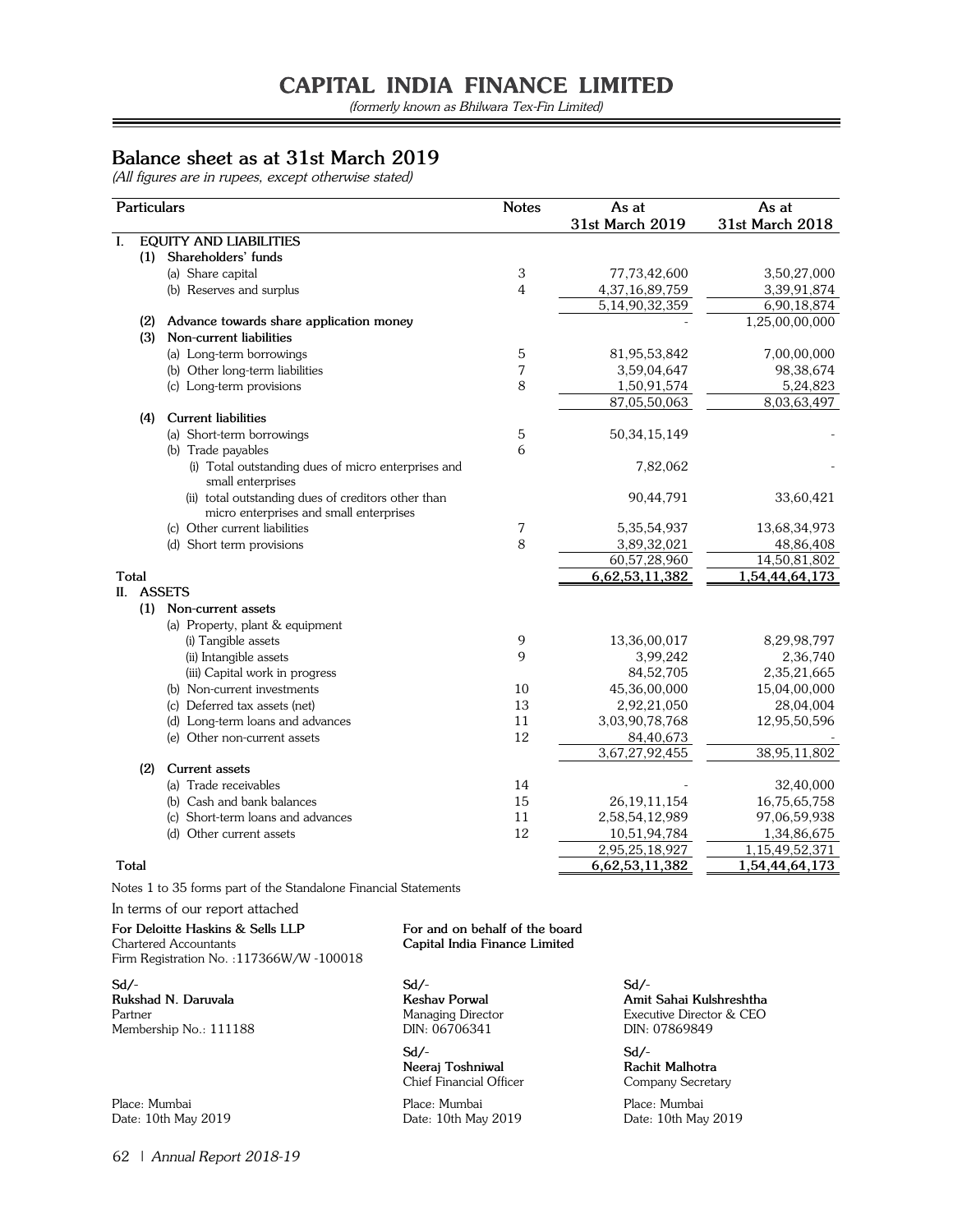(formerly known as Bhilwara Tex-Fin Limited)

# **Statement of profit and loss for the year ended 31st March 2019**

(All figures are in rupees, except otherwise stated)

|      | Particulars                                                                                                   | <b>Notes</b>                                                    | Year ended<br>31st March 2019 | Year ended<br>31st March 2018 |
|------|---------------------------------------------------------------------------------------------------------------|-----------------------------------------------------------------|-------------------------------|-------------------------------|
| I.   | Revenue from operations                                                                                       | 16                                                              | 53,70,27,764                  | 25,70,89,358                  |
| II.  | Other income                                                                                                  | 17                                                              | 2,56,04,057                   | 1,119                         |
| Ш.   | Total revenue                                                                                                 |                                                                 | 56, 26, 31, 821               | 25,70,90,477                  |
| IV.  | <b>Expenses</b>                                                                                               |                                                                 |                               |                               |
|      | Employee benefit expenses                                                                                     | 18                                                              | 17,25,75,742                  | 3,18,56,101                   |
|      | Finance costs                                                                                                 | 19                                                              | 7,80,81,117                   | 10,36,46,805                  |
|      | Depreciation & amortisation expenses                                                                          | 9                                                               | 2,89,57,123                   | 42,91,639                     |
|      | Other expenses                                                                                                | 20                                                              | 13,73,82,731                  | 7,08,39,910                   |
|      | <b>Total expenses</b>                                                                                         |                                                                 | 41,69,96,713                  | 21,06,34,455                  |
| V.   | Profit before tax (III-IV)                                                                                    |                                                                 | 14,56,35,108                  | 4,64,56,022                   |
| VI.  | Tax expense                                                                                                   |                                                                 |                               |                               |
|      | $(1)$ Current tax                                                                                             |                                                                 | 7,00,45,740                   | 1,97,73,430                   |
|      | (2) Deferred tax                                                                                              |                                                                 | (2,64,17,046)                 | (28,04,004)                   |
|      | (3) Income tax for earlier year                                                                               |                                                                 | 52,145                        |                               |
| VII. | Profit for the year (V-VI)                                                                                    |                                                                 | 10,19,54,269                  | 2,94,86,596                   |
|      | Earnings per equity share                                                                                     | 21                                                              |                               |                               |
|      | [face value Rs. 10 each]                                                                                      |                                                                 |                               |                               |
|      | - Basic                                                                                                       |                                                                 | 2.42                          | 8.42                          |
|      | - Diluted                                                                                                     |                                                                 | 2.40                          | 8.42                          |
|      | Notes 1 to 35 forms part of the Standalone Financial Statements<br>In terms of our report attached            |                                                                 |                               |                               |
|      | For Deloitte Haskins & Sells LLP<br><b>Chartered Accountants</b><br>Firm Registration No. : 117366W/W -100018 | For and on behalf of the board<br>Capital India Finance Limited |                               |                               |

| Sd/-                   | $Sd$ /-                 | $Sd$ /-                  |  |
|------------------------|-------------------------|--------------------------|--|
| Rukshad N. Daruvala    | Keshav Porwal           | Amit Sahai Kulshreshtha  |  |
| Partner                | Managing Director       | Executive Director & CEO |  |
| Membership No.: 111188 | DIN: 06706341           | DIN: 07869849            |  |
|                        | $Sd$ /-                 | $Sd$ /-                  |  |
|                        | Neeraj Toshniwal        | Rachit Malhotra          |  |
|                        | Chief Financial Officer | Company Secretary        |  |
| Place: Mumbai          | Place: Mumbai           | Place: Mumbai            |  |
| Date: 10th May 2019    | Date: 10th May 2019     | Date: 10th May 2019      |  |

<u> 1980 - Johann Barnett, fransk politiker (</u>

 $\overline{\phantom{0}}$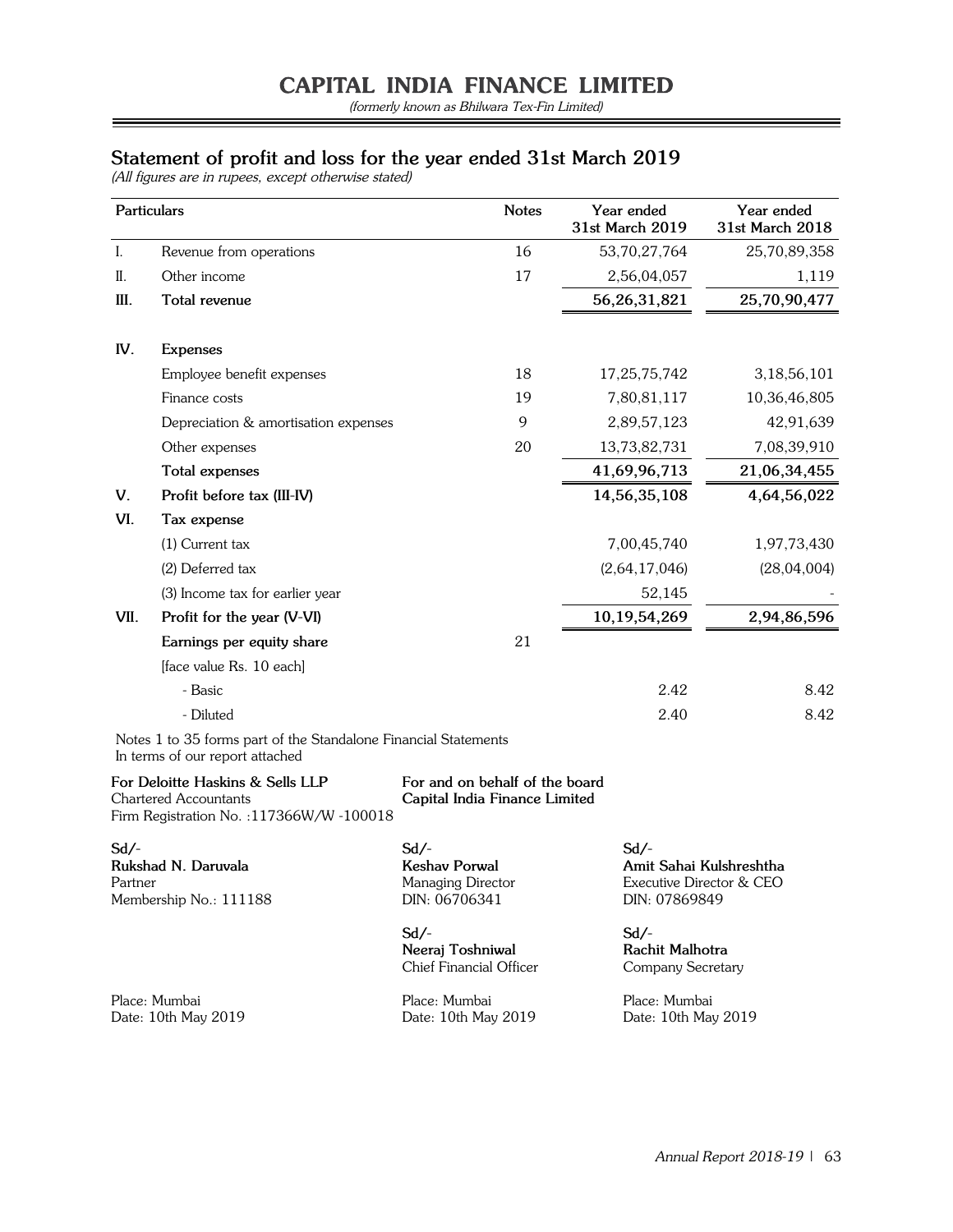(formerly known as Bhilwara Tex-Fin Limited)

=

# **Cash flow statement for the year ended 31st March 2019**

(All figures are in rupees, except otherwise stated)

|              | Particulars                                                        | Year ended<br>31st March 2019 | Year ended<br>31st March 2018 |
|--------------|--------------------------------------------------------------------|-------------------------------|-------------------------------|
| A.           | <b>CASH FROM OPERATING ACTIVITIES:</b>                             |                               |                               |
|              | Net profit before tax and extraordinary items                      | 14,56,35,108                  | 4,64,56,022                   |
|              | Adjustments for:                                                   |                               |                               |
|              | Depreciation and amortisation expenses                             | 2,89,57,123                   | 42,91,639                     |
|              | Provision for employee benefits                                    | 2,59,65,720                   | 12,53,481                     |
|              | Expenses on employee stock option plan                             | 2,80,18,945                   |                               |
|              | Rent equalisation                                                  | (12, 01, 950)                 | 60,35,092                     |
|              | Profit on sale of property, plant and equipment                    | (10, 750)                     |                               |
|              | Provision for standard assets                                      | 1,82,90,836                   | 10,41,140                     |
|              | Operating profit before working capital changes                    | 24,56,55,032                  | 5,90,77,374                   |
|              | Adjustments for changes in working capital:                        |                               |                               |
|              | (Increase) in loans and advances                                   | (4,53,03,41,473)              | (20,07,66,956)                |
|              | Decrease in trade receivables                                      | 32,40,000                     | 7,92,000                      |
|              | Increase in trade payables                                         | 64,66,432                     | 55,33,030                     |
|              | (Increase)/ Decrease in other assets                               | (10,03,01,796)                | 19,73,228                     |
|              | (Decrease)/ Increase in other liabilities                          | (5,60,12,114)                 | 11,97,99,936                  |
|              | Cash used in operations                                            | (4, 43, 12, 93, 919)          | (1,35,91,388)                 |
|              | Income tax paid                                                    | (5,96,81,828)                 | (2,54,66,065)                 |
|              | Net Cash (used in) operating activities (A)                        | (4, 49, 09, 75, 747)          | (3,90,57,453)                 |
|              |                                                                    |                               |                               |
| B)           | <b>CASH FROM INVESTING ACTIVITIES:</b>                             |                               |                               |
|              | Purchase of property, plant and equipment                          | (6, 86, 25, 476)              | (12,05,54,987)                |
|              | Proceeds from sale of property, plant and equipment                | 39,84,342                     |                               |
|              | Purchase of non current investments                                | (30, 32, 00, 000)             | (15,04,00,000)                |
|              | Investment in bank deposits (having original maturity of more      | (1,25,00,000)                 |                               |
|              | than 3 months)                                                     |                               |                               |
|              | Net Cash (used in) investing activities (B)                        | (38,03,41,134)                | (27,09,54,987)                |
| $\mathbf{C}$ | CASH FLOW FROM FINANCING ACTIVITIES:                               |                               |                               |
|              | Proceeds from issue of equity shares at premium                    | 4,98,75,25,320                |                               |
|              | Share issue expenses                                               | (3,32,69,280)                 |                               |
|              | Payment of dividend and dividend distribution tax thereon          | (40, 62, 755)                 |                               |
|              | Proceeds from advance towards share application money              |                               | 1,25,00,00,000                |
|              | Repayment of advance towards share application money               | (1, 25, 00, 00, 000)          |                               |
|              | Proceeds from long term borrowings                                 | 1,26,95,93,501                |                               |
|              | Proceeds from short term borrowings                                | 1,75,00,00,000                | 40,01,00,000                  |
|              | Repayment of long term borrowings                                  | (1,66,24,509)                 | (1,30,68,00,000)              |
|              | Repayment of short term borrowings                                 | (1,75,00,00,000)              | (40, 01, 00, 000)             |
|              | Net cash generated from/ (used in) financing activities (C)        | 4,95,31,62,277                | (5,68,00,000)                 |
|              |                                                                    |                               |                               |
| D)           | Net increase/ (decrease) in cash and cash equivalents<br>$(A+B+C)$ | 8,18,45,396                   | (36,68,12,440)                |
| E)           | Cash and cash equivalents as at the beginning of the year          | 16,75,65,758                  | 53,43,78,198                  |
| F)           | Cash and cash equivalents as at the end of the year                | 24,94,11,154                  | 16,75,65,758                  |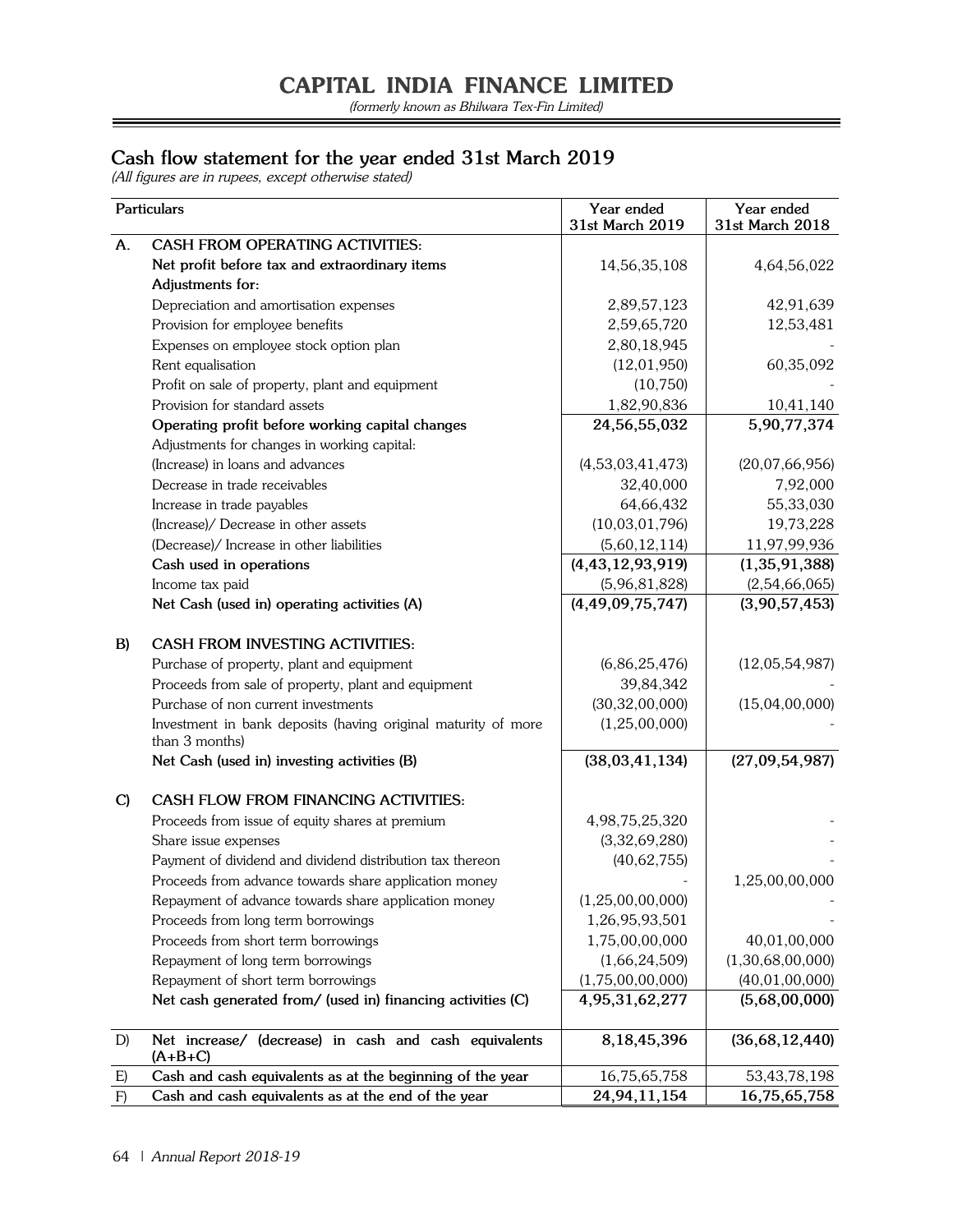(formerly known as Bhilwara Tex-Fin Limited)

# **Cash flow statement for the year ended 31st March 2019**

(All figures are in rupees, except otherwise stated)

## **Cash and cash equivalents comprises:**

| <b>Particulars</b>     | As at           | As at           |  |
|------------------------|-----------------|-----------------|--|
|                        | 31st March 2019 | 31st March 2018 |  |
| Cash in hand           |                 | 7,601           |  |
| Cheques in hand        | 25, 12, 381     | 25,00,000       |  |
| Balances with banks    |                 |                 |  |
| - in current accounts* | 24,68,98,773    | 58,157          |  |
| - in deposit accounts  |                 | 16,50,00,000    |  |
|                        | 24,94,11,154    | 16,75,65,758    |  |

\* Includes balance in unclaimed dividend account amounting to Rs. 1,53,014 not available for use by the Company.

Notes 1 to 35 forms part of the Standalone Financial Statements In terms of our report attached

**For Deloitte Haskins & Sells LLP For and on behalf of the board** Chartered Accountants **Capital India Finance Limited** Firm Registration No. :117366W/W -100018

**Sd/- Sd/- Sd/-** Membership No.: 111188 DIN: 06706341 DIN: 07869849

**Sd/- Sd/- Neeraj Toshniwal Rachit Malhotra** Chief Financial Officer Company Secretary

Date: 10th May 2019 Date: 10th May 2019 Date: 10th May 2019

Place: Mumbai Place: Mumbai Place: Mumbai

**Rukshad N. Daruvala Keshav Porwal Amit Sahai Kulshreshtha** Partner Managing Director Executive Director & CEO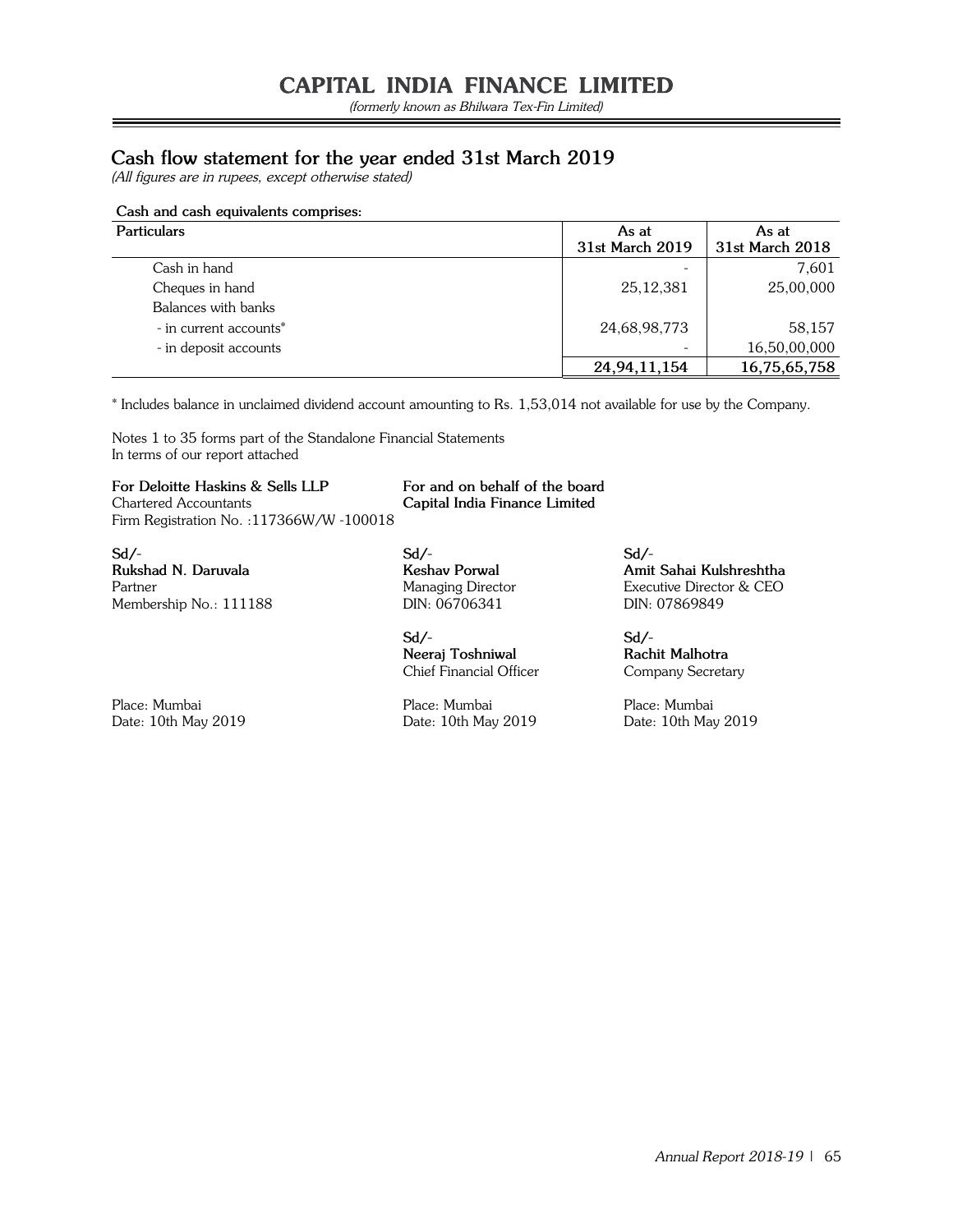# **Notes to the financial statements for the year ended 31st March 2019**

(All figures are in rupees, except otherwise stated)

## **1 Background**

Capital India Finance Limited (formerly known as Bhilwara Tex-fin Limited) ('the Company') is a public company domiciled in India and incorporated on 16 November 1994 under the provisions of Companies Act, 1956.The Company has received a Certificate of Registration number B-14.03278 dated 30th August 2017 from the Reserve Bank of India ('RBI') to carry on the business of Non-Banking Financial Institution ('NBFC') without accepting public deposits. The Company has been classified as a Systemically Important Non-Deposit Accepting or Holding Non-Banking Financial Company w.e.f. 28th January 2019.

#### **2 Significant accounting policies**

### **2.1 Basis of accounting and preparation of financial statements**

 The accompanying financial statements are prepared and presented in accordance with Indian Generally Accepted Accounting Principles ('GAAP') under the historical cost convention, on the accrual basis of accounting, unless otherwise stated, and comply in all material aspects with the Accounting Standards as prescribed under Section 133 of the Companies Act, 2013 (the 'Act') read with Companies Accounting Standard 2006, as ammended and the guidelines issued by RBI for Non-Banking Financial (Non deposit taking) Companies from time to time ("RBI guidelines"). The financial statements are presented in Indian rupees.

#### **2.2 Use of Estimates**

 The preparation of financial statements is in conformity with the Generally Accepted Accounting Principles ('GAAP') in India requires management to make judgments, estimates and assumptions that affect the application of accounting policies and reported amounts of assets, liabilities, income and expenses and disclosure of contingent liabilities on the date of the financial statements. The Management believes that the estimates made in the preparation of financial statements are prudent and reasonable. Actual results could differ from these estimates. Estimates and underlying assumptions are reviewed on an ongoing basis. Any revision to accounting estimates is recognised prospectively in current and future periods.

#### **2.3 Operating cycle**

 Based on the nature of activities of the Company and the normal time between acquisition of assets and their realization in cash or cash equivalents, the Company has determined its operating cycle as 12 months for the purpose of classification of its assets and liabilities as current and non-current.

#### **2.4 Property, plant & equipment, depreciation and amortisation**

#### Tangible assets

 a) Tangible assets are carried at cost of acquisition less accumulated depreciation and / or accumulated impairment loss, if any. The cost of an item of tangible asset comprises its purchase price and other nonrefundable taxes or levies and any directly attributable cost of bringing the asset to its working condition for its intended use. Subsequent expenditure is capitalised only when it increases the future economic benefits from the specific asset to which it relates.

#### Acquired intangible assets

b) Intangible assets that are acquired by the Company are measured initially at cost. After initial recognition, an intangible asset is carried at its cost less any accumulated amortisation and any accumulated impairment loss. Subsequent expenditure is capitalised only when it increases the future economic benefits from the specific asset to which it relates.

#### Leasehold improvements

c) Leasehold improvement includes all expenditure incurred on the leasehold premises that have future economic benefits. Leasehold improvements are amortised over the period of lease.

Leasehold improvements are amortised over the primary life of the lease.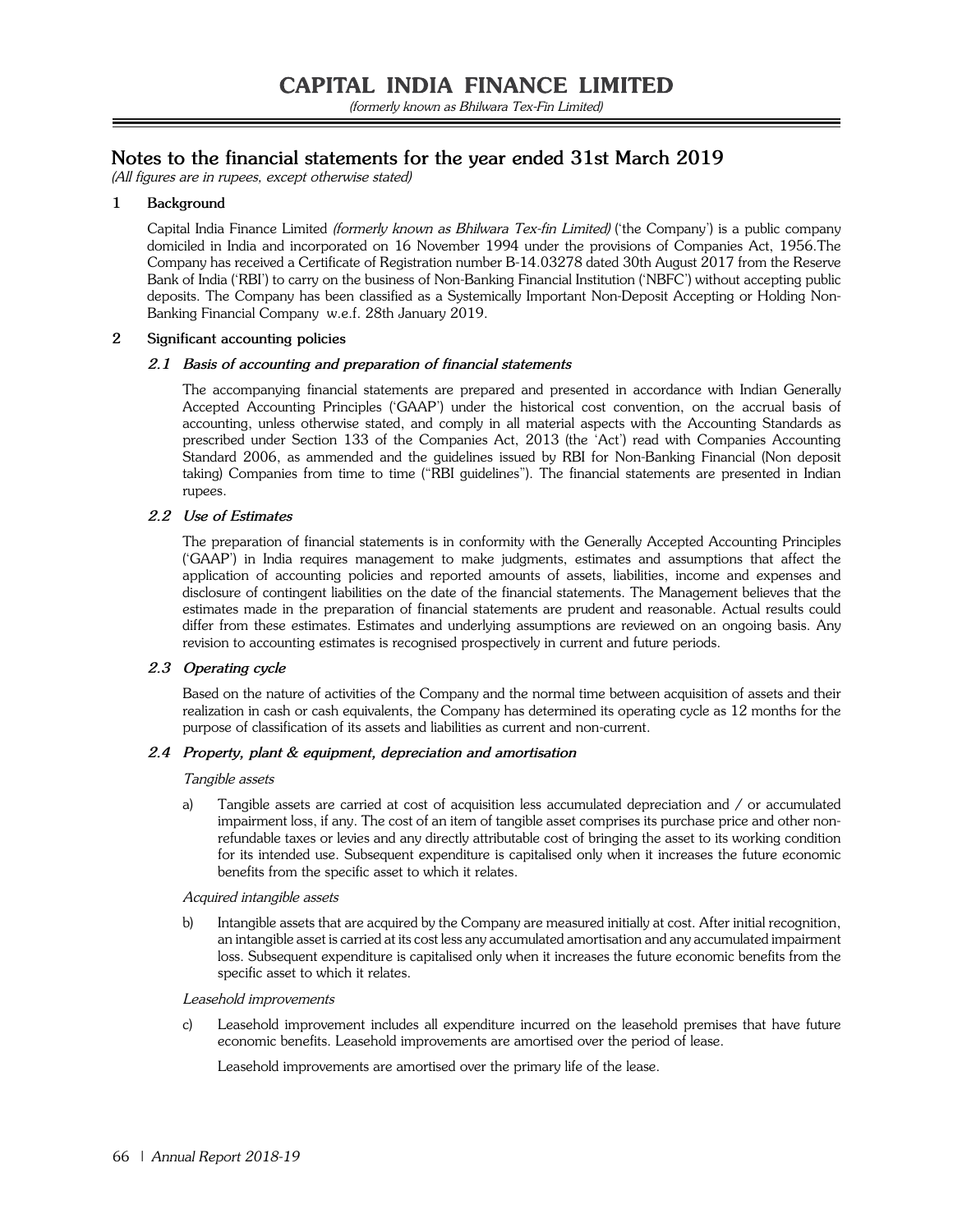# **Notes to the financial statements for the year ended 31st March 2019**

(All figures are in rupees, except otherwise stated)

#### Depreciation and amortisation

 d) Depreciation / amortisation is provided over the useful life of the assets, pro rata for the period of use, on a straight-line method. The useful life estimates prescribed in Part C of Schedule II to the 2013 Act have been considered as useful life for tangible assets except for Vehicles, in such case the life of the assets has been assessed as per the estimates of the management. Acquired intangible assets are amortised over a period as per management estimates of their useful life. Pursuant to this policy, the useful life estimates in respect of the following assets are as follows:

| Tangible assets      | Estimated useful life |
|----------------------|-----------------------|
| Computers & printers | 3 Years               |
| Furniture & fixtures | 10 Years              |
| Office equipments    | 5 Years               |
| Vehicles             | 5 Years               |
|                      |                       |

#### **Acquired intangible assets**

Computer software 3 Years

Leasehold improvements are amortised over the primary life of the lease.

 e) Depreciation is provided on a pro-rata basis i.e. from the month in which asset is ready for use. Individual assets costing less than or equals to Rs. 5,000 are depreciated in full, in the year of purchase. Depreciation on assets sold during the year is recognised on a pro-rata basis in the Statement of Profit and Loss up to the month prior to the month in which the assets have been disposed off.

Gains / losses on disposal of assets

 f) Losses arising from retirement or gains or losses arising from disposal of tangible and intangible assets are measured as the difference between the net disposal proceeds and the carrying amount of the asset and are recognised in the Statement of Profit and Loss.

#### **2.5 Impairment of assets**

 The Company assesses at each balance sheet date whether there is any indication that an asset may be impaired based on internal/external factors. If any such indication exists, the Company estimates the recoverable amount of the asset. If such recoverable amount of the asset or the recoverable amount of the cash generating unit which the asset belongs to, is less than its carrying amount, the carrying amount is reduced to its recoverable amount. The reduction is treated as an impairment loss and is recognised in the Statement of Profit and Loss. If at the balance sheet date there is an indication that a previously assessed impairment loss no longer exists, the recoverable amount is reassessed and the asset is reflected at the recoverable amount subject to a maximum of depreciable historical cost.

### **2.6 Leases**

 Leases of assets under which all the risks and benefits of ownership are effectively retained by the lessor are classified as operating leases. Amount due under the operating leases are charged to the Statement of Profit and Loss, on a straight - line basis over the lease term in accordance with AS-19 'Leases' as prescribed by Companies (Accounting Standards) Rules, 2006. Initial direct costs incurred specifically for operating leases are recognised as expense in the year in which they are incurred.

#### **2.7 Loans and advances**

 Loans and advances are stated at the amount advanced, as reduced by the amounts received up to the balance sheet date. Loans are classified as performing and non performing advances (NPAs) based on RBI guidelines. NPAs are classified into sub-standard, doubtful and loss assets, as required by the RBI guidelines. Interest on NPAs is not recognised in the Statement of Profit and Loss until recovered.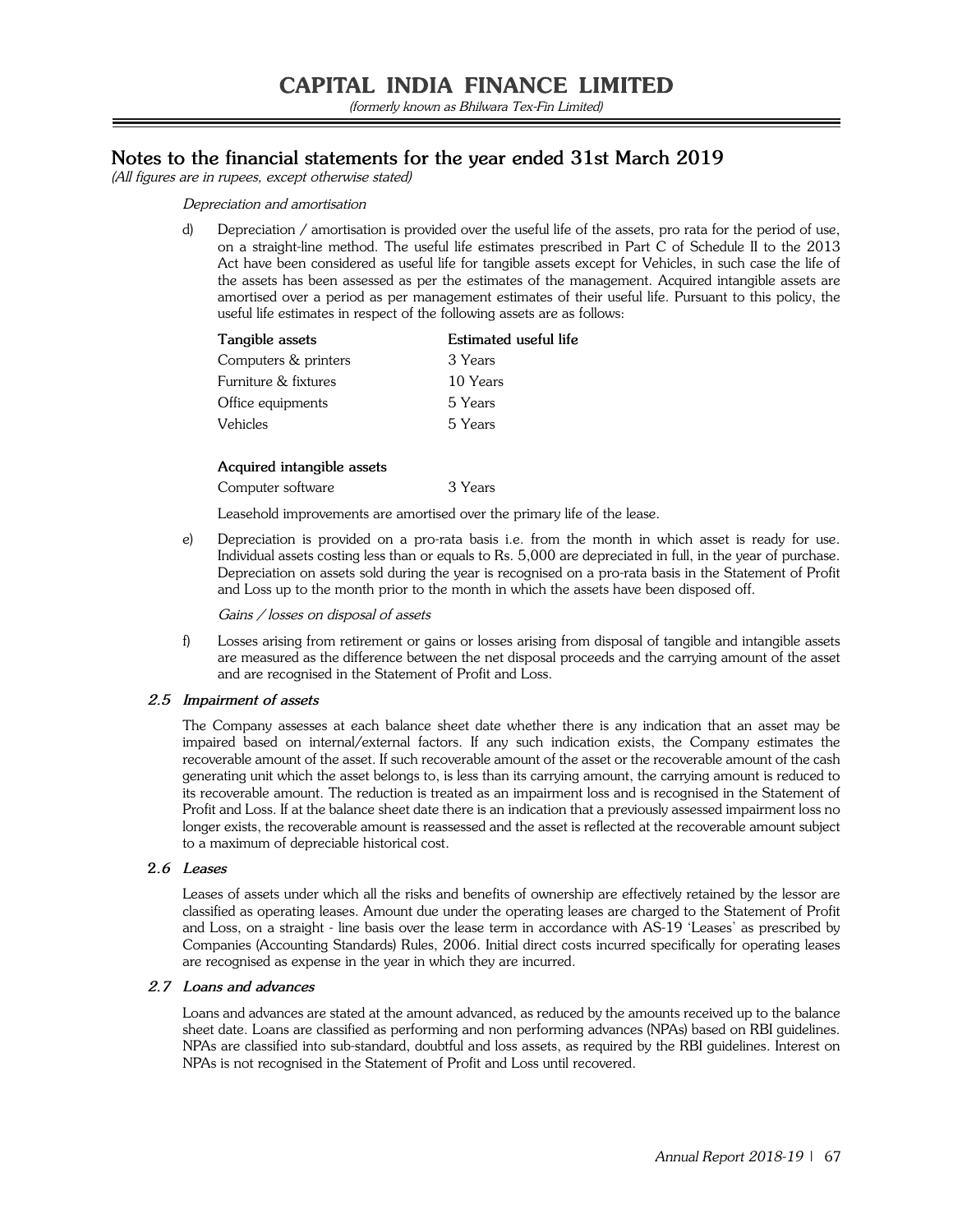(formerly known as Bhilwara Tex-Fin Limited)

# **Notes to the financial statements for the year ended 31st March 2019**

(All figures are in rupees, except otherwise stated)

#### **2.8 Provisioning/ Write-off on assets**

#### Provisioning/ Write-off on overdue assets

 The provisioning / write-off on overdue assets is as per the management estimates, subject to the minimum provision required as per Master Direction-Non Banking Financial Company-Systemically Important Non-Deposit taking Company ('RBI') Directions, 2016.

Provision on standard assets

Provision on standard assets has been made @ 0.40% which is in accordance with RBI guidelines.

#### **2.9 Investments**

 Investments that are readily realisable and intended to be held for not more than a year are classified as current investments. All other investments are classified as non current investments.

 Current investments are accounted for and valued as per Accounting Standard (AS) 13 - 'Accounting for Investments' and in accordance with the RBI guidelines, are stated at the lower of cost and fair value, by category of investments. Unquoted current investments in units of Mutual Funds are valued as per Net Asset Value of the Plan as per RBI guidelines.

 Non-current investments are accounted for and valued as per Accounting Standard (AS) 13 - 'Accounting for Investments' are stated at cost except where there is a diminution other than temporary, for which provision is made.

 Profit or loss on sale of investments is determined on a first in first out basis. Any reduction in the carrying amount and any reversals of such reductions are charged or credited to Statement of Profit and Loss.

#### **2.10 Revenue recognition**

 Revenue is recognised on accrual basis, when no significant uncertainty as to determination or realization exists.

 Interest income from loan is recognised on accrual basis. In case of non performing assets, interest income is recognised on receipt basis as per RBI guidelines. Penal interest is recognised on receipt basis.

 Advisory fees is recognised as income on an accrual basis on completion of services as per the terms of the contract.

Processing fees on loan disbursed is amortised over the tenure of loan.

Documentation charges collected from clients are recognised as income upfront on due basis.

 Dividend income is recognised when the company's right to receive payment is established. Dividend from the units of mutual funds is recognised on receipt basis in accordance with the RBI guidelines.

Gain/Loss on sale of units of mutual funds is recognised on trade date basis.

Interest income on fixed deposit is recognised on time proportionate basis.

#### **2.11 Retirement and other employee benefits**

Employee benefits include provident fund, gratuity fund and compensated absences.

#### **Defined contribution plans**

 The Company's contribution to provident fund is considered as defined contribution plans and are charged as an expense based on the amount of contribution required to be made and when services are rendered by the employees.

#### **Defined Benefit Plans**

 a) The Company accounts for its defined benefit obligations for non-funded gratuity benefits on the basis of an independent actuarial valuation based on the projected unit credit method carried out as at the year end.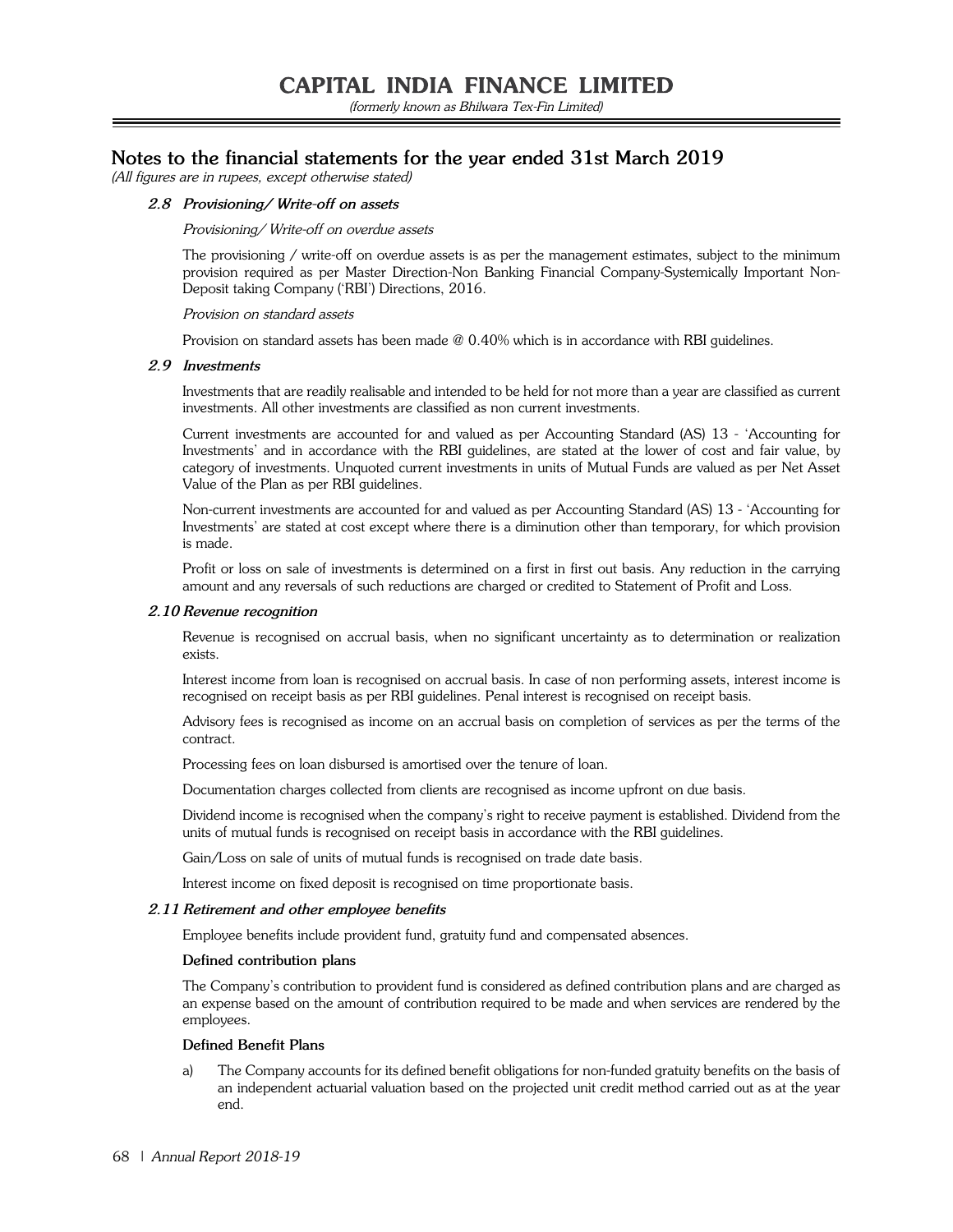# **Notes to the financial statements for the year ended 31st March 2019**

(All figures are in rupees, except otherwise stated)

 b) The employees of the Company are entitled to compensated absences and leave encashment as per the policy of the Company, the liability in respect of which is provided, on the basis of an independent actuarial valuation based on the projected unit credit method carried out as at the year end.

 In respect of the Company's defined benefit plan, actuarial gains and losses comprise experience adjustments and the effects of changes in actuarial assumptions and are recognised in the Statement of Profit and Loss as income or expense in the period in which they are occurred. Past service cost is recognised immediately to the extent the benefits are already vested and otherwise is amortised on straight line basis over the average period until the benefits become vested.

#### **2.12 Finance costs**

 Finance costs consists of interest and other borrowing cost that an entity incurs in connection with borrowing of funds. Ancillary and other borrowing costs are amortised on straight line basis over the tenure of the underlying loan.

#### **2.13 Share issue expenses**

 Share issue expenses related to issuance of equity shares are debited against securities premium account in accordance with the provisions of Section 52 of the Companies Act, 2013.

#### **2.14 Foreign currency transactions**

 Foreign exchange transactions are recorded at the spot rate on the date of the respective transactions. Exchange differences arising on foreign exchange transactions settled during the year are recognised in the Statement of Profit and Loss for the period.

 Monetary assets and liabilities denominated in foreign currencies as at the balance sheet date are translated at the closing exchange rates on that date; the resultant exchange differences are recognised in the Statement of Profit and Loss.

 Non monetary assets and liabilities are carried at historical cost using exchange rates as on the date of the respective transactions.

#### **2.15 Taxation**

 Income tax expense comprises current tax including minimum alternate tax ('MAT') (i.e. amount of tax for the period determined in accordance with the Income Tax Act, 1961) and deferred tax charge or credit (reflecting the tax effects of timing differences between accounting income and taxable income for the year).

 The deferred tax charge or credit and the corresponding deferred tax liabilities or assets are recognised using the tax rates that have been enacted or substantively enacted by the balance sheet date. Deferred tax assets are recognised only to the extent there is reasonable certainty that the assets can be realised in future; however, where there is unabsorbed depreciation or carried forward loss under taxation laws, deferred tax assets are recognised to the extent there is virtual certainty of realisation of such assets. Deferred tax assets are reviewed as at each balance sheet date and written down or written up to reflect the amount that is reasonably / virtually certain (as the case may be) to be realised.

 MAT paid in accordance to the tax laws, which gives rise to future economic benefits in the form of adjustment of future income tax liability, is considered as an asset if there is convincing evidence that the Company will pay normal income tax in future years and is recognised as tax credit in Statement of Profit and Loss.

#### **2.16 Provisions and contingencies**

 A provision is recognised when the Company has a present obligation as a result of past events and it is probable that an outflow of resources will be required to settle the obligation in respect of which a reliable estimate can be made. Provisions (excluding retirement benefits) are not discounted to their present value and are determined based on the best estimate required to settle the obligation at the balance sheet date. These are reviewed at each balance sheet date and adjusted to reflect the current best estimates. Contingent liabilities are disclosed in the Notes. Contingent assets are not recognised in the financial statements.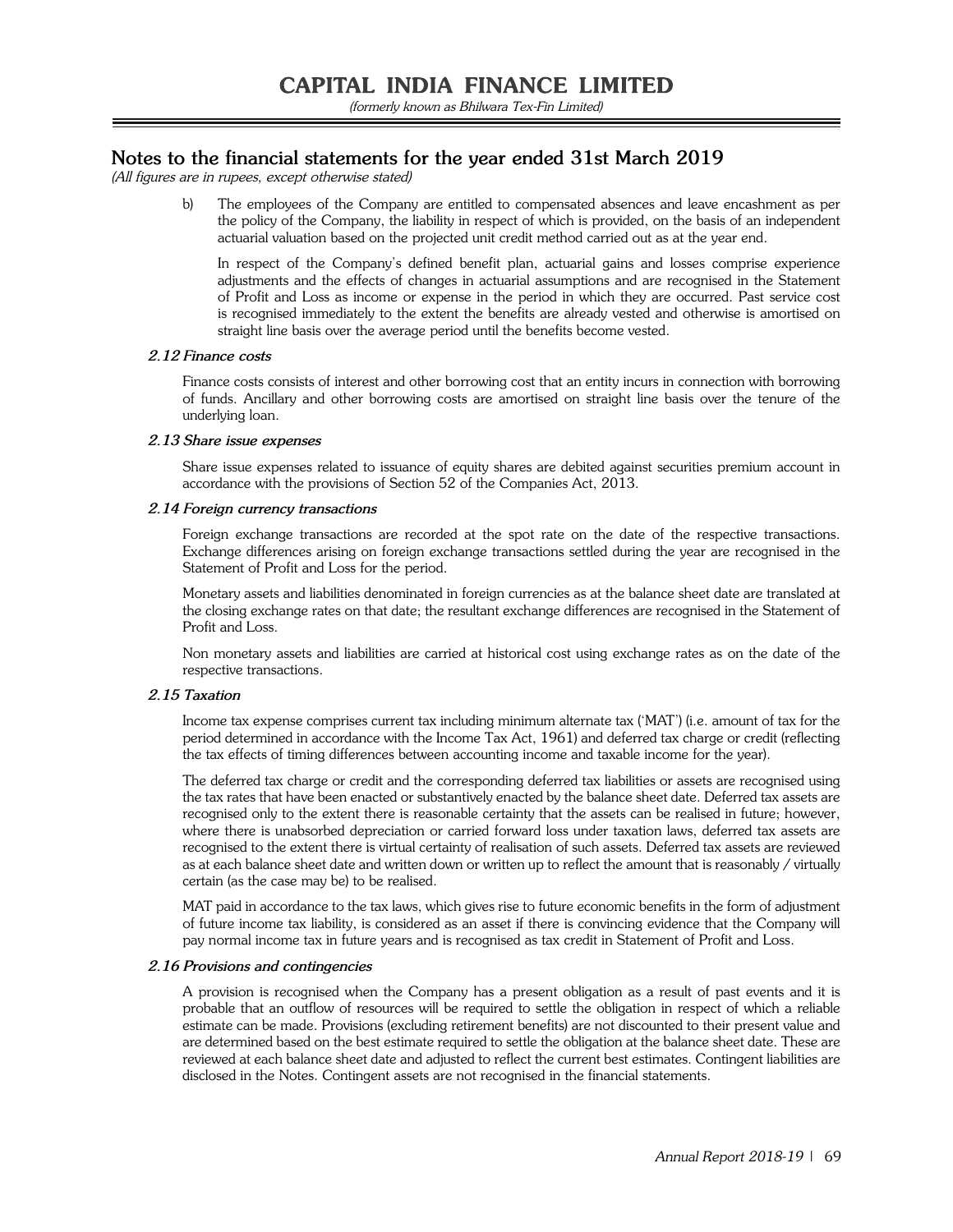# **Notes to the financial statements for the year ended 31st March 2019**

(All figures are in rupees, except otherwise stated)

## **2.17 Employee share based payment**

 The Company has formulated Employee Stock Option Schemes (ESOS) in accordance with the Securities and Exchange Board of India (Employee Stock Option Scheme and Employee Stock Purchase Scheme) Guidelines, 1999 ("SEBI Guidelines"). The Schemes provide for grant of options to employees of the Company and its subsidiaries to acquire equity shares of the Company that vest in a graded manner and that are to be exercised within a specified period. In accordance with the SEBI Guidelines; the excess, if any, of the closing market price on the day prior to the grant of the options under ESOS over the exercise price is amortised on a straight-line basis over the vesting period.

### **2.18 Earnings per share**

The basic earnings per share is computed by dividing the net profit / loss after tax attributable to the equity shareholders for the period by the weighted average number of equity shares outstanding during the reporting period. For the purpose of calculating diluted earnings per share, the net profit for the year attributable to equity shareholders and the weighted average number of shares outstanding during the year are adjusted for the effects of all dilutive potential equity shares.

### **2.19 Cash and cash equivalents (for the purposes of Cash Flow Statement)**

 Cash comprises cash on hand and demand deposits with banks. Cash equivalents are short-term balances (with an original maturity of three months or less from the date of acquisition), highly liquid investments that are readily convertible into known amounts of cash and which are subject to insignificant risk of changes in value.

### **2.20 Cash flow statement**

 Cash flows are reported using the indirect method, whereby profit / (loss) before extraordinary items and tax is adjusted for the effects of transactions of non-cash nature and any deferrals or accruals of past or future cash receipts or payments. The cash flows from operating, investing and financing activities of the Company are segregated based on the available information.

## **2.21 Segment reporting**

 The Company identifies primary segments based on the dominant source, nature of risks and returns and the internal organisation and management structure. The operating segments are the segments for which separate financial information is available and for which operating profit / loss amounts are evaluated regularly by the executive management in deciding how to allocate resources and in assessing performance.

#### **2.22 Goods & services tax**

 Goods & services tax input credit is accounted for in the books in the period in which the underlying service received is accounted and when there is reasonable certainty in availing / utilising the credits.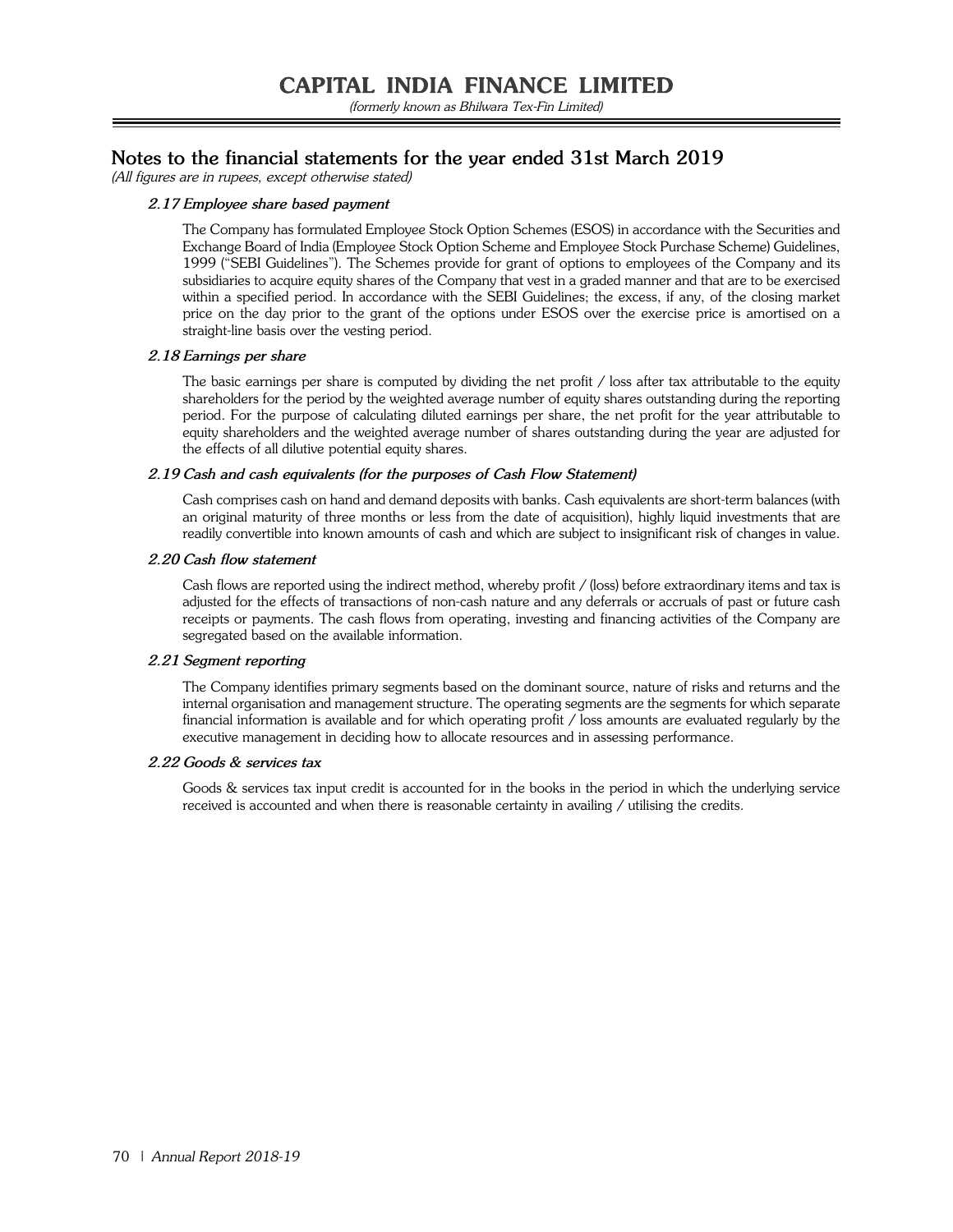# **Notes to the financial statements for the year ended 31st March 2019**

(All figures are in rupees, except otherwise stated)

## **3. Share capital**

|                                                             | As at<br>31st March 2019 |                | As at<br>31st March 2018 |                |
|-------------------------------------------------------------|--------------------------|----------------|--------------------------|----------------|
|                                                             | Number                   | Amount         | Number                   | Amount         |
| Authorised share capital                                    |                          |                |                          |                |
| Equity shares of Rs. 10 each                                | 20,40,00,000             | 2,04,00,00,000 | 20,40,00,000             | 2,04,00,00,000 |
| Preference shares of Rs. 10 each                            | 1,00,00,000              | 10,00,00,000   | 1,00,00,000              | 10,00,00,000   |
|                                                             | 21,40,00,000             | 2,14,00,00,000 | 21,40,00,000             | 2,14,00,00,000 |
| Issued, subscribed and fully paid up                        |                          |                |                          |                |
| Equity shares of Rs. 10 each                                | 7,77,34,260              | 77,73,42,600   | 35,02,700                | 3,50,27,000    |
| Total issued, subscribed and fully paid up<br>share capital | 7,77,34,260              | 77,73,42,600   | 35,02,700                | 3,50,27,000    |

### **a. Reconciliation of the shares and amount outstanding at the beginning and at the end of the reporting period:**

|                                    | As at<br>31st March 2019 |                 | As at<br>31st March 2018 |             |
|------------------------------------|--------------------------|-----------------|--------------------------|-------------|
|                                    | Number                   | Amount          | Number                   | Amount      |
| At the beginning of the year       | 35,02,700                | 3,50,27,000     | 35,02,700                | 3,50,27,000 |
| Add: Allotment during the year*    | 7,42,31,560              | 74, 23, 15, 600 | ۰                        |             |
| Outstanding at the end of the year | 7,77,34,260              | 77,73,42,600    | 35,02,700                | 3,50,27,000 |

 \*The Company has allotted 3,96,83,000 equity shares of the face value of Rs.10 each on preferential basis through private placement, at a price of Rs. 63 each (including a premium of Rs. 53 each) aggregating to Rs.2,50,00,29,000.

 The Company has allotted 3,45,48,560 equity shares of Rs. 10 each, at a price of Rs. 72 each, (including a premium of Rs. 62 each), on rights basis aggregating to Rs. 2,48,74,96,320.

The proceeds has been utilised by the Company for the objects of the issue, other than temporary deployment.

## **b. Terms and rights attached to fully paid up equity shares:**

The Company has only one type of equity shares having par value of Rs. 10 each. All shares rank pari passu with respect to dividend, voting rights and other terms. Each shareholder is entitled to one vote per share. The dividend proposed, if any, by the Board of Directors is subject to approval of shareholders in the ensuing Annual General Meeting, except in case of interim dividend. The repayment of equity share capital in the event of liquidation and buy back of shares are possible subject to prevalent regulations. In the event of liquidation, normally the equity shareholders are eligible to receive the remaining assets of the company after distribution of all preferential amounts, in proportion to their holdings.

#### **c. Shares in the Company held by each shareholder holding more than 5% shares**

|                              | As at<br>31st March 2019 |        | As at<br>31st March 2018 |          |
|------------------------------|--------------------------|--------|--------------------------|----------|
|                              | <b>Number</b>            | %      | <b>Number</b>            | %        |
| Equity shares of Rs. 10 each |                          |        |                          |          |
| Capital India Corp LLP       | 5,67,75,720              | 73.04% | 22,32,300                | 63.73%   |
| DS Chewing Products LLP      | 56,16,800                | 7.23%  |                          | $0.00\%$ |
| Dharampal Satyapal Limited   | 48,97,800                | 6.30%  | 3,97,800                 | 11.36%   |
| <b>Total</b>                 | 6,72,90,320              | 86.57% | 26,30,100                | 75.09%   |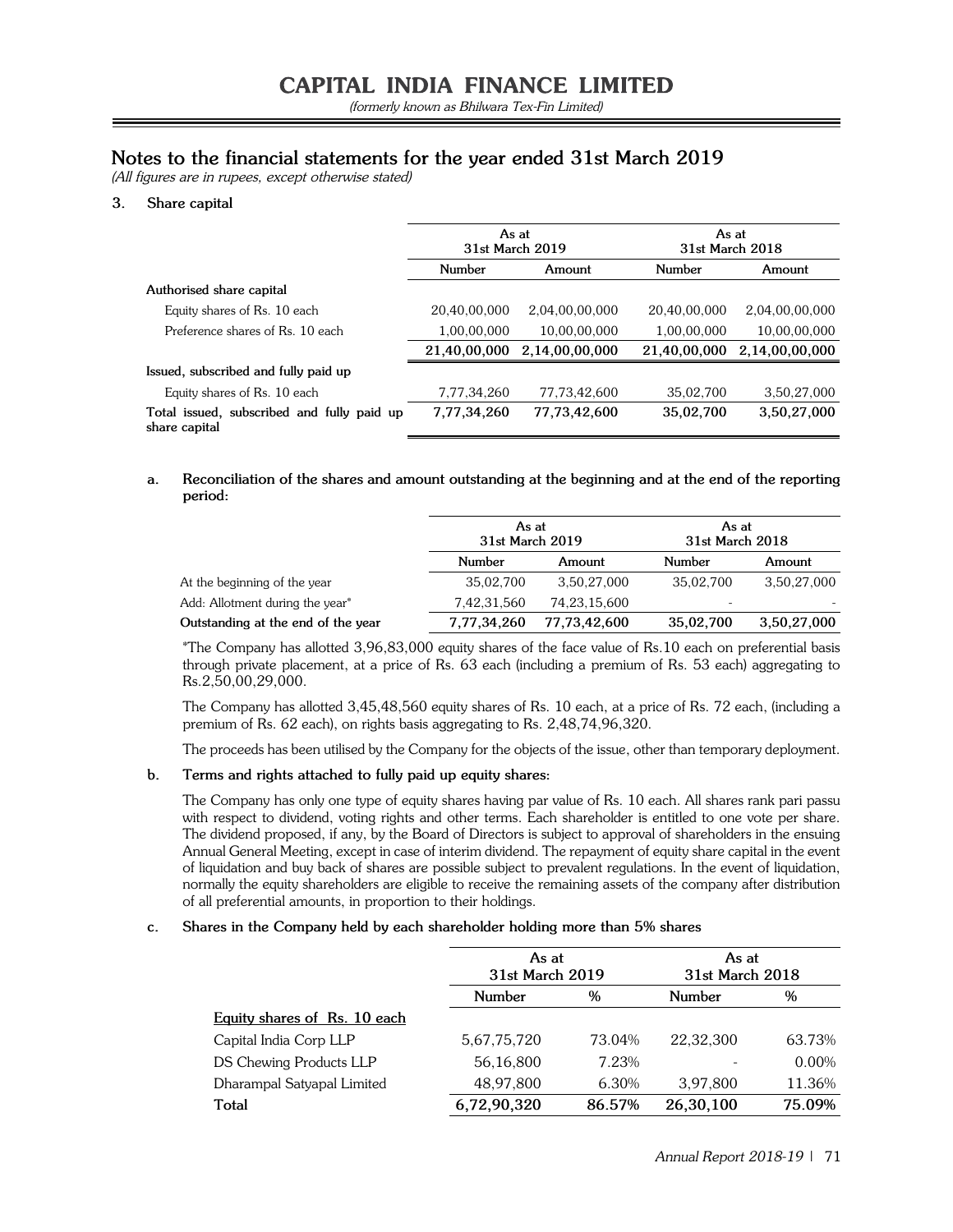# **Notes to the financial statements for the year ended 31st March 2019**

(All figures are in rupees, except otherwise stated)

**d. Advance towards share application money:**

 During current year, the Company has refunded back an amount of Rs. 1,25,00,00,000 received from Capital India Corp LLP as advance against share application money towards its entitlement under the Rights issue of the Company.

**4 Reserves and surplus**

|              |                                                                                 | As at<br>31st March 2019 | As at<br>31st March 2018 |
|--------------|---------------------------------------------------------------------------------|--------------------------|--------------------------|
| a)           | General reserve                                                                 |                          |                          |
|              | <b>Opening Balance</b>                                                          | 1,76,099                 | 1,76,099                 |
|              | Add : Transfer during the year                                                  |                          |                          |
|              | <b>Total</b>                                                                    | 1,76,099                 | 1,76,099                 |
| $\mathbf{b}$ | Statutory Reserve under Section 45-IC of the RBI Act, 1934                      |                          |                          |
|              | Opening Balance                                                                 | 75,80,010                | 16,82,691                |
|              | Add: Transfer during the year                                                   | 2,03,90,854              | 58,97,319                |
|              | <b>Total</b>                                                                    | 2,79,70,864              | 75,80,010                |
| c)           | Securities premium                                                              |                          |                          |
|              | <b>Opening Balance</b>                                                          |                          |                          |
|              | Add : Proceeds from issue of equity shares                                      | 4,24,52,09,720           |                          |
|              | Less: Share issue expenses                                                      | 3,32,69,280              |                          |
|              | <b>Total</b>                                                                    | 4,21,19,40,440           |                          |
| d)           | Employee stock option outstanding account                                       |                          |                          |
|              | Opening Balance                                                                 |                          |                          |
|              | Add: Amount recorded on grants                                                  | 2,80,18,945              |                          |
|              | <b>Total</b>                                                                    | 2,80,18,945              |                          |
| e)           | Surplus in the statement of profit and loss                                     |                          |                          |
|              | Opening Balance                                                                 | 2,62,35,765              | 26,46,488                |
|              | Add: Profit for the year                                                        | 10,19,54,269             | 2,94,86,596              |
|              |                                                                                 | 12,81,90,034             | 3,21,33,084              |
|              | Less: Transfer to Statutory Reserve under Section 45-IC of the<br>RBI Act, 1934 | 2,03,90,854              | 58,97,319                |
|              | Less: Dividend on equity shares                                                 | 35,02,700                |                          |
|              | Less: Dividend tax thereon                                                      | 7,13,069                 |                          |
|              | Net Surplus in the statement of profit and loss                                 | 10,35,83,411             | 2,62,35,765              |
|              | Total reserves and surplus                                                      | 4,37,16,89,759           | 3,39,91,874              |
|              |                                                                                 |                          |                          |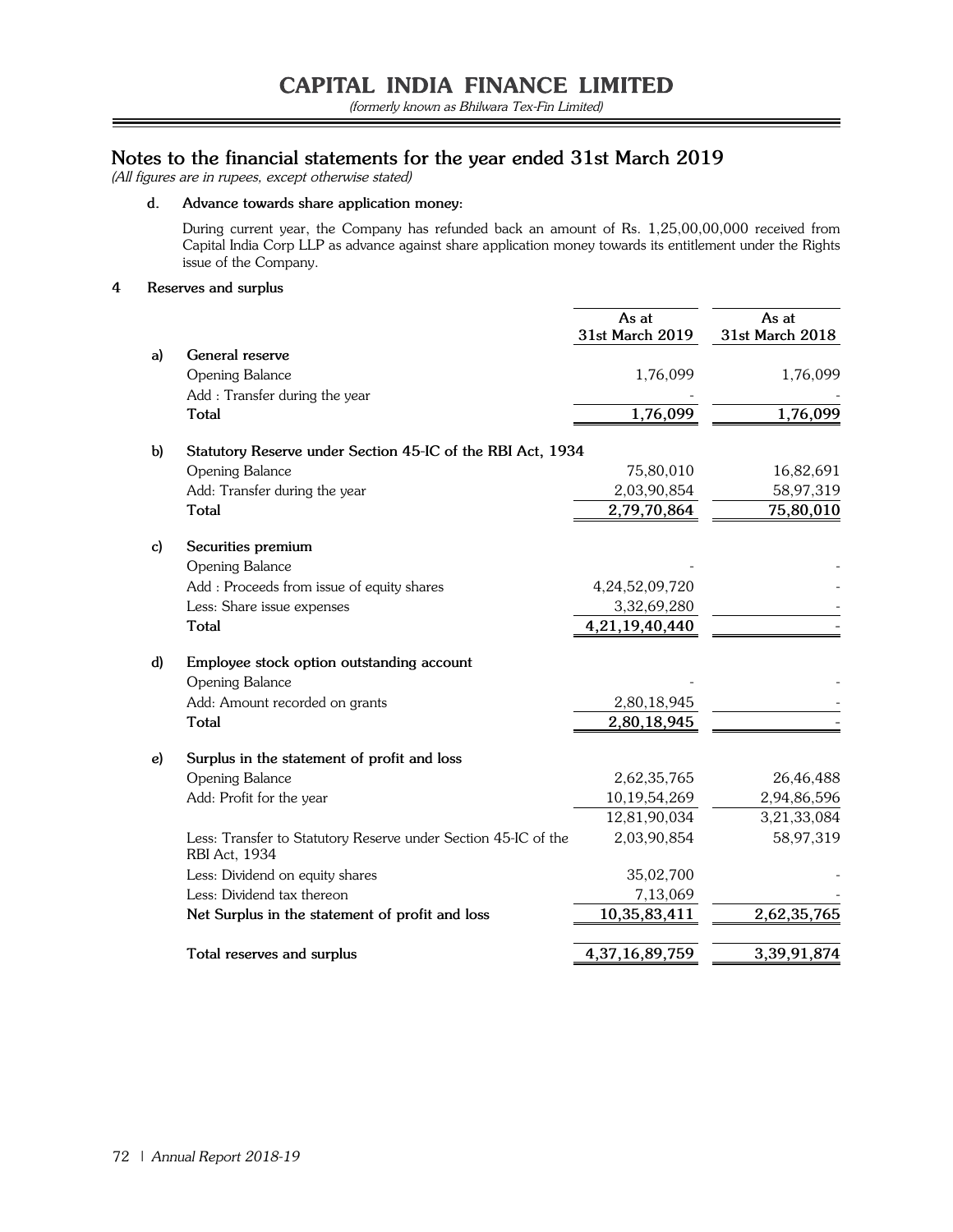# **Notes to the financial statements for the year ended 31st March 2019**

(All figures are in rupees, except otherwise stated)

## **5. Borrowings**

|                          |              | As at<br>31st March 2019 |             | As at<br>31st March 2018 |
|--------------------------|--------------|--------------------------|-------------|--------------------------|
|                          | Non-current  | Current                  | Non-current | Current                  |
| Secured                  |              |                          |             |                          |
| Term loan from banks     | 75,00,00,000 | 50,00,00,000             |             |                          |
| Vehicle loans            | 1,45,53,842  | 34, 15, 149              | ٠           |                          |
| Unsecured                |              |                          |             |                          |
| Inter corporate deposits | 5,50,00,000  | $\overline{\phantom{a}}$ | 7,00,00,000 |                          |
|                          | 81,95,53,842 | 50, 34, 15, 149          | 7,00,00,000 |                          |

#### **Additional information:**

### **Details of Secured borrowings:**

#### Security details

- Term loan from banks is secured against pari passu charge on standard asset portfolio of book debts and receivables.

- Vehicle loans is secured by way of hypothecation on vehicles.

Terms of repayment:

| <b>Particulars</b>   | Rate of interest | Repayment details                                                                                |
|----------------------|------------------|--------------------------------------------------------------------------------------------------|
| Term loan from banks | 9.90%            | 10 Equated quarterly repayments<br>starting at the end of 6 months<br>from the disbursement date |
| Vehicle loans        | $8.5\% - 8.71\%$ | 60 Equated Monthly Instalments                                                                   |

## **Details of Unsecured borrowings:**

- Inter corporate deposits of Rs. 5,50,00,000 (31st March 2018: Rs. 7,00,00,000) is raised at an interest rate of 8% and repayable on 16th February 2022.

#### **6. Trade payables**

|                                                                                                   | As at<br>31st March 2019 |           | As at<br>31st March 2018 |           |
|---------------------------------------------------------------------------------------------------|--------------------------|-----------|--------------------------|-----------|
|                                                                                                   | Non-current              | Current   | Non-current              | Current   |
| outstanding dues of micro<br>(i) total<br>enterprises and small enterprises*                      |                          | 7,82,062  |                          |           |
| (ii) total outstanding dues of creditors<br>other than micro enterprises and small<br>enterprises |                          | 90,44,791 |                          | 33,60,421 |
|                                                                                                   |                          | 98,26,853 |                          | 33,60,421 |

\* No interest has been paid/is payable by the Company during/for the year to these 'Suppliers'. The above information takes into account only those suppliers who have submitted their registration details or has responded to the inquiries made by the Company for this purpose. This has been relied upon by the Auditors.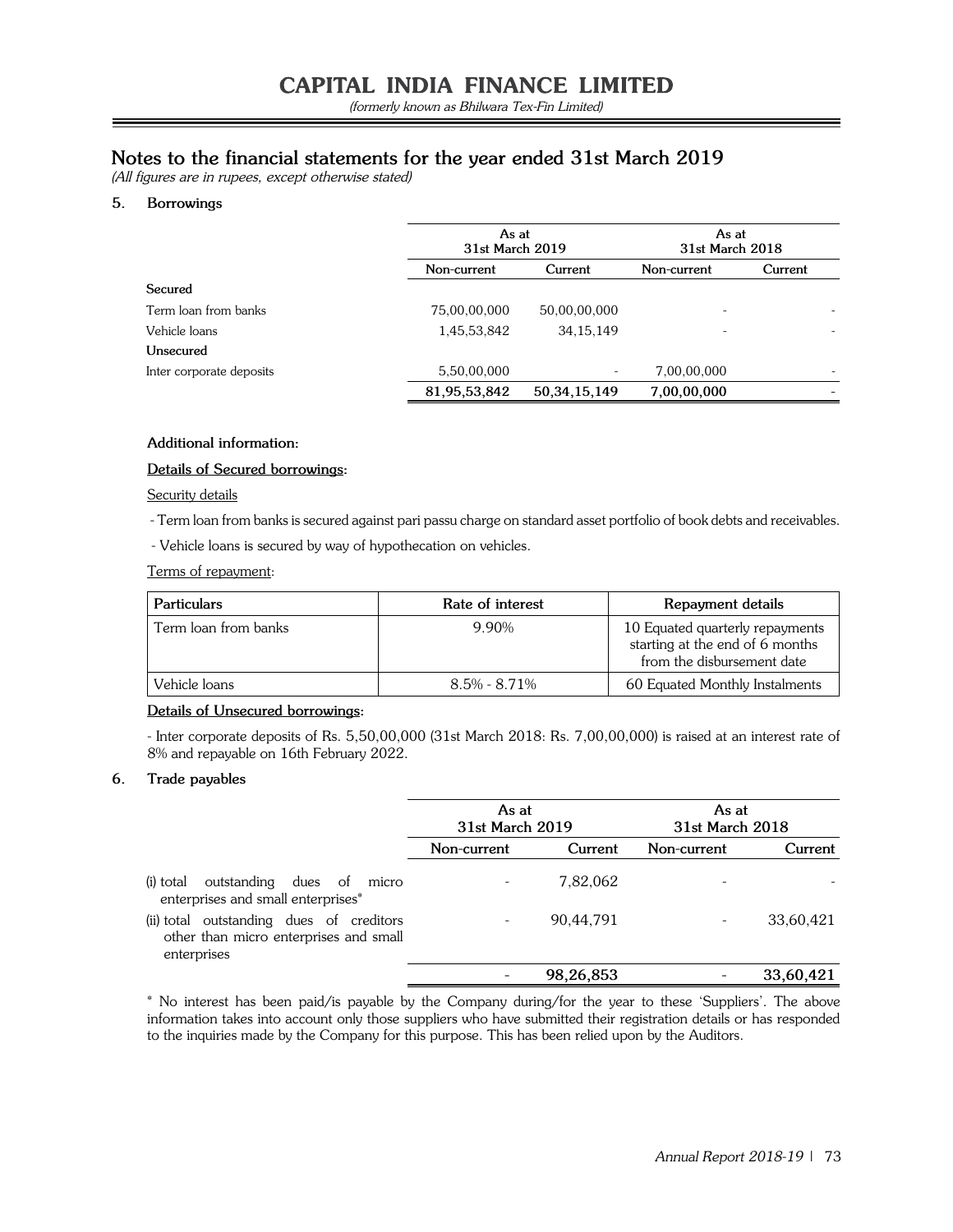(formerly known as Bhilwara Tex-Fin Limited)

=

## **Notes to the financial statements for the year ended 31st March 2019**

(All figures are in rupees, except otherwise stated)

## **7. Other liabilities**

**8. Provisions**

|                                                              | As at<br>31st March 2019 |                | As at<br>31st March 2018 |              |
|--------------------------------------------------------------|--------------------------|----------------|--------------------------|--------------|
|                                                              | Non-current              | Current        | Non-current              | Current      |
| Interest accrued but not due on borrowings                   | 99,72,294                | 1,05,92,204    | 55,27,033                |              |
| Sundry deposits received from customers                      |                          | 83,40,014      |                          |              |
| Interest received in advance                                 |                          | 87,590         |                          |              |
| Unamortised processing fee                                   | 2,21,07,235              | 2,44,22,779    |                          |              |
| Book overdraft                                               |                          |                |                          | 11,05,32,356 |
| Rent equalisation                                            | 38,25,118                | 10,08,024      | 43,11,641                | 17,23,451    |
| Unclaimed dividends                                          |                          | 1,53,014       |                          |              |
| Statutory dues payable                                       |                          | 89,51,312      |                          | 2,22,87,697  |
| Creditors for capital goods                                  |                          |                |                          | 22,91,469    |
|                                                              | 3,59,04,647              | 5, 35, 54, 937 | 98,38,674                | 13,68,34,973 |
| Provisions                                                   |                          |                |                          |              |
| Provision for employee benefits                              | 28,60,416                | 2,43,58,785    | 1,35,934                 | 11,17,547    |
| Provision for standard assets                                | 1,22,31,158              | 1,02,17,428    | 3,88,889                 | 37,68,861    |
| Provision for tax (net of advance tax of<br>Rs. 6,56,89,932) |                          | 43,55,808      |                          |              |
|                                                              | 1,50,91,574              | 3,89,32,021    | 5,24,823                 | 48,86,408    |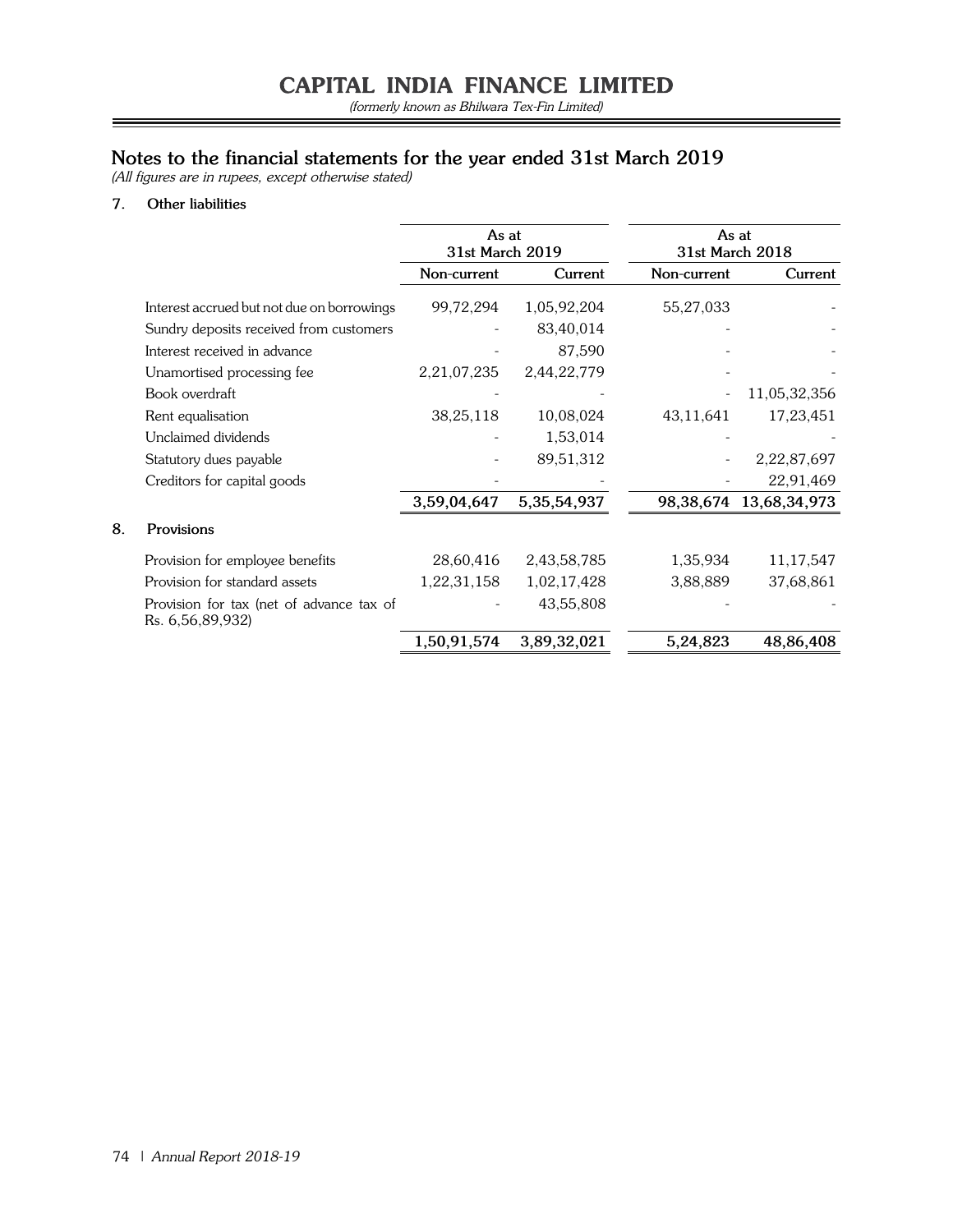| Property, plant and equipment<br>o, |                                   |                                 |                                 |                             |                            |                                               |                                   |                             |                             |                             |
|-------------------------------------|-----------------------------------|---------------------------------|---------------------------------|-----------------------------|----------------------------|-----------------------------------------------|-----------------------------------|-----------------------------|-----------------------------|-----------------------------|
| Particulars                         |                                   |                                 | Gross block (at Cost)           |                             |                            | Accumulated depreciation / amortisation       |                                   |                             | Net block                   |                             |
|                                     | <b>Ist April</b><br>2018<br>As at | during the<br>Additions<br>year | during the<br>Deletions<br>year | 31st March<br>2019<br>As at | 1st April<br>2018<br>As at | Amortisation<br>Depreciation,<br>for the year | Adjustments<br>during the<br>year | 31st March<br>2019<br>As at | 31st March<br>2019<br>As at | 31st March<br>2018<br>As at |
| Tangible assets                     |                                   |                                 |                                 |                             |                            |                                               |                                   |                             |                             |                             |
| Computer & printers                 | 41,31,745                         | 32,39,852                       | 8,04,308                        | 65,67,289                   | 3,21,989                   | 19,65,744                                     | 1,29,998                          | 21,57,735                   | 44,09,554                   | 38,09,756                   |
| Office equipment                    | 85,82,138                         | 43,37,937                       |                                 | 1,29,20,075                 | 3,64,805                   | 25,36,855                                     |                                   | 29,01,660                   | 1,00,18,415                 | 82,17,333                   |
| Furniture & fixtures                | 4,40,49,041                       | 1,99,90,246                     | 18,10,549                       | 6,22,28,738                 | 14,62,866                  | 60,34,105                                     | 76,200                            | 74,20,771                   | 5,48,07,967                 | 4,25,86,175                 |
| Leasehold                           | 3,05,04,265                       | 2,53,68,760                     |                                 | 5,58,73,025                 | 21, 18, 732                | 1,44,76,363                                   |                                   | 1,65,95,095                 | 3,92,77,930                 | 2,83,85,533                 |
| improvements                        |                                   |                                 |                                 |                             |                            |                                               |                                   |                             |                             |                             |
| Vehicles                            |                                   | 3,04,34,303                     | 16,00,000                       | 2,88,34,303                 |                            | 37,83,220                                     | 35,068                            | 37,48,152                   | 2,50,86,151                 |                             |
| Total tangible assets               | 8,72,67,189                       | 8,33,71,098                     | 42,14,857                       | 16,64,23,430                | 42,68,392                  | 2,87,96,287                                   | 2,41,266                          | 3, 28, 23, 413              | 13,36,00,017                | 8,29,98,797                 |
| Intangible assets                   |                                   |                                 |                                 |                             |                            |                                               |                                   |                             |                             |                             |
| Computer software                   | 2,59,987                          | 3,23,338                        |                                 | 5,83,325                    | 23,247                     | 1,60,836                                      |                                   | 1,84,083                    | 3,99,242                    | 2,36,740                    |
| Total intangible assets             | 2,59,987                          | 3,23,338                        |                                 | 5,83,325                    | 23,247                     | 1,60,836                                      |                                   | 1,84,083                    | 3,99,242                    | 2,36,740                    |
| <b>Grand</b> total                  | 8,75,27,176                       | 8,36,94,436                     | 42,14,857                       | 16,70,06,755                | 42,91,639                  | 2,89,57,123                                   | 2,41,266                          | 3,30,07,496                 | 13,39,99,259                | 8,32,35,537                 |
|                                     |                                   |                                 |                                 |                             |                            |                                               |                                   |                             |                             |                             |
| Particulars                         |                                   |                                 | Gross block (at Cost)           |                             |                            | Accumulated depreciation / amortisation       |                                   |                             | Net block                   |                             |
|                                     | As at                             | Additions                       | <b>Deletions</b>                | As at                       | As at                      | Depreciation/                                 | Adjustments                       | As at                       | As at                       | As at                       |
|                                     | 1st April<br>2017                 | during the<br>year              | during the<br>year              | 31st March<br>2018          | 1st April<br>2017          | Amortisation<br>for the year                  | during the<br>year                | 31st March<br>2018          | 31st March<br>2018          | 31st March<br>2017          |
| Tangible assets                     |                                   |                                 |                                 |                             |                            |                                               |                                   |                             |                             |                             |
| Computer & printers                 |                                   | 41,31,745                       |                                 | 41,31,745                   |                            | 3,21,989                                      |                                   | 3,21,989                    | 38,09,756                   |                             |
| Office equipment                    |                                   | 85,82,138                       |                                 | 85,82,138                   |                            | 3,64,805                                      |                                   | 3,64,805                    | 82,17,333                   |                             |
| Furniture & fixtures                |                                   | 4,40,49,041                     |                                 | 4,40,49,041                 |                            | 14,62,866                                     |                                   | 14,62,866                   | 4,25,86,175                 |                             |
| Leasehold                           |                                   | 3,05,04,265                     |                                 | 3,05,04,265                 |                            | 21,18,732                                     |                                   | 21,18,732                   | 2,83,85,533                 |                             |
| improvements                        |                                   |                                 |                                 |                             |                            |                                               |                                   |                             |                             |                             |
| Total tangible assets               |                                   | 8,72,67,18                      |                                 | 8,72,67,189                 |                            | 42,68,392                                     |                                   | 42,68,392                   | 8,29,98,797                 |                             |
| Intangible assets                   |                                   |                                 |                                 |                             |                            |                                               |                                   |                             |                             |                             |
| Computer softwares                  |                                   | 2.59.987                        |                                 | 2,59,987                    |                            | 23,247                                        |                                   | 23,247                      | 2,36,740                    |                             |
| Total intangible assets             |                                   | 2,59,987                        |                                 | 2.59.987                    |                            | 23,247                                        |                                   | 23,247                      | 2,36,740                    |                             |
| Grand total                         |                                   | 8,75,27,176                     |                                 | 8,75,27,176                 |                            | 42.91,639                                     |                                   | 42,91,639                   | 8,32,35,537                 |                             |

Notes to the financial statements for the year ended 31st March 2019<br>(All figures are in rupees, except otherwise stated) **Notes to the financial statements for the year ended 31st March 2019** (All figures are in rupees, except otherwise stated)

## **CAPITAL INDIA FINANCE LIMITED** (formerly known as Bhilwara Tex-Fin Limited)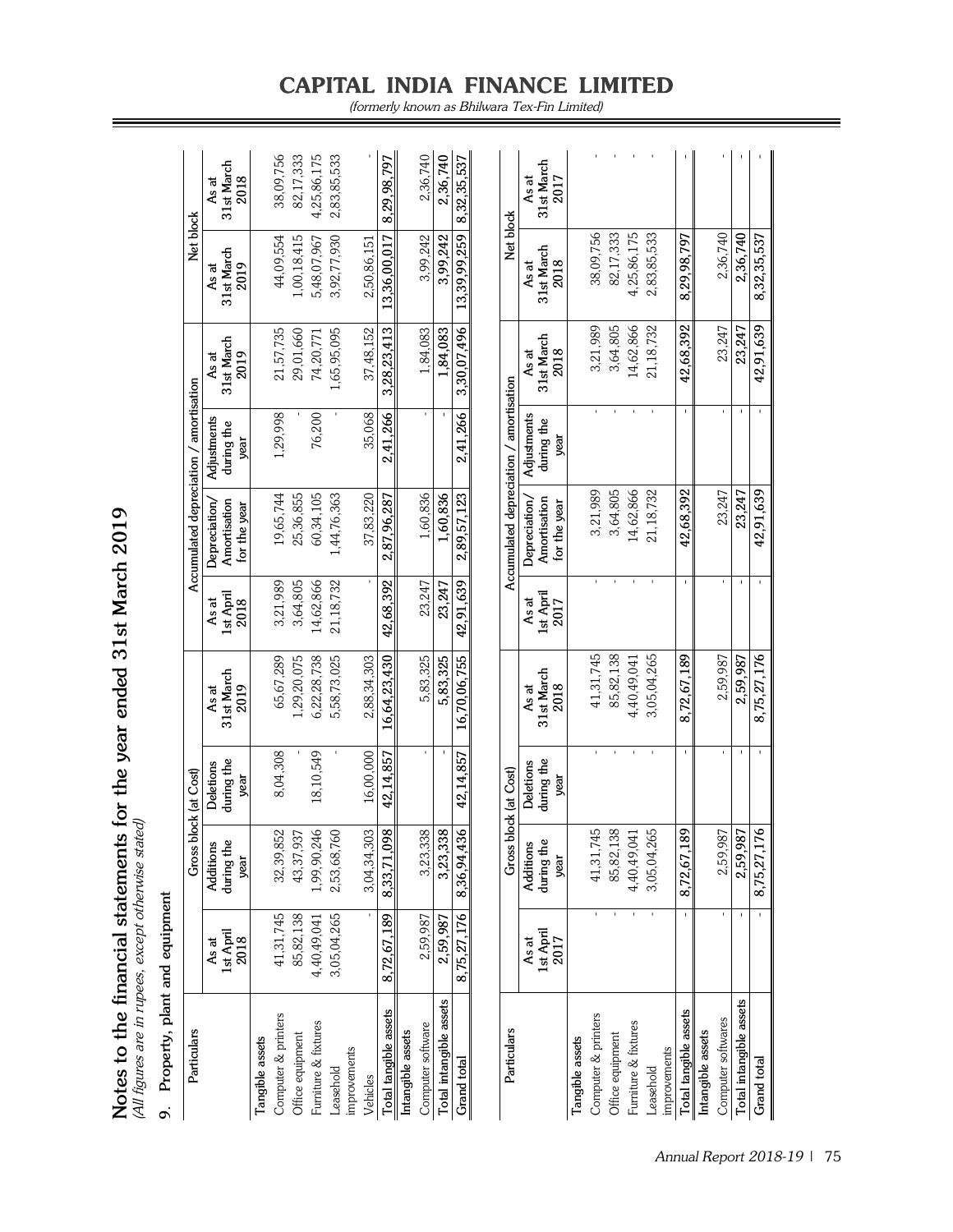(formerly known as Bhilwara Tex-Fin Limited)

۳

## **Notes to the financial statements for the year ended 31st March 2019**

(All figures are in rupees, except otherwise stated)

### **10. Investments**

(at cost, unless otherwise stated)

|                                                                                                                                | As at<br>31st March 2019 |                | As at<br>31st March 2018 |                 |
|--------------------------------------------------------------------------------------------------------------------------------|--------------------------|----------------|--------------------------|-----------------|
|                                                                                                                                | Non-current              | Current        | Non-current              | Current         |
| Non Trade investments                                                                                                          |                          |                |                          |                 |
| Investment in equity instruments<br>(unquoted):                                                                                |                          |                |                          |                 |
| - In subsidiary companies                                                                                                      |                          |                |                          |                 |
| 4,00,00,000 (31st March 2018:<br>1,50,00,000) equity shares @ Rs. $10/-$                                                       |                          |                |                          |                 |
| each                                                                                                                           |                          |                |                          |                 |
| - Capital India Home Loans Limited                                                                                             | 40,00,00,000             |                | 15,00,00,000             |                 |
| 50,000 (31st March 2018: 10,000)<br>equity shares @ Rs.10/- each                                                               |                          |                |                          |                 |
| - Capital India Asset Management Private<br>Limited                                                                            | 5,00,000                 |                | 1,00,000                 |                 |
| 20,000 (31st March 2018: 10,000)<br>equity shares @ Rs.10/- each                                                               |                          |                |                          |                 |
| - Capital India Wealth Management<br>Private Limited                                                                           | 2,00,000                 |                | 1,00,000                 |                 |
| - CIFL Holding Private Limited                                                                                                 | 2,00,000                 |                | 1,00,000                 |                 |
| - CIFL Investment Manager Private<br>Limited                                                                                   | 2,00,000                 |                | 1,00,000                 |                 |
| Investment in debentures (unquoted):                                                                                           |                          |                |                          |                 |
| - In others                                                                                                                    |                          |                |                          |                 |
| 525 Zero coupon optionally convertible<br>debentures issued by Rapipay Fintech<br>Holding Private Limited @ Rs. 1 lakh<br>each | 5,25,00,000              |                |                          |                 |
|                                                                                                                                | 45,36,00,000             |                | 15,04,00,000             |                 |
| 11. Loans and advances                                                                                                         |                          |                |                          |                 |
| (Secured, considered good)                                                                                                     |                          |                |                          |                 |
| Loans and advances relating to financing<br>activity                                                                           | 2,99,52,89,438           | 2,38,10,58,385 | 9,72,22,223              | 83, 22, 15, 257 |
| (Unsecured, considered good)                                                                                                   |                          |                |                          |                 |
| Loans and advances relating to financing activity                                                                              | 1,00,00,000              | 17,32,98,663   |                          | 11,00,00,000    |
| Other loans and advances                                                                                                       |                          |                |                          |                 |
| - Advances to related parties (Refer Note 28)                                                                                  |                          | 14,98,961      |                          | 61,41,307       |
| - Loans and advances to employees                                                                                              | 8,64,265                 | 7,77,188       | 12,68,640                | 6,48,000        |
| - Advances to suppliers                                                                                                        |                          | 12,52,972      |                          | 1,37,58,863     |
| - Security deposits                                                                                                            | 2,53,85,630              | 1,26,02,482    | 1,84,25,210              |                 |
| - Balance with statutory authorities for GST                                                                                   |                          | 1,07,49,305    |                          |                 |
| - Advance taxes (net of provision for tax<br>of Rs. 2,15,99,961)                                                               | 65,74,274                |                | 1,26,34,523              |                 |
| - Prepaid expenses                                                                                                             | 9,65,161                 | 41,75,033      |                          | 78,96,511       |
|                                                                                                                                | 3,03,90,78,768           | 2,58,54,12,989 | 12,95,50,596             | 97,06,59,938    |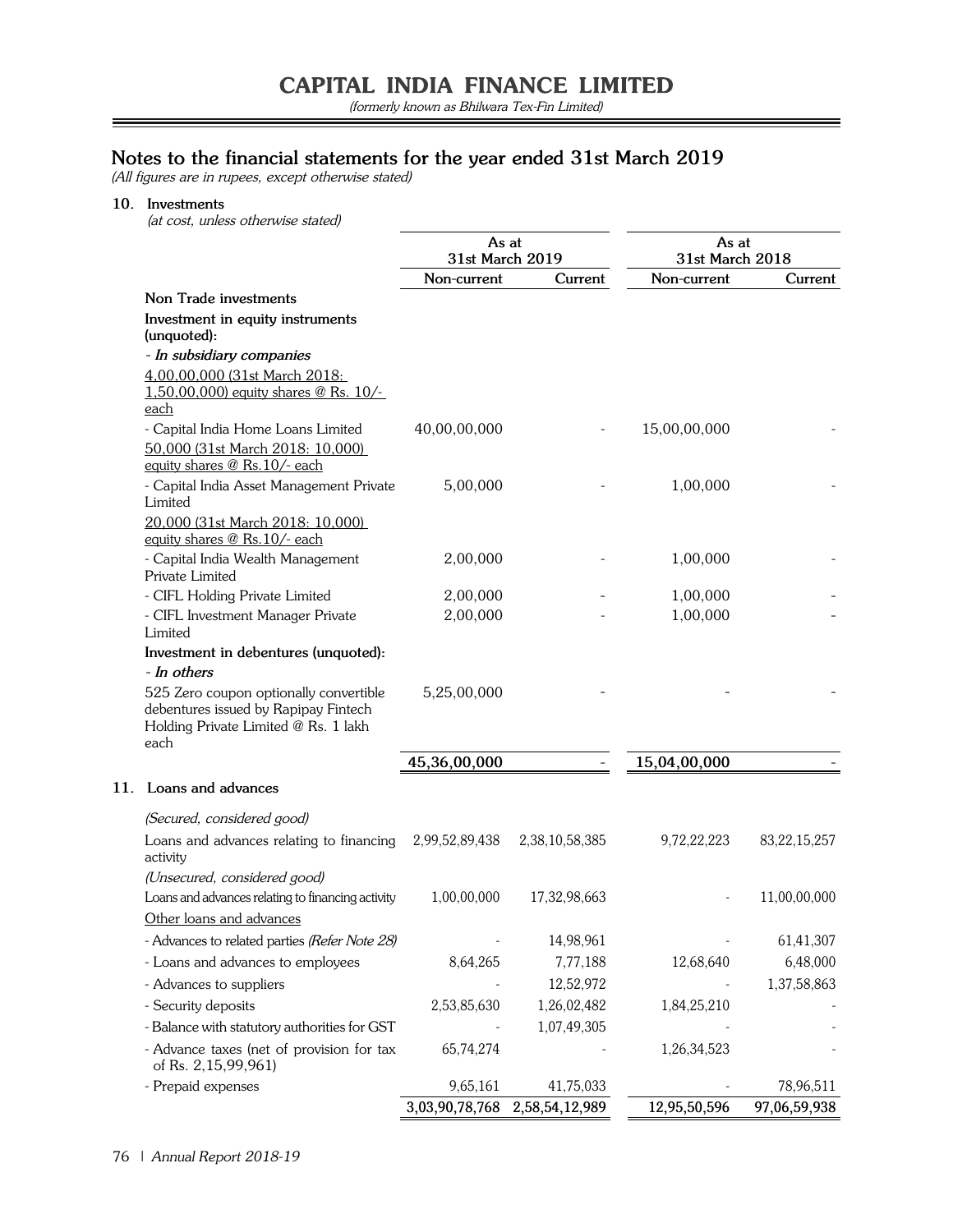(formerly known as Bhilwara Tex-Fin Limited)

## **Notes to the financial statements for the year ended 31st March 2019**

(All figures are in rupees, except otherwise stated)

## **12. Other assets**

|                              |             | As at<br>31st March 2019 | As at<br>31st March 2018 |             |
|------------------------------|-------------|--------------------------|--------------------------|-------------|
|                              | Non-current | Current                  | Non-current              | Current     |
| Unamortised borrowing cost   | 84,40,673   | 61,60,327                |                          |             |
| Interest accrued and due     |             | 1,76,65,500              |                          | 1,21,49,021 |
| Interest accrued but not due |             | 8,13,68,957              |                          | 13,37,654   |
|                              |             | 84,40,673 10,51,94,784   |                          | 1,34,86,675 |

|    |                                                                                         | As at<br>31st March 2019 | As at<br>31st March 2018 |
|----|-----------------------------------------------------------------------------------------|--------------------------|--------------------------|
| 13 | Deferred tax assets (net)                                                               |                          |                          |
|    | Deferred tax asset comprises of:                                                        |                          |                          |
|    | Provision for standard assets                                                           | 65,37,030                | 11,45,564                |
|    | Provision for employee benefits                                                         | 95,33,350                | 3,45,365                 |
|    | Rent equalisation                                                                       | 14,07,410                | 16,62,819                |
|    | Unamortised processing fee                                                              | 1,35,49,540              |                          |
|    | Depreciation on fixed assets                                                            | 24,45,530                |                          |
|    | Deferred tax liability comprises of:                                                    |                          |                          |
|    | Depreciation on fixed assets                                                            |                          | (3, 49, 744)             |
|    | Unamortised borrowing cost                                                              | (42, 51, 810)            |                          |
|    | Deferred tax assets (net)                                                               | 2,92,21,050              | 28,04,004                |
| 14 | Trade receivables                                                                       |                          |                          |
|    | (Unsecured, considered good)                                                            |                          |                          |
|    | Outstanding for a period exceeding six months from the date they<br>are due for payment |                          |                          |
|    | Other receivables                                                                       |                          | 32,40,000                |
|    |                                                                                         |                          | 32,40,000                |
| 15 | Cash and bank balances                                                                  |                          |                          |
|    | Cash and cash equivalents                                                               |                          |                          |
|    | Cash on hand                                                                            |                          | 7,601                    |
|    | Balances with banks                                                                     |                          |                          |
|    | - in current accounts                                                                   | 24,67,45,759             | 58,157                   |
|    | - in fixed deposits with original maturity less than 3 months                           |                          | 16,50,00,000             |
|    | - in unclaimed dividend account                                                         | 1,53,014                 |                          |
|    | Cheques in hand                                                                         | 25, 12, 381              | 25,00,000                |
|    |                                                                                         | 24,94,11,154             | 16,75,65,758             |
|    | Other bank balances                                                                     |                          |                          |
|    | - In earmarked fixed deposits (balances held as security against bank<br>guarantee)     | 1,25,00,000              |                          |
|    | (Other bank deposits with maturity less than 12 months)                                 |                          |                          |
|    |                                                                                         | 26, 19, 11, 154          | 16,75,65,758             |

۲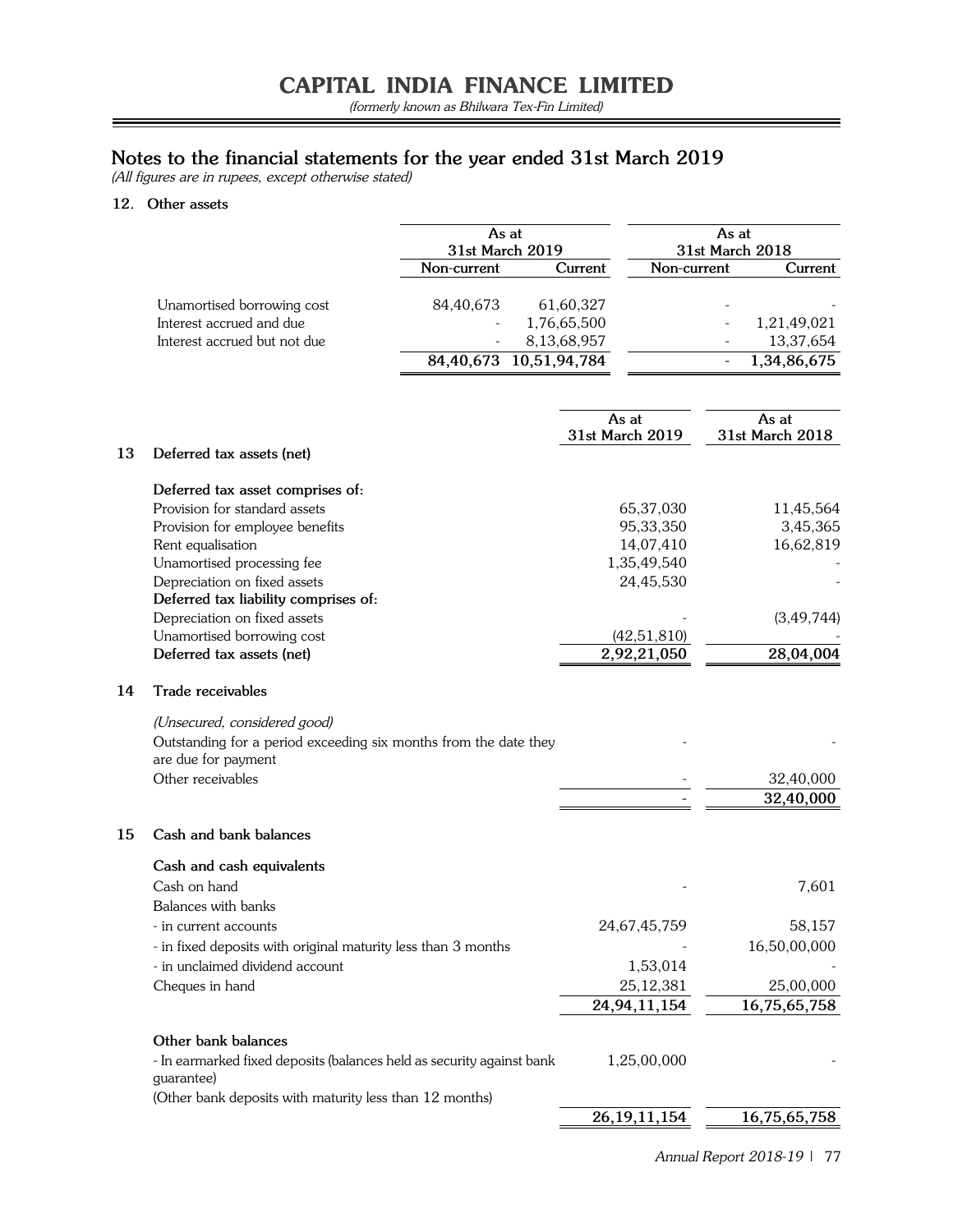۳

## **Notes to the financial statements for the year ended 31st March 2019**

(All figures are in rupees, except otherwise stated)

|    |                                                                                                                                                                                                                                                                                                                                                                                                                                                                                                               | Year ended<br>31st March 2019                                                                                                                                                                                                                                         | Year ended<br>31st March 2018                                                                                                                                                                                |
|----|---------------------------------------------------------------------------------------------------------------------------------------------------------------------------------------------------------------------------------------------------------------------------------------------------------------------------------------------------------------------------------------------------------------------------------------------------------------------------------------------------------------|-----------------------------------------------------------------------------------------------------------------------------------------------------------------------------------------------------------------------------------------------------------------------|--------------------------------------------------------------------------------------------------------------------------------------------------------------------------------------------------------------|
| 16 | Revenue from operations                                                                                                                                                                                                                                                                                                                                                                                                                                                                                       |                                                                                                                                                                                                                                                                       |                                                                                                                                                                                                              |
|    | Interest income<br>- On loans<br>- On bank fixed deposits                                                                                                                                                                                                                                                                                                                                                                                                                                                     | 44,66,21,620<br>71,40,046                                                                                                                                                                                                                                             | 14,05,13,028<br>5,76,330                                                                                                                                                                                     |
|    | Fee income                                                                                                                                                                                                                                                                                                                                                                                                                                                                                                    | 8,32,66,098<br>53,70,27,764                                                                                                                                                                                                                                           | 11,60,00,000<br>25,70,89,358                                                                                                                                                                                 |
| 17 | Other income                                                                                                                                                                                                                                                                                                                                                                                                                                                                                                  |                                                                                                                                                                                                                                                                       |                                                                                                                                                                                                              |
|    | Income from mutual fund units<br>Interest on income tax refund<br>Misc. income                                                                                                                                                                                                                                                                                                                                                                                                                                | 2,51,38,687<br>4,54,520<br>10,850                                                                                                                                                                                                                                     | 1,119                                                                                                                                                                                                        |
|    |                                                                                                                                                                                                                                                                                                                                                                                                                                                                                                               | 2,56,04,057                                                                                                                                                                                                                                                           | 1,119                                                                                                                                                                                                        |
| 18 | Employee benefit expense                                                                                                                                                                                                                                                                                                                                                                                                                                                                                      |                                                                                                                                                                                                                                                                       |                                                                                                                                                                                                              |
|    | Salaries, bonus and allowances<br>Contribution to provident and other funds<br>Staff welfare expenses                                                                                                                                                                                                                                                                                                                                                                                                         | 16,52,85,710<br>58,27,074<br>14,62,958<br>17,25,75,742                                                                                                                                                                                                                | 3,01,47,580<br>11,53,298<br>5,55,223<br>3,18,56,101                                                                                                                                                          |
| 19 | Finance costs                                                                                                                                                                                                                                                                                                                                                                                                                                                                                                 |                                                                                                                                                                                                                                                                       |                                                                                                                                                                                                              |
|    | Interest expenses<br>Other borrowing cost<br>Bank charges                                                                                                                                                                                                                                                                                                                                                                                                                                                     | 7,36,21,977<br>44,36,085<br>23,055<br>7,80,81,117                                                                                                                                                                                                                     | 10,36,02,230<br>44,575<br>10,36,46,805                                                                                                                                                                       |
| 20 | Other expenses                                                                                                                                                                                                                                                                                                                                                                                                                                                                                                |                                                                                                                                                                                                                                                                       |                                                                                                                                                                                                              |
|    | Rent<br>Rates & taxes<br>Repairs & maintenance<br>Office expenses<br>Electricity charges<br>Communication expenses<br>Printing & stationery<br>Insurance<br>Membership & subscription<br>Travelling & conveyance<br>Advertisement, marketing & business promotion expenses<br>Commission & brokerage<br>Auditor's remuneration (Refer note 22)<br>Legal & professional charges<br>Rating fee<br>Listing fee<br>Directors sitting fees<br>Provisions for standard assets<br>Donation<br>Miscellaneous expenses | 4,79,32,366<br>39,67,666<br>63,19,883<br>54,54,180<br>15,60,533<br>20,88,378<br>12,03,702<br>11,43,697<br>30,21,374<br>1,07,75,913<br>52,97,889<br>2,06,298<br>16,33,750<br>1,96,93,370<br>19,07,500<br>2,82,310<br>31,39,500<br>1,82,90,836<br>2,00,000<br>32,63,586 | 1,45,13,555<br>3,22,82,353<br>21,02,684<br>31,65,709<br>4,95,003<br>4,72,956<br>7,75,423<br>10,69,700<br>60,95,331<br>14,76,265<br>1,00,000<br>45, 19, 253<br>2,97,220<br>9,00,000<br>10,41,140<br>15,33,318 |
|    |                                                                                                                                                                                                                                                                                                                                                                                                                                                                                                               | 13,73,82,731                                                                                                                                                                                                                                                          | 7,08,39,910                                                                                                                                                                                                  |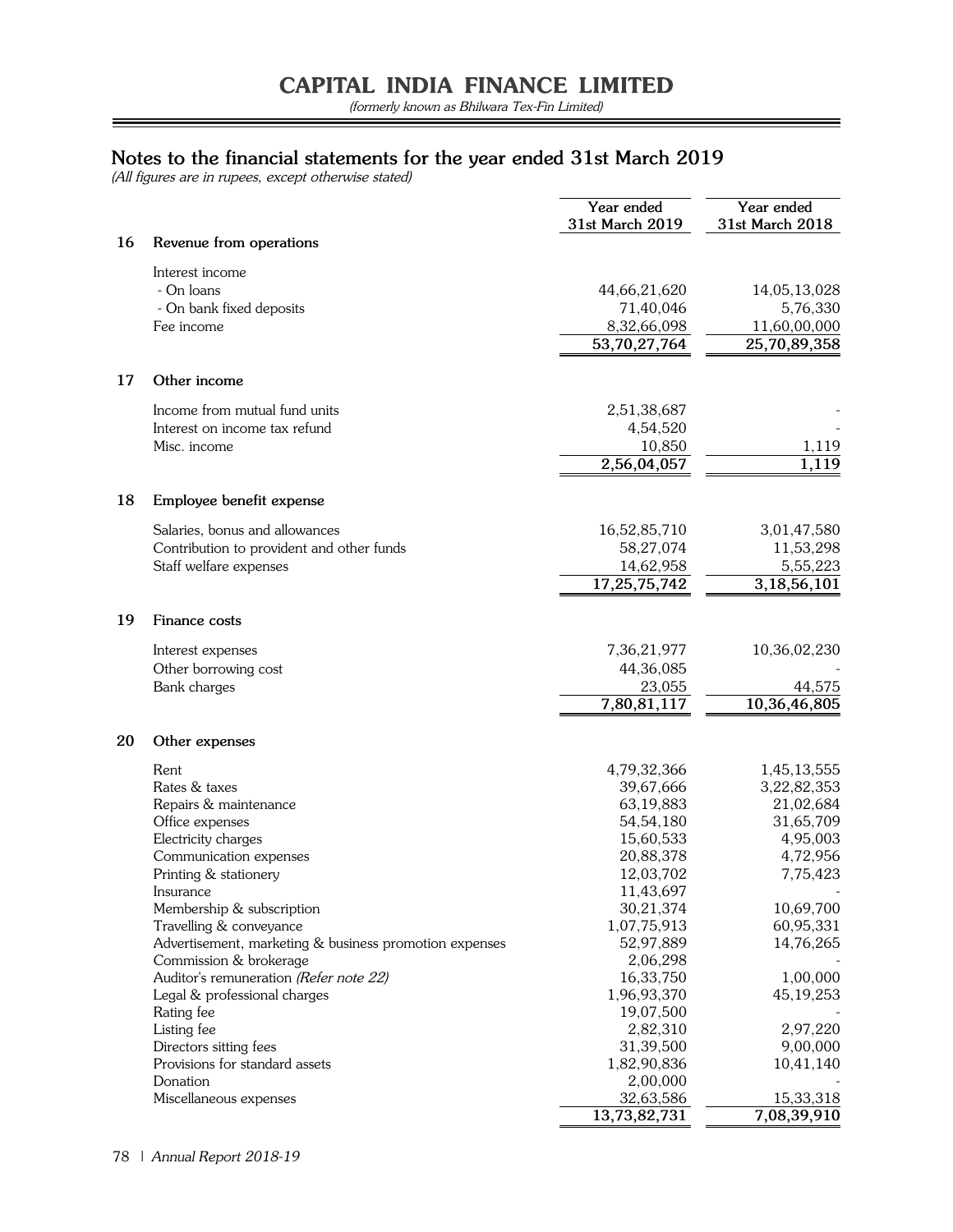## **Notes to the financial statements for the year ended 31st March 2019**

(All figures are in rupees, except otherwise stated)

|    |                                                                         | Year ended<br>31st March 2019 | Year ended<br>31st March 2018 |
|----|-------------------------------------------------------------------------|-------------------------------|-------------------------------|
| 21 | Earnings per share                                                      |                               |                               |
|    | Net profit attributable to equity shareholders (Rs.)                    | 10, 19, 54, 269               | 2,94,86,596                   |
|    | Weighted average number of equity shares outstanding during the<br>year | 4,21,34,493                   | 35,02,700                     |
|    | Nominal value of an equity share (Rs.)                                  | 10                            | 10                            |
|    | Basic earnings per share (in Rs.)                                       | 2.42                          | 8.42                          |
|    | Weighted average number of equity shares under options                  | 3,49,713                      |                               |
|    | Total number of equity shares for diluted earnings per share            | 4,24,84,206                   | 35,02,700                     |
|    | Diluted earnings per share (in Rs.)                                     | 2.40                          | 8.42                          |
|    |                                                                         | Year ended<br>31st March 2019 | Year ended<br>31st March 2018 |
| 22 | Auditor's remuneration (net of GST credit availed) *                    |                               |                               |
|    | Audit fees                                                              | 11,68,000                     | 1,00,000                      |
|    | Certification                                                           | 2,15,750                      |                               |
|    | Other services                                                          | 2,50,000                      |                               |
|    |                                                                         | 16, 33, 750                   | 1,00,000                      |
|    |                                                                         |                               |                               |

\* Excludes fees of Rs. 59,95,000 in respect of funds raised through rights issue, adjusted against securities premium.

## **23 Contingent liabilities**

The Company has provided bank guarantee amounting to Rs. 1,24,37,482 as on 31st March 2019 to BSE Limited for rights issue of its shares. The Company has pledged fixed deposit with bank aggregating of Rs. 1,25,00,000 for obtaining the above bank guarantees. (31st March 2018: Nil)

There were no pending litigations which would impact the financial position of the company.

There are no long-term contracts including derivative contracts for which there were any material foreseeable losses.

## **24 Capital & other commitments**

- Estimated amount of contracts (net of advances) remaining to be executed on capital account and not provided for as at 31st March 2019 is Rs. 18,36,000. (31st March 2018: Rs. 2,28,08,925)

|    |                                                    | Year ended<br>31st March 2019 | Year ended<br>31st March 2018 |
|----|----------------------------------------------------|-------------------------------|-------------------------------|
| 25 | Expenditure in foreign currency (on accrual basis) |                               |                               |
|    | Legal & professional charges                       | 9,42,300                      |                               |
|    |                                                    | 9,42,300                      |                               |

Amount incurred in foreign currency towards payment of capital advances as on 31st March 2019 - Nil (31st March 2018: Rs. 20,44,853)

Expenses incurred on foreign travel is billed by travel agent to the Company in Indian Rupees and hence not required to be disclosed.

There are no reportable earnings in foreign currency during the year ended 31st March 2019. (31st March 2018: Nil)

The Company do not have any exposures in foreign currency as at the Balance Sheet date.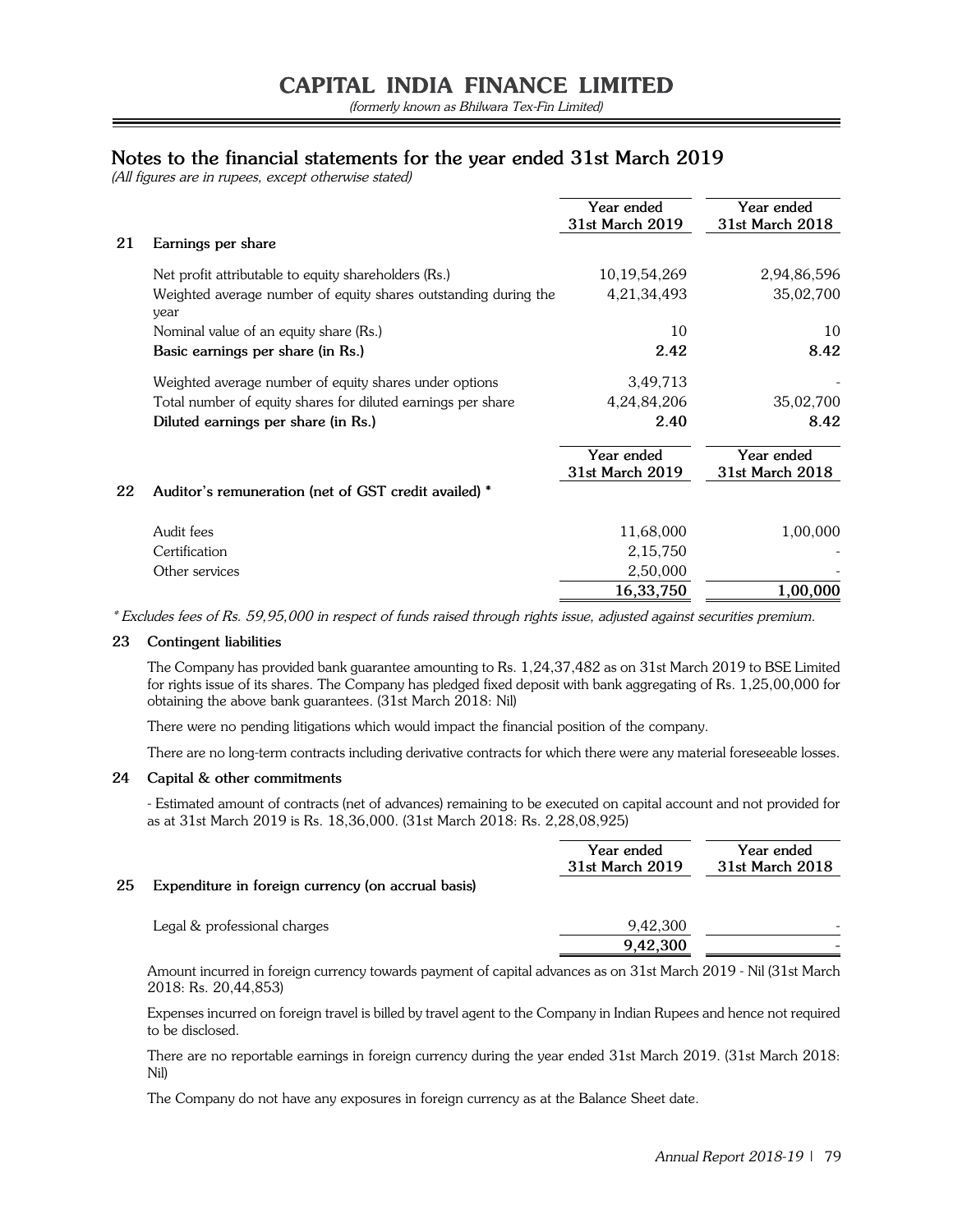## **Notes to the financial statements for the year ended 31st March 2019**

(All figures are in rupees, except otherwise stated)

## **26 Segment information**

The Company is an NBFC registered with the Reserve Bank of India and is in the business of providing credit and related financial advisory services in India. Hence there are no separate reportable segments as per the Accounting Standard (AS) - 17 'Segment Reporting' specified under section 133 of the Companies Act 2013.

## **27 Leases (Operating Lease)**

The registered office and corporate office are taken on operating lease. Both the office premises has a noncancellable lease for 36 months. There are no subleases. Lease payments during the year are charged to Statement of Profit and Loss.

|                                                     | 31st March 2019 | 31st March 2018 |
|-----------------------------------------------------|-----------------|-----------------|
| Description                                         |                 |                 |
| Operating lease payments recognised during the year | 4,79,32,366     | 1,45,13,555     |
| Minimum Lease Obligations                           |                 |                 |
| Not later than one year                             | 4,60,85,279     | 4,60,85,279     |
| Later than one year but not later than five years   | 1,94,93,054     | 6,55,78,333     |
| Later than five years                               |                 |                 |

## **28 Related party disclosures**

Disclosures as required by the Accounting Standard 18 (AS – 18) "Related Party Disclosures" are given below :

| Name of the related party                       | Nature of relationship                                                      |
|-------------------------------------------------|-----------------------------------------------------------------------------|
| Capital India Home Loans Limited                | Subsidiary Company                                                          |
| Capital India Asset Management Private Limited  | Subsidiary Company                                                          |
| Capital India Wealth Management Private Limited | Subsidiary Company                                                          |
| CIFL Holdings Private Limited                   | Subsidiary Company                                                          |
| CIFL Investment Manager Private Limited         | Subsidiary Company                                                          |
| Capital India Corp LLP                          | Enterprise having significant influence or control                          |
| Sahyog Homes Limited                            | Enterprise where key management personnel exercise<br>significant influence |
| Mr. Keshav Porwal                               | Managing Director                                                           |
| Mr. Amit Sahai Kulshreshtha                     | Executive Director & CEO                                                    |

## **(i) Names of related parties**

**Note:** Related party and their relationships are reported only where the Company has transactions with those parties during the current year / previous year.

## **(ii) Details of transaction with related parties are as follows:**

| Nature of the                  |                                     |                    |                       |                                                             | <b>Subsidiary Companies</b> |                                                              |                       |                       |                       |                                                      |
|--------------------------------|-------------------------------------|--------------------|-----------------------|-------------------------------------------------------------|-----------------------------|--------------------------------------------------------------|-----------------------|-----------------------|-----------------------|------------------------------------------------------|
| Transaction                    | Capital India Home Loans<br>Limited |                    |                       | Capital India Asset<br><b>Management Private</b><br>Limited |                             | Capital India Wealth<br><b>Management Private</b><br>Limited | Private Limited       | <b>CIFL Holdings</b>  |                       | CIFL Investment<br><b>Manager Private</b><br>Limited |
|                                | 31st March<br>2019                  | 31st March<br>2018 | 31st<br>March<br>2019 | 31st<br>March<br>2018                                       | 31st<br>March<br>2019       | 31st<br>March<br>2018                                        | 31st<br>March<br>2019 | 31st<br>March<br>2018 | 31st<br>March<br>2019 | 31st<br>March<br>2018                                |
| Transactions during the year   |                                     |                    |                       |                                                             |                             |                                                              |                       |                       |                       |                                                      |
| Reimbursement<br>of expenses   | 89.52.732                           | 49.82.686          |                       | 26.935                                                      |                             | 26,935                                                       |                       | 26.935                |                       | 26.935                                               |
| Investment in<br>equity shares | 25.00.00.000                        | 15.00.00.000       | 4.00.000              | 1.00.000                                                    | 1.00.000                    | 1.00.000                                                     | 1.00.000              | 1.00.000              | 1.00.000              | 1.00.000                                             |
| Closing balances               |                                     |                    |                       |                                                             |                             |                                                              |                       |                       |                       |                                                      |
| Receivable                     | 14.98.961                           | 40.24.569          |                       | 26.935                                                      |                             | 26,935                                                       |                       | 26.935                |                       | 26,935                                               |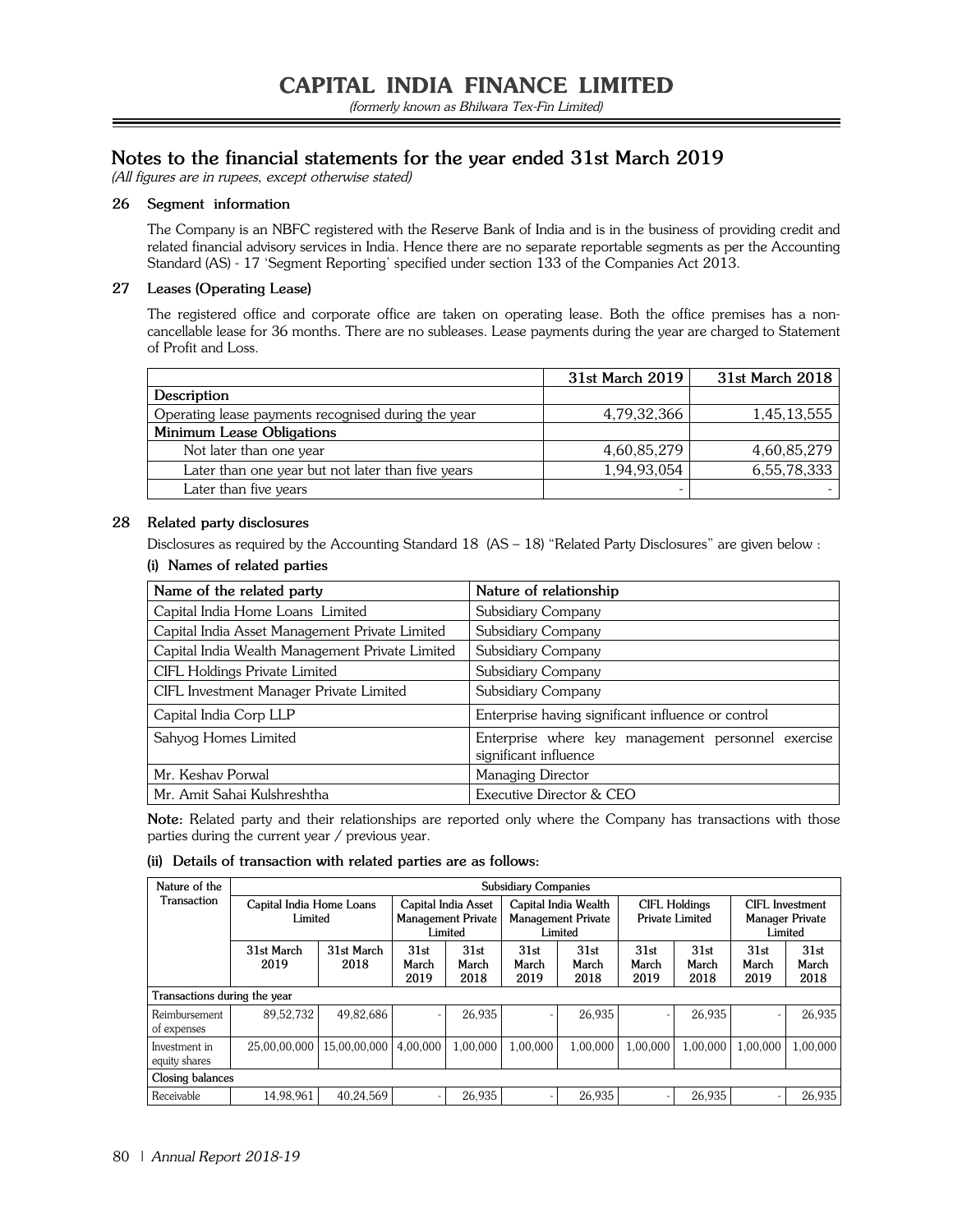## **Notes to the financial statements for the year ended 31st March 2019**

(All figures are in rupees, except otherwise stated)

| Nature of the Transaction                               | Enterprise having significant<br>influence and control |                    |                    | Enterprise where key<br>management personnel<br>exercise significant influence |                    | <b>Key Managerial Personnel</b> |                                |                    |
|---------------------------------------------------------|--------------------------------------------------------|--------------------|--------------------|--------------------------------------------------------------------------------|--------------------|---------------------------------|--------------------------------|--------------------|
|                                                         | Capital India Corp LLP                                 |                    |                    | Sahyog Homes Limited                                                           |                    | Mr. Keshav Porwal               | Mr. Amit Sahai<br>Kulshreshtha |                    |
|                                                         | 31st March<br>2019                                     | 31st March<br>2018 | 31st March<br>2019 | 31st March<br>2018                                                             | 31st March<br>2019 | 31st March<br>2018              | 31st March<br>2019             | 31st March<br>2018 |
| Transactions during the year                            |                                                        |                    |                    |                                                                                |                    |                                 |                                |                    |
| Interest income                                         |                                                        |                    |                    | 1,08,01,729                                                                    |                    |                                 |                                |                    |
| Interest expense                                        |                                                        | 52,79,454          |                    |                                                                                |                    |                                 |                                |                    |
| Reimbursement of expenses                               |                                                        |                    | 15,03,383          | 20,08,998                                                                      |                    |                                 |                                |                    |
| Remuneration paid                                       |                                                        |                    |                    |                                                                                | 1,10,00,000        | 37,90,960                       | 1,09,99,400                    | 36,34,891          |
| Advance towards share<br>application money              |                                                        | 1,25,00,00,000     |                    |                                                                                |                    |                                 |                                |                    |
| Repayment of Advance towards<br>share application money | 1,25,00,00,000                                         |                    |                    |                                                                                |                    |                                 |                                |                    |
| Inter Corporate deposits taken#                         |                                                        | 15,00,00,000       |                    |                                                                                |                    |                                 |                                |                    |
| Inter Corporate deposits repaid                         |                                                        | 15,00,00,000       |                    |                                                                                |                    |                                 |                                |                    |
| Inter Corporate deposits given#                         |                                                        |                    |                    | 19,80,00,000                                                                   |                    |                                 |                                |                    |
| Inter Corporate deposits<br>received back               |                                                        |                    |                    | 19,80,00,000                                                                   |                    |                                 |                                |                    |
| Closing balances                                        |                                                        |                    |                    |                                                                                |                    |                                 |                                |                    |
| Advance towards share<br>application money              |                                                        | 1,25,00,00,000     |                    |                                                                                |                    |                                 |                                |                    |
| Receivable                                              |                                                        |                    |                    | 20,08,998                                                                      |                    |                                 |                                |                    |

# Maximum loan given / taken at any time during the year

\$ Includes allocated shared expenses

Investments in equity shares of subsidiaries have been disclosed uner "Non-current investments" (Refer Note 10)

## **29 Gratuity and other post-employment benefit plans**

## **a) Defined Contribution Plan**

The Company has recognised Rs. 39,98,299 for the year ended 31st March 2019 in Statement of Profit and Loss under Company's Contribution to Provident Fund. (31st March 2018: Rs. 10,17,364)

## **b) Defined Benefit Plan**

The Company has a defined benefit gratuity plan, under which every employee who has completed atleast five years of service gets a gratuity on departure @15 days of last drawn basic salary for each completed year of service.

The following tables summarise the components of net benefit expense recognised in the Statement of Profit and Loss and amounts recognised in the Balance Sheet for the gratuity plan.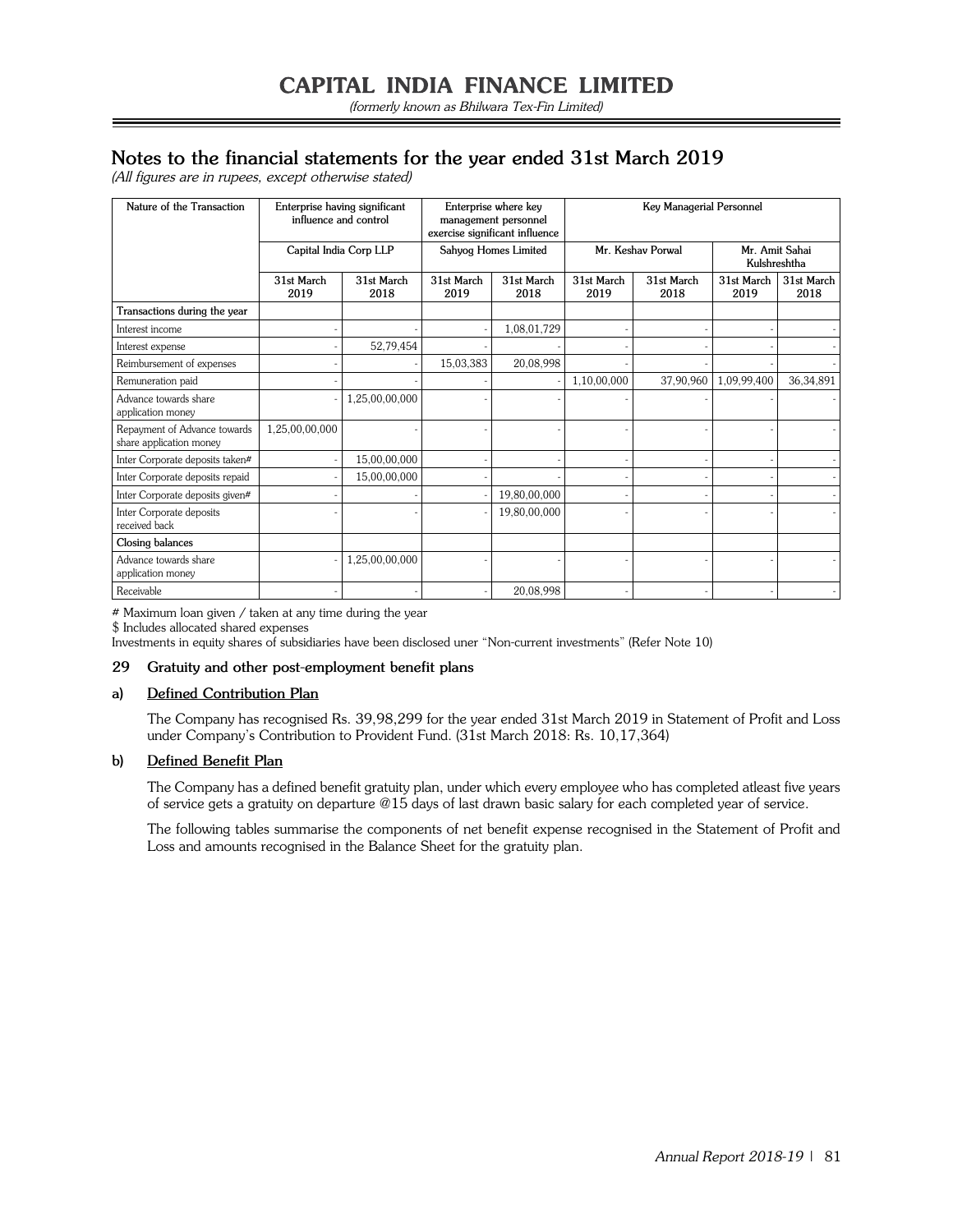(formerly known as Bhilwara Tex-Fin Limited)

=

## **Notes to the financial statements for the year ended 31st March 2019**

(All figures are in rupees, except otherwise stated)

|                                                                                                       | As at<br>31st March 2019                | As at<br>31st March 2018        |
|-------------------------------------------------------------------------------------------------------|-----------------------------------------|---------------------------------|
| <b>Statement of Profit and Loss</b>                                                                   |                                         |                                 |
| Net employee benefit expense recognised in the employee<br>cost                                       |                                         |                                 |
| Current service cost                                                                                  | 11, 11, 426                             | 1,35,934                        |
| Interest cost on benefit obligation                                                                   |                                         |                                 |
| Expected return on plan assets                                                                        |                                         |                                 |
| Net actuarial (gain) / loss recognised in the year                                                    | 7,16,997                                |                                 |
| Amount not recognised as asset                                                                        |                                         |                                 |
| Gratuity expense                                                                                      | 18,28,423                               | 1,35,934                        |
| Actual return on plan assets                                                                          |                                         |                                 |
| <b>Balance Sheet</b>                                                                                  |                                         |                                 |
| Benefit asset/ liability                                                                              |                                         |                                 |
| Present value of defined benefit obligation                                                           | 19,64,357                               | 1,35,934                        |
| Fair value of plan assets                                                                             |                                         |                                 |
| Less: Amount not recognised as asset                                                                  |                                         |                                 |
| Plan (asset) / liability                                                                              | 19,64,357                               | 1,35,934                        |
| Changes in the present value of defined benefit obligation are<br>as follows                          |                                         |                                 |
| Opening defined benefit obligation                                                                    | 1,35,934                                |                                 |
| Current service cost                                                                                  | 11,11,426                               | 1,35,934                        |
| Interest cost                                                                                         |                                         |                                 |
| Past service cost                                                                                     |                                         |                                 |
| Benefits paid                                                                                         |                                         |                                 |
| Actuarial (gains)/ losses on obligation                                                               | 7,16,997                                |                                 |
| Closing defined benefit obligation                                                                    | 19,64,357                               | 1,35,934                        |
| The principal assumptions used in determining gratuity liabili-<br>ty for the Company is shown below: |                                         |                                 |
| Discount rate                                                                                         | 7.79%                                   | 7.58%                           |
| Expected rate of return on assets                                                                     | ΝA                                      | ΝA                              |
| Employee turnover                                                                                     | 5.00%                                   | 5.00%                           |
| Mortality                                                                                             | Indian Assured                          | Indian Assured Lives            |
|                                                                                                       | Lives Mortality<br>$(2012-14)$ Ultimate | Mortality (2006-08)<br>Ultimate |
| The estimates of future salary increases, considered in actuarial val-                                | 10.00%                                  | 5.00%                           |
| uation, take account of inflation, seniority, promotion and other                                     |                                         |                                 |
| relevant factors, such as supply and demand in the employment                                         |                                         |                                 |
| market.                                                                                               |                                         |                                 |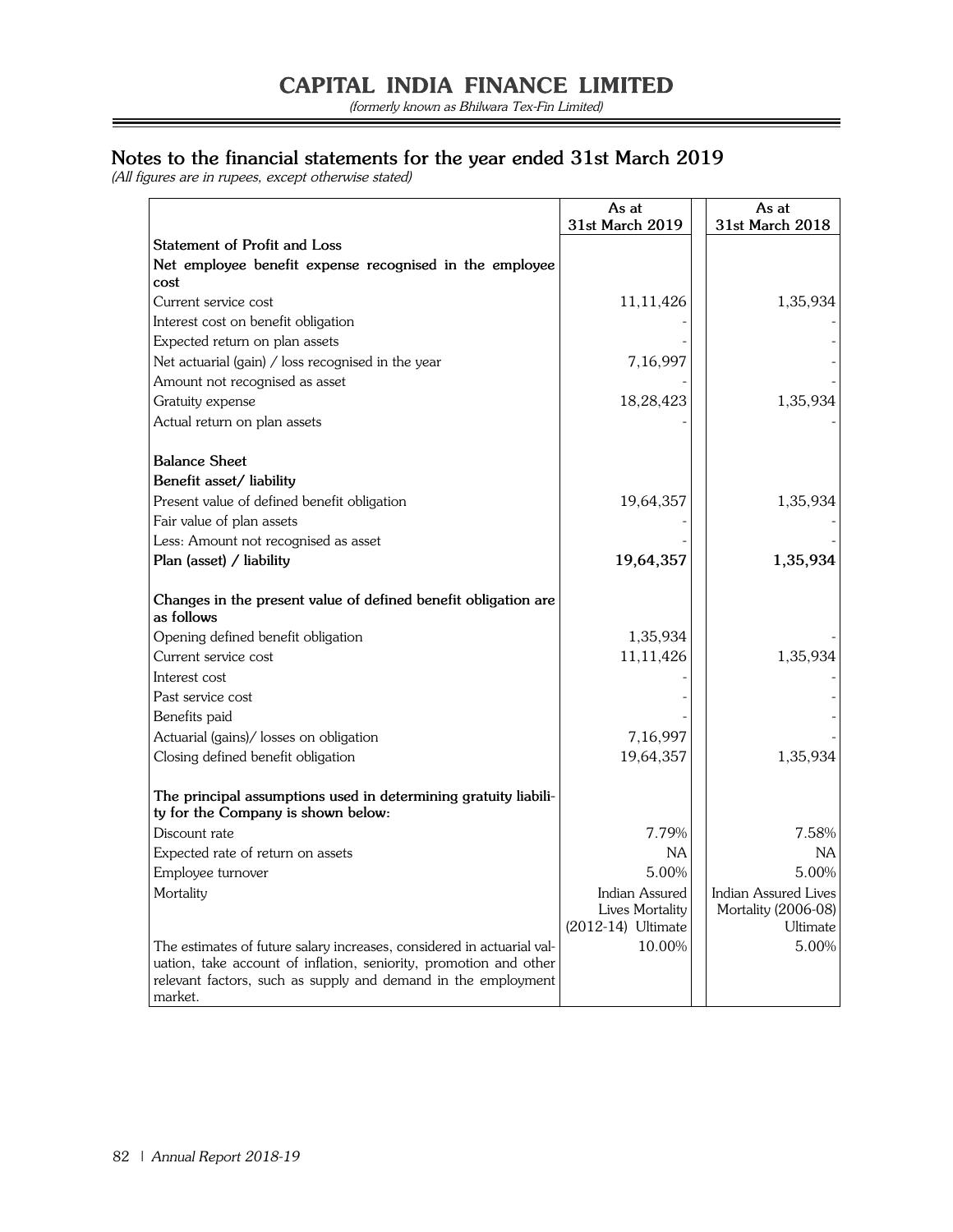## **Notes to the financial statements for the year ended 31st March 2019**

(All figures are in rupees, except otherwise stated)

| Amounts for the Current and previous four years are as follows: |                             |                             |                             |                             |                             |
|-----------------------------------------------------------------|-----------------------------|-----------------------------|-----------------------------|-----------------------------|-----------------------------|
|                                                                 | As at<br>31st March<br>2019 | As at<br>31st March<br>2018 | As at<br>31st March<br>2017 | As at<br>31st March<br>2016 | As at<br>31st March<br>2015 |
| Defined benefit obligation                                      | 19,64,357                   | 1,35,934                    |                             |                             |                             |
| Plan Assets                                                     |                             |                             |                             |                             |                             |
| Surplus / (deficit)                                             |                             |                             |                             |                             |                             |
| Experience adjustments on<br>plan liabilities                   | 3,21,799                    |                             |                             |                             |                             |
| adjustments on<br>Experience<br>plan assets                     |                             |                             |                             |                             |                             |

## **Notes:**

Since the gratuity plan of the Company is not funded, the disclosure regarding change in fair value of plan assets and categories of plan assets are not required.

c) The company has recognised Rs. 16,37,297 (31st March 2018: Rs. 11,17,547) for compensated absences in Statement of Profit and Loss for current year. The defined benefit obligation with respect to provision for compensated absences is Rs. 27,54,844 as at 31st March 2019 (31st March 2018: Rs. 11,17,547).

## **30 Employee Stock Option Plan**

a) The shareholders of the Company passed a resolution through postal ballot/ e-voting on 23rd September 2018 for approval of the issue of 35,00,000 options under the Scheme titled "CIFL EMPLOYEE STOCK OPTION PLAN 2018" (ESOP SCHEME).

The ESOP Scheme allows the issue of options to employees of the Company and its subsidiaries (whether in India or abroad). Each option comprises one underlying equity share.

As per the ESOP Scheme, the Board grants the options to the employees deemed eligible. The Exercise Price for the Options shall be determined by the Board which shall not be less than the face value of the Shares of the Company as on date of Grant. The options granted vest not earlier than minimum period of 1 (One) year and not later than maximum period of 5 (Five) years from the date of Grant. The Board at its discretion may grant Options specifying Vesting Period ranging from minimum and maximum period as afore-stated. The Exercise Period in respect of Vested Options shall be period as specified in the Grant Letter, which period shall not be more than 5 (Five) years from the date of Vesting of Options.

The difference between the fair price of the share underlying the options granted on the date of grant of option and the exercise price of the option (being the intrinsic value of the option) representing Stock compensation expense is expensed over the vesting period.

b) Employee stock options details as on the balance sheet date are as follows:

|                                                                           | During the year ended<br>31st March 2019 |                                                        |
|---------------------------------------------------------------------------|------------------------------------------|--------------------------------------------------------|
|                                                                           | Options<br>(Numbers)                     | Weighted average<br>exercise price per<br>option (Rs.) |
| Option outstanding at the beginning of the year:                          |                                          |                                                        |
| Granted during the year:                                                  | 16,35,000                                | 72                                                     |
| Vested during the year:                                                   |                                          |                                                        |
| Exercised during the year:                                                |                                          |                                                        |
| Lapsed during the year:                                                   |                                          |                                                        |
| Options outstanding at the end of the year:                               | 16,35,000                                | 72                                                     |
| Options available for grant:                                              | 18,65,000                                | 72                                                     |
| Range of exercise price for options outstanding at the end of the<br>vear | 72                                       |                                                        |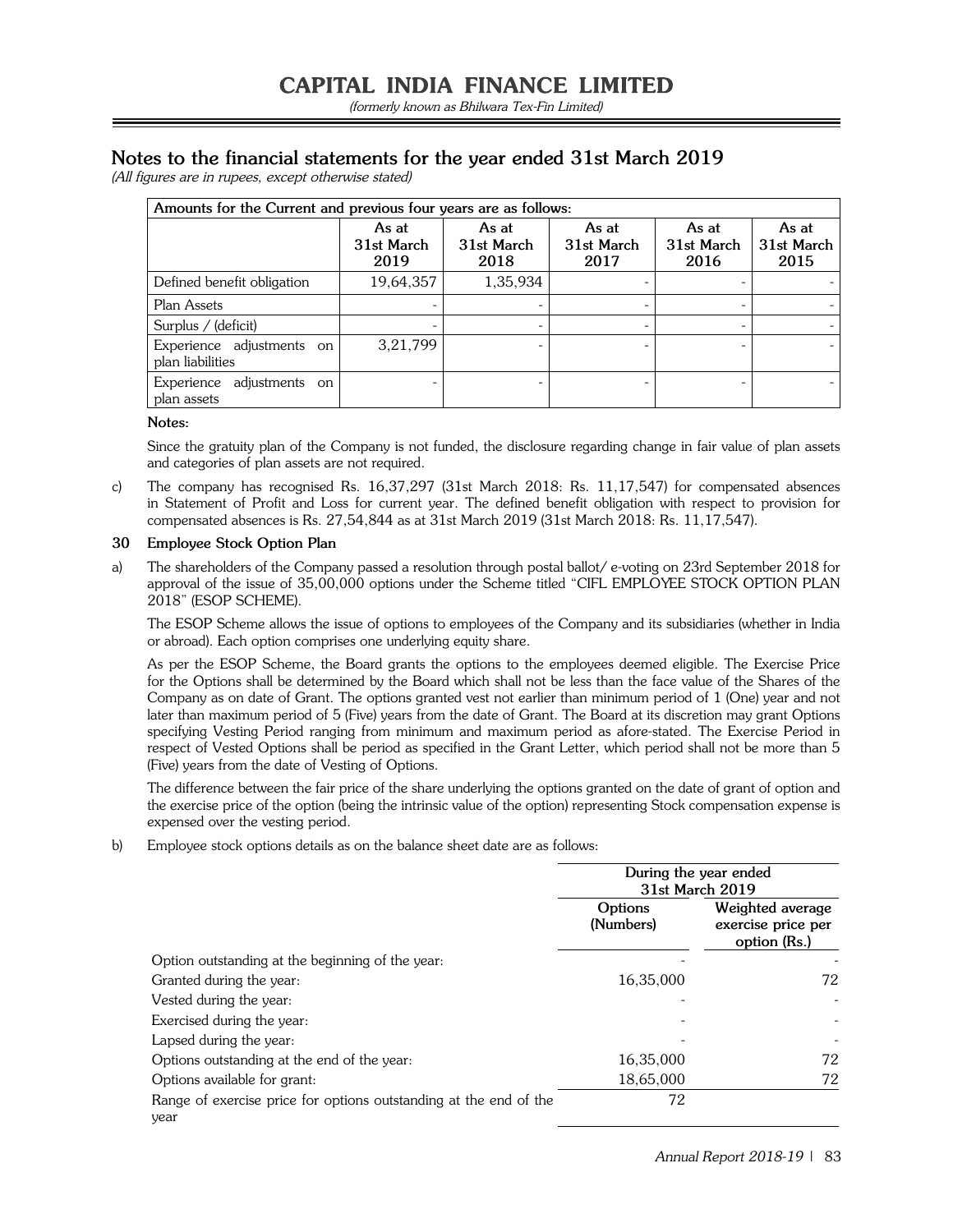(formerly known as Bhilwara Tex-Fin Limited)

## **Notes to the financial statements for the year ended 31st March 2019**

(All figures are in rupees, except otherwise stated)

Weighted average remaining contractual life for options outstanding as at 31st March 2019 is 2 years and 1 month.

c) The impact on Earnings per Share if the 'fair value' of the options (on the date of the grant) were considered instead of the 'intrinsic value' is as under:

| <b>Particulars</b>                                                                                                             | For the year ended<br>31st March 2019 |
|--------------------------------------------------------------------------------------------------------------------------------|---------------------------------------|
| Profit as reported                                                                                                             | 10, 19, 54, 269                       |
| Add / (Less): stock based employee compensation (intrinsic value)                                                              | 2,80,18,945                           |
| Add / (Less): stock based compensation expenses determined under fair value method for<br>the grants issued (See Note d below) | (25, 14, 245)                         |
| Net Profit / (Loss) (proforma)                                                                                                 | 12,74,58,969                          |
| Basic earnings per share (as reported)                                                                                         | 2.42                                  |
| Basic earnings per share (proforma)                                                                                            | 3.03                                  |
| Diluted earnings per share (as reported)                                                                                       | 2.40                                  |
| Diluted earnings per share (proforma)                                                                                          | 3.00                                  |

d) The fair value of the options has been determined under the Black-Scholes model. The assumptions used in this model for calculating fair value are as below:

| <b>Assumptions</b>                   | As at             |
|--------------------------------------|-------------------|
|                                      | 31st March 2019   |
| Risk free interest rate              | $6.62\% - 7.10\%$ |
| Expected life                        | 1 year to 4 years |
| Expected annual volatility of shares | 18%               |
| Expected dividend yield              | $0.00\%$          |
|                                      |                   |

- 31 The Company has been classified as a Systemically Important Non-Deposit Accepting or Holding Non-Banking Financial Company w.e.f. 28th January 2019. Additional Disclosures as per the guidelines issued by the Reserve Bank of India in respect of Non Banking Financial (Non deposit accepting or holding) Systemically Important (NBFC-ND-SI) is as under:
- **a. Capital funds, risk assets/ exposure and risk asset ratio (CRAR) as at 31st March 2019**

#### **(Amount in Rs. crore)**

| S.No | Item                                                  | 31st March 2019 |
|------|-------------------------------------------------------|-----------------|
|      | $CRAR$ $%$                                            | 81.22%          |
| 2    | CRAR - Tier I capital (%)                             | 80.86%          |
| 3    | CRAR - Tier II Capital (%)                            | 0.36%           |
| 4    | Amount of subordinated debt raised as Tire-II capital |                 |
|      | Amount raised by issued of Perpetual Debt Instruments |                 |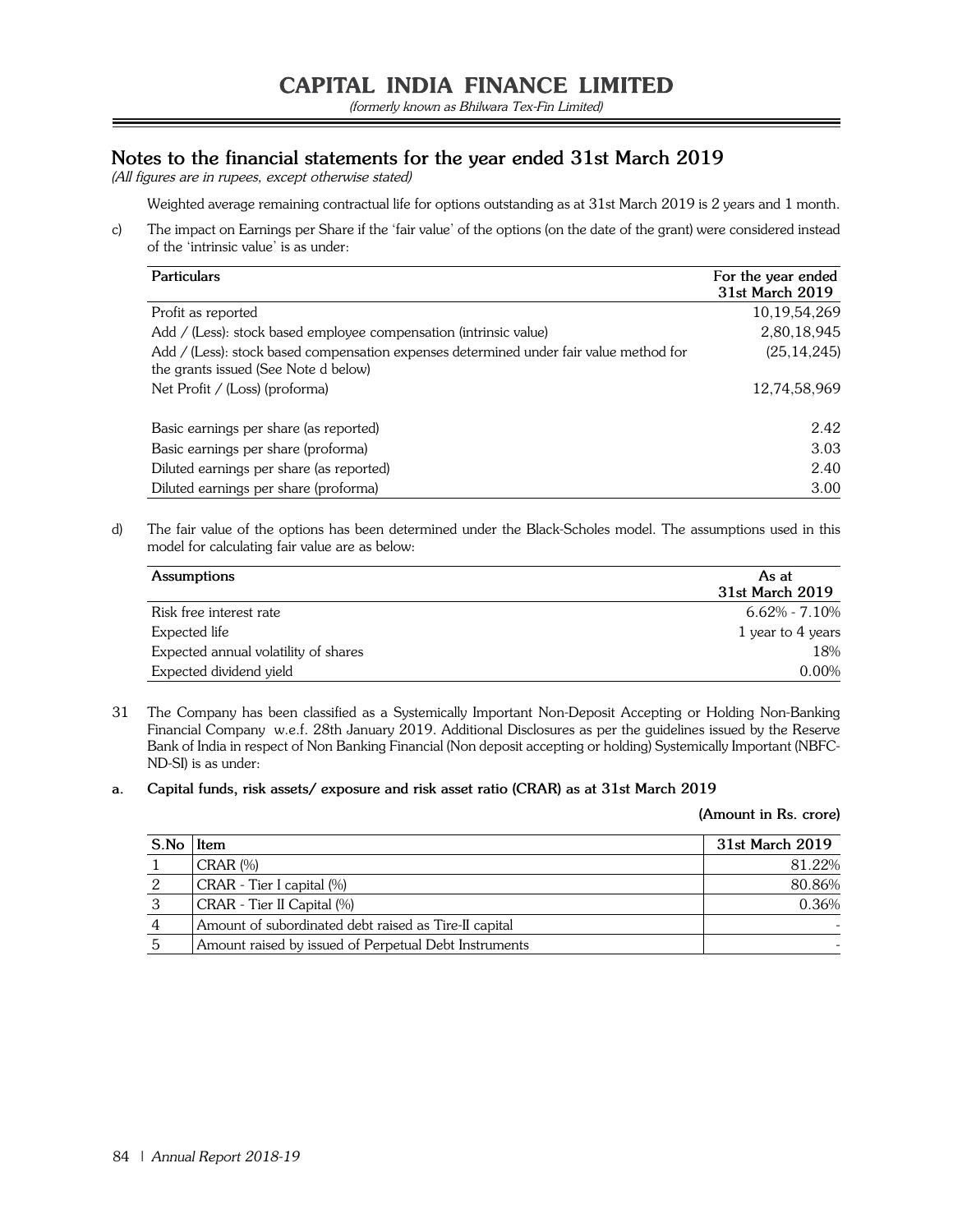(formerly known as Bhilwara Tex-Fin Limited)

## **Notes to the financial statements for the year ended 31st March 2019**

(All figures are in rupees, except otherwise stated)

| Investments |                                                                        | (Amount in Rs. crore) |  |
|-------------|------------------------------------------------------------------------|-----------------------|--|
|             | S.No   Particulars                                                     | 31st March 2019       |  |
|             | Value of investments                                                   |                       |  |
|             | (i) Gross value of investments                                         |                       |  |
|             | (a) in India                                                           | 45.36                 |  |
|             | (a) outside India                                                      |                       |  |
|             | (ii) Provision for depreciation                                        |                       |  |
|             | (a) in India                                                           |                       |  |
|             | (a) outside India                                                      |                       |  |
|             | (iii) Net value of investments                                         |                       |  |
|             | (a) in India                                                           | 45.36                 |  |
|             | (a) outside India                                                      |                       |  |
| 2           | Movement of provisions held towards depreciation on investments        |                       |  |
|             | (i) Opening balance                                                    |                       |  |
|             | (ii) Add : Provisions made during the year                             |                       |  |
|             | (iii) Less : Write-off/ write-back of excess provision during the year |                       |  |
|             | (i) Closing balance                                                    |                       |  |

## **c. Derivatives**

The Company has no transactions / exposure in derivatives in the current year.

## **d. Disclosures relating to Securitisation**

The Company has not entered in securitisation transaction during the year and had no outstanding securitisation transactions for earlier years.

## **e. Details of Financial Assets sold to Securitisation / Reconstruction Company for Asset Reconstruction** The Company has not sold any financial asset to securitisation / reconstruction company for asset reconstruction in the current year.

## **f. Details of Assignment transactions**

The Company has not undertaken any assignment transactions in the current year.

## **g. Details of non-performing financial assets purchase / sold**

The Company has not purchased / sold any non-performing financial assets in the current year.

## **h. Exposure**

| <i>i.</i> Exposure to Real Estate Sector |                                                                                                                                                                                                                                                                                                                                                                     | (Amount in Rs. crore) |
|------------------------------------------|---------------------------------------------------------------------------------------------------------------------------------------------------------------------------------------------------------------------------------------------------------------------------------------------------------------------------------------------------------------------|-----------------------|
| Sr.No                                    | Category                                                                                                                                                                                                                                                                                                                                                            | 31st March 2019       |
| a)                                       | Direct exposure                                                                                                                                                                                                                                                                                                                                                     |                       |
| (i)                                      | <b>Residential Mortgages -</b>                                                                                                                                                                                                                                                                                                                                      |                       |
|                                          | Lending fully secured by mortgages on residential property that is or will be<br>occupied by the borrower or that is rented                                                                                                                                                                                                                                         | 11.60                 |
| (ii)                                     | Commercial Real Estate -                                                                                                                                                                                                                                                                                                                                            |                       |
|                                          | Lending secured by mortgages on commercial real estates (office buildings, retail<br>space, multipurpose commercial premises, multi-family residential buildings,<br>multi-tenanted commercial premises, industrial or warehouse space, hotels, land<br>acquisition, development & construction etc.). Exposure would also include non-<br>fund based (NFB) limits; | 299.69                |
| (iii)                                    | Investments in Mortgage Backed Securities (MBS) and other securitised                                                                                                                                                                                                                                                                                               |                       |
|                                          | exposures -                                                                                                                                                                                                                                                                                                                                                         |                       |
|                                          | Residential,                                                                                                                                                                                                                                                                                                                                                        |                       |
| 2                                        | Commercial Real Estate.                                                                                                                                                                                                                                                                                                                                             |                       |
|                                          | <b>Total Exposure to Real Estate Sector</b>                                                                                                                                                                                                                                                                                                                         | 311.29                |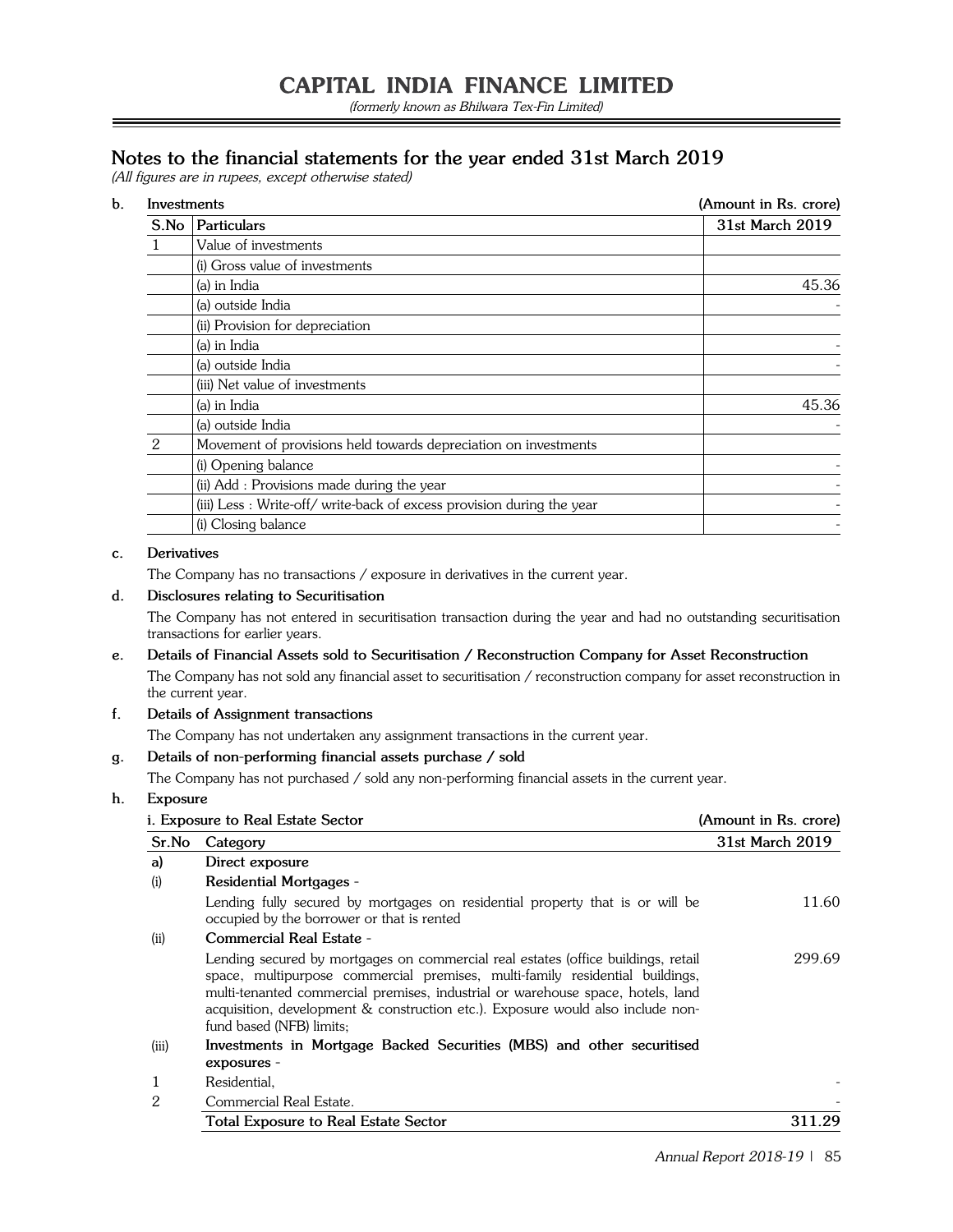(formerly known as Bhilwara Tex-Fin Limited)

## **Notes to the financial statements for the year ended 31st March 2019**

(All figures are in rupees, except otherwise stated)

## **ii. Exposure to Capital Market**

**(Amount in Rs. crore)**

| <b>Particulars</b>                                                                                                                                                                                                                                                                                                                                                               | 31st March 2019 |
|----------------------------------------------------------------------------------------------------------------------------------------------------------------------------------------------------------------------------------------------------------------------------------------------------------------------------------------------------------------------------------|-----------------|
| direct investment in equity shares, convertible bonds, convertible debentures and<br>(i)<br>units of equity-oriented mutual funds the corpus of which is not exclusively invested<br>in corporate debt;                                                                                                                                                                          |                 |
| (ii)<br>advances against shares / bonds / debentures or other securities or on clean basis<br>to individuals for investment in shares (including IPOs / ESOPs), convertible bonds,<br>convertible debentures, and units of equity-oriented mutual funds;                                                                                                                         |                 |
| (iii)<br>advances for any other purposes where shares or convertible bonds or convertible<br>debentures or units of equity oriented mutual funds are taken as primary security;                                                                                                                                                                                                  |                 |
| advances for any other purposes to the extent secured by the collateral security of<br>(iv)<br>shares or convertible bonds or convertible debentures or units of equity oriented<br>mutual funds i.e. where the primary security other than shares / convertible bonds<br>/ convertible debentures / units of equity oriented mutual funds does not fully cover<br>the advances: |                 |
| secured and unsecured advances to stockbrokers and guarantees issued on behalf of<br>(v)<br>stockbrokers and market makers;                                                                                                                                                                                                                                                      |                 |
| loans sanctioned to corporates against the security of shares / bonds / debentures or<br>(vi)<br>other securities or on clean basis for meeting promoter's contribution to the equity of<br>new companies in anticipation of raising resources;                                                                                                                                  |                 |
| (vii)<br>bridge loans to companies against expected equity flows / issues;                                                                                                                                                                                                                                                                                                       |                 |
| (viii)<br>all exposures to Venture Capital Funds (both registered and unregistered)                                                                                                                                                                                                                                                                                              |                 |
| <b>Total Exposure to Capital Market</b>                                                                                                                                                                                                                                                                                                                                          |                 |

## **i. Details of financing of parent company products**

Not Applicable

## **j Details of Single Borrower Limit (SGL) / Group Borrower Limit (GBL) exceeded by the NBFC**

The Company has not lent/ invested/ lent and invested in Single Borrower / Single Group of Borrowers in excess of limits prescribed by the RBI.

## **k. Unsecured Advances**

Refer Note 11 for unsecured advances. The Company has not given any unsecured advances against the rights, licenses, authorisations etc.

## **l. Registration obtained from other financial sector regulators**

The Company is not registered with any financial sector regulators except with the RBI.

## **m Disclosure of Penalties imposed by RBI and other regulators**

No penalties were imposed by the RBI and other regulators during current year.

## **n Provisions and contingencies (shown under the head expenditure in Statement of Profit and Loss):**

**(Amount in Rs. crore)**

| S.No. | <b>Particulars</b>                | 31st March 2019 |
|-------|-----------------------------------|-----------------|
|       | Provision made towards income tax | 4.37            |
| (i)   | Provision for standard assets     | 1.83            |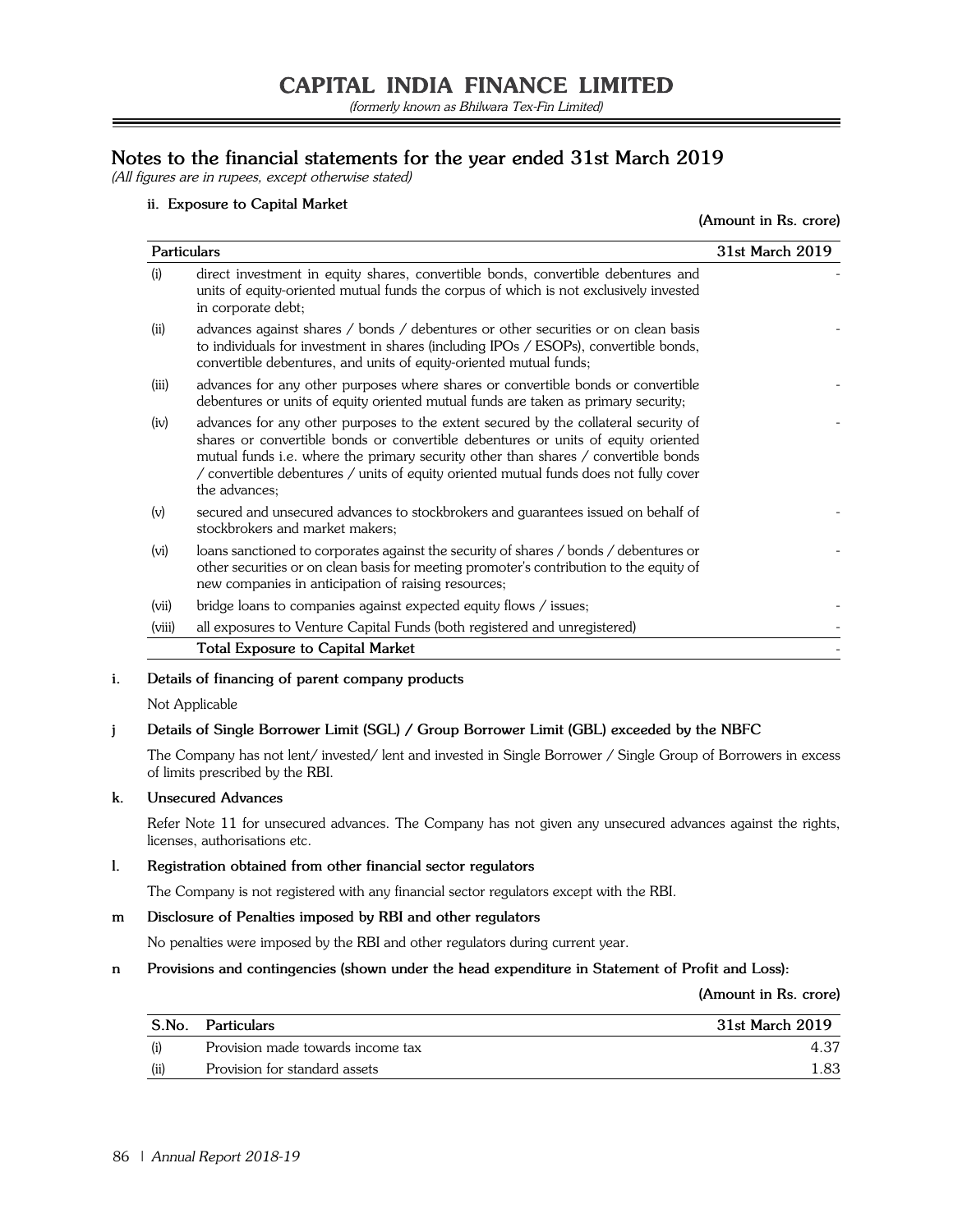(formerly known as Bhilwara Tex-Fin Limited)

## **Notes to the financial statements for the year ended 31st March 2019**

(All figures are in rupees, except otherwise stated)

## **o. Draw Down from Reserves**

There has been no draw down from reserves during the current year.

## **p. Concentration of Advances, Exposures and NPAs**

| i)  | <b>Concentration of Advances</b>                                                                              | (Amount in Rs. crore) |
|-----|---------------------------------------------------------------------------------------------------------------|-----------------------|
|     | <b>Particulars</b>                                                                                            | 31st March 2019       |
|     | Total Advances to twenty largest borrowers                                                                    | 484.75                |
|     | Percentage of Advances to twenty largest borrowers to Total Advances                                          | 87.19%                |
| ii) | Concentration of Exposures                                                                                    | (Amount in Rs. crore) |
|     | <b>Particulars</b>                                                                                            | 31st March 2019       |
|     | Total Exposures to twenty largest borrowers / customers                                                       | 484.75                |
|     | Percentage of Exposures to twenty largest borrowers / customers to Total Exposure on<br>borrowers / customers | 86.37%                |
|     | iii) Concentration of NPAs                                                                                    | (Amount in Rs. crore) |
|     | <b>Particulars</b>                                                                                            | 31st March 2019       |
|     | Total of Exposures to top four NPA accounts*                                                                  |                       |
|     | * there are no account classified as NPA as on 31st March 2019                                                |                       |
| iv) | Sector-wise NPAs (% of NPA to Total Advances in that sector)                                                  | (Amount in Rs. crore) |
|     | <b>Particulars</b>                                                                                            | 31st March 2019       |
|     | Agriculture & allied activities                                                                               |                       |
|     | <b>MSME</b>                                                                                                   |                       |
|     | Corporate borrowers                                                                                           |                       |
|     | Services                                                                                                      |                       |
|     | Unsecured personal loans                                                                                      |                       |
|     | Auto loans                                                                                                    |                       |
|     | Other personal loans                                                                                          |                       |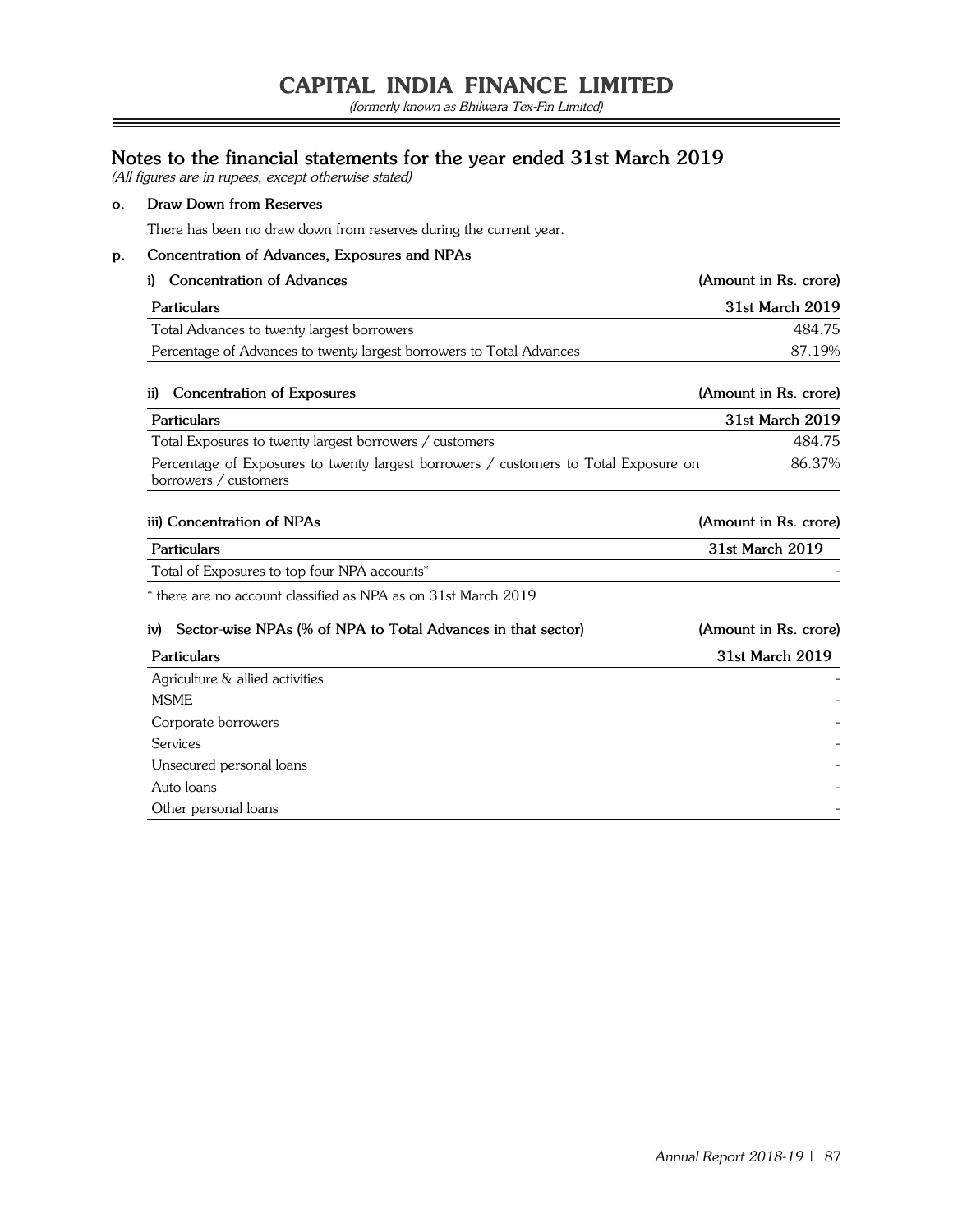(formerly known as Bhilwara Tex-Fin Limited)

## **Notes to the financial statements for the year ended 31st March 2019**

(All figures are in rupees, except otherwise stated)

| v)    | Movement of NPAs                                                          | (Amount in Rs. crore) |
|-------|---------------------------------------------------------------------------|-----------------------|
|       | Particulars                                                               | 31st March 2019       |
| (i)   | Net NPAs to Net Advances (%)                                              |                       |
| (ii)  | Movement of NPAs (Gross):                                                 |                       |
| (a)   | Opening balance                                                           |                       |
| (b)   | Additions during the year                                                 |                       |
| (c)   | Reductions during the year (loans written-off)                            |                       |
| (d)   | Closing balance                                                           |                       |
| (iii) | Movement of Net NPAs                                                      |                       |
| (a)   | Opening balance                                                           |                       |
| (b)   | Additions during the year                                                 |                       |
| (c)   | Reductions during the year                                                |                       |
| (d)   | Closing balance                                                           |                       |
| (iv)  | Movement of provisions for NPAs (excluding provisions on standard assets) |                       |
| (a)   | Opening balance                                                           |                       |
| (b)   | Provisions made during the year                                           |                       |
| (c)   | Write-off / write-back of excess provisions                               |                       |
| (d)   | Closing balance                                                           |                       |

## **q. Overseas Assets (for those with Joint Ventures and Subsidiaries abroad)**

The Company has not invested in overseas assets in the current and previous year. There are no outstanding investments from earlier years.

## **r. Off-balance Sheet SPVs sponsored by the Company**

The Company has no off-balance sheet SPV in the current year.

## **s. Disclosure of Complaints**

The Company has not received any complaints in the current year.

## **t. Ratings assigned by credit rating agencies and migration of ratings during the year**

| $\vert$ S.No. $\vert$ Instruments | Credit Rating Agency              | As on 31st March 2019 |
|-----------------------------------|-----------------------------------|-----------------------|
| Long Term Instruments             | Acuite Ratings & Research Limited | ACUITE A- (Stable)    |

#### **u. Statement on Asset Liability Management**

## **Maturity pattern of certain items of assets and liabilities as at 31st March 2019 (Amount in Rs. crore)**

| S.No            | Item                            | Up to $30/$<br>31 days | Over 1<br>month to<br>2 months | Over 2<br>months<br>upto $3$<br>months | Over 3<br>months<br>to $6$<br>months | Over 6<br>months<br>to 1 year | Over 1<br>year<br>to 3 years | Over 3<br>years<br>to 5 years | Over 5<br>years | Total  |
|-----------------|---------------------------------|------------------------|--------------------------------|----------------------------------------|--------------------------------------|-------------------------------|------------------------------|-------------------------------|-----------------|--------|
|                 | Deposits                        |                        |                                |                                        |                                      |                               |                              |                               |                 |        |
| 2               | Advances                        | 73.85                  | 2.19                           | 5.61                                   | 61.94                                | 111.84                        | 268.05                       | 21.92                         | 10.56           | 555.96 |
| 3               | Investments                     |                        |                                |                                        |                                      |                               |                              | 5.25                          | 40.11           | 45.36  |
| $\vert 4 \vert$ | Borrowings                      | 0.03                   | 12.53                          | 0.03                                   | 12.58                                | 25.17                         | 81.72                        | 0.24                          |                 | 132.30 |
| 5               | Foreign Currency assets         |                        | -                              | $\sim$                                 |                                      |                               |                              |                               |                 |        |
| <sup>6</sup>    | Foreign Currency<br>liabilities |                        | $\sim$                         | $\overline{\phantom{a}}$               |                                      |                               |                              |                               |                 |        |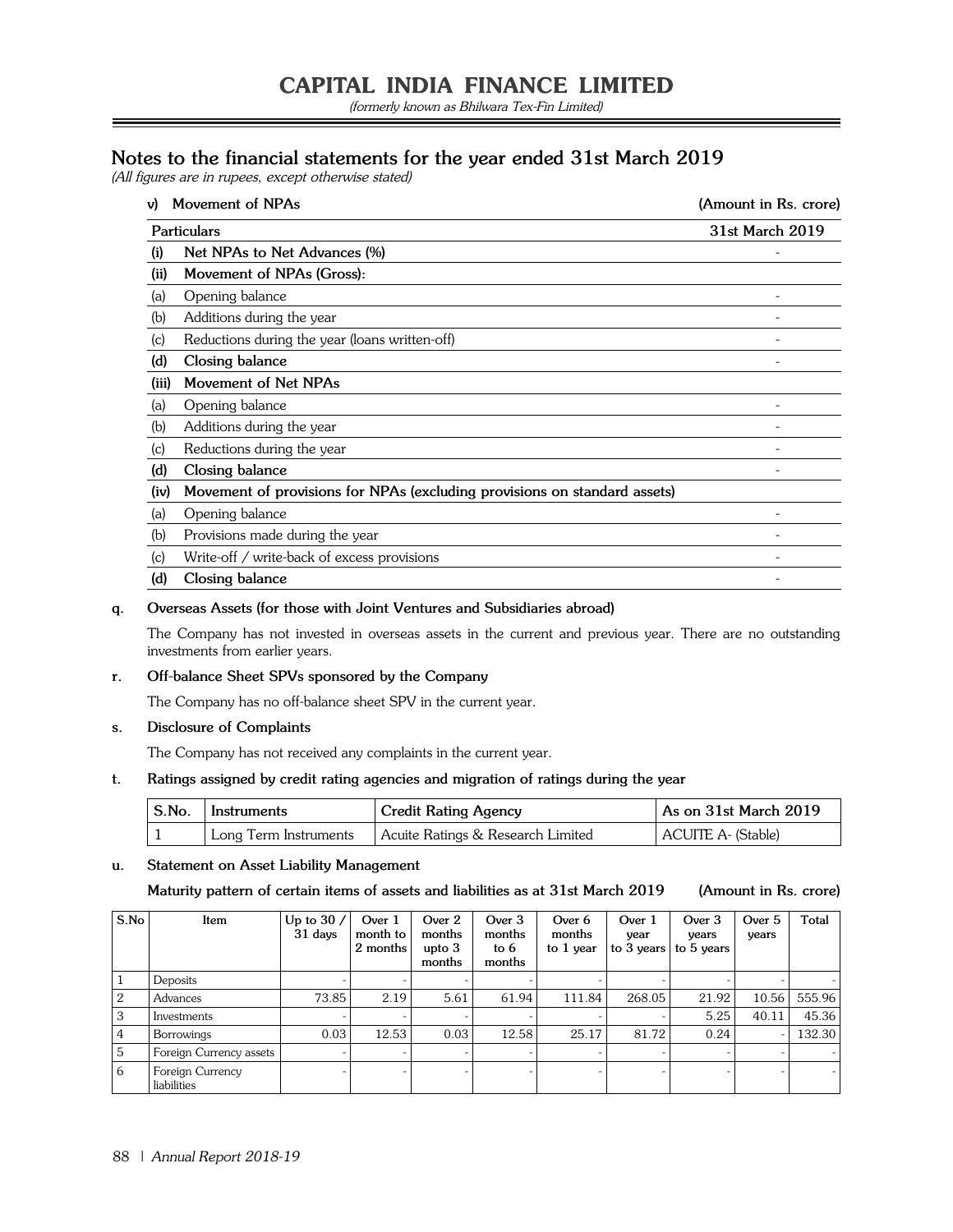## **Notes to the financial statements for the year ended 31st March 2019**

(All figures are in rupees, except otherwise stated)

## **v. Restructured advances**

There are no restructured advance as on 31st March 2019, hence disclosure of information as required in terms of Para 24 of Non-Banking Financial Company - Systemically Important Non-Deposit taking Company and Deposit taking Company (RBI guidelines) is not required.

### **w. Fraud Reporting**

As required by the Chapter II paragraph 5 for Monitoring of frauds in NBFCs (RBI guidelines), the details of frauds noticed / reported are as below:

| <b>Particulars</b>          | Year ended      |
|-----------------------------|-----------------|
|                             | 31st March 2019 |
| Amount Involved             |                 |
| <b>Amount Recovered</b>     |                 |
| Amount written off/provided |                 |
| Balance                     |                 |
|                             |                 |

- 32 The Company is not required to spend any amount on Corporate Social Responsibility activities as per the provisions of Section 135 of the Companies Act, 2013.
- 33 Dividend of Re.0.4 per share (31st March 2018: Re.1 per share) amounting to Rs. 3,74,85,121 (31st March 2018: Rs. 42,15,769) including tax thereon Rs. 63,91,417 (31st March 2018: Rs.7,13,069) is proposed on ordinary shares. The recommended dividend will be accounted for when approved by the shareholders in Annual General Meeting.
- 34 The comparative financial information for the year ended 31st March 2018 have been audited by the predecessor auditor viz. M/s Divyank Khullar & Associates.

#### 35 **Previous year comparatives**

Figures for previous year have been regrouped/rearranged wherever necessary, to conform to current year's classification.

## **For and on behalf of the board Capital India Finance Limited**

**Sd/- Sd/-** DIN: 06706341 DIN: 07869849

**Sd/- Sd/- Neeraj Toshniwal Rachit Malhotra** Chief Financial Officer Company Secretary

Place: Mumbai Place: Mumbai

**Keshav Porwal Amit Sahai Kulshreshtha** Managing Director Executive Director & CEO

Date: 10th May 2019 Date: 10th May 2019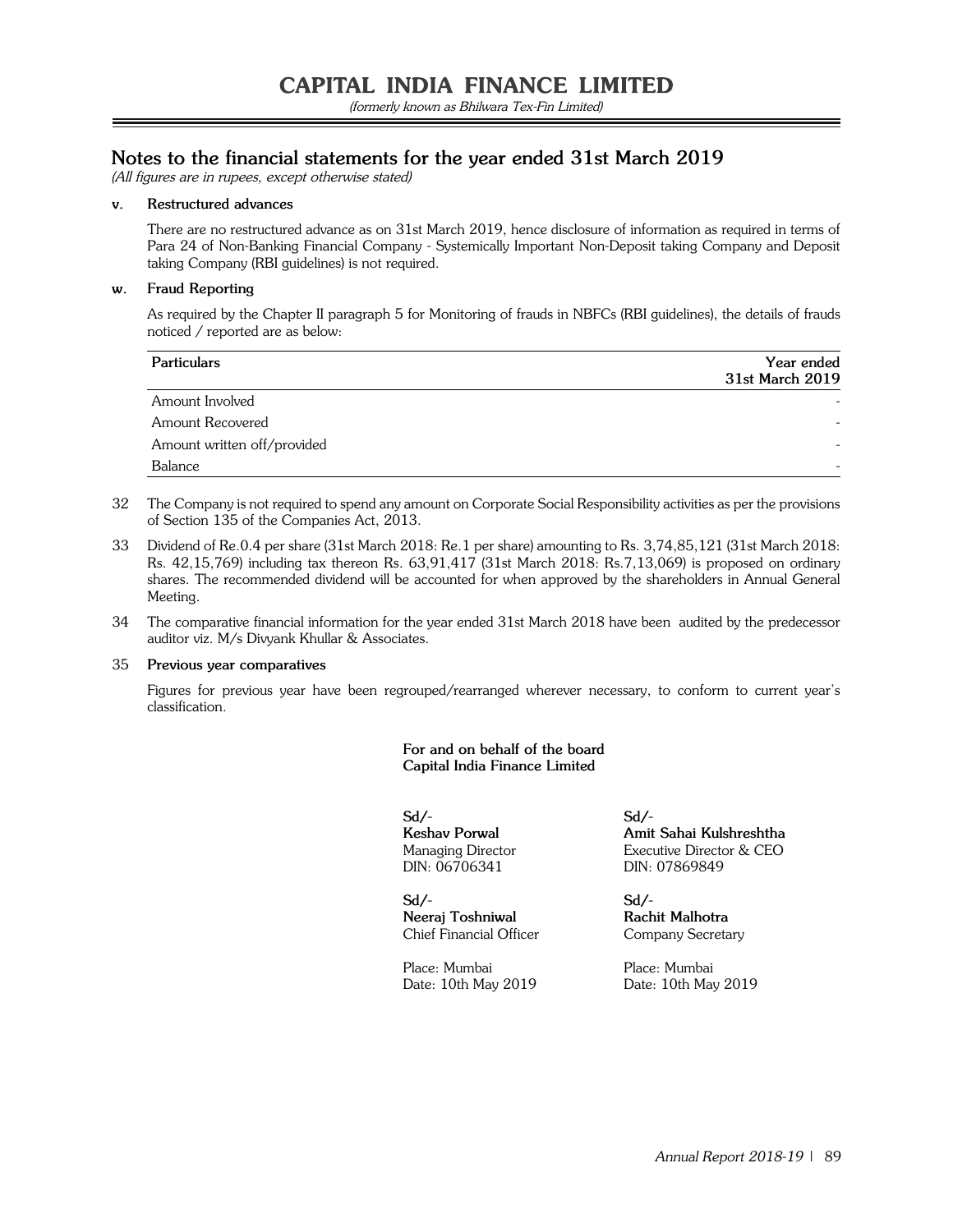(formerly known as Bhilwara Tex-Fin Limited)

## **Notes to the financial statements for the year ended 31st March 2019**

(All figures are in rupees, except otherwise stated)

**[Schedule to the Balance Sheet of a Non Banking Financial Company as required in terms of paragraph 18 of Non-Banking Financial Company - Systemically Important Non-Deposit taking Company (Reserve Bank) Directions, 2016]**

| Rupees in Lakhs |  |  |
|-----------------|--|--|
|-----------------|--|--|

| 1 |                | Loans and advances availed by the NBFC inclusive of interest accrued<br>thereon but not paid:                  | Amount<br>Outstanding | Amount<br>Overdue     |
|---|----------------|----------------------------------------------------------------------------------------------------------------|-----------------------|-----------------------|
|   | a.             | Debentures (other than falling within the meaning of public deposits)                                          |                       |                       |
|   |                | - Secured                                                                                                      |                       |                       |
|   |                | - Unsecured                                                                                                    |                       |                       |
|   | $h_{\cdot}$    | Deferred Credits                                                                                               |                       |                       |
|   | $\mathsf{C}$ . | Term Loans                                                                                                     | 7,605.10              |                       |
|   | d.             | Inter-corporate loans and borrowings                                                                           | 649.72                |                       |
|   | e.             | Commercial Paper                                                                                               |                       |                       |
|   |                | Public Deposits (Refer note 1 below)                                                                           |                       |                       |
|   | Q.             | Other Loans                                                                                                    | 146.36                |                       |
|   |                | <b>ASSET SIDE</b>                                                                                              |                       |                       |
|   |                | (1/ من المواسطة عند عليه المواطنية المواطنينية عند التيلية وسناسية عند عند المواصنية التي عند المواصني المواصل |                       | $\Lambda$ and a speak |

|   | Break up of Loans and Advances including bills receivables [other than those included in(4)<br>below <sub>l</sub> : |                                                                                                  |                       |  |
|---|---------------------------------------------------------------------------------------------------------------------|--------------------------------------------------------------------------------------------------|-----------------------|--|
|   | a.                                                                                                                  | Secured                                                                                          | 53,763.48             |  |
|   | $\mathbf b$ .                                                                                                       | Unsecured                                                                                        | 1,832.99              |  |
| 3 |                                                                                                                     | Break up of Leased Assets and stocks on hire and other assets counting towards AFC<br>activities | Amount<br>Outstanding |  |
|   | i.                                                                                                                  | Lease Assets including lease rentals under sundry debtors:                                       |                       |  |
|   |                                                                                                                     | a. Finance Lease                                                                                 |                       |  |
|   |                                                                                                                     | b. Operating Lease                                                                               |                       |  |
|   | ii.                                                                                                                 | Stocks on hire including hire charges under sundry debtors:                                      |                       |  |
|   |                                                                                                                     | a. Assets on hire                                                                                |                       |  |
|   |                                                                                                                     | b. Repossessed Assets                                                                            |                       |  |
|   | iii.                                                                                                                | Other Loans counting towards AFC activities:                                                     |                       |  |
|   |                                                                                                                     | a. Loans where assets have been repossessed                                                      |                       |  |
|   |                                                                                                                     | b. Loans other than (a) above                                                                    |                       |  |

| 4 | Break up of Investments:   | Amount                   |
|---|----------------------------|--------------------------|
|   | <b>Current Investments</b> |                          |
|   | 1. Quoted                  |                          |
|   | i. Shares - Equity         |                          |
|   | - Preference               | $\overline{\phantom{0}}$ |
|   | ii. Debentures and Bonds   |                          |
|   | iii. Units of mutual funds |                          |
|   | iv. Government Securities  |                          |
|   | v. Others                  |                          |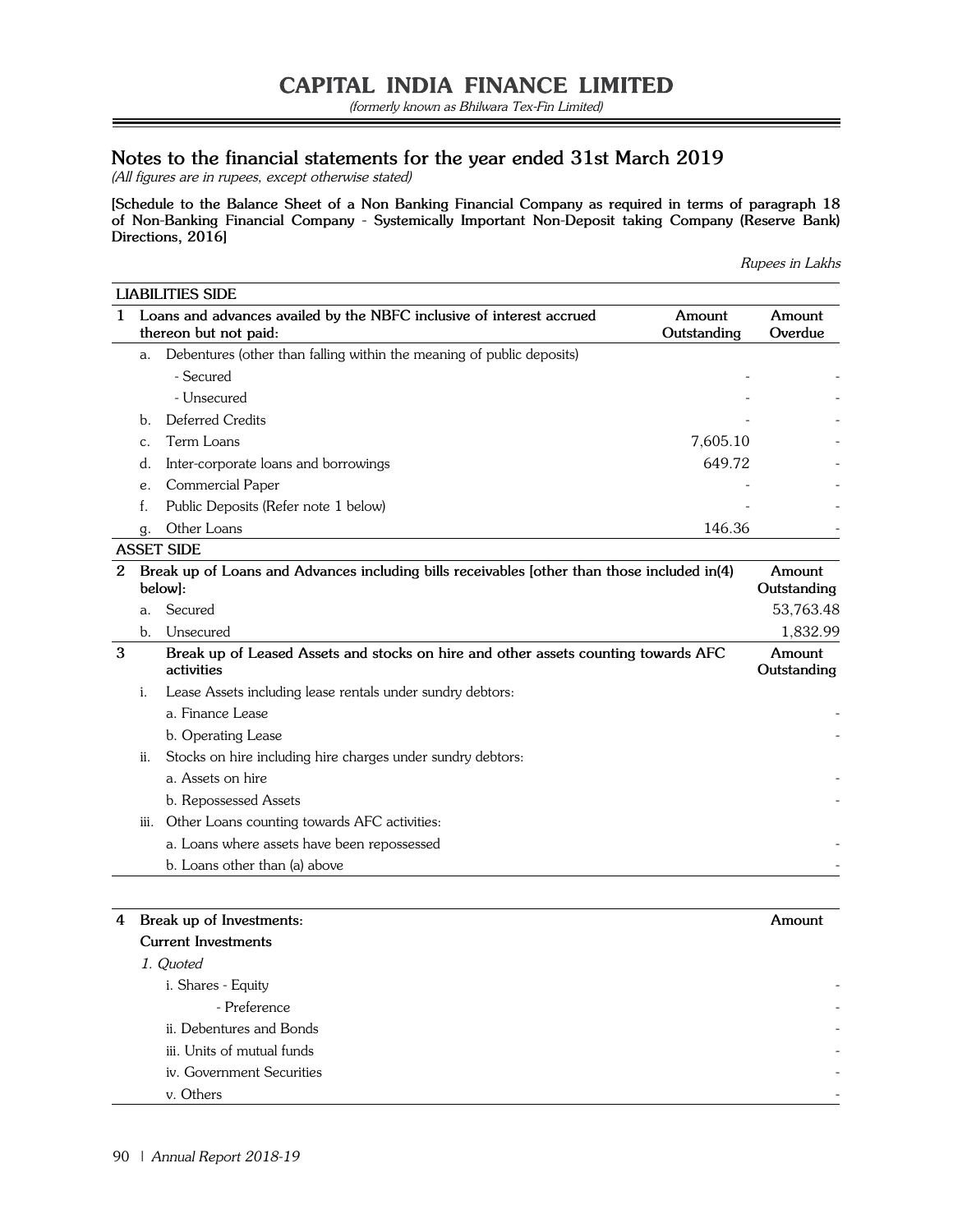(formerly known as Bhilwara Tex-Fin Limited)

## **Notes to the financial statements for the year ended 31st March 2019**

(All figures are in rupees, except otherwise stated)

|                            | Rupees in Lakhs |
|----------------------------|-----------------|
| 2. Unquoted                |                 |
| i. Shares - Equity         |                 |
| - Preference               |                 |
| ii. Debentures and Bonds   |                 |
| iii. Units of mutual funds |                 |
| iv. Government Securities  |                 |
| v. Others                  |                 |
|                            |                 |
| Long Term Investments      |                 |
| 1. Quoted                  |                 |
| i. Shares - Equity         |                 |
| - Preference               |                 |
| ii. Debentures and Bonds   |                 |
| iii. Units of mutual funds |                 |
| iv. Government Securities  |                 |
| v. Others                  |                 |
| 2. Unquoted                |                 |
| i. Shares - Equity         | 4,011.00        |
| - Preference               |                 |
| ii. Debentures and Bonds   | 525.00          |
| iii. Units of mutual funds |                 |
| iv. Government Securities  |                 |
| v. Others                  |                 |

## **5 Borrower group-wise classification of all leased assets, stock on hire and loans and advances (Refer note 2 below):**

| Category                        | Amount net of provision |           |              |
|---------------------------------|-------------------------|-----------|--------------|
|                                 | Secured                 | Unsecured | <b>Total</b> |
| <b>Related Parties**</b>        |                         |           |              |
| a. Subsidiaries                 |                         | 14.99     | 14.99        |
| b. Companies in the same group  |                         |           |              |
| c. Other related parties        |                         |           |              |
| Other than related parties<br>2 | 53,763.48               | 1.832.99  | 55,596.46    |
| Total                           | 53,763.48               | 1,847.98  | 55,611.45    |

 $\overline{\phantom{a}}$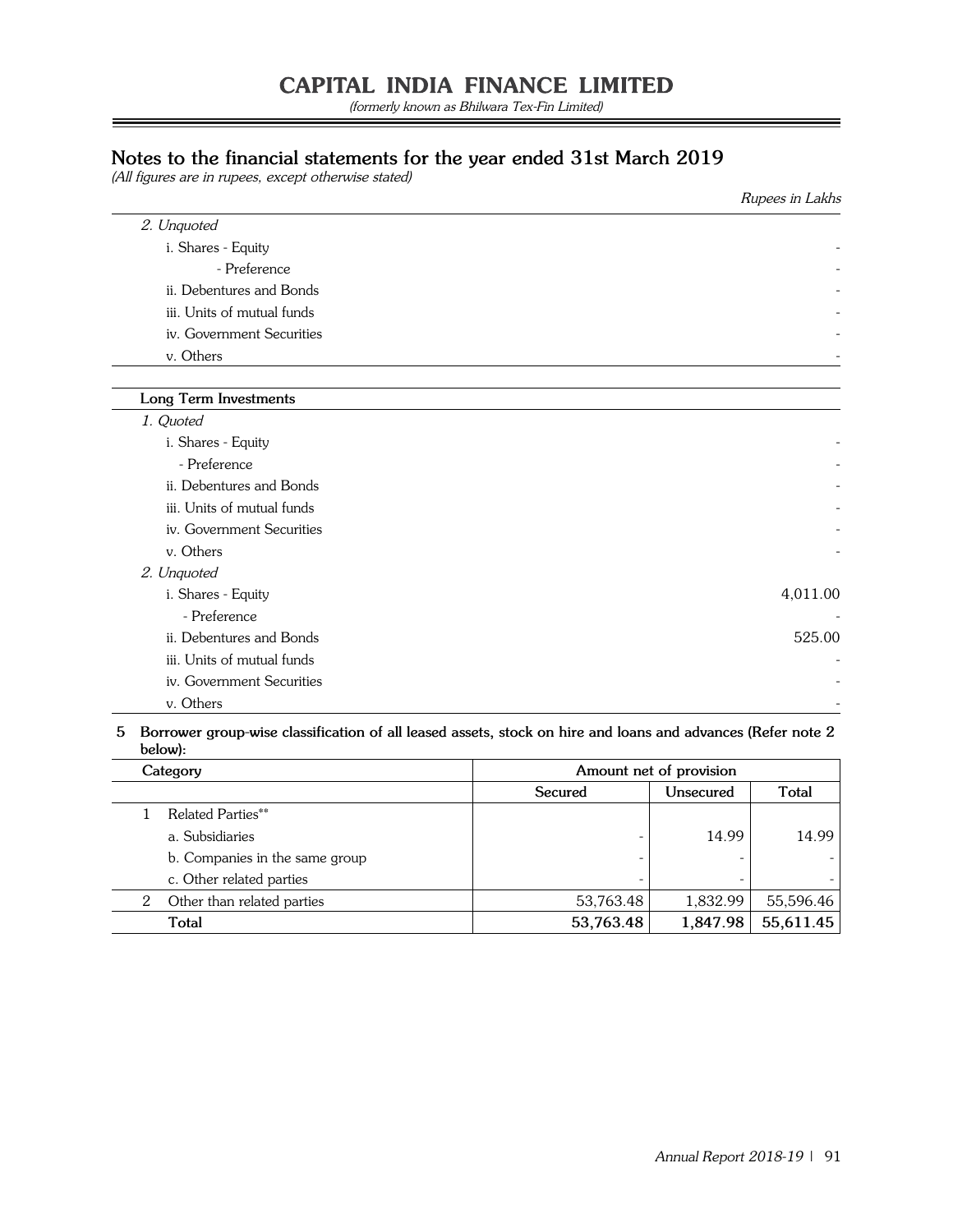## **Notes to the financial statements for the year ended 31st March 2019**

(All figures are in rupees, except otherwise stated)

**6 Investor group-wise classification of all investments (current and long term) in shares and securities (both quoted and unquoted): (Refer note 3 below)**

|                                 |                                                                        | Rupees in Lakhs        |
|---------------------------------|------------------------------------------------------------------------|------------------------|
| Category                        | Market Value/ Book Value<br>Break up of<br>fair value or<br><b>NAV</b> | (Net of<br>Provisions) |
| Related Parties**               |                                                                        |                        |
| a. Subsidiaries                 | 3,633.93                                                               | 4,011.00               |
| b. Companies in the same group  |                                                                        |                        |
| c. Other related parties        |                                                                        |                        |
| Other than related parties<br>2 | 525.00                                                                 | 525.00                 |
| Total                           | 4,158.93                                                               | 4,536.00               |
|                                 |                                                                        |                        |

\*\* As per Accounting Standard issued by the Institute of Chartered Accountants of India ('ICAI').

|      | Other information                       | Amount |
|------|-----------------------------------------|--------|
|      | Gross Non-Performing Assets             |        |
|      | a. Related Parties                      |        |
|      | b. Other than related parties           |        |
| ii.  | Net Non-Performing Assets               |        |
|      | a. Related Parties                      |        |
|      | b. Other than related parties           |        |
| iii. | Assets acquired in satisfaction of debt |        |

**Notes:**

- 1 As defined in paragraph 2(1)(xii) of the Non-Banking Financial Companies Acceptance of Public Deposits (Reserve Bank) Directions, 1998.
- 2 Provisioning norms shall be applicable as prescribed in the Non-Banking Financial Company Systemically Important Non-Deposit taking Company (Reserve Bank) Directions, 2016.
- 3 All Accounting Standards and Guidance Notes issued by the Institute of Chartered Accountants of India ('ICAI') are applicable including for valuation of investments and other assets as also assets acquired in satisfaction of debts. However, market value in respect of quoted investments and break up/ fair value/ NAV in respect of unquoted invetsments should be disclosed irrespective of whether they are classified as long term or current in category 4 above.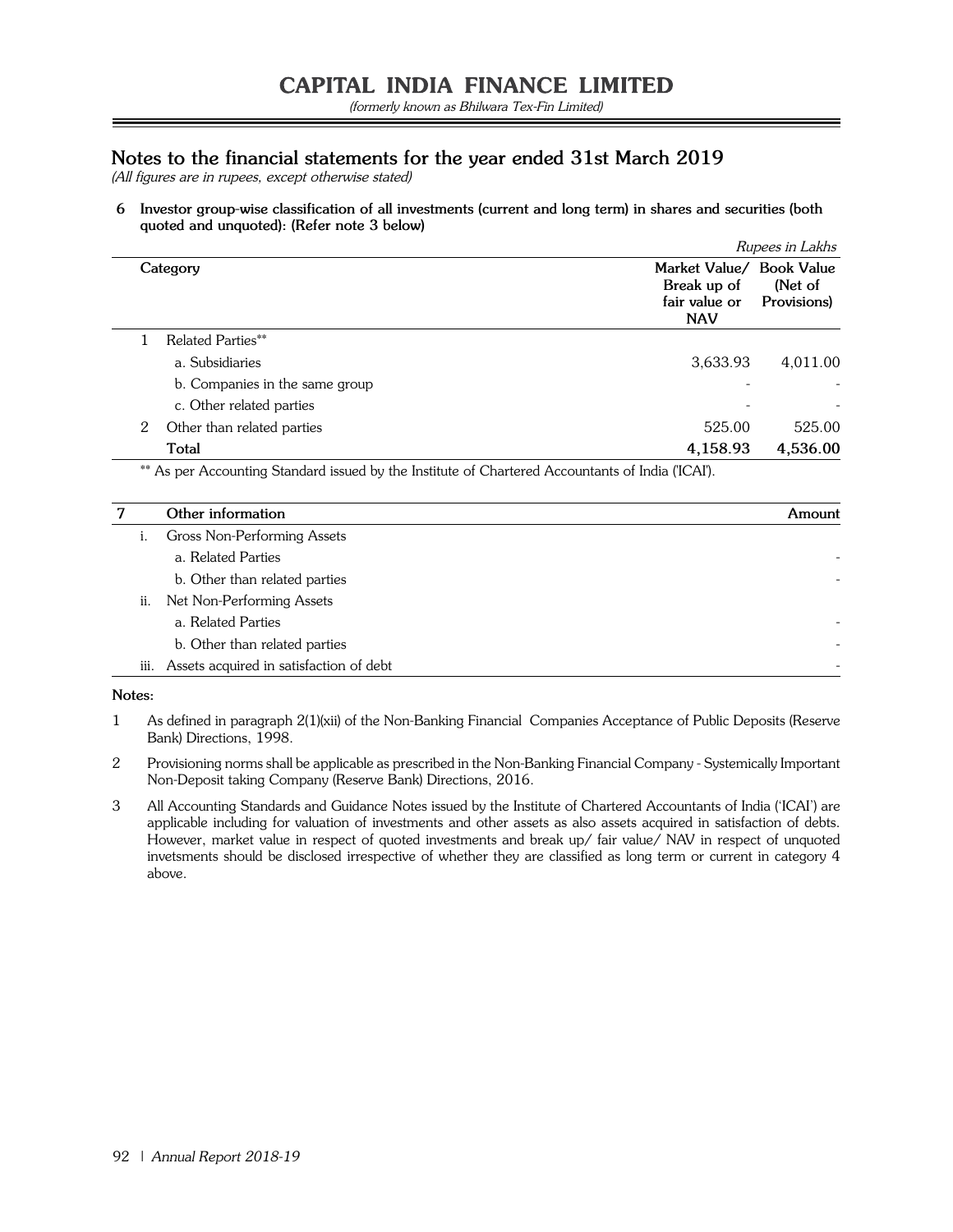(formerly known as Bhilwara Tex-Fin Limited)

## **INDEPENDENT AUDITORS' REPORT**

### **To the Members of Capital India Finance Limited Report on the Audit of the Consolidated Financial Statements**

## **Opinion**

We have audited the accompanying consolidated financial statements of **Capital India Finance Limited** ("the Holding Company") and its subsidiaries, (the Holding Company and its subsidiaries together referred to as "the Group"), which comprise the Consolidated Balance Sheet as at 31st March 2019, the Consolidated Statement of Profit and Loss and the Consolidated Cash Flow Statement for the year then ended, and a summary of significant accounting policies and other explanatory information.

In our opinion and to the best of our information and according to the explanations given to us, the aforesaid consolidated financial statements give the information required by the Companies Act, 2013 ("the Act") in the manner so required and give a true and fair view in conformity with the Accounting Standards prescribed under section 133 of the Act read with the Companies (Accounting Standards) Rules, 2006, as amended ("Accounting Standards"), and other accounting principles generally accepted in India, of the consolidated state of affairs of the Group as at 31st March, 2019, and their consolidated profit and their consolidated cash flows for the year ended on that date.

## **Basis for Opinion**

We conducted our audit of the consolidated financial statements in accordance with the Standards on Auditing specified under section 143 (10) of the Act (SAs). Our responsibilities under those Standards are further described in the Auditors' Responsibility for the Audit of the Consolidated Financial Statements section of our report. We are independent of the Group in accordance with the Code of Ethics issued by the Institute of Chartered Accountants of India (ICAI) together with the ethical requirements that are relevant to our audit of the consolidated financial statements under the provisions of the Act and the Rules made thereunder, and we have fulfilled our other ethical responsibilities in accordance with these requirements and the ICAI's Code of Ethics. We believe that the audit evidence obtained by us is sufficient and appropriate to provide a basis for our audit opinion on the consolidated financial statements.

## **Key Audit Matters**

Key audit matters are those matters that, in our professional judgment, were of most significance in our audit of the consolidated financial statements of the current period. These matters were addressed in the context of our audit of the consolidated financial statements as a whole, and in forming our opinion thereon, and we do not provide a separate opinion on these matters. We have determined the matters described below to be the key audit matters to be communicated in our report.

| Sr.<br>No.  | <b>Key Audit Matter</b>                                                                                                                                                                                                                                                                                                                                                                                                                                                                                                                                                                                                                                                                                                                                                                                       | <b>Auditors' Response</b>                                                                                                                                                                                                                                                                                                                                                                                                                                                                                                                                                                                                                                                                                                                                                                                                                                                                                                                                                                                         |
|-------------|---------------------------------------------------------------------------------------------------------------------------------------------------------------------------------------------------------------------------------------------------------------------------------------------------------------------------------------------------------------------------------------------------------------------------------------------------------------------------------------------------------------------------------------------------------------------------------------------------------------------------------------------------------------------------------------------------------------------------------------------------------------------------------------------------------------|-------------------------------------------------------------------------------------------------------------------------------------------------------------------------------------------------------------------------------------------------------------------------------------------------------------------------------------------------------------------------------------------------------------------------------------------------------------------------------------------------------------------------------------------------------------------------------------------------------------------------------------------------------------------------------------------------------------------------------------------------------------------------------------------------------------------------------------------------------------------------------------------------------------------------------------------------------------------------------------------------------------------|
| $\mathbf 1$ | Identification of non-performing<br>assets<br>(loans) in accordance with the Reserve Bank<br>of India ("the RBI") guidelines                                                                                                                                                                                                                                                                                                                                                                                                                                                                                                                                                                                                                                                                                  | Our audit approach included testing the design, operating<br>effectiveness of internal controls and substantive audit<br>procedures in respect of asset classification pertaining to loans                                                                                                                                                                                                                                                                                                                                                                                                                                                                                                                                                                                                                                                                                                                                                                                                                        |
|             | (Refer Note 2.6 and 11 to the consolidated<br>financial statements)<br>The Holding Company has given loans and<br>advances amounting to Rs. 5,55,96,46,487<br>as at 31st March 2019. Identification of non-<br>performing assets (loans and advances) in<br>accordance with relevant Prudential Regulations<br>issued by the RBI in respect of asset classification<br>pertaining to loans and advances (herein after<br>referred as "Relevant RBI guidelines") is a key<br>audit matter due to the current processes at the<br>Company which requires manual interventions,<br>management estimates and judgment and level<br>of regulatory and other stakeholders focus.<br>Accordingly, our audit was focused on asset<br>classification pertaining to advances due to the<br>materiality of the balances. | and advances. In particular:<br>we have evaluated the Holding Company's internal control<br>system in adhering to the Relevant RBI guidelines regarding<br>asset classification pertaining to loans and advances;<br>we have identified and tested the design and implementation<br>as well as operational effectiveness of key control pertaining<br>to monthly monitoring of overdue positions by business<br>and finance team:<br>we have test checked loans and advances to examine the<br>validity of the recorded amounts, loan documentations,<br>examined the manual statement of accounts, indicators<br>of impairment and compliance with asset classification<br>pertaining to loans and advances; and<br>evaluated the management judgment, governance process<br>and review controls over asset classification and discussed<br>the asset classifications with Holding Company's senior<br>management including the Chief Executive Officer, Chief<br>Financial Officer and Head of Credit and Risk. |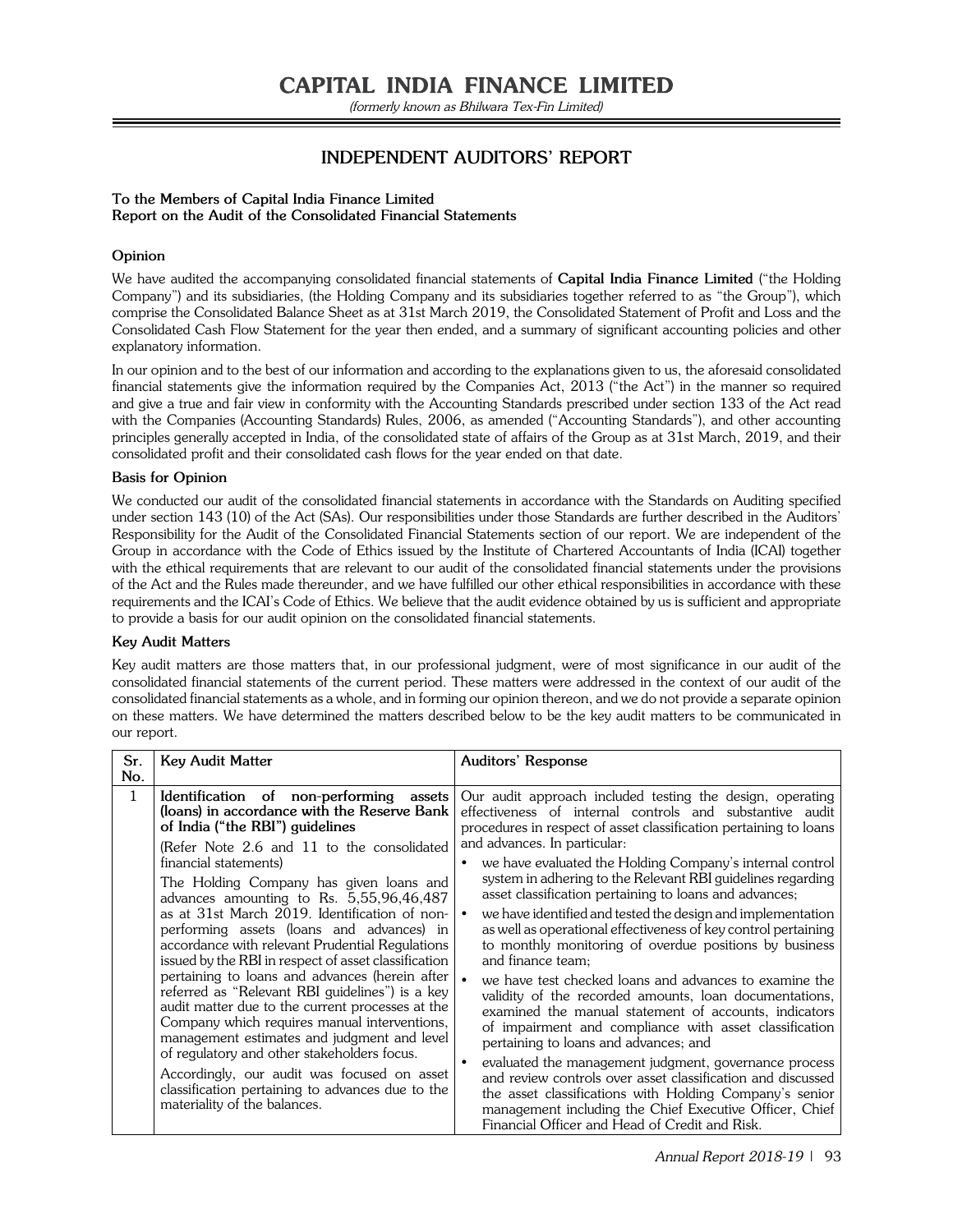### **Information Other than the Financial Statements and Auditors' Report Thereon**

- The Holding Company's Board of Directors is responsible for the preparation of other information. The other information comprises the Directors' Report including annexures to Directors' Report, Management Discussion and Analysis Report and Report on Corporate Governance, but does not include the consolidated financial statements, standalone financial statements and our auditors' report thereon.
- Our opinion on the consolidated financial statements does not cover the other information and we do not express any form of assurance conclusion thereon.
- In connection with our audit of the consolidated financial statements, our responsibility is to read the other information, compare with the financial statements of the subsidiaries audited by the other auditors, to the extent it relates to these entities and, in doing so, place reliance on the work of the other auditors and consider whether the other information is materially inconsistent with the consolidated financial statements or our knowledge obtained during the course of our audit or otherwise appears to be materially misstated. Other information so far as it relates to the subsidiaries, is traced from their financial statements audited by the other auditors.
- If, based on the work we have performed, we conclude that there is a material misstatement of this other information, we are required to report that fact. We have nothing to report in this regard.

#### **Management's Responsibility for the Consolidated Financial Statements**

The Holding Company's Board of Directors is responsible for the matters stated in section 134(5) of the Act with respect to the preparation of these consolidated financial statements that give a true and fair view of the consolidated financial position, consolidated financial performance and consolidated cash flows of the Group in accordance with the Accounting Standards and other accounting principles generally accepted in India. The respective Board of Directors of the companies included in the Group are responsible for maintenance of adequate accounting records in accordance with the provisions of the Act for safeguarding the assets of the Group and for preventing and detecting frauds and other irregularities; selection and application of appropriate accounting policies; making judgments and estimates that are reasonable and prudent; and design, implementation and maintenance of adequate internal financial controls, that were operating effectively for ensuring the accuracy and completeness of the accounting records, relevant to the preparation and presentation of the financial statements that give a true and fair view and are free from material misstatement, whether due to fraud or error, which have been used for the purpose of preparation of the consolidated financial statements by the Directors of the Holding Company, as aforesaid.

In preparing the consolidated financial statements, the respective Board of Directors of the companies included in the Group are responsible for assessing the ability of the Group to continue as a going concern, disclosing, as applicable, matters related to going concern and using the going concern basis of accounting unless the management either intends to liquidate or cease operations, or has no realistic alternative but to do so.

The respective Board of Directors of the companies included in the Group are also responsible for overseeing the financial reporting process of the Group.

#### **Auditors' Responsibility for the Audit of the Consolidated Financial Statements**

Our objectives are to obtain reasonable assurance about whether the consolidated financial statements as a whole are free from material misstatement, whether due to fraud or error, and to issue an auditors' report that includes our opinion. Reasonable assurance is a high level of assurance, but is not a guarantee that an audit conducted in accordance with SAs will always detect a material misstatement when it exists. Misstatements can arise from fraud or error and are considered material if, individually or in the aggregate, they could reasonably be expected to influence the economic decisions of users taken on the basis of these consolidated financial statements.

As part of an audit in accordance with SAs, we exercise professional judgment and maintain professional skepticism throughout the audit. We also:

- Identify and assess the risks of material misstatement of the consolidated financial statements, whether due to fraud or error, design and perform audit procedures responsive to those risks, and obtain audit evidence that is sufficient and appropriate to provide a basis for our opinion. The risk of not detecting a material misstatement resulting from fraud is higher than for one resulting from error, as fraud may involve collusion, forgery, intentional omissions, misrepresentations, or the override of internal control.
- Obtain an understanding of internal financial control relevant to the audit in order to design audit procedures that are appropriate in the circumstances. Under section 143(3)(i) of the Act, we are also responsible for expressing our opinion on whether the Holding Company has adequate internal financial controls system in place and the operating effectiveness of such controls.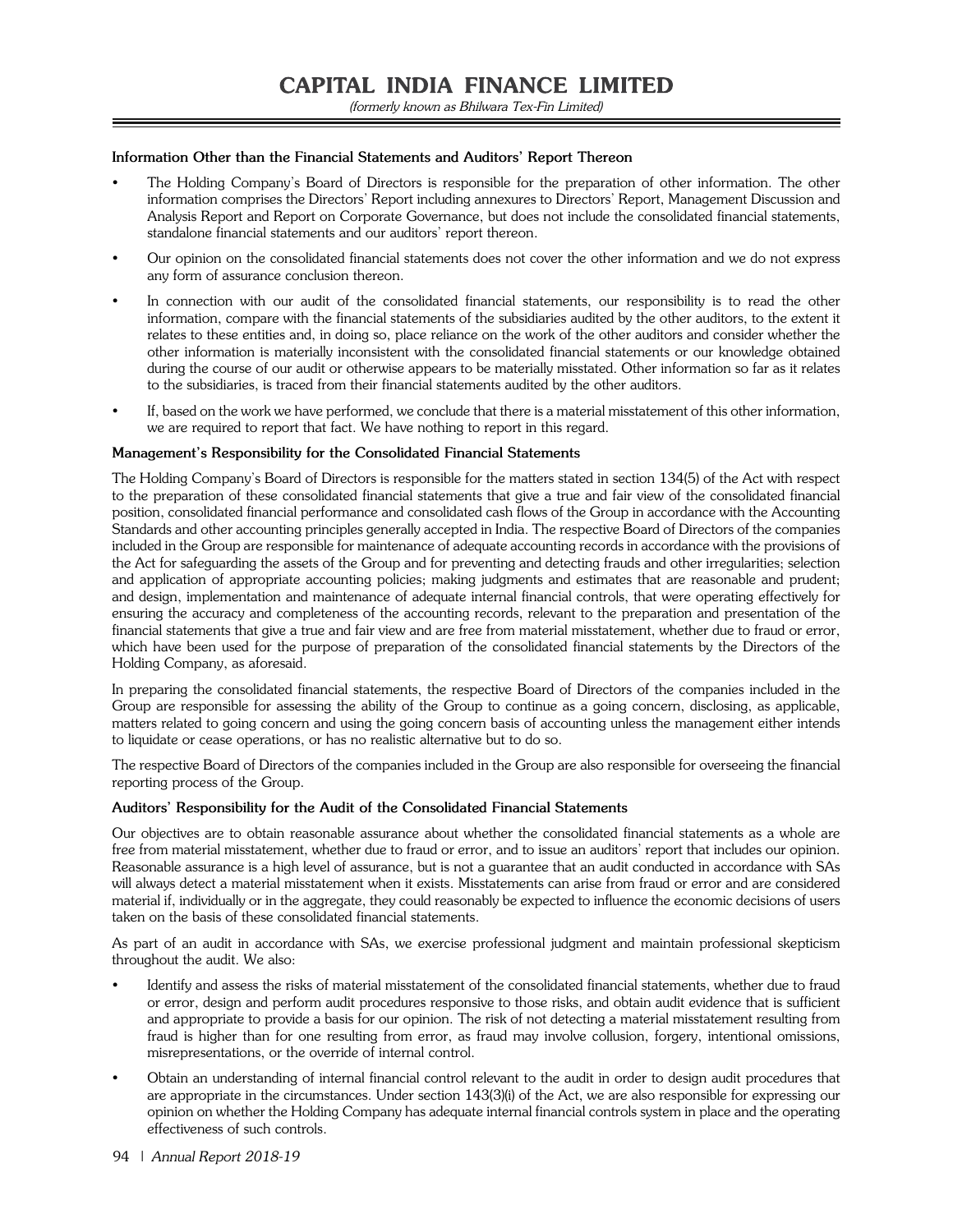- Evaluate the appropriateness of accounting policies used and the reasonableness of accounting estimates and related disclosures made by the management.
- Conclude on the appropriateness of management's use of the going concern basis of accounting and, based on the audit evidence obtained, whether a material uncertainty exists related to events or conditions that may cast significant doubt on the ability of the Group to continue as a going concern. If we conclude that a material uncertainty exists, we are required to draw attention in our auditors' report to the related disclosures in the consolidated financial statements or, if such disclosures are inadequate, to modify our opinion. Our conclusions are based on the audit evidence obtained up to the date of our auditors' report. However, future events or conditions may cause the Group to cease to continue as a going concern.
- Evaluate the overall presentation, structure and content of the consolidated financial statements, including the disclosures, and whether the consolidated financial statements represent the underlying transactions and events in a manner that achieves fair presentation.
- Obtain sufficient appropriate audit evidence regarding the financial information of the entities within the Group to express an opinion on the consolidated financial statements. We are responsible for the direction, supervision and performance of the audit of the financial statements of such entities included in the consolidated financial statements of which we are the independent auditors. For the other entities included in the consolidated financial statements, which have been audited by the other auditors, such other auditors remain responsible for the direction, supervision and performance of the audits carried out by them. We remain solely responsible for our audit opinion.

Materiality is the magnitude of misstatements in the consolidated financial statements that, individually or in aggregate, makes it probable that the economic decisions of a reasonably knowledgeable user of the consolidated financial statements may be influenced. We consider quantitative materiality and qualitative factors in (i) planning the scope of our audit work and in evaluating the results of our work; and (ii) to evaluate the effect of any identified misstatements in the consolidated financial statements.

We communicate with those charged with governance of the Holding Company and such other entities included in the consolidated financial statements of which we are the independent auditors regarding, among other matters, the planned scope and timing of the audit and significant audit findings, including any significant deficiencies in internal control that we identify during our audit.

We also provide those charged with governance with a statement that we have complied with relevant ethical requirements regarding independence, and to communicate with them all relationships and other matters that may reasonably be thought to bear on our independence, and where applicable, related safeguards.

From the matters communicated with those charged with governance, we determine those matters that were of most significance in the audit of the consolidated financial statements of the current period and are therefore the key audit matters. We describe these matters in our auditors' report unless law or regulation precludes public disclosure about the matter or when, in extremely rare circumstances, we determine that a matter should not be communicated in our report because the adverse consequences of doing so would reasonably be expected to outweigh the public interest benefits of such communication.

## **Other Matters**

(a) We did not audit the financial statements of 4 subsidiaries, whose financial statements reflect total assets of Rs. 5,60,946 as at 31st March, 2019, total revenues of Rs. Nil and net cash inflows amounting to Rs. 87,951 for the year ended on that date, as considered in the consolidated financial statements. These financial statements have been audited by other auditors whose reports have been furnished to us by the Management and our opinion on the consolidated financial statements, in so far as it relates to the amounts and disclosures included in respect of these subsidiaries, and our report in terms of subsection (3) of Section 143 of the Act, in so far as it relates to the aforesaid subsidiaries, is based solely on the reports of the other auditors.

Our opinion on the consolidated financial statements above and our report on Other Legal and Regulatory Requirements below, is not modified in respect of the above matters with respect to our reliance on the work done and the reports of the other auditors.

## **Report on Other Legal and Regulatory Requirements**

1. As required by Section 143(3) of the Act, based on our audit and on the consideration of the reports of the other auditors on the separate financial statements of the subsidiaries referred to in the Other Matters section above we report, to the extent applicable that: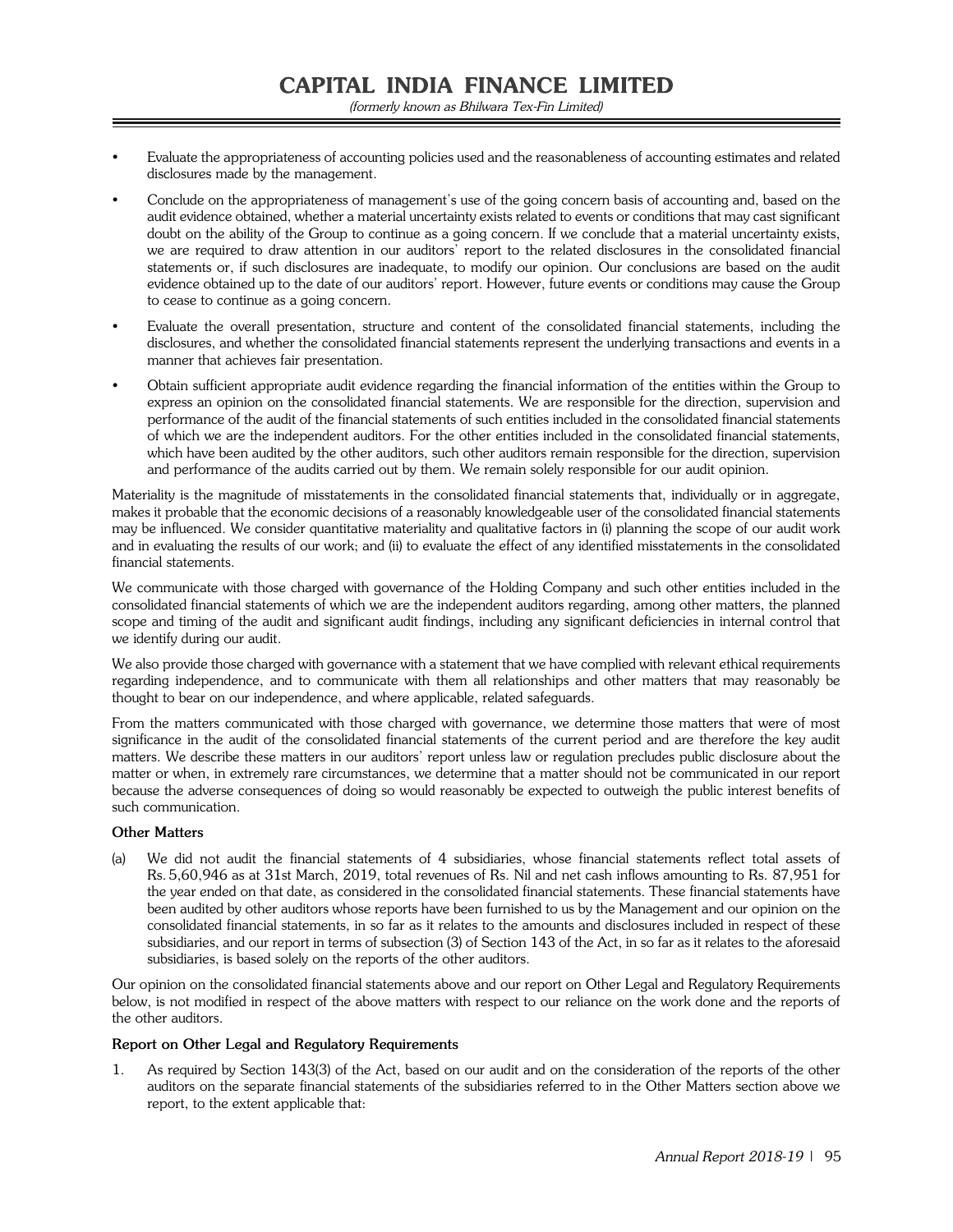- a) We have sought and obtained all the information and explanations which to the best of our knowledge and belief were necessary for the purposes of our audit of the aforesaid consolidated financial statements.
- b) In our opinion, proper books of account as required by law relating to preparation of the aforesaid consolidated financial statements have been kept so far as it appears from our examination of those books, returns and the reports of the other auditors.
- c) The Consolidated Balance Sheet, the Consolidated Statement of Profit and Loss and the Consolidated Cash Flow Statement dealt with by this Report are in agreement with the relevant books of account maintained for the purpose of preparation of the consolidated financial statements.
- d) In our opinion, the aforesaid consolidated financial statements comply with the Accounting Standards specified under Section 133 of the Act, as applicable.
- e) On the basis of the written representations received from the directors of the Holding Company as on 31st March 2019 taken on record by the Board of Directors of the Company and the reports of the statutory auditors of its subsidiary companies incorporated in India, none of the directors of the Group companies incorporated in India is disqualified as on 31st March, 2019 from being appointed as a director in terms of Section 164 (2) of the Act.
- f) With respect to the adequacy of the internal financial controls over financial reporting and the operating effectiveness of such controls, refer to our separate Report in "Annexure A" which is based on the auditors' reports of the Holding company and subsidiary companies incorporated in India to whom internal financial controls over financial reporting is applicable. Our report expresses an unmodified opinion on the adequacy and operating effectiveness of internal financial controls over financial reporting of those companies.
- g) With respect to the other matters to be included in the Auditors' Report in accordance with the requirements of section 197(16) of the Act, as amended,

 In our opinion and to the best of our information and according to the explanations given to us, the remuneration paid by the Holding Company to its directors during the year is in accordance with the provisions of section 197 of the Act.

- h) With respect to the other matters to be included in the Auditors' Report in accordance with Rule 11 of the Companies (Audit and Auditors) Rules, 2014, as amended in our opinion and to the best of our information and according to the explanations given to us:
	- i) There were no pending litigations which would impact the consolidated financial position of the Group.
	- ii) The Group did not have any material foreseeable losses on long-term contracts including derivative contracts.
	- iii) There were no amounts which were required to be transferred to the Investor Education and Protection Fund by the Holding Company and its subsidiary companies incorporated in India.

For **DELOITTE HASKINS & SELLS LLP** Chartered Accountants (Firm's Registration No. 117366W/W-100018)

 Sd/- Rukshad N. Daruvala (Partner) (Membership No. 111188)

Place: MUMBAI, Date: 10th May, 2019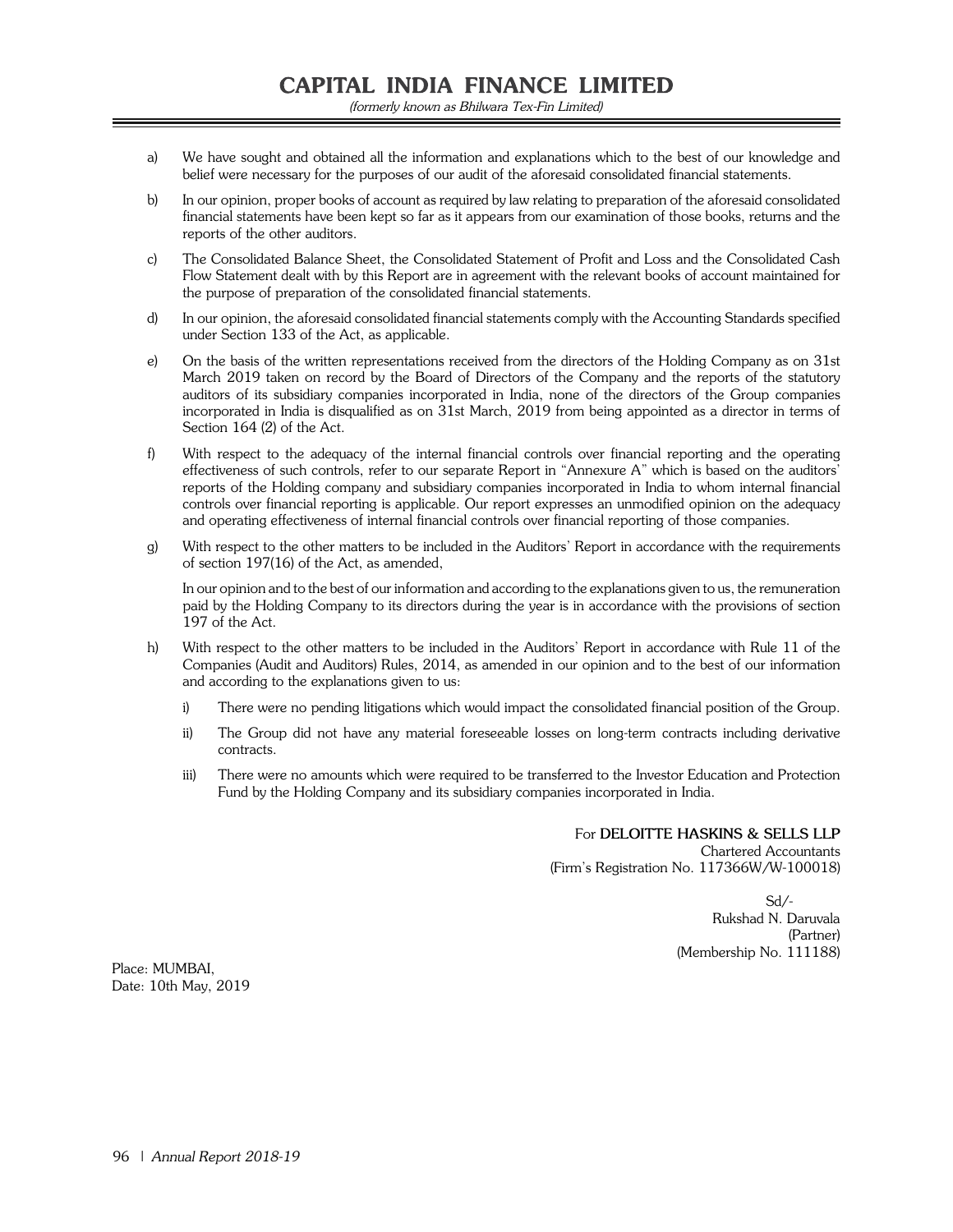(formerly known as Bhilwara Tex-Fin Limited)

## **ANNEXURE "A" TO THE INDEPENDENT AUDITORS' REPORT**

**(Referred to in paragraph 1(f) under 'Report on Other Legal and Regulatory Requirements' section of our report of even date)** 

## **Report on the Internal Financial Controls Over Financial Reporting under Clause (i) of Sub-section 3 of Section 143 of the Companies Act, 2013 ("the Act")**

In conjunction with our audit of the consolidated financial statements of the **Capital India Finance Limited** (hereinafter referred to as "the Holding Company") as of and for the year ended 31st March, 2019, we have audited the internal financial controls over financial reporting of the Holding Company and its subsidiary companies, which are companies incorporated in India, as of that date.

## **Management's Responsibility for Internal Financial Controls**

The respective Board of Directors of the Holding company and its subsidiary companies, which are companies incorporated in India, are responsible for establishing and maintaining internal financial controls based on the internal control over financial reporting criteria established by the respective Companies considering the essential components of internal control stated in the Guidance Note on Audit of Internal Financial Controls Over Financial Reporting (the "Guidance Note") issued by the Institute of Chartered Accountants of India. These responsibilities include the design, implementation and maintenance of adequate internal financial controls that were operating effectively for ensuring the orderly and efficient conduct of its business, including adherence to the respective company's policies, the safeguarding of its assets, the prevention and detection of frauds and errors, the accuracy and completeness of the accounting records, and the timely preparation of reliable financial information, as required under the Companies Act, 2013.

## **Auditors' Responsibility**

Our responsibility is to express an opinion on the internal financial controls over financial reporting of the Holding Company and its subsidiary companies which are companies incorporated in India, based on our audit. We conducted our audit in accordance with the Guidance Note issued by the Institute of Chartered Accountants of India and the Standards on Auditing, prescribed under Section 143(10) of the Companies Act, 2013, to the extent applicable to an audit of internal financial controls. Those Standards and the Guidance Note require that we comply with ethical requirements and plan and perform the audit to obtain reasonable assurance about whether adequate internal financial controls over financial reporting was established and maintained and if such controls operated effectively in all material respects.

Our audit involves performing procedures to obtain audit evidence about the adequacy of the internal financial controls system over financial reporting and their operating effectiveness. Our audit of internal financial controls over financial reporting included obtaining an understanding of internal financial controls over financial reporting, assessing the risk that a material weakness exists, and testing and evaluating the design and operating effectiveness of internal control based on the assessed risk. The procedures selected depend on the auditors' judgement, including the assessment of the risks of material misstatement of the financial statements, whether due to fraud or error.

We believe that the audit evidence we have obtained and the audit evidence obtained by the other auditors of the subsidiary companies which are companies incorporated in India, in terms of their reports referred to in the Other Matters paragraph below, is sufficient and appropriate to provide a basis for our audit opinion on the internal financial controls system over financial reporting of the Holding Company and its subsidiary companies which are companies incorporated in India.

## **Meaning of Internal Financial Controls Over Financial Reporting**

A company's internal financial control over financial reporting is a process designed to provide reasonable assurance regarding the reliability of financial reporting and the preparation of financial statements for external purposes in accordance with generally accepted accounting principles. A company's internal financial control over financial reporting includes those policies and procedures that (1) pertain to the maintenance of records that, in reasonable detail, accurately and fairly reflect the transactions and dispositions of the assets of the company; (2) provide reasonable assurance that transactions are recorded as necessary to permit preparation of financial statements in accordance with generally accepted accounting principles, and that receipts and expenditures of the company are being made only in accordance with authorisations of management and directors of the company; and (3) provide reasonable assurance regarding prevention or timely detection of unauthorised acquisition, use, or disposition of the company's assets that could have a material effect on the financial statements.

## **Inherent Limitations of Internal Financial Controls Over Financial Reporting**

Because of the inherent limitations of internal financial controls over financial reporting, including the possibility of collusion or improper management override of controls, material misstatements due to error or fraud may occur and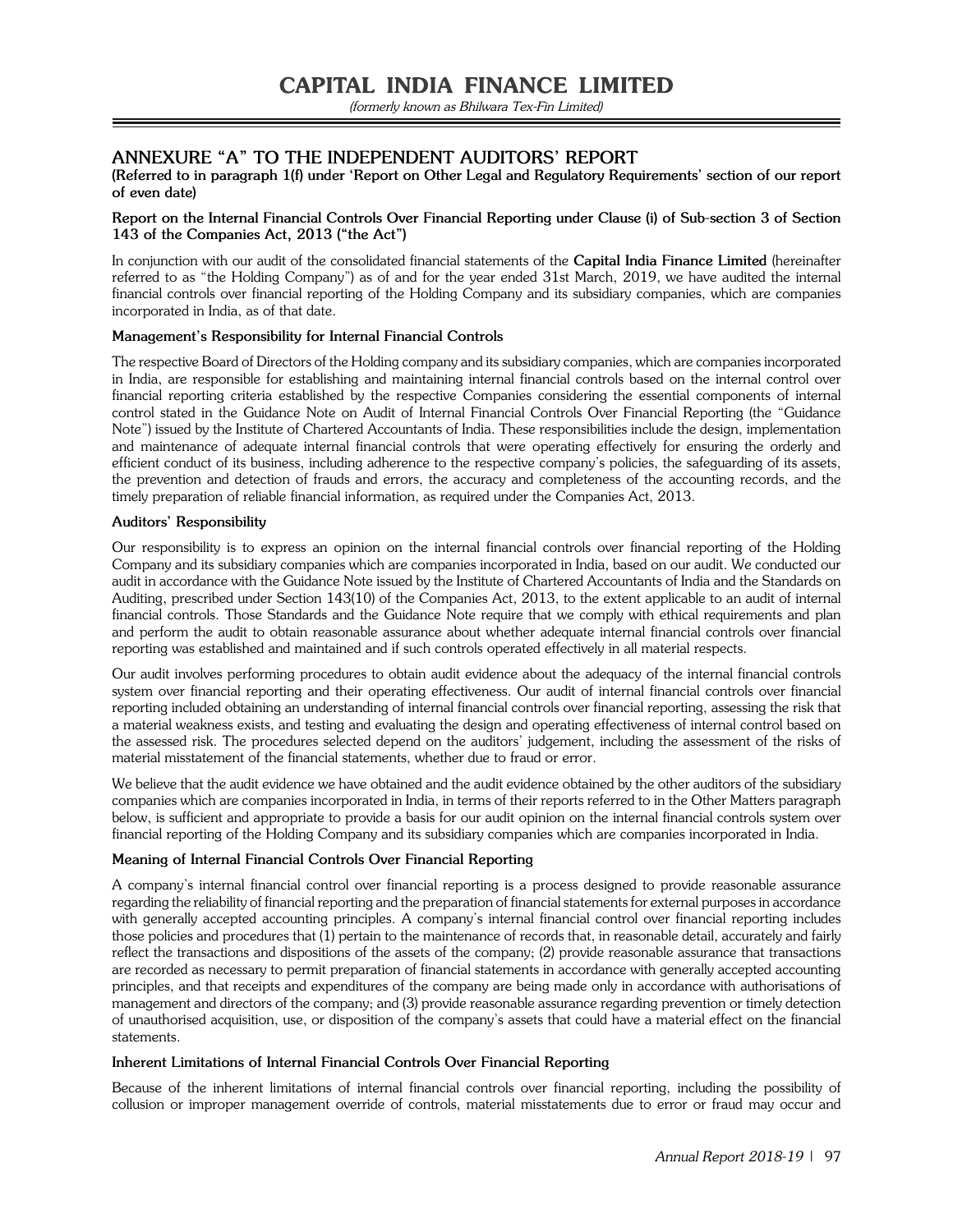not be detected. Also, projections of any evaluation of the internal financial controls over financial reporting to future periods are subject to the risk that the internal financial control over financial reporting may become inadequate because of changes in conditions, or that the degree of compliance with the policies or procedures may deteriorate.

## **Opinion**

In our opinion, to the best of our information and according to the explanations given to us and based on the consideration of the reports of the other auditors referred to in the Other Matters paragraph below, the Holding Company and its subsidiary companies which are companies incorporated in India, have, in all material respects, an adequate internal financial controls system over financial reporting and such internal financial controls over financial reporting were operating effectively as at 31st March 2019, based on the criteria for internal financial control over financial reporting established by the respective companies considering the essential components of internal control stated in the Guidance Note on Audit of Internal Financial Controls Over Financial Reporting issued by the Institute of Chartered Accountants of India.

## **Other Matters**

Our aforesaid report under Section 143(3)(i) of the Act on the adequacy and operating effectiveness of the internal financial controls over financial reporting insofar as it relates to 4 subsidiary companies, which are companies incorporated in India, is based solely on the corresponding reports of the auditors of such companies incorporated in India.

Our opinion is not modified in respect of the above matter.

For **DELOITTE HASKINS & SELLS LLP** Chartered Accountants (Firm's Registration No. 117366W/W-100018)

Sd/- and the state of the state of the state of the state of the state of the state of the state of the state of the state of the state of the state of the state of the state of the state of the state of the state of the s Rukshad N. Daruvala (Partner) (Membership No. 111188)

Place: MUMBAI, Date: 10th May, 2019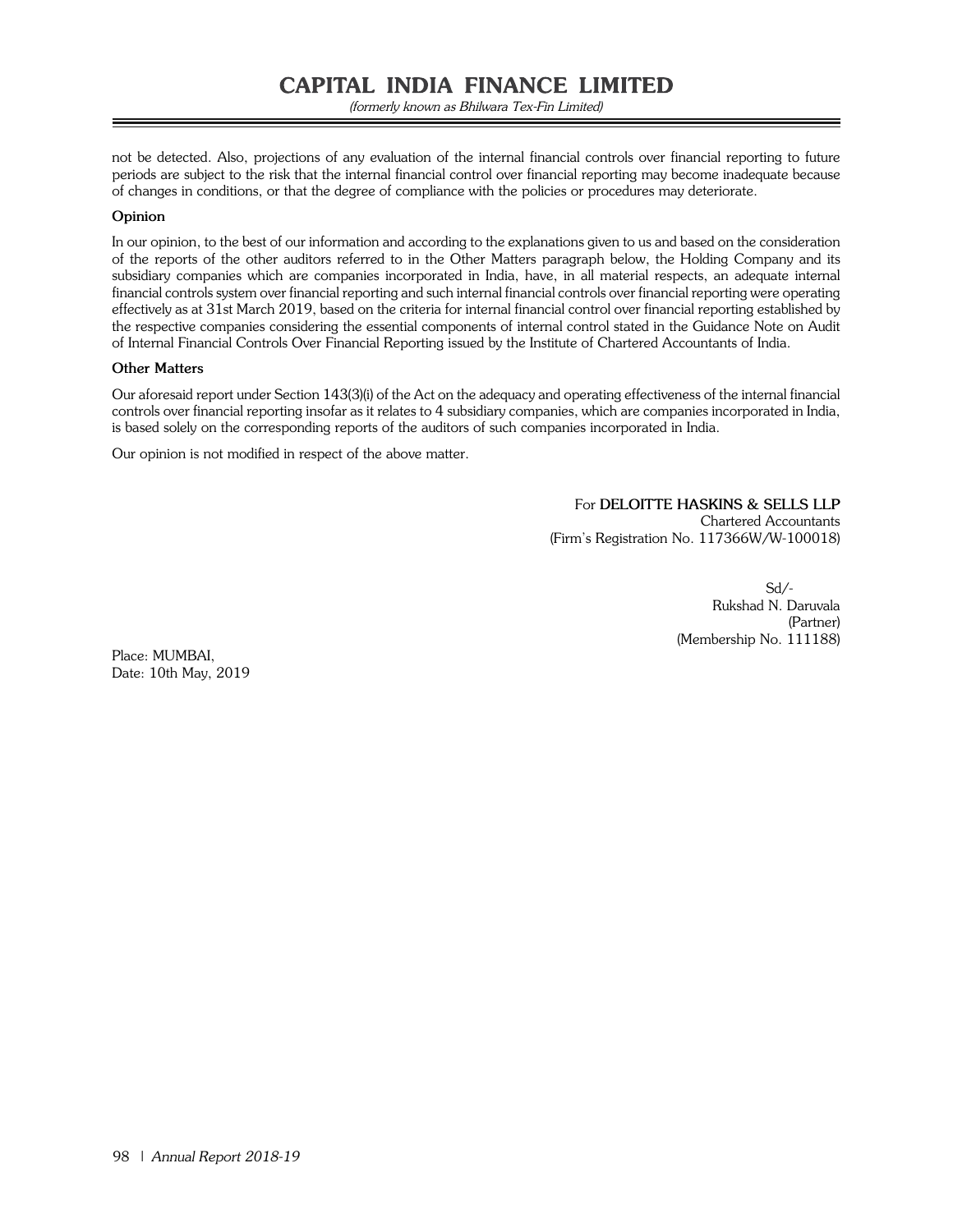(formerly known as Bhilwara Tex-Fin Limited)

## **Consolidated Balance sheet as at 31st March 2019**

(All figures are in rupees, except otherwise stated)

| <b>Particulars</b> |                                                                          | <b>Notes</b>   | As at              | As at           |
|--------------------|--------------------------------------------------------------------------|----------------|--------------------|-----------------|
|                    |                                                                          |                | 31st March 2019    | 31st March 2018 |
| I.                 | <b>EQUITY AND LIABILITIES</b>                                            |                |                    |                 |
| (1)                | Shareholders' funds                                                      |                |                    |                 |
|                    | (a) Share capital                                                        | 3              | 77,73,42,600       | 3,50,27,000     |
|                    | (b) Reserves and surplus                                                 | $\overline{4}$ | 4,32,68,61,640     | 3,23,92,651     |
|                    |                                                                          |                | 5,10,42,04,240     | 6,74,19,651     |
| (2)                | Advance towards share application money                                  |                |                    | 1,25,00,00,000  |
| (3)                | Non-current liabilities                                                  |                |                    |                 |
|                    | (a) Long-term borrowings                                                 | 5              | 81,95,53,842       | 7,00,00,000     |
|                    | (b) Other long-term liabilities                                          | 7              | 3,59,50,449        | 98,38,674       |
|                    | (c) Long-term provisions                                                 | 8              | 1,62,79,700        | 5,24,823        |
|                    |                                                                          |                | 87, 17, 83, 991    | 8,03,63,497     |
| (4)                | <b>Current liabilities</b>                                               |                |                    |                 |
|                    | (a) Short-term borrowings                                                | 5              | 50, 34, 15, 149    |                 |
|                    | (b) Trade payables                                                       | 6              |                    |                 |
|                    | (i) Total outstanding dues of micro enterprises and<br>small enterprises |                | 8,10,242           |                 |
|                    | (ii) total outstanding dues of creditors other than                      |                | 1,09,54,097        | 34, 16, 421     |
|                    | micro enterprises and small enterprises                                  |                |                    |                 |
|                    | (c) Other current liabilities                                            | 7              | 5,70,02,425        | 13,69,08,269    |
|                    | (d) Short term provisions                                                | 8              | 4,54,66,586        | 48,86,408       |
|                    |                                                                          |                | 61,76,48,499       | 14,52,11,098    |
| <b>Total</b>       |                                                                          |                | 6,59,36,36,730     | 1,54,29,94,246  |
| II. ASSETS         |                                                                          |                |                    |                 |
| (1)                | Non-current assets                                                       |                |                    |                 |
|                    | (a) Property, plant & equipment                                          |                |                    |                 |
|                    | (i) Tangible assets                                                      | 9              | 15,28,28,731       | 8,29,98,797     |
|                    | (ii) Intangible assets                                                   | 9              | 4,13,085           | 2,36,740        |
|                    | (iii) Capital work in progress                                           |                | 2,02,26,395        | 2,35,21,665     |
|                    | (b) Non-current investments                                              | 10             | 5,25,00,000        |                 |
|                    | (c) Deferred tax assets (net)                                            | 13             | 3,08,75,850        | 33,14,256       |
|                    | (d) Long-term loans and advances                                         | 11             | 3,09,59,18,940     | 12,95,50,596    |
|                    | (e) Other non-current assets                                             | 12             | 84,40,673          |                 |
|                    |                                                                          |                | 3, 36, 12, 03, 674 | 23,96,22,054    |
| (2)                | <b>Current assets</b>                                                    |                |                    |                 |
|                    | (a) Current investment                                                   | 10             | 18,50,52,870       |                 |
|                    | (a) Trade receivables                                                    | 14             |                    | 32,40,000       |
|                    | (b) Cash and bank balances                                               | 15             | 35,29,75,025       | 31,89,24,858    |
|                    | (c) Short-term loans and advances                                        | 11             | 2,58,86,55,823     | 96,71,76,425    |
|                    | (d) Other current assets                                                 | 12             | 10,57,49,338       | 1,40,30,909     |
|                    |                                                                          |                | 3,23,24,33,056     | 1,30,33,72,192  |
| Total              |                                                                          |                | 6,59,36,36,730     | 1,54,29,94,246  |

Notes 1 to 35 forms part of the Consolidated Financial Statements

In terms of our report attached

**For Deloitte Haskins & Sells LLP For and on behalf of the board** Chartered Accountants **Capital India Finance Limited** Chartered Accountants **Capital India Finance Limited** Firm Registration No. :117366W/W -100018

**Sd/- Sd/- Sd/- Rukshad N. Daruvala Keshav Porwal Amit Sahai Kulshreshtha**<br>
Partner Managing Director **Amit Sahai Kulshreshtha**<br>
Managing Director **Amit Sahai Kulshreshtha**<br>
Managing Director **Amit Sahai Kulshreshtha**<br>
DIN: 07869849 Membership No.: 111188

**Sd/- Sd/- Neeraj Toshniwal Rachit Malhotra** Chief Financial Officer Company Secretary

Place: Mumbai Place: Mumbai Place: Mumbai Date: 10th May 2019

Partner Director & CEO<br>DIN: 07869849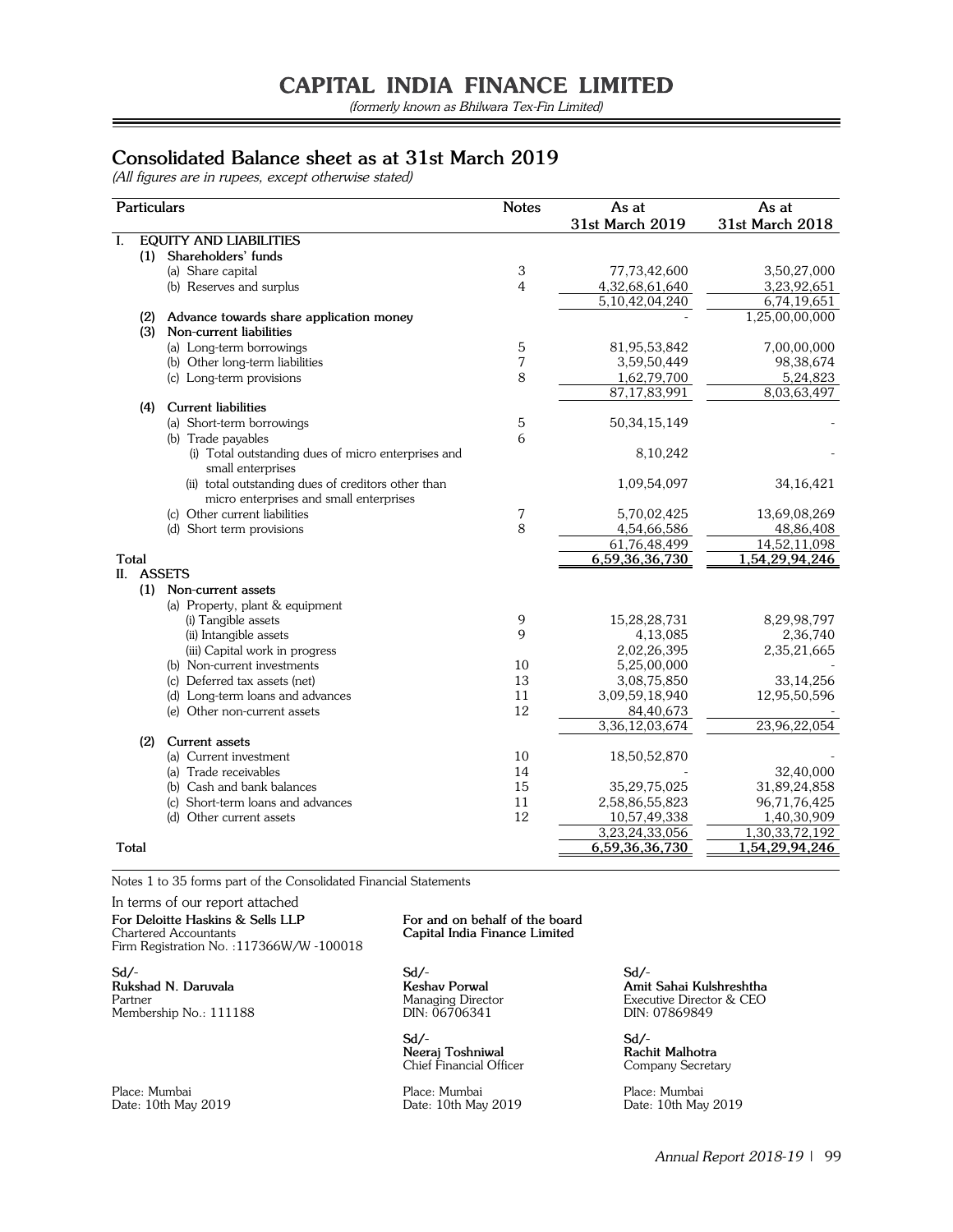(formerly known as Bhilwara Tex-Fin Limited)

## **Consolidated Statement of Profit and Loss for the year ended 31st March 2019**

(All figures are in rupees, except otherwise stated)

|      | <b>Particulars</b>                   | <b>Notes</b> | Year ended<br>31st March 2019 | Year ended<br>31st March 2018 |
|------|--------------------------------------|--------------|-------------------------------|-------------------------------|
| Ι.   | Revenue from operations              | 16           | 56,50,96,164                  | 26,04,58,994                  |
| II.  | Other income                         | 17           | 2,89,56,927                   | 1,119                         |
| III. | Total revenue                        |              | 59,40,53,091                  | 26,04,60,113                  |
| IV.  | <b>Expenses</b>                      |              |                               |                               |
|      | Employee benefit expenses            | 18           | 21,79,96,714                  | 3,53,20,902                   |
|      | Finance costs                        | 19           | 7,80,81,117                   | 10,36,46,805                  |
|      | Depreciation & amortization expenses | 9            | 3,07,84,501                   | 42,91,639                     |
|      | Other expenses                       | 20           | 16,59,29,095                  | 7,28,54,220                   |
|      | Total expenses                       |              | 49,27,91,427                  | 21,61,13,566                  |
| V.   | Profit before tax (III-IV)           |              | 10,12,61,664                  | 4,43,46,547                   |
| VI.  | Tax expense                          |              |                               |                               |
|      | $(1)$ Current tax                    |              | 7,00,45,740                   | 1,97,73,430                   |
|      | (2) Deferred tax                     |              | (2,75,61,594)                 | (33, 14, 256)                 |
|      | (3) Income tax for earlier year      |              | 52,145                        |                               |
| VII. | Profit for the year (V-VI)           |              | 5,87,25,373                   | 2,78,87,373                   |
|      | Earnings per equity share            | 21           |                               |                               |
|      | [face value Rs. 10 each]             |              |                               |                               |
|      | - Basic                              |              | 1.39                          | 7.96                          |
|      | - Diluted                            |              | 1.38                          | 7.96                          |

Notes 1 to 35 forms part of the Consolidated Financial Statements

In terms of our report attached

**For Deloitte Haskins & Sells LLP For and on behalf of the board** Chartered Accountants **Capital India Finance Limited** Firm Registration No. :117366W/W -100018

**Sd/- Sd/- Sd/-** Membership No.: 111188 DIN: 06706341 DIN: 07869849

**Sd/- Sd/- Neeraj Toshniwal Rachit Malhotra** Chief Financial Officer Company Secretary

Place: Mumbai Place: Mumbai Place: Mumbai Date: 10th May 2019 Date: 10th May 2019 Date: 10th May 2019

**Rukshad N. Daruvala Keshav Porwal Amit Sahai Kulshreshtha** Executive Director & CEO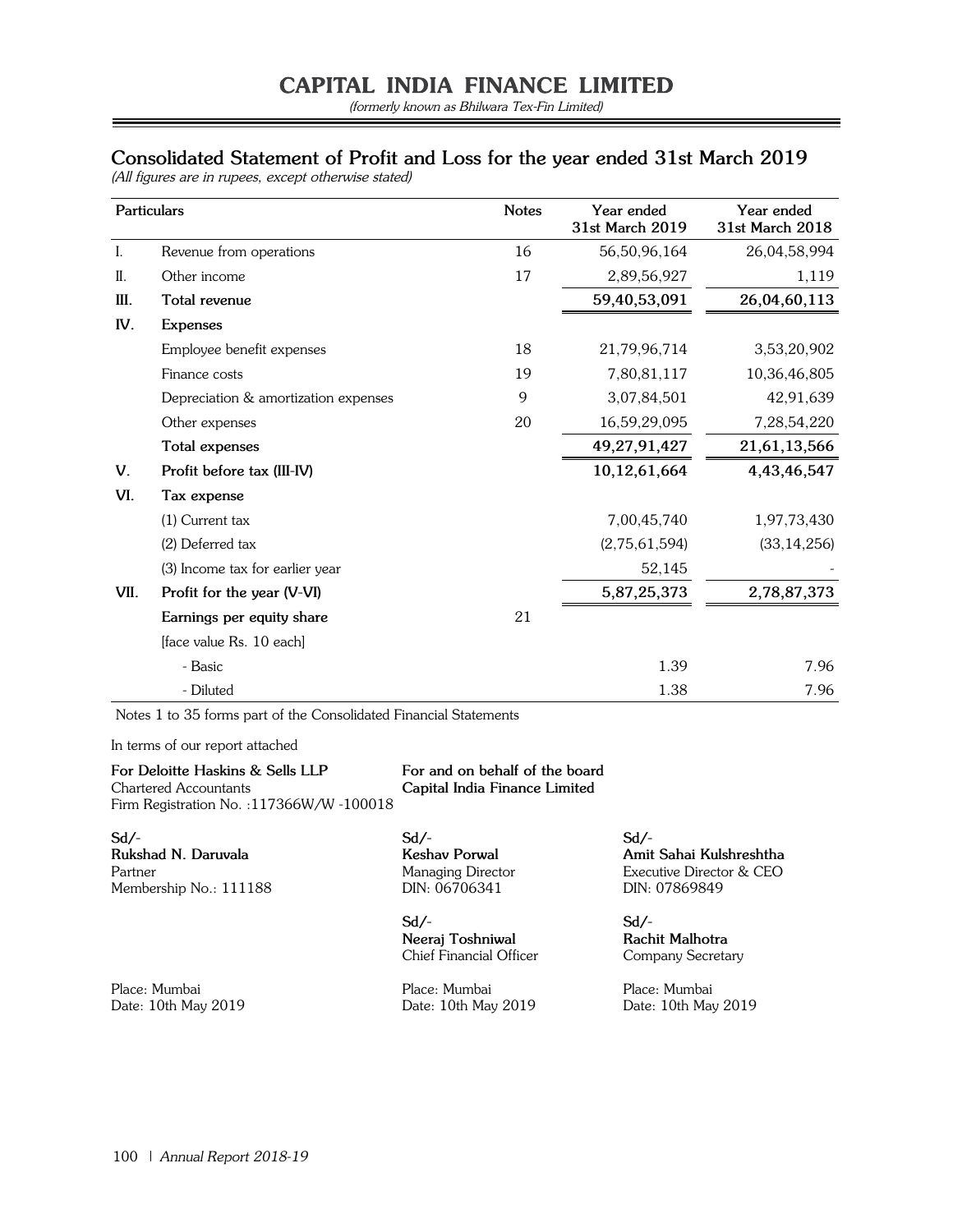(formerly known as Bhilwara Tex-Fin Limited)

## **Consolidated Cash flow statement for the year ended 31st March 2019**

(All figures are in rupees, except otherwise stated)

|              | Particulars                                                                     | Year ended<br>31st March 2019 | Year ended<br>31st March 2018 |
|--------------|---------------------------------------------------------------------------------|-------------------------------|-------------------------------|
| А.           | <b>CASH FROM OPERATING ACTIVITIES:</b>                                          |                               |                               |
|              | Net profit before tax and extraordinary items                                   | 10,12,61,664                  | 4,43,46,547                   |
|              | Adjustments for:                                                                |                               |                               |
|              | Depreciation and amortisation                                                   | 3,07,84,501                   | 42,91,639                     |
|              | Expenses on employee stock option plan                                          | 2,80,18,945                   |                               |
|              | Provision for employee benefits                                                 | 3,35,67,411                   | 12,53,481                     |
|              | Rent equalisation                                                               | (10, 59, 767)                 | 60,35,092                     |
|              | Profit on sale of property, plant and equipment                                 | (10, 750)                     |                               |
|              | Provision for standard assets                                                   | 1,84,11,836                   | 10,41,140                     |
|              | Operating profit before working capital changes                                 | 21,09,73,840                  | 5,69,67,899                   |
|              | Adjustments for changes in working capital :                                    |                               |                               |
|              | (Increase) in loans and advances                                                | (4,59,18,10,868)              | (20, 90, 81, 058)             |
|              | Decrease in trade receivables                                                   | 32,40,000                     | 7,92,000                      |
|              | Increase in trade payables                                                      | 83,47,918                     |                               |
|              | (Decrease)/Increase in other liabilities                                        | (5, 28, 87, 317)              | 12,77,53,731                  |
|              | (Increase)/ Decrease in other assets                                            | (10, 01, 59, 100)             | 14,28,994                     |
|              | Cash generated from operations                                                  | (4,52,22,95,527)              | (2, 21, 38, 434)              |
|              | Income tax paid                                                                 | (6, 17, 78, 952)              | (2,54,66,065)                 |
|              | Net Cash generated used in operating activities (A)                             | (4,58,40,74,479)              | (4,76,04,499)                 |
|              |                                                                                 |                               |                               |
| B)           | <b>CASH FROM INVESTING ACTIVITIES:</b>                                          |                               |                               |
|              | Purchase of property, plant and equipment                                       | (9,92,70,109)                 | (11, 10, 48, 841)             |
|              | Proceeds from sale of property, plant and equipment                             | 17,85,349                     |                               |
|              | Purchase of investments                                                         | (23, 75, 52, 870)             |                               |
|              | Investment in bank deposits (having original maturity of more than 3<br>months) | 4,17,74,106                   | (10,00,00,000)                |
|              | Net Cash generated used in investing activities (B)                             | (29, 32, 63, 524)             | (21, 10, 48, 841)             |
| $\mathbf{C}$ | CASH FLOW FROM FINANCING ACTIVITIES:                                            |                               |                               |
|              | Proceeds from issue of equity shares at premium                                 | 4,98,75,25,320                |                               |
|              | Share issue expenses                                                            | (3,32,69,280)                 |                               |
|              | Payment of dividend and dividend distribution tax thereon                       | (40, 62, 755)                 |                               |
|              | Proceeds from advance towards share application money                           |                               | 1,25,00,00,000                |
|              | Repayment of advance towards share application money                            | (1,25,00,00,000)              |                               |
|              | Proceeds from long term borrowings                                              | 1,26,95,93,500                |                               |
|              | Proceeds from short term borrowings                                             | 1,75,00,00,000                | 40,01,00,000                  |
|              | Repayment of long term borrowings                                               | (1,66,24,509)                 | (1,30,68,00,000)              |
|              | Repayment of short term borrowings                                              | (1,75,00,00,000)              | (40, 01, 00, 000)             |
|              | Net cash generated from/ (used in) financing activities (C)                     | 4,95,31,62,276                | (5,68,00,000)                 |
| D)           | Net increase/ (decrease) in cash and cash equivalents (A+B+C)                   | 7,58,24,273                   | (31, 54, 53, 340)             |
| E)           | Cash and cash equivalents as at the beginning of the year                       | 21,89,24,858                  | 53, 43, 78, 198               |
| F)           | Cash and cash equivalents as at the end of the year                             | 29,47,49,131                  | 21,89,24,858                  |

=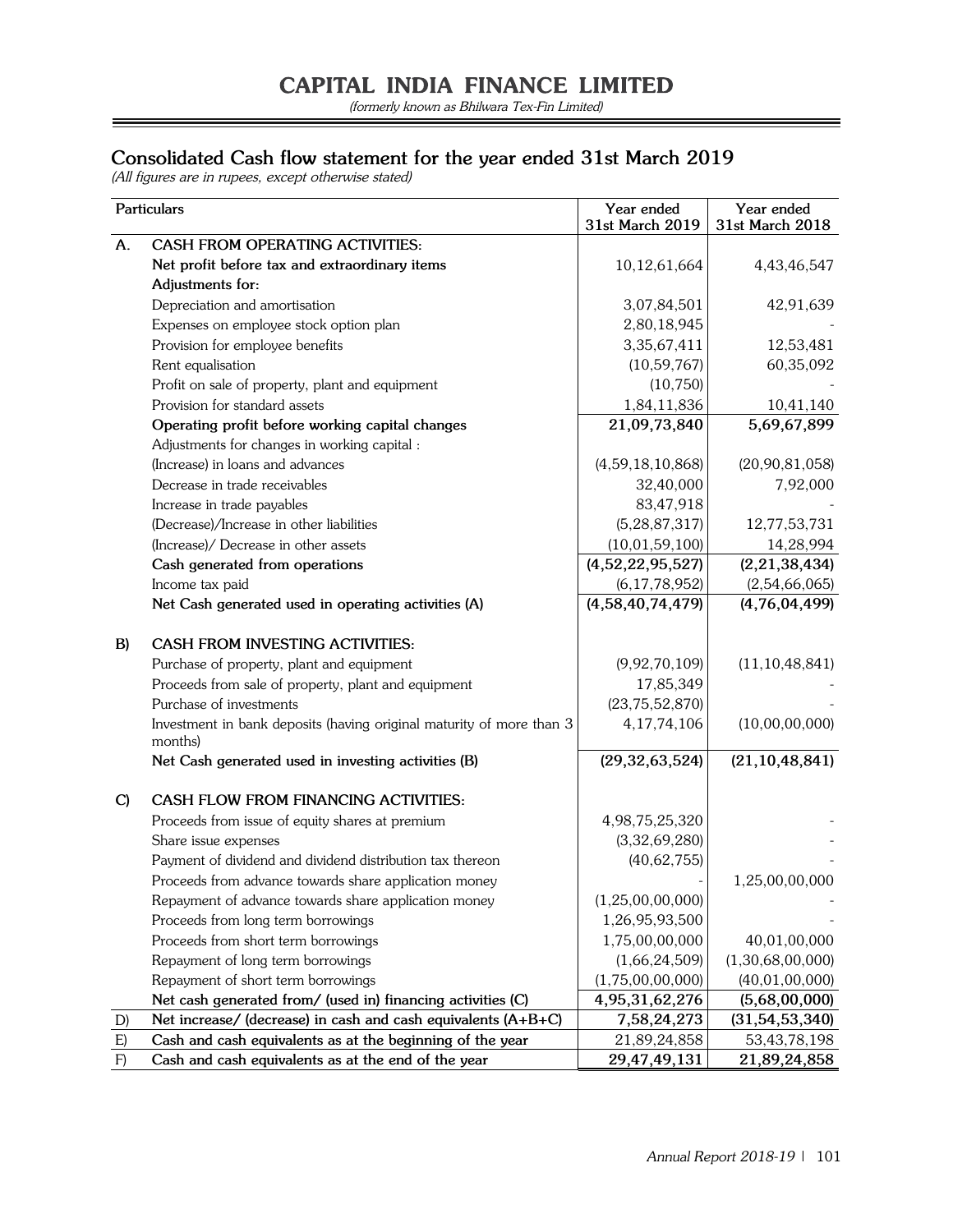(formerly known as Bhilwara Tex-Fin Limited)

## **Consolidated Cash flow statement for the year ended 31st March 2019**

(All figures are in rupees, except otherwise stated)

## **Cash and cash equivalents comprises:**

| <b>Particulars</b>     | Year ended<br>31st March 2019 | Year ended<br>31st March 2018 |
|------------------------|-------------------------------|-------------------------------|
| Cash in hand           |                               | 7.601                         |
| Cheques in hand        | 25, 12, 381                   | 25,00,000                     |
| Balances with banks    |                               |                               |
| - in current accounts* | 27, 22, 36, 750               | 34, 17, 257                   |
| - in deposit accounts  | 2,00,00,000                   | 21,30,00,000                  |
|                        | 29,47,49,131                  | 21,89,24,858                  |

\* Includes balance in unclaimed dividend account amounting to Rs. 1,53,014 not available for use by the Company.

Notes 1 to 35 forms part of the Consolidated Financial Statements

In terms of our report attached

**For Deloitte Haskins & Sells LLP For and on behalf of the board** Chartered Accountants **Capital India Finance Limited** Firm Registration No. :117366W/W -100018

**Sd/- Sd/- Sd/-** Membership No.: 111188

**Sd/- Sd/- Neeraj Toshniwal Rachit Malhotra** Chief Financial Officer Company Secretary

Place: Mumbai Place: Mumbai Place: Mumbai Date: 10th May 2019 Date: 10th May 2019 Date: 10th May 2019

**Rukshad N. Daruvala Keshav Porwal Amit Sahai Kulshreshtha** Partner Managing Director Executive Director & CEO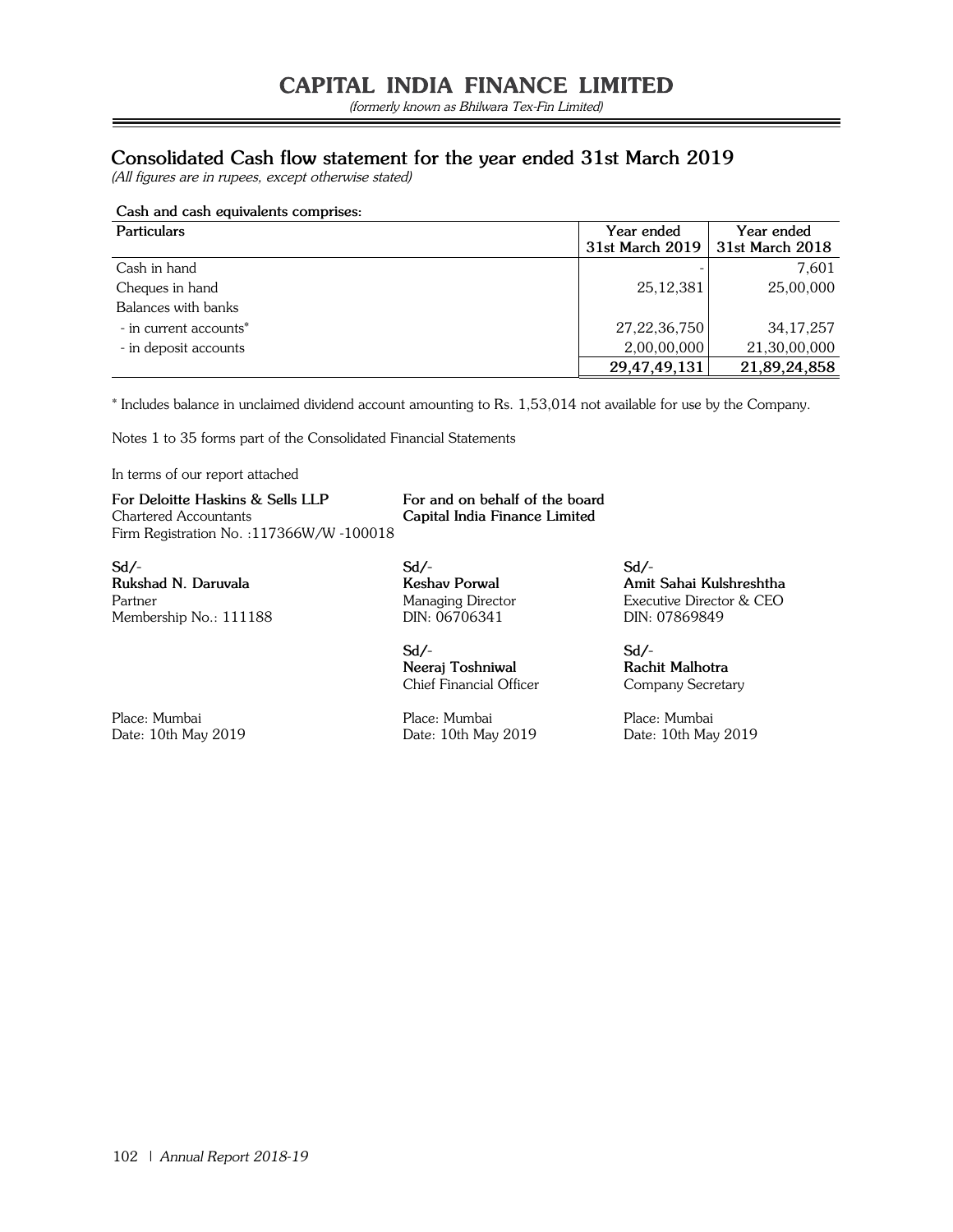## **Notes to the Consolidated financial statements for the year ended 31st March 2019**

(All figures are in rupees, except otherwise stated)

## **1 Basis of Consolidation**

The consolidated financial statements relates to Capital India Finance Limited (Formerly known as Bhilwara Tex-fin Limited) (the Holding Company / Company) and its subsidiary companies. The Holding Company and its subsidiary companies constitute the group.

## **Basis of Preparation**

The financial statements have been prepared in conformity with generally accepted accounting principles to comply in all material respects with the notified Accounting Standards ('AS') under provisions of the Companies Act, 2013 ('the Act'), the directions issued by the Reserve Bank of India ("RBI") as applicable to a Non Banking Finance Company ('NBFC') ("RBI guidelines") and with the provisions of National Housing Bank Act, 1987, the Housing Finance Companies (NHB) Directions, 2010 and other guidelines/ instructions / circulars issued by the National Housing Bank as applicable ("NHB directions"). The financial statements have been prepared under the historical cost convention on an accrual basis. The accounting policies have been consistently applied by the group and are consistent with those used in the previous year. The complete financial statements have been prepared along with all disclosures.

#### **Principles of consolidation**

a) The Consolidated Financial Statements are prepared in accordance with AS - 21 on "Consolidated Financial Statements" notified under Section 133 of the Companies Act, 2013 (the 'Act') read with the Companies (Accounting Standards) Rules 2006.

 The financial statements of the Holding Company and its subsidiaries have been combined on a line-by-line basis by adding together like items of assets, liabilities, income and expenses, after eliminating intra-group balances and intra-group transactions resulting in unrealised profits or losses.

 The Consolidated Financial Statements are prepared using uniform accounting policies for like transactions and events in similar circumstances and necessary adjustments required for deviations, if any to the extent possible unless otherwise stated, are made in the Consolidated Financial Statements and are presented in the same manner as the Company's standalone financial statements.

 The financial statements of the subsidary companies are drawn upto the same reporting date as that of the Holding Company i.e 31st March 2019.

b) The subsidiary companies considered in the presentation of the consolidated financial statements are:

| <b>Particulars</b>                              | Country of<br>incorporation | Proportion<br>of ownership<br>interest as on<br>31st March 2019 | Proportion<br>of ownership<br>interest as on<br>31st March 2018 |
|-------------------------------------------------|-----------------------------|-----------------------------------------------------------------|-----------------------------------------------------------------|
| Capital India Home Loans Limited                | India                       | 100%                                                            | 100%                                                            |
| Capital India Asset Management Private Limited  | India                       | 100%                                                            | 100%                                                            |
| Capital India Wealth Management Private Limited | India                       | 100%                                                            | 100%                                                            |
| CIFL Holdings Private Limited                   | India                       | 100%                                                            | 100%                                                            |
| CIFL Investment Manager Private Limited         | India                       | 100%                                                            | 100%                                                            |

## **2 Significant accounting policies**

## **2.1 Use of Estimates**

 The preparation of consolidated financial statements is in conformity with the Generally Accepted Accounting Principles ('GAAP') in India requires management to make judgments, estimates and assumptions that affect the application of accounting policies and reported amounts of assets, liabilities, income and expenses and disclosure of contingent liabilities on the date of the financial statements. The Management believes that the estimates made in the preparation of consolidated financial statements are prudent and reasonable. Actual results could differ from these estimates. Estimates and underlying assumptions are reviewed on an ongoing basis. Any revision to accounting estimates is recognised prospectively in current and future periods.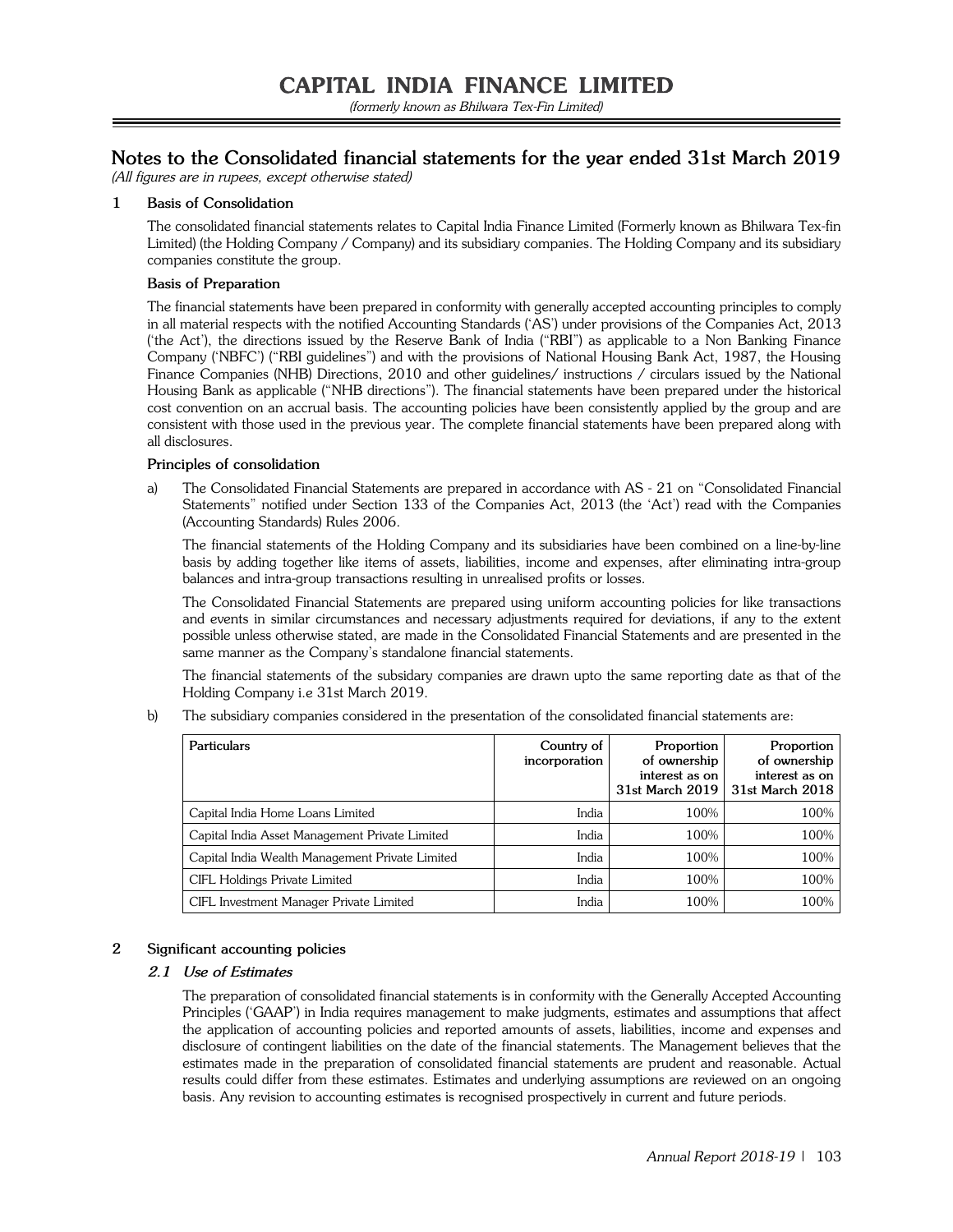## **Notes to the Consolidated financial statements for the year ended 31st March 2019**

(All figures are in rupees, except otherwise stated)

## **2.2 Operating cycle**

Based on the nature of activities of the Group and the normal time between acquisition of assets and their realization in cash or cash equivalents, the Group has determined its operating cycle as 12 months for the purpose of classification of its assets and liabilities as current and non-current.

## **2.3 Property, plant & equipment, depreciation and amortisation**

## Tangible assets

 a) Tangible assets are carried at cost of acquisition less accumulated depreciation and / or accumulated impairment loss, if any. The cost of an item of tangible asset comprises its purchase price and other nonrefundable taxes or levies and any directly attributable cost of bringing the asset to its working condition for its intended use. Subsequent expenditure is capitalised only when it increases the future economic benefits from the specific asset to which it relates.

Acquired intangible assets

 b) Intangible assets that are acquired by the Group are measured initially at cost. After initial recognition, an intangible asset is carried at its cost less any accumulated amortisation and any accumulated impairment loss. Subsequent expenditure is capitalised only when it increases the future economic benefits from the specific asset to which it relates.

#### Leasehold improvements

 c) Leasehold improvement includes all expenditure incurred on the leasehold premises that have future economic benefits. Leasehold improvements are amortised over the period of lease.

#### Depreciation and amortisation

 d) Depreciation / amortisation is provided over the useful life of the assets, pro rata for the period of use, on a straight-line method. The useful life estimates prescribed in Part C of Schedule II to the 2013 Act have been considered as useful life for tangible assets except for vehicles, in whose case the life of the asset has been assessed as per the estimate of the management. Acquired intangible assets are amortised over a period as per management estimates of their useful life. Pursuant to this policy, the useful life estimates in respect of the following assets are as follows:

| Tangible fixed assets      | Estimated useful life |
|----------------------------|-----------------------|
| Computers & Printers       | 3 Years               |
| Furniture & Fixtures       | 10 Years              |
| Office Equipments          | 5 Years               |
| Vehicles                   | 5 Years               |
| Acquired intangible assets |                       |
| Computer software          | 3 Years               |

Leasehold improvements are amortised over the primary life of the lease.

 e) Depreciation / amortisation is provided on a pro-rata basis i.e. from the month in which asset is ready for use. Individual assets costing less than or equals to Rs. 5,000 are depreciated in full, in the year of purchase. Depreciation on assets sold during the year is recognised on a pro-rata basis in the Statement of Profit and Loss up to the month prior to the month in which the assets have been disposed off.

## Gains / losses on disposal of assets

 f) Losses arising from retirement or gains or losses arising from disposal of tangible and intangible assets are measured as the difference between the net disposal proceeds and the carrying amount of the asset and are recognised in the Statement of Profit and Loss.

## **2.4 Impairment of assets**

 The Group assesses at each Balance Sheet date whether there is any indication that an asset may be impaired based on internal/external factors. If any such indication exists, the Group estimates the recoverable amount of the asset. If such recoverable amount of the asset or the recoverable amount of the cash generating unit which the asset belongs to, is less than its carrying amount, the carrying amount is reduced to its recoverable amount.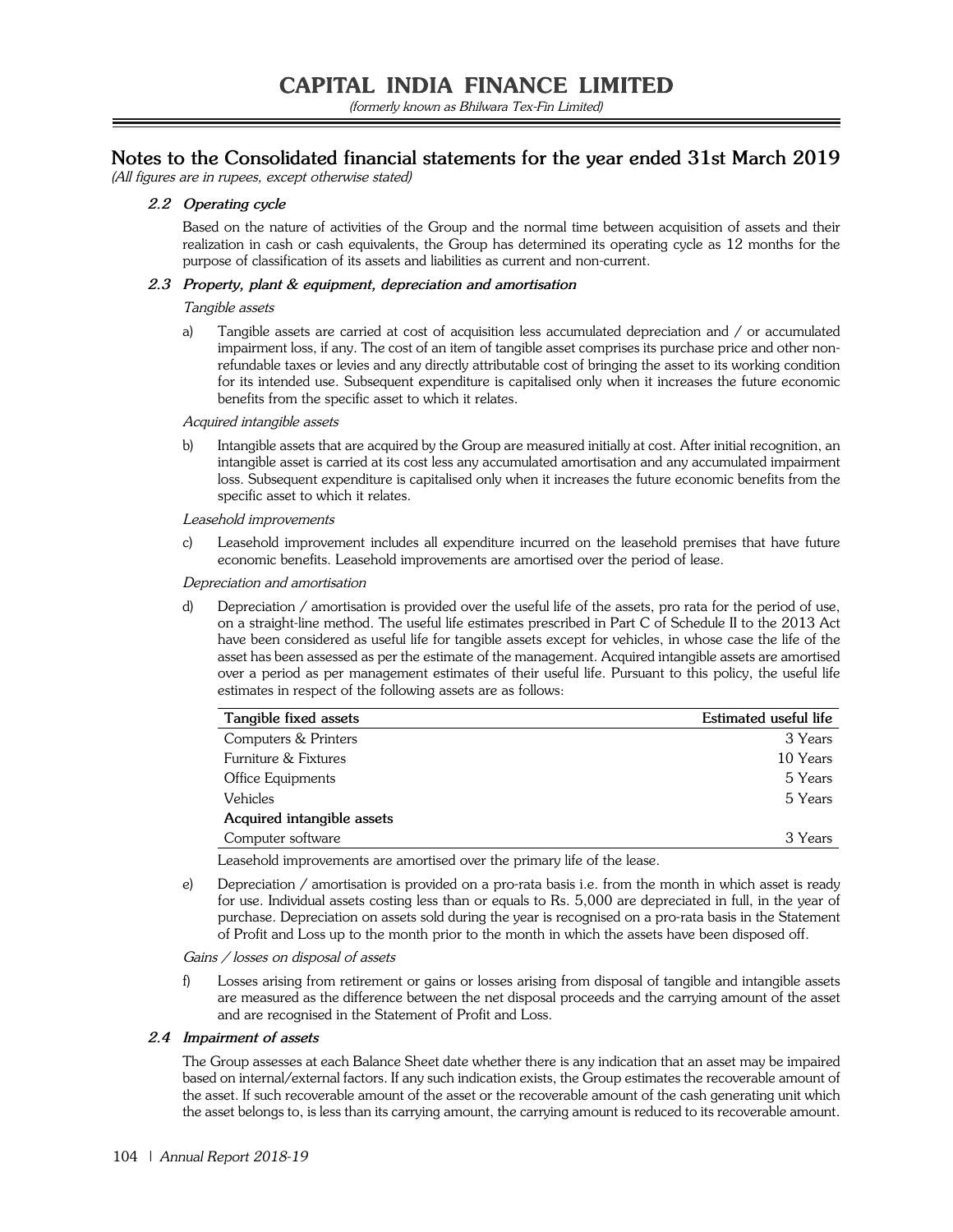## **Notes to the Consolidated financial statements for the year ended 31st March 2019**

(All figures are in rupees, except otherwise stated)

The reduction is treated as an impairment loss and is recognised in the Statement of Profit and Loss. If at the Balance Sheet date there is an indication that a previously assessed impairment loss no longer exists, the recoverable amount is reassessed and the asset is reflected at the recoverable amount subject to a maximum of depreciable historical cost.

## **2.5 Leases**

 Leases of assets under which all the risks and benefits of ownership are effectively retained by the lessor are classified as operating leases. Amount due under the operating leases are charged to the Statement of Profit and Loss, on a straight - line basis over the lease term in accordance with AS-19 'Leases' as prescribed by Companies (Accounting Standards) Rules, 2006. Initial direct costs incurred specifically for operating leases are recognised as expense in the year in which they are incurred.

## **2.6 Loans and advances**

 Loans and advances are stated at the amount advanced, as reduced by the amounts received up to the Balance Sheet date. Loans are classified as performing and non performing advances (NPAs) based on RBI guidelines/ NHB directions. NPAs are classified into sub-standard, doubtful and loss assets, as required by the RBI guidelines / NHB directions. Interest on NPAs is not recognised in the Statement of Profit and Loss until recovered.

## **2.7 Provisioning/ Write-off on assets**

## Provisioning/ Write-off on overdue assets

 The provisioning / write-off on overdue assets is as per the management estimates, subject to the minimum provision required as per Master Direction-Non Banking Financial Company-Systemically Important Non-Deposit taking Company (Reserve Bank) Directions, 2016 / NHB directions, as applicable.

## Provision on standard assets

 Provision on standard assets has been made in accordance with RBI guidelines / NHB directions, as applicable.

## **2.8 Investments**

Investments that are readily realisable and intended to be held for not more than a year are classified as current investments. All other investments are classified as non current investments.

 Current investments are accounted for and valued as per Accounting Standard (AS) 13 - 'Accounting for Investments' and in accordance with the RBI guidelines / NHB directions, are stated at the lower of cost and fair value, by category of investments. Unquoted current investments in units of Mutual Funds are valued as per Net Asset Value of the Plan as per RBI guidelines / NHB directions.

 Non-current investments are accounted for and valued as per Accounting Standard (AS) 13 - 'Accounting for Investments' are stated at cost except where there is a diminution other than temporary, for which provision is made.

 Profit or loss on sale of investments is determined on a first in first out basis. Any reduction in the carrying amount and any reversals of such reductions are charged or credited to Statement of Profit and Loss.

## **2.9 Revenue recognition**

 Revenue is recognised on accrual basis, when no significant uncertainty as to determination or realization exists.

 Interest income from loan is recognised on accrual basis. In case of non performing assets, interest income is recognised on receipt basis as per RBI guidelines / NHB directions. Penal interest is recognised on receipt basis.

 Advisory fees is recognised as income on an accrual basis on completion of services as per the terms of the contract.

Processing fees on loan disbursed is amortised over the tenure of loan.

Documentation charges collected from clients are recognised as income upfront on due basis.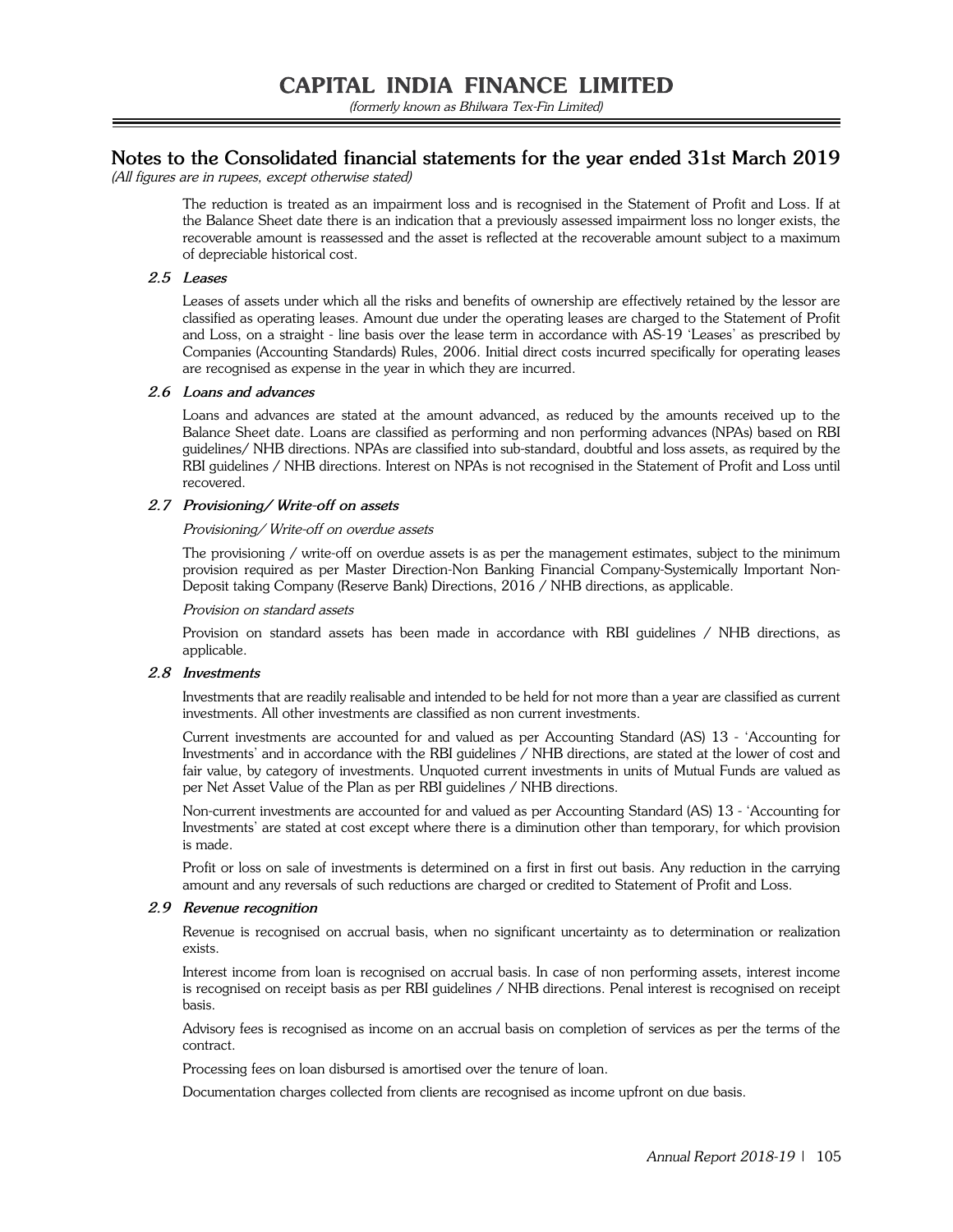(formerly known as Bhilwara Tex-Fin Limited)

## **Notes to the Consolidated financial statements for the year ended 31st March 2019**

(All figures are in rupees, except otherwise stated)

 Dividend income is recognised when the company's right to receive payment is established. Dividend from the units of mutual funds is recognised on receipt basis in accordance with the RBI guidelines / NHB directions.

Gain/Loss on sale of units of mutual funds is recognised on trade date basis.

Interest income on fixed deposit is recognised on time proportionate basis.

## **2.10 Retirement and other employee benefits**

Employee benefits include provident fund, gratuity fund and compensated absences.

#### **Defined contribution plans**

 The Group contribution to provident fund is considered as defined contribution plans and are charged as an expense based on the amount of contribution required to be made and when services are rendered by the employees.

#### **Defined Benefit Plans**

 a) The Group accounts for its defined benefit obligations for non-funded gratuity benefits on the basis of an independent actuarial valuation based on the projected unit credit method carried out as at the year end.

 b) The employees of the Group are entitled to compensated absences and leave encashment as per the policy of the Group, the liability in respect of which is provided, on the basis of an independent actuarial valuation based on the projected unit credit method carried out as at the year end.

 In respect of the Group defined benefit plan, actuarial gains and losses comprise experience adjustments and the effects of changes in actuarial assumptions and are recognised in the Statement of Profit and Loss as income or expense in the period in which they are occurred. Past service cost is recognised immediately to the extent the benefits are already vested and otherwise is amortised on straight line basis over the average period until the benefits become vested.

## **2.11 Finance costs**

Finance costs consists of interest and other borrowing cost that an entity incurs in connection over the tenure of the underlying loan with borrowing of funds. These are amortised on straight line basis.

#### **2.12 Share issue expenses**

Share issue expenses related to issuance of equity shares are debited against securities premium account in accordance with the provisions of Section 52 of the Companies Act, 2013.

#### **2.13 Foreign currency transactions**

Foreign exchange transactions are recorded at the spot rate on the date of the respective transactions. Exchange differences arising on foreign exchange transactions settled during the year are recognised in the Statement of Profit and Loss for the period.

 Monetary assets and liabilities denominated in foreign currencies as at the Balance Sheet date are translated at the closing exchange rates on that date; the resultant exchange differences are recognised in the Statement of Profit and Loss.

 Non monetary assets and liabilities are carried at historical cost using exchange rates as on the date of the respective transactions.

## **2.14 Taxation**

Income tax expense comprises current tax including minimum alternate tax ('MAT') (i.e. amount of tax for the period determined in accordance with the Income Tax Act, 1961) and deferred tax charge or credit (reflecting the tax effects of timing differences between accounting income and taxable income for the year).

 The deferred tax charge or credit and the corresponding deferred tax liabilities or assets are recognised using the tax rates that have been enacted or substantively enacted by the Balance Sheet date. Deferred tax assets are recognised only to the extent there is reasonable certainty that the assets can be realised in future; however, where there is unabsorbed depreciation or carried forward loss under taxation laws, deferred tax assets are recognised to the extent there is virtual certainty of realization of such assets. Deferred tax assets are reviewed as at each Balance Sheet date and written down or written up to reflect the amount that is reasonably / virtually certain (as the case may be) to be realised.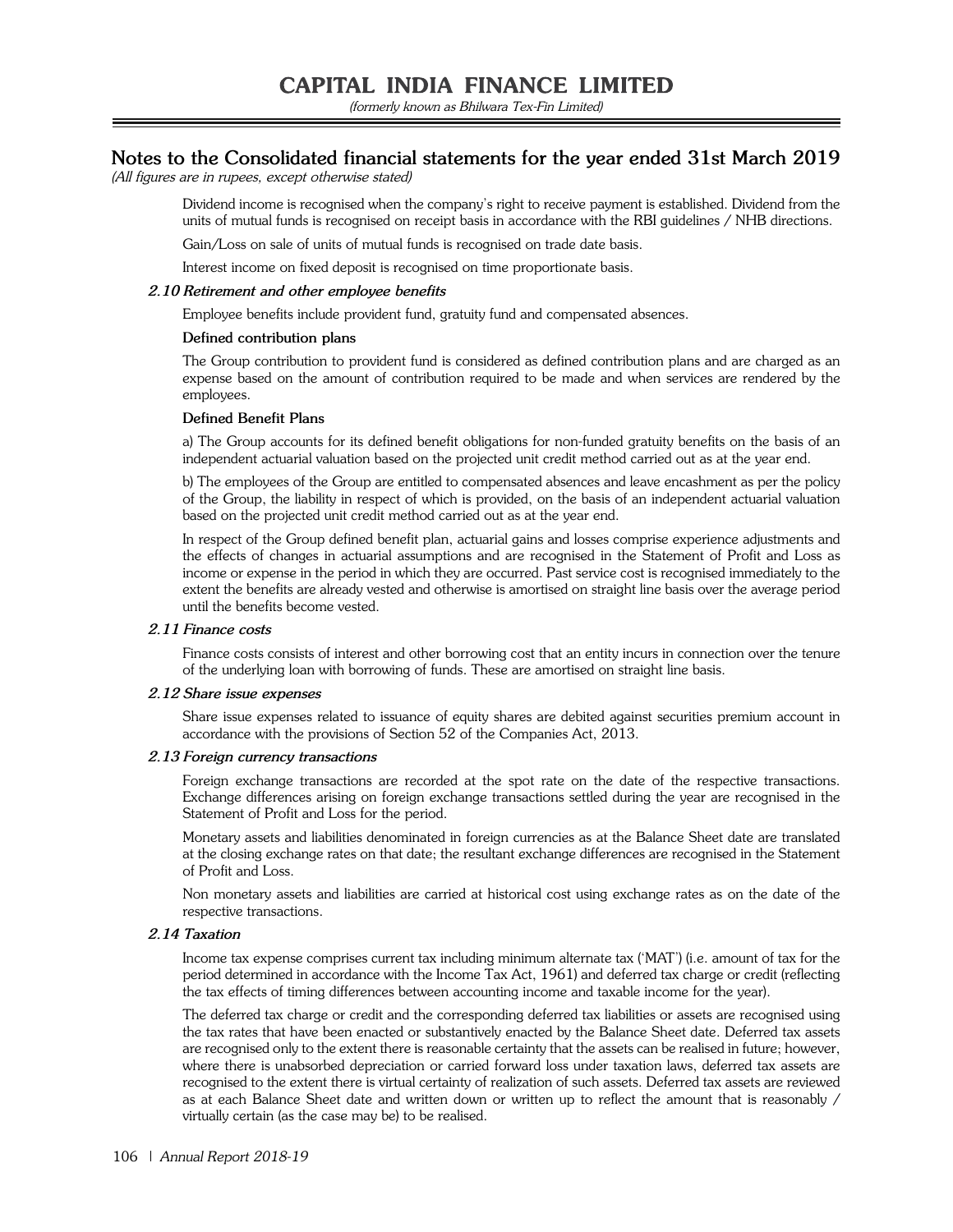## **Notes to the Consolidated financial statements for the year ended 31st March 2019**

(All figures are in rupees, except otherwise stated)

 MAT paid in accordance to the tax laws, which gives rise to future economic benefits in the form of adjustment of future income tax liability, is considered as an asset if there is convincing evidence that the Group will pay normal income tax in future years and is recognised as tax credit in Statement of Profit and Loss.

## **2.15 Provisions and contingencies**

A provision is recognised when the Group has a present obligation as a result of past events and it is probable that an outflow of resources will be required to settle the obligation in respect of which a reliable estimate can be made. Provisions (excluding retirement benefits) are not discounted to their present value and are determined based on the best estimate required to settle the obligation at the Balance Sheet date. These are reviewed at each Balance Sheet date and adjusted to reflect the current best estimates. Contingent liabilities are disclosed in the Notes. Contingent assets are not recognised in the consolidated financial statements.

#### **2.16 Employee share based payment**

The Group has formulated Employee Stock Option Schemes ('ESOS') in accordance with the Securities and Exchange Board of India (Employee Stock Option Scheme and Employee Stock Purchase Scheme) Guidelines, 1999 ('SEBI Guidelines') and Guidance Note on Employee Share Based Payments issued by the Institute of Chartered Accountants of India. The Schemes provide for grant of options to employees of the Company and its subsidiaries to acquire equity shares of the Company that vest in a graded manner and that are to be exercised within a specified period. In accordance with the SEBI Guidelines; the excess, if any, of the closing market price on the day prior to the grant of the options under ESOS over the exercise price is amortised on a straight-line basis over the vesting period.

#### **2.17 Earnings per share**

The basic earnings per share is computed by dividing the net profit / loss after tax attributable to the equity shareholders for the period by the weighted average number of equity shares outstanding during the reporting period. For the purpose of calculating diluted earnings per share, the net profit for the year attributable to equity shareholders and the weighted average number of shares outstanding during the year are adjusted for the effects of all dilutive potential equity shares.

## **2.18 Cash and cash equivalents (for the purposes of Cash Flow Statement)**

Cash comprises cash on hand and demand deposits with banks. Cash equivalents are short-term balances (with an original maturity of three months or less from the date of acquisition), highly liquid investments that are readily convertible into known amounts of cash and which are subject to insignificant risk of changes in value.

#### **2.19 Cash flow statement**

Cash flows are reported using the indirect method, whereby profit / (loss) before extraordinary items and tax is adjusted for the effects of transactions of non-cash nature and any deferrals or accruals of past or future cash receipts or payments. The cash flows from operating, investing and financing activities of the Group are segregated based on the available information.

### **2.20 Segment reporting**

The Group identifies primary segments based on the dominant source, nature of risks and returns and the internal organisation and management structure. The operating segments are the segments for which separate financial information is available and for which operating profit / loss amounts are evaluated regularly by the executive management in deciding how to allocate resources and in assessing performance.

#### **2.21 Goods & services tax**

Goods & services tax input credit is accounted for in the books in the period in which the underlying service received is accounted and when there is reasonable certainty in availing / utilising the credits.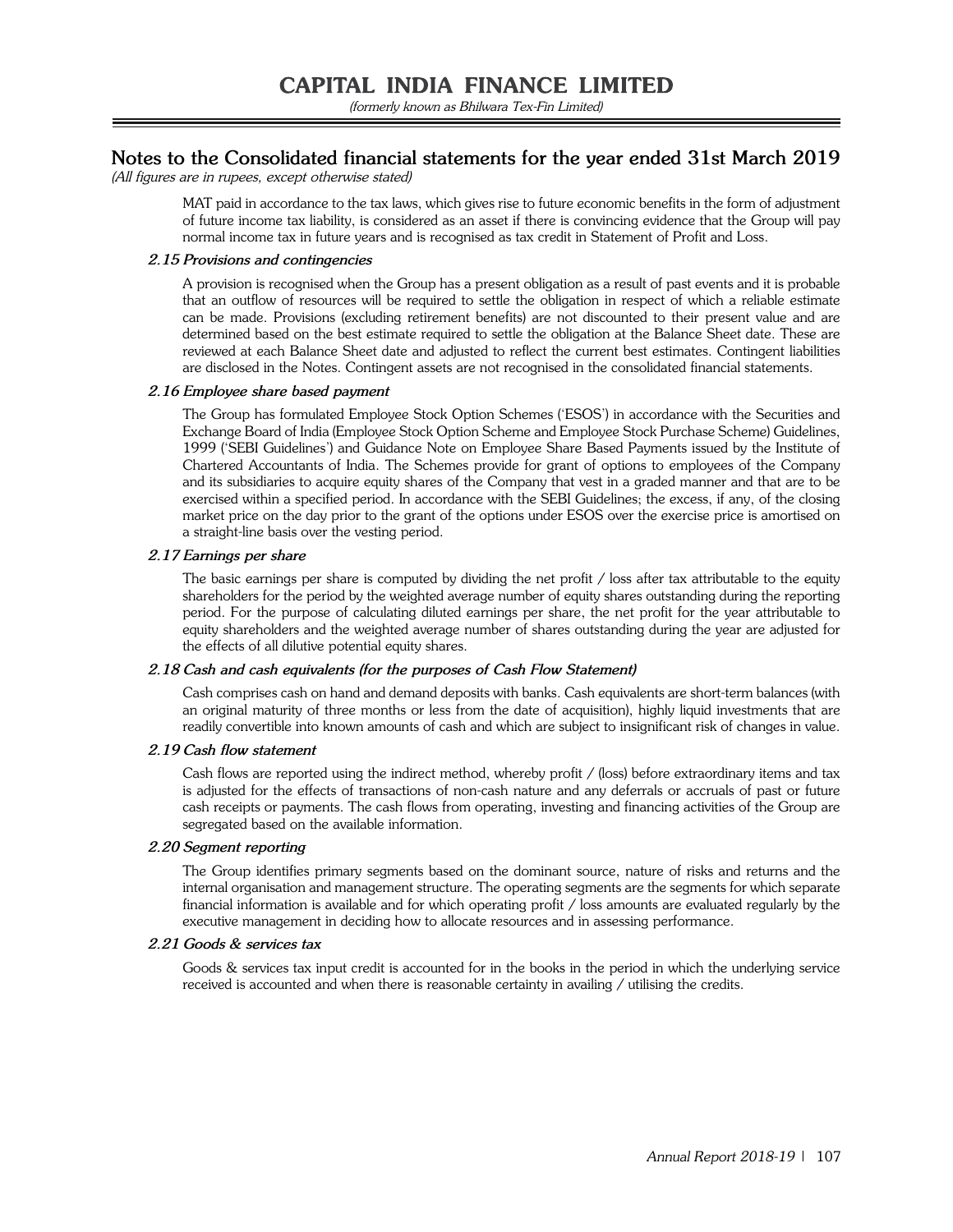## **Notes to the Consolidated financial statements for the year ended 31st March 2019**

(All figures are in rupees, except otherwise stated)

## **3. Share capital**

|                                                             | As at<br>31st March 2019 |                | As at<br>31st March 2018 |                |
|-------------------------------------------------------------|--------------------------|----------------|--------------------------|----------------|
|                                                             | Number                   | Amount         | Number                   | Amount         |
| Authorised share capital                                    |                          |                |                          |                |
| Equity shares of Rs. 10 each                                | 20,40,00,000             | 2,04,00,00,000 | 20,40,00,000             | 2,04,00,00,000 |
| Preference shares of Rs. 10 each                            | 1,00,00,000              | 10,00,00,000   | 1,00,00,000              | 10,00,00,000   |
|                                                             | 21,40,00,000             | 2,14,00,00,000 | 21,40,00,000             | 2,14,00,00,000 |
| Issued, subscribed and fully paid up                        |                          |                |                          |                |
| Equity shares of Rs. 10 each                                | 7,77,34,260              | 77,73,42,600   | 35.02.700                | 3,50,27,000    |
| Total issued, subscribed and fully paid up<br>share capital | 7,77,34,260              | 77.73,42,600   | 35,02,700                | 3,50,27,000    |

**a. Reconciliation of the shares and amount outstanding at the beginning and at the end of the reporting period:**

|                                    | As at<br>31st March 2019 |                 | As at<br>31st March 2018 |             |
|------------------------------------|--------------------------|-----------------|--------------------------|-------------|
|                                    | Number<br>Amount         |                 | Number                   | Amount      |
| At the beginning of the year       | 35,02,700                | 3,50,27,000     | 35,02,700                | 3,50,27,000 |
| Add: Allotment during the year*    | 7,42,31,560              | 74, 23, 15, 600 | -                        |             |
| Outstanding at the end of the year | 7,77,34,260              | 77,73,42,600    | 35,02,700                | 3,50,27,000 |

 \*The Company has allotted 3,96,83,000 no. of equity shares of the face value of Rs.10 each on preferential basis through private placement, at a price of Rs. 63 each (including a premium of Rs. 53 each) aggregating to Rs. 2,50,00,29,000.

 The Company has allotted 3,45,48,560 equity shares of Rs. 10 each, at a price of Rs. 72 each, (including a premium of Rs. 62 each), on rights basis aggregating to Rs.2,48,74,96,320.

 The proceeds has been utilised by the Company for the objects of the issue, other than temporary deployment.

## **b. Terms and rights attached to fully paid up equity shares:**

 The Company has only one type of equity shares having par value of Rs. 10 each. All shares rank pari passu with respect to dividend, voting rights and other terms. Each shareholder is entitled to one vote per share. The dividend proposed, if any, by the Board of Directors is subject to approval of shareholders in the ensuing Annual General Meeting, except in case of interim dividend. The repayment of equity share capital in the event of liquidation and buy back of shares are possible subject to prevalent regulations. In the event of liquidation, normally the equity shareholders are eligible to receive the remaining assets of the company after distribution of all preferential amounts, in proportion to their holdings.

## **c. Shares in the Company held by each shareholder holding more than 5% shares**

|                              | As at       | 31st March 2019 |           | 31st March 2018 |
|------------------------------|-------------|-----------------|-----------|-----------------|
|                              | Number      | %               | Number    | $\%$            |
| Equity shares of Rs. 10 each |             |                 |           |                 |
| Capital India Corp LLP       | 5,67,75,720 | 73.04%          | 22,32,300 | 63.73%          |
| DS Chewing Products LLP      | 56,16,800   | 7.23%           |           | 0.00%           |
| Dharampal Satyapal Limited   | 48,97,800   | 6.30%           | 3,97,800  | 11.36%          |
| Total                        | 6,72,90,320 | 86.57%          | 26,30,100 | 75.09%          |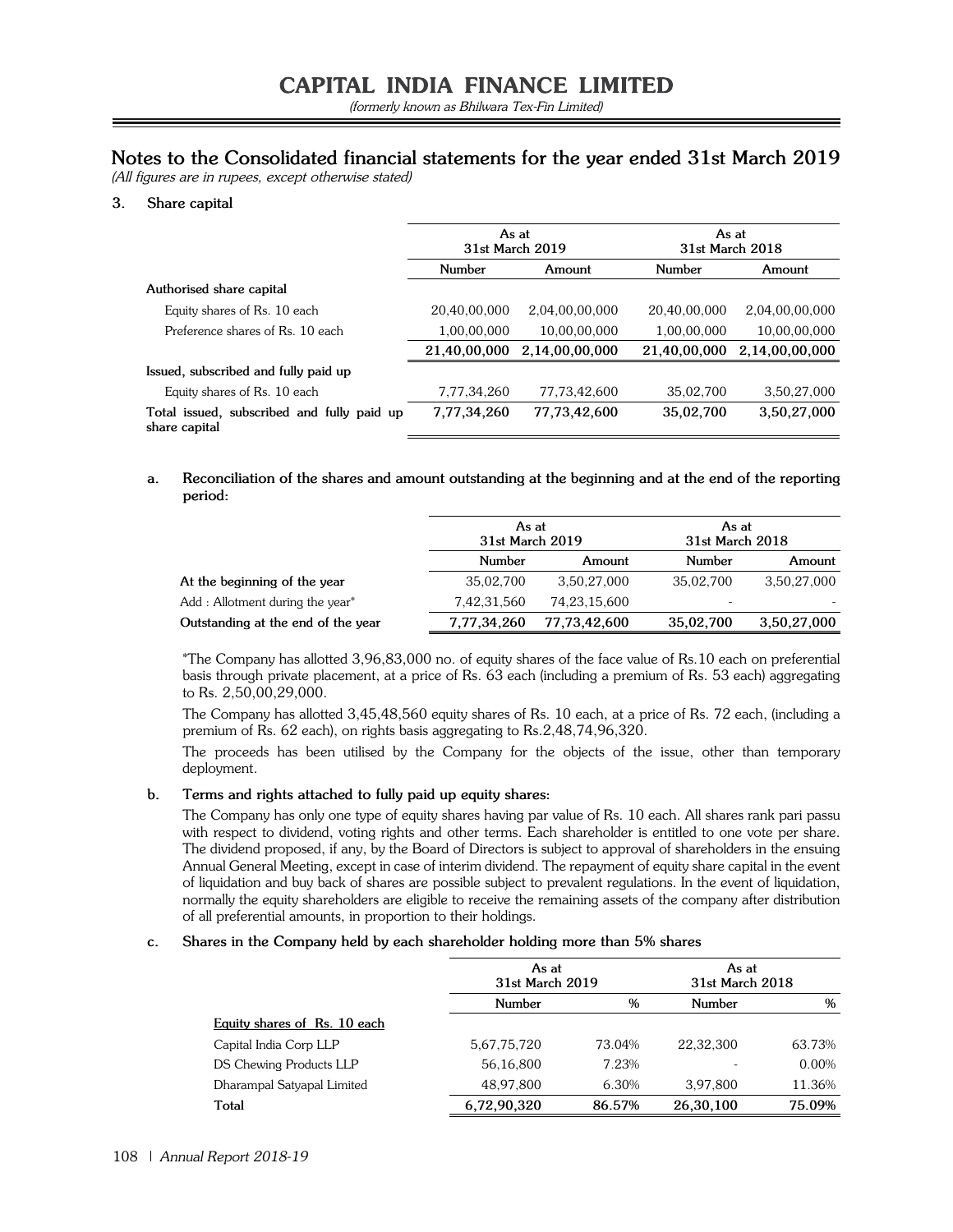## **Notes to the Consolidated financial statements for the year ended 31st March 2019**

(All figures are in rupees, except otherwise stated)

## **d. Advance towards share application money:**

 During current year, the Company has refunded back an amount of Rs. 1,25,00,00,000 received from Capital India Corp LLP as advance against share application money towards its entitlement under the Rights issue of the Company.

## **4 Reserves and surplus**

|              |                                                                                 | As at<br>31st March 2019 | As at<br>31st March 2018 |
|--------------|---------------------------------------------------------------------------------|--------------------------|--------------------------|
| a)           | General reserve                                                                 |                          |                          |
|              | <b>Opening Balance</b>                                                          | 1,76,099                 | 1,76,099                 |
|              | Add: Transfer during the year                                                   |                          |                          |
|              | <b>Total</b>                                                                    | 1,76,099                 | 1,76,099                 |
| $\mathbf{b}$ | Statutory Reserve under Section 45-IC of the RBI Act, 1934                      |                          |                          |
|              | <b>Opening Balance</b>                                                          | 75,80,010                | 16,82,691                |
|              | Add: Transfer during the year                                                   | 2,03,90,854              | 58,97,319                |
|              | <b>Total</b>                                                                    | 2,79,70,864              | 75,80,010                |
| c)           | Securities premium account                                                      |                          |                          |
|              | <b>Opening Balance</b>                                                          |                          |                          |
|              | Add: Proceeds from issue of equity shares                                       | 4,24,52,09,720           |                          |
|              | Less: Share issue expenses                                                      | 3,32,69,280              |                          |
|              | <b>Total</b>                                                                    | 4,21,19,40,440           |                          |
| d)           | Employee stock option outstanding account                                       |                          |                          |
|              | <b>Opening Balance</b>                                                          |                          |                          |
|              | Add: Amount recorded on grants                                                  | 2,80,18,945              |                          |
|              | <b>Total</b>                                                                    | 2,80,18,945              |                          |
| e)           | Surplus in the statement of profit and loss                                     |                          |                          |
|              | <b>Opening Balance</b>                                                          | 2,46,36,542              | 26,46,488                |
|              | Add: Profit for the year                                                        | 5,87,25,373              | 2,78,87,373              |
|              |                                                                                 | 8,33,61,915              | 3,05,33,861              |
|              | Less: Transfer to Statutory Reserve under Section 45-IC of the<br>RBI Act, 1934 | 2,03,90,854              | 58,97,319                |
|              | Less: Dividend on equity shares                                                 | 35,02,700                |                          |
|              | Less: Dividend tax thereon                                                      | 7,13,069                 |                          |
|              | Net Surplus in the statement of profit and loss                                 | 5,87,55,292              | 2,46,36,542              |
|              | Total reserves and surplus                                                      | 4, 32, 68, 61, 640       | 3,23,92,651              |

 In terms of Section 29C of the National Housing Bank ("NHB") Act, 1987, the Subsidiary Company is required to transfer at least 20% of its Profit after tax to a Reserve Fund before any dividend is declared. Transfer to a Reserve Fund in terms of section 36(1)(viii) of the Income Tax Act, 1961 is also considered as an eligible transfer as transfer to Special Reserve under Section 29C of the National Housing Bank ("NHB") Act, 1987. However, during the current and previous year, the Subsidiary Company has not made any profits and hence no amount was transferred to Special Reserve as per section 29C of the NHB Act, 1987.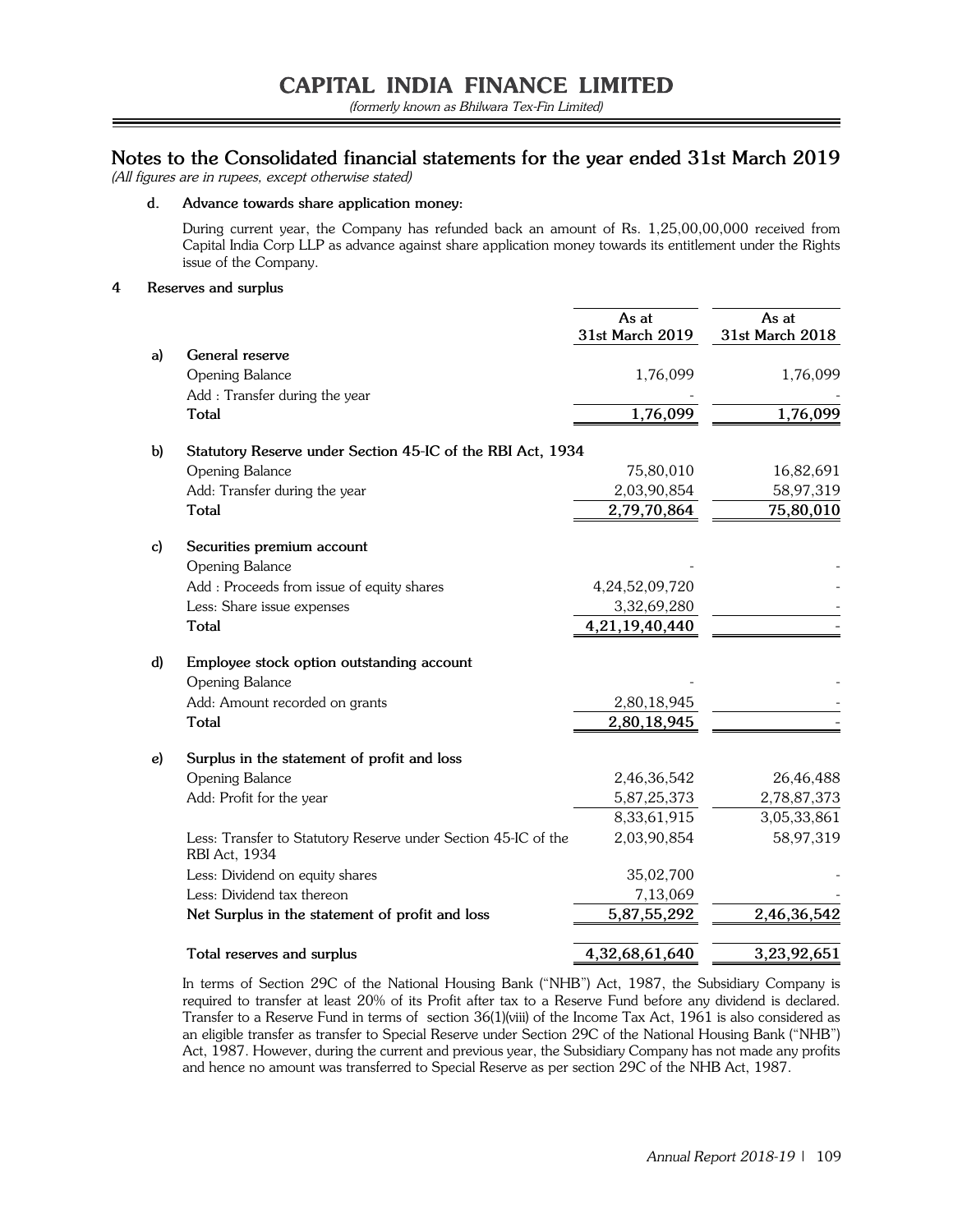### **Notes to the Consolidated financial statements for the year ended 31st March 2019**

(All figures are in rupees, except otherwise stated)

#### **5. Borrowings**

|                          |              | As at<br>31st March 2019 |             | As at<br>31st March 2018 |
|--------------------------|--------------|--------------------------|-------------|--------------------------|
|                          | Non-current  | Current                  | Non-current | Current                  |
| Secured                  |              |                          |             |                          |
| Term loan from banks     | 75,00,00,000 | 50,00,00,000             |             |                          |
| Vehicle loan             | 1,45,53,842  | 34, 15, 149              |             |                          |
| Unsecured                |              |                          |             |                          |
| Inter corporate deposits | 5,50,00,000  | $\overline{\phantom{a}}$ | 7,00,00,000 |                          |
|                          | 81,95,53,842 | 50, 34, 15, 149          | 7,00,00,000 |                          |

#### **Additional information:**

#### **Details of Secured borrowings:**

#### Security details

- Term loan from banks is secured against pari passu charge on standard asset portfolio of book debts and receivables.

- Vehicle loans is secured by way of hypothecation on vehicles.

Terms of repayment:

| <b>Particulars</b>   | Rate of interest | Repayment details                                                                                |
|----------------------|------------------|--------------------------------------------------------------------------------------------------|
| Term loan from banks | 9.90%            | 10 Equated quarterly repayments<br>starting at the end of 6 months from<br>the disbursement date |
| Vehicle loans        | $8.5\% - 8.71\%$ | 60 Equated Monthly Instalments                                                                   |

#### **Details of Unsecured borrowings:**

- Inter corporate deposits of Rs. 5,50,00,000 (31st March 2018: Rs. 7,00,00,000) is raised at an interest rate of 8% and repayable on 16th February 2022.

#### **6. Trade payables**

|                                                                                                   | As at<br>31st March 2019 |                | As at<br>31st March 2018 |             |
|---------------------------------------------------------------------------------------------------|--------------------------|----------------|--------------------------|-------------|
|                                                                                                   | Non-current              | Current        | Non-current              | Current     |
| outstanding dues of micro<br>(i) total<br>enterprises and small enterprises <sup>*</sup>          |                          | 8,10,242       |                          |             |
| (ii) total outstanding dues of creditors<br>other than micro enterprises and small<br>enterprises |                          | 1,09,54,097    |                          | 34, 16, 421 |
|                                                                                                   |                          | 1, 17, 64, 339 |                          | 34, 16, 421 |

\* No interest has been paid/is payable by the Group during/for the year to these 'Suppliers'. The above information takes into account only those suppliers who have submitted their registration details or has responded to the inquiries made by the Group for this purpose. This has been relied upon by the Auditors.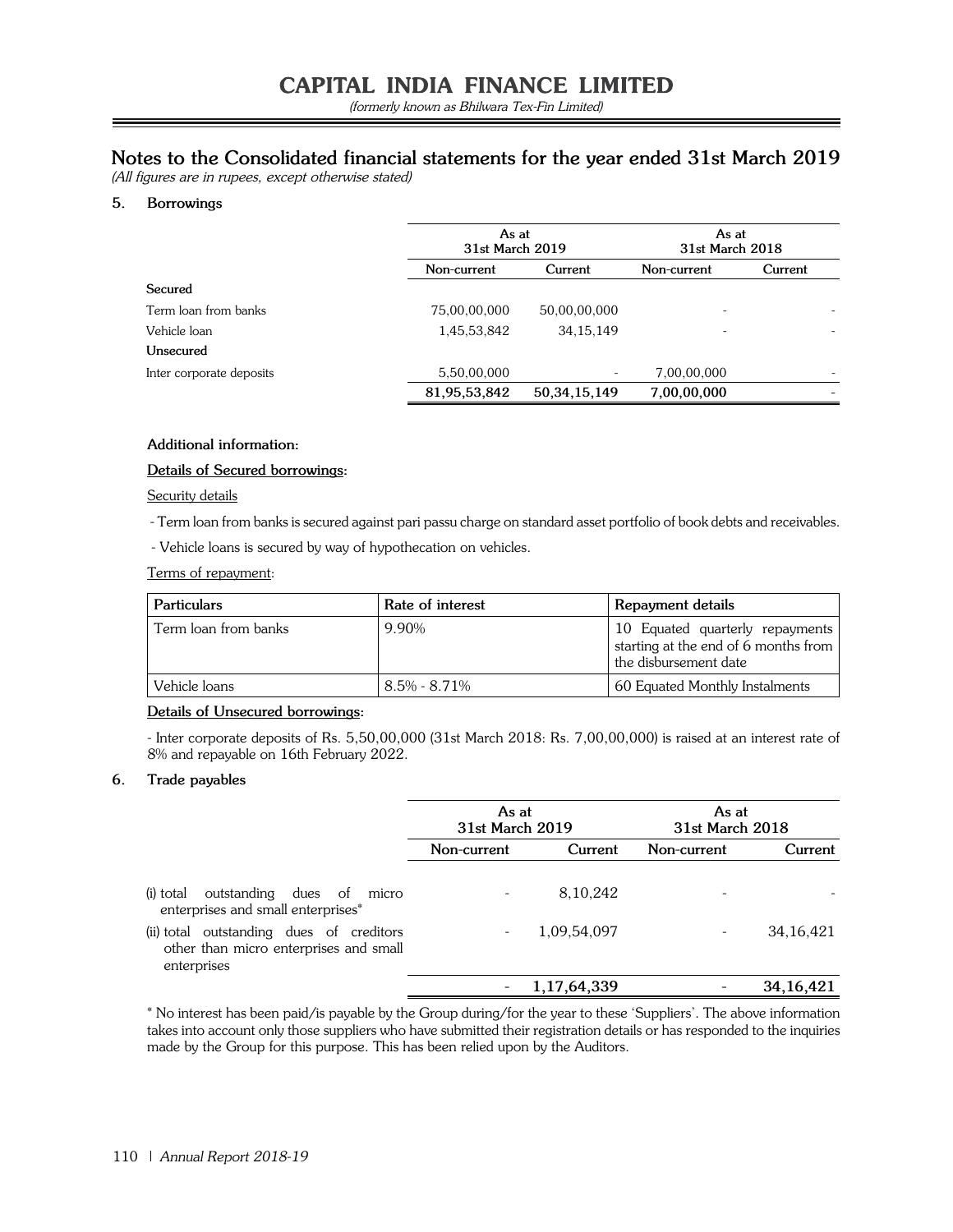(formerly known as Bhilwara Tex-Fin Limited)

### **Notes to the Consolidated financial statements for the year ended 31st March 2019**

(All figures are in rupees, except otherwise stated)

#### **7. Other liabilities**

**8. Provisions**

|                                                              |             | As at<br>As at<br>31st March 2019<br>31st March 2018 |             |              |
|--------------------------------------------------------------|-------------|------------------------------------------------------|-------------|--------------|
|                                                              | Non-current | Current                                              | Non-current | Current      |
|                                                              |             |                                                      |             |              |
| Interest accrued but not due on borrowings                   | 99,72,293   | 1,05,92,204                                          | 55,27,033   |              |
| Interest received in advance                                 |             | 87,590                                               |             |              |
| Unamortised processing fee                                   | 2,21,53,038 | 2,44,26,942                                          |             |              |
| Rent equalisation                                            | 38,25,118   | 11,50,207                                            | 43,11,641   | 17,23,451    |
| Book overdraft                                               |             |                                                      |             | 11,05,32,356 |
| Sundry deposits received from customers                      |             | 83,40,014                                            |             |              |
| Unclaimed dividends                                          |             | 1,53,014                                             |             |              |
| Statutory dues payable                                       |             | 1,08,45,763                                          |             | 2,23,60,993  |
| Payables for capital expenditure                             |             | 14,06,691                                            |             | 22,91,469    |
|                                                              | 3,59,50,449 | 5,70,02,425                                          | 98,38,674   | 13,69,08,269 |
| Provisions                                                   |             |                                                      |             |              |
| Provision for employee benefits                              | 39, 30, 842 | 3,08,90,050                                          | 1,35,934    | 11,17,547    |
| Provision for standard assets                                | 1,23,48,858 | 1,02,20,728                                          | 3,88,889    | 37,68,861    |
| Provision for tax (net of advance tax of<br>Rs. 6,56,89,932) |             | 43,55,808                                            |             |              |
|                                                              | 1,62,79,700 | 4,54,66,586                                          | 5,24,823    | 48,86,408    |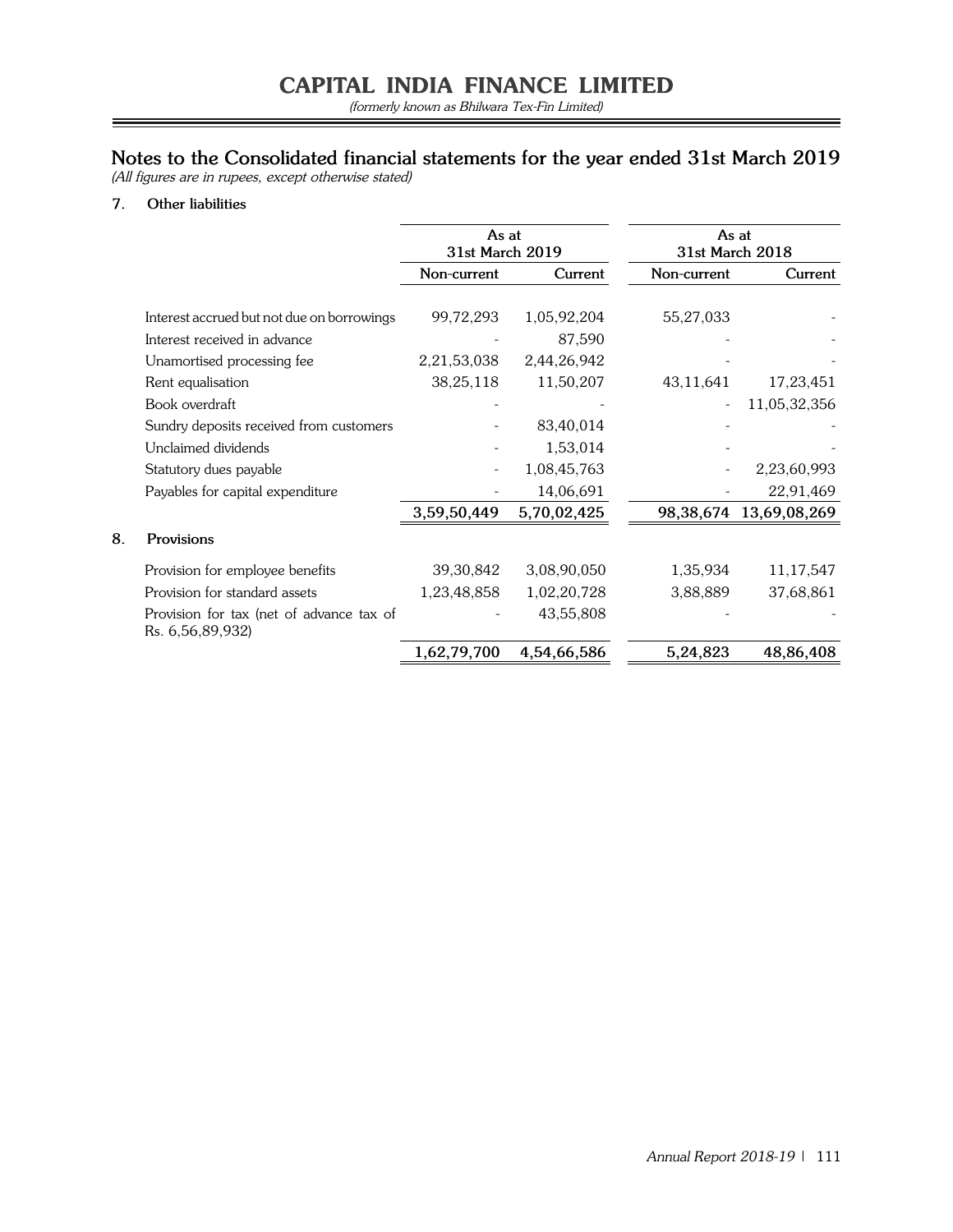| 9: Property, plant and equipment |                            |                                 |                                 |                             |                            |                                               |                                   |                             |                             |                             |
|----------------------------------|----------------------------|---------------------------------|---------------------------------|-----------------------------|----------------------------|-----------------------------------------------|-----------------------------------|-----------------------------|-----------------------------|-----------------------------|
| Particulars                      |                            |                                 | Gross block (at Cost)           |                             |                            | Gross block (at Cost)                         |                                   |                             | Net block                   |                             |
|                                  | 1st April<br>2018<br>As at | during the<br>Additions<br>year | during the<br>Deletions<br>year | 31st March<br>2019<br>As at | 1st April<br>As at<br>2018 | Amortisation<br>Depreciation/<br>for the year | Adjustments<br>during the<br>year | 31st March<br>2019<br>As at | 31st March<br>2019<br>As at | 31st March<br>As at<br>2018 |
| Tangible assets                  |                            |                                 |                                 |                             |                            |                                               |                                   |                             |                             |                             |
| Computer                         | 41,31,745                  | 46,46,045                       | 56,000                          | 87,21,790                   | 3,21,989                   | 23,83,992                                     | 15,750                            | 26,90,231                   | 60,31,559                   | 38,09,756                   |
| Office equipment                 | 85,82,138                  | 67,27,153                       |                                 | 1,53,09,291                 | 3,64,805                   | 28,41,199                                     |                                   | 32,06,004                   | 1,21,03,287                 | 82,17,333                   |
| Furniture & fixtures             | 4,40,49,041                | 2,02,09,171                     | 18,10,549                       | 6,24,47,663                 | 14,62,866                  | 60,38,184                                     | 76,200                            | 74,24,850                   | 5,50,22,813                 | 4,25,86,175                 |
| Leasehold                        | 3,05,04,265                | 3,81,67,739                     |                                 | 6,86,72,004                 | 21,18,732                  | 1,49,67,003                                   |                                   | 1,70,85,735                 | 5,15,86,269                 | 2,83,85,533                 |
| improvements                     |                            |                                 |                                 |                             |                            |                                               |                                   |                             |                             |                             |
| Vehicles                         |                            | 3,24,75,147                     |                                 | 3,24,75,147                 |                            | 43.90.344                                     |                                   | 43.90.344                   | 2,80,84,803                 |                             |
| Total tangible assets            | 8,72,67,189                | 10,22,25,255                    | 18,66,549                       | 18,76,25,895                | 42,68,392                  | 3,06,20,722                                   | 91,950                            | 3,47,97,164                 | 15,28,28,731                | 8,29,98,797                 |
| Intangible assets                |                            |                                 |                                 |                             |                            |                                               |                                   |                             |                             |                             |
| Computer software                | 2,59,987                   | 3,40,124                        |                                 | 6,00,111                    | 23,247                     | 1,63,779                                      |                                   | 1,87,026                    | 4,13,085                    | 2.36,740                    |
| Total intangible assets          | 2,59,987                   | 3,40,124                        |                                 | 6,00,111                    | 23.247                     | 1.63,779                                      |                                   | 1,87,026                    | 4,13,085                    | 2,36,740                    |
| Grand total                      | 8,75,27,176                | 10,25,65,379                    | 18,66,549                       | 18,82,26,006                | 42,91,639                  | 3,07,84,501                                   | 91,950                            | 3,49,84,190                 | ,816<br>15,32,41            | 8,32,35,537                 |
|                                  |                            |                                 |                                 |                             |                            |                                               |                                   |                             |                             |                             |
| Particulars                      |                            |                                 | Gross block (at Cost)           |                             |                            |                                               | Gross block (at Cost)             |                             | Net block                   |                             |
|                                  | As at                      | Additions                       | Deletions                       | As at                       | As at                      | Depreciation/                                 | Adjustments                       | As at                       | As at                       | As at                       |
|                                  | 1st April<br>2017          | during the<br>year              | during the<br>year              | 31st March<br>2018          | 1st April<br>2017          | Amortisation<br>for the year                  | during the<br>year                | 31st March<br>2018          | 31st March<br>2018          | 31st March<br>2017          |
| Tangible assets                  |                            |                                 |                                 |                             |                            |                                               |                                   |                             |                             |                             |
| Computer & printers              |                            | 41,31,745                       |                                 | 41,31,745                   |                            | 3,21,989                                      |                                   | 3,21,989                    | 38,09,756                   |                             |
| Office equipment                 |                            | 85,82,138                       |                                 | 85,82,138                   |                            | 3,64,805                                      |                                   | 3,64,805                    | 82,17,333                   |                             |
| Furniture & fixtures             |                            | 4,40,49,041                     |                                 | 4,40,49,041                 |                            | 14,62,866                                     |                                   | 14,62,866                   | 4,25,86,175                 |                             |
| Leasehold                        |                            | 3,05,04,265                     |                                 | 3,05,04,265                 |                            | 21,18,732                                     |                                   | 21,18,732                   | 2,83,85,533                 |                             |
| improvements                     |                            |                                 |                                 |                             |                            |                                               |                                   |                             |                             |                             |
| Total tangible assets            |                            | 8,72,67,189                     | $\mathbf{I}$                    | 8,72,67,189                 |                            | 42,68,392                                     |                                   | 42,68,392                   | 8,29,98,797                 |                             |
| Intangible assets                |                            |                                 |                                 |                             |                            |                                               |                                   |                             |                             |                             |
| Computer software                |                            | 2,59,987                        |                                 | 2,59,987                    |                            | 23,247                                        |                                   | 23,247                      | 2,36,740                    |                             |
| Total intangible assets          |                            | 2,59,987                        | $\mathbf{I}$                    | 2,59,987                    |                            | 23,247                                        |                                   | 23,247                      | 2,36,740                    |                             |
| <b>Grand</b> total               |                            | 8,75,27,176                     |                                 | 8,75,27,176                 |                            | 42,91,639                                     |                                   | 42,91,639                   | 8,32,35,537                 |                             |

Notes to the Consolidated financial statements for the year ended 31st March 2019<br>(All figures are in rupees, except otherwise stated) **Notes to the Consolidated financial statements for the year ended 31st March 2019** (All figures are in rupees, except otherwise stated)

112 | Annual Report 2018-19

# **CAPITAL INDIA FINANCE LIMITED**

(formerly known as Bhilwara Tex-Fin Limited)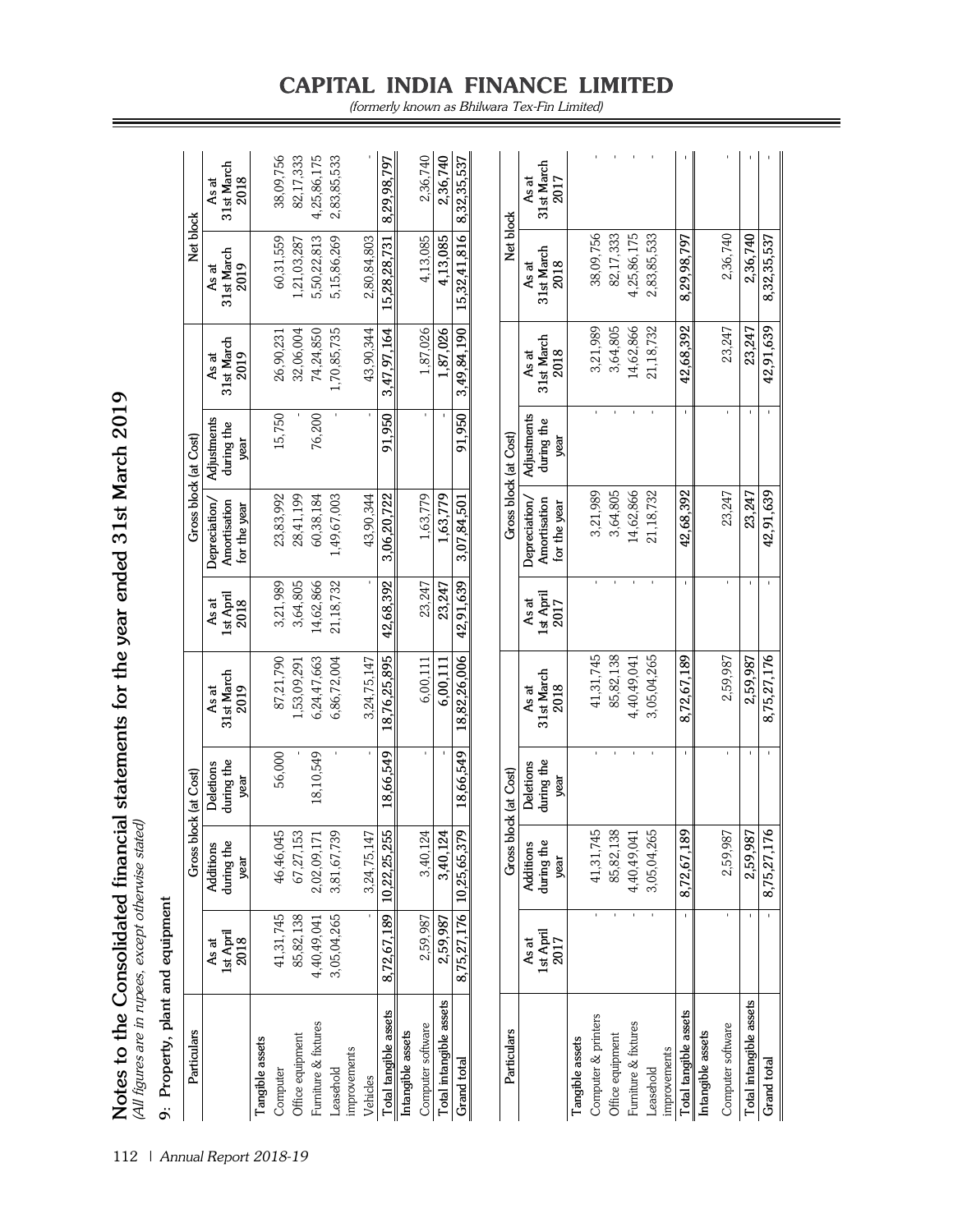(formerly known as Bhilwara Tex-Fin Limited)

### **Notes to the Consolidated financial statements for the year ended 31st March 2019**

(All figures are in rupees, except otherwise stated)

|     |                                                                                                                                | As at<br>31st March 2019 |                               | As at<br>31st March 2018 |                 |
|-----|--------------------------------------------------------------------------------------------------------------------------------|--------------------------|-------------------------------|--------------------------|-----------------|
|     |                                                                                                                                | Non-current              | Current                       | Non-current              | Current         |
|     | 10. Investments                                                                                                                |                          |                               |                          |                 |
|     | (at cost, unless otherwise stated)                                                                                             |                          |                               |                          |                 |
|     | Investment in debentures (unquoted):                                                                                           |                          |                               |                          |                 |
|     | 525 Zero coupon optionally convertible<br>debentures issued by Rapipay Fintech<br>Holding Private Limited @ Rs. 1 lakh<br>each | 5,25,00,000              |                               |                          |                 |
|     | <b>Investment in Mutual Fund units</b><br>(At Net Assets Value)                                                                |                          |                               |                          |                 |
|     | 269,403 units of Aditya Birla Sun Life<br>Liquid Fund - Growth Direct Plan @<br>Rs.300.44 per unit                             |                          | 8,09,38,420                   |                          |                 |
|     | 365,745 units of ICICI Pru Mutual Fund<br>- Liquid Fund- Direct Plan Growth @<br>Rs.276.42 per unit                            |                          | 10,10,97,856                  |                          |                 |
|     | 11,595 units of ICICI Pru Money Market<br>Fund-Direct Growth @ Rs.260.16 per<br>unit                                           |                          | 30,16,594                     |                          |                 |
|     |                                                                                                                                | 5,25,00,000              | 18,50,52,870                  |                          |                 |
| 11. | Loans and advances                                                                                                             |                          |                               |                          |                 |
|     | (Secured, considered good)                                                                                                     |                          |                               |                          |                 |
|     | Loans and advances relating to financing<br>activity                                                                           | 3,03,76,35,256           | 2,38,21,95,302                | 9,72,22,223              | 83, 22, 15, 257 |
|     | (Unsecured, considered good)                                                                                                   |                          |                               |                          |                 |
|     | Loans and advances relating to financing activity                                                                              | 1,09,11,817              | 17,33,23,937                  |                          | 11,00,00,000    |
|     | Other loans and advances                                                                                                       |                          |                               |                          |                 |
|     | - Security deposits                                                                                                            | 3,61,39,670              | 1,26,02,482                   | 1,84,25,210              |                 |
|     | - Advance taxes (net of provision for tax<br>of Rs.2,15,99,961)                                                                | 86,71,398                |                               | 1,26,34,523              |                 |
|     | - Capital advances                                                                                                             | 7,31,373                 |                               |                          |                 |
|     | - Loans and advances to employees                                                                                              | 8,64,265                 | 8,83,007                      | 12,68,640                | 6,48,000        |
|     | - Prepaid expenses                                                                                                             | 9,65,161                 | 52,05,167                     |                          | 78,96,511       |
|     | - Advances to related parties (Refer note<br>28)                                                                               |                          |                               |                          | 20,08,998       |
|     | - Advances to suppliers                                                                                                        |                          | 12,52,972                     |                          | 1,37,58,863     |
|     | - Balances with statutory authorities for<br><b>GST</b>                                                                        |                          | 1,31,92,956                   |                          | 6,48,796        |
|     |                                                                                                                                |                          | 3,09,59,18,940 2,58,86,55,823 | 12,95,50,596             | 96,71,76,425    |
| 12. | Other assets                                                                                                                   |                          |                               |                          |                 |
|     | Unamortised borrowing cost                                                                                                     | 84,40,673                | 61,60,327                     |                          |                 |
|     | Interest accrued and due                                                                                                       |                          | 1,76,65,500                   |                          | 1,21,49,021     |
|     | Interest accrued but not due                                                                                                   |                          | 8,19,23,511                   |                          | 18,81,888       |
|     |                                                                                                                                |                          | 84,40,673 10,57,49,338        |                          | 1,40,30,909     |

Annual Report 2018-19 | 113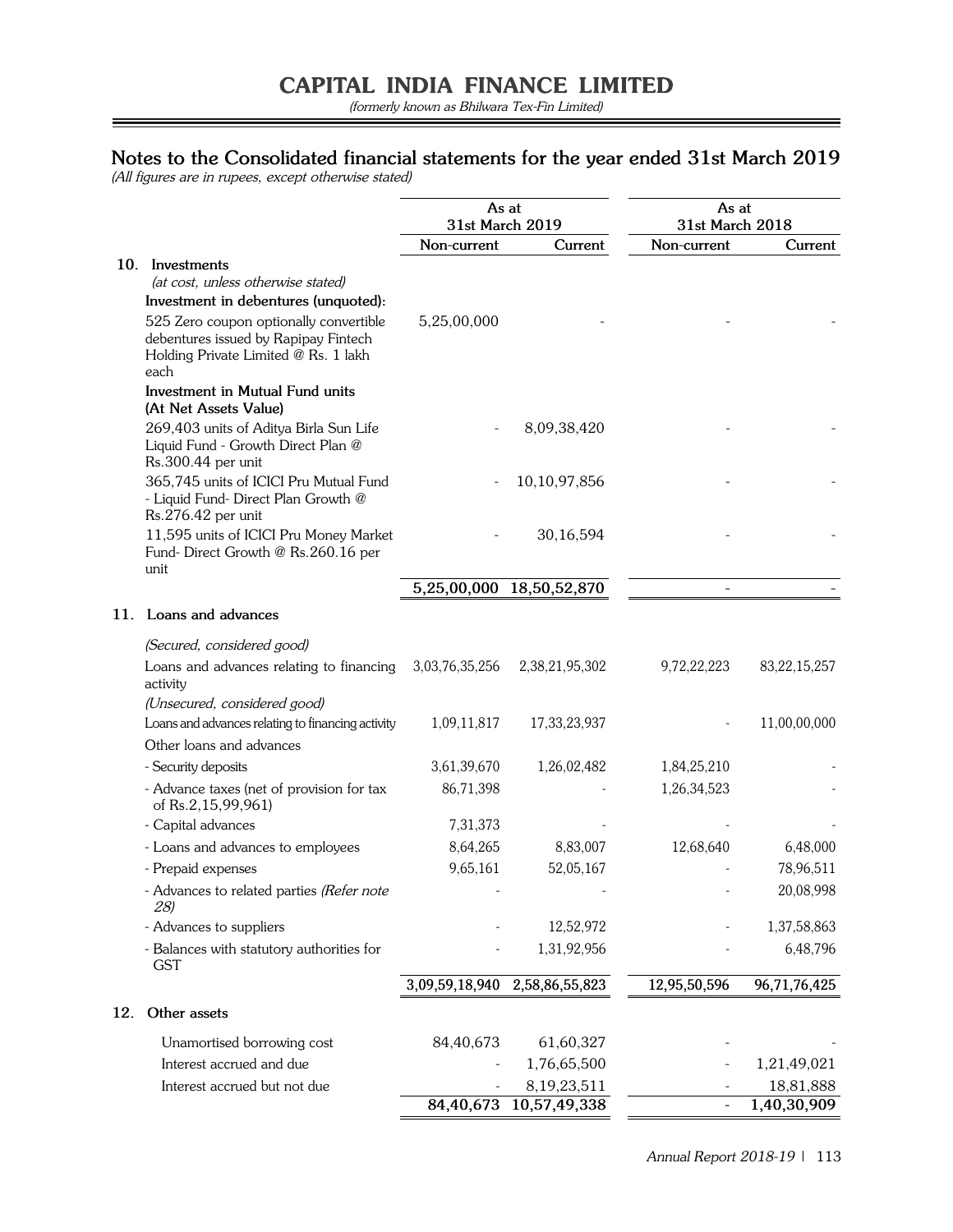(formerly known as Bhilwara Tex-Fin Limited)

Ξ

### **Notes to the Consolidated financial statements for the year ended 31st March 2019**

(All figures are in rupees, except otherwise stated)

| 13<br>Deferred tax assets (net)<br>Deferred tax asset comprises of:<br>Provision for standard assets<br>65,68,530<br>11,45,564<br>Provision for employee benefits<br>1,15,09,750<br>3,45,365<br>14,44,410<br>16,62,819<br>Rent equalisation<br>3,05,392<br>Preliminary expenses<br>2,31,300<br><b>Accumulated losses</b><br>2,04,860<br>Unamortised processing fee<br>1,35,49,540<br>Depreciation on fixed assets<br>24,45,530<br>Deferred tax liability comprises of:<br>(3, 49, 744)<br>Depreciation on fixed assets<br>(50,900)<br>(42, 51, 810)<br>Unamortised borrowing cost<br>Timing differences in recognition of income<br>(5,70,500)<br>33, 14, 256<br>3,08,75,850<br>Deferred tax assets (Net)<br>14<br>Trade receivables<br>(Unsecured, considered good)<br>Outstanding for a period exceeding six months from the date they<br>are due for payment<br>Other receivables<br>32,40,000<br>32,40,000<br>15<br>Cash and bank balances<br>Cash and cash equivalents<br>Cash on hand<br>7,601<br>Balances with banks<br>27,20,83,736<br>- in current accounts<br>34, 17, 257<br>2,00,00,000<br>21,30,00,000<br>- in fixed deposits with original maturity less than 3 months<br>- in unclaimed dividend account<br>1,53,014<br>25, 12, 381<br>Cheques in hand<br>25,00,000<br>29,47,49,131<br>21,89,24,858<br>Other bank balances (Other bank deposits with maturity less<br>than 12 months)<br>4,57,25,894<br>- in fixed deposits with banks<br>10,00,00,000<br>1,25,00,000<br>- in earmarked fixed deposits with banks (balances held as security<br>against bank guarantee)<br>35,29,75,025<br>31,89,24,858 |  | As at<br>31st March 2019 | As at<br>31st March 2018 |
|-----------------------------------------------------------------------------------------------------------------------------------------------------------------------------------------------------------------------------------------------------------------------------------------------------------------------------------------------------------------------------------------------------------------------------------------------------------------------------------------------------------------------------------------------------------------------------------------------------------------------------------------------------------------------------------------------------------------------------------------------------------------------------------------------------------------------------------------------------------------------------------------------------------------------------------------------------------------------------------------------------------------------------------------------------------------------------------------------------------------------------------------------------------------------------------------------------------------------------------------------------------------------------------------------------------------------------------------------------------------------------------------------------------------------------------------------------------------------------------------------------------------------------------------------------------------------------------------------------------------------|--|--------------------------|--------------------------|
|                                                                                                                                                                                                                                                                                                                                                                                                                                                                                                                                                                                                                                                                                                                                                                                                                                                                                                                                                                                                                                                                                                                                                                                                                                                                                                                                                                                                                                                                                                                                                                                                                       |  |                          |                          |
|                                                                                                                                                                                                                                                                                                                                                                                                                                                                                                                                                                                                                                                                                                                                                                                                                                                                                                                                                                                                                                                                                                                                                                                                                                                                                                                                                                                                                                                                                                                                                                                                                       |  |                          |                          |
|                                                                                                                                                                                                                                                                                                                                                                                                                                                                                                                                                                                                                                                                                                                                                                                                                                                                                                                                                                                                                                                                                                                                                                                                                                                                                                                                                                                                                                                                                                                                                                                                                       |  |                          |                          |
|                                                                                                                                                                                                                                                                                                                                                                                                                                                                                                                                                                                                                                                                                                                                                                                                                                                                                                                                                                                                                                                                                                                                                                                                                                                                                                                                                                                                                                                                                                                                                                                                                       |  |                          |                          |
|                                                                                                                                                                                                                                                                                                                                                                                                                                                                                                                                                                                                                                                                                                                                                                                                                                                                                                                                                                                                                                                                                                                                                                                                                                                                                                                                                                                                                                                                                                                                                                                                                       |  |                          |                          |
|                                                                                                                                                                                                                                                                                                                                                                                                                                                                                                                                                                                                                                                                                                                                                                                                                                                                                                                                                                                                                                                                                                                                                                                                                                                                                                                                                                                                                                                                                                                                                                                                                       |  |                          |                          |
|                                                                                                                                                                                                                                                                                                                                                                                                                                                                                                                                                                                                                                                                                                                                                                                                                                                                                                                                                                                                                                                                                                                                                                                                                                                                                                                                                                                                                                                                                                                                                                                                                       |  |                          |                          |
|                                                                                                                                                                                                                                                                                                                                                                                                                                                                                                                                                                                                                                                                                                                                                                                                                                                                                                                                                                                                                                                                                                                                                                                                                                                                                                                                                                                                                                                                                                                                                                                                                       |  |                          |                          |
|                                                                                                                                                                                                                                                                                                                                                                                                                                                                                                                                                                                                                                                                                                                                                                                                                                                                                                                                                                                                                                                                                                                                                                                                                                                                                                                                                                                                                                                                                                                                                                                                                       |  |                          |                          |
|                                                                                                                                                                                                                                                                                                                                                                                                                                                                                                                                                                                                                                                                                                                                                                                                                                                                                                                                                                                                                                                                                                                                                                                                                                                                                                                                                                                                                                                                                                                                                                                                                       |  |                          |                          |
|                                                                                                                                                                                                                                                                                                                                                                                                                                                                                                                                                                                                                                                                                                                                                                                                                                                                                                                                                                                                                                                                                                                                                                                                                                                                                                                                                                                                                                                                                                                                                                                                                       |  |                          |                          |
|                                                                                                                                                                                                                                                                                                                                                                                                                                                                                                                                                                                                                                                                                                                                                                                                                                                                                                                                                                                                                                                                                                                                                                                                                                                                                                                                                                                                                                                                                                                                                                                                                       |  |                          |                          |
|                                                                                                                                                                                                                                                                                                                                                                                                                                                                                                                                                                                                                                                                                                                                                                                                                                                                                                                                                                                                                                                                                                                                                                                                                                                                                                                                                                                                                                                                                                                                                                                                                       |  |                          |                          |
|                                                                                                                                                                                                                                                                                                                                                                                                                                                                                                                                                                                                                                                                                                                                                                                                                                                                                                                                                                                                                                                                                                                                                                                                                                                                                                                                                                                                                                                                                                                                                                                                                       |  |                          |                          |
|                                                                                                                                                                                                                                                                                                                                                                                                                                                                                                                                                                                                                                                                                                                                                                                                                                                                                                                                                                                                                                                                                                                                                                                                                                                                                                                                                                                                                                                                                                                                                                                                                       |  |                          |                          |
|                                                                                                                                                                                                                                                                                                                                                                                                                                                                                                                                                                                                                                                                                                                                                                                                                                                                                                                                                                                                                                                                                                                                                                                                                                                                                                                                                                                                                                                                                                                                                                                                                       |  |                          |                          |
|                                                                                                                                                                                                                                                                                                                                                                                                                                                                                                                                                                                                                                                                                                                                                                                                                                                                                                                                                                                                                                                                                                                                                                                                                                                                                                                                                                                                                                                                                                                                                                                                                       |  |                          |                          |
|                                                                                                                                                                                                                                                                                                                                                                                                                                                                                                                                                                                                                                                                                                                                                                                                                                                                                                                                                                                                                                                                                                                                                                                                                                                                                                                                                                                                                                                                                                                                                                                                                       |  |                          |                          |
|                                                                                                                                                                                                                                                                                                                                                                                                                                                                                                                                                                                                                                                                                                                                                                                                                                                                                                                                                                                                                                                                                                                                                                                                                                                                                                                                                                                                                                                                                                                                                                                                                       |  |                          |                          |
|                                                                                                                                                                                                                                                                                                                                                                                                                                                                                                                                                                                                                                                                                                                                                                                                                                                                                                                                                                                                                                                                                                                                                                                                                                                                                                                                                                                                                                                                                                                                                                                                                       |  |                          |                          |
|                                                                                                                                                                                                                                                                                                                                                                                                                                                                                                                                                                                                                                                                                                                                                                                                                                                                                                                                                                                                                                                                                                                                                                                                                                                                                                                                                                                                                                                                                                                                                                                                                       |  |                          |                          |
|                                                                                                                                                                                                                                                                                                                                                                                                                                                                                                                                                                                                                                                                                                                                                                                                                                                                                                                                                                                                                                                                                                                                                                                                                                                                                                                                                                                                                                                                                                                                                                                                                       |  |                          |                          |
|                                                                                                                                                                                                                                                                                                                                                                                                                                                                                                                                                                                                                                                                                                                                                                                                                                                                                                                                                                                                                                                                                                                                                                                                                                                                                                                                                                                                                                                                                                                                                                                                                       |  |                          |                          |
|                                                                                                                                                                                                                                                                                                                                                                                                                                                                                                                                                                                                                                                                                                                                                                                                                                                                                                                                                                                                                                                                                                                                                                                                                                                                                                                                                                                                                                                                                                                                                                                                                       |  |                          |                          |
|                                                                                                                                                                                                                                                                                                                                                                                                                                                                                                                                                                                                                                                                                                                                                                                                                                                                                                                                                                                                                                                                                                                                                                                                                                                                                                                                                                                                                                                                                                                                                                                                                       |  |                          |                          |
|                                                                                                                                                                                                                                                                                                                                                                                                                                                                                                                                                                                                                                                                                                                                                                                                                                                                                                                                                                                                                                                                                                                                                                                                                                                                                                                                                                                                                                                                                                                                                                                                                       |  |                          |                          |
|                                                                                                                                                                                                                                                                                                                                                                                                                                                                                                                                                                                                                                                                                                                                                                                                                                                                                                                                                                                                                                                                                                                                                                                                                                                                                                                                                                                                                                                                                                                                                                                                                       |  |                          |                          |
|                                                                                                                                                                                                                                                                                                                                                                                                                                                                                                                                                                                                                                                                                                                                                                                                                                                                                                                                                                                                                                                                                                                                                                                                                                                                                                                                                                                                                                                                                                                                                                                                                       |  |                          |                          |
|                                                                                                                                                                                                                                                                                                                                                                                                                                                                                                                                                                                                                                                                                                                                                                                                                                                                                                                                                                                                                                                                                                                                                                                                                                                                                                                                                                                                                                                                                                                                                                                                                       |  |                          |                          |
|                                                                                                                                                                                                                                                                                                                                                                                                                                                                                                                                                                                                                                                                                                                                                                                                                                                                                                                                                                                                                                                                                                                                                                                                                                                                                                                                                                                                                                                                                                                                                                                                                       |  |                          |                          |
|                                                                                                                                                                                                                                                                                                                                                                                                                                                                                                                                                                                                                                                                                                                                                                                                                                                                                                                                                                                                                                                                                                                                                                                                                                                                                                                                                                                                                                                                                                                                                                                                                       |  |                          |                          |
|                                                                                                                                                                                                                                                                                                                                                                                                                                                                                                                                                                                                                                                                                                                                                                                                                                                                                                                                                                                                                                                                                                                                                                                                                                                                                                                                                                                                                                                                                                                                                                                                                       |  |                          |                          |
|                                                                                                                                                                                                                                                                                                                                                                                                                                                                                                                                                                                                                                                                                                                                                                                                                                                                                                                                                                                                                                                                                                                                                                                                                                                                                                                                                                                                                                                                                                                                                                                                                       |  |                          |                          |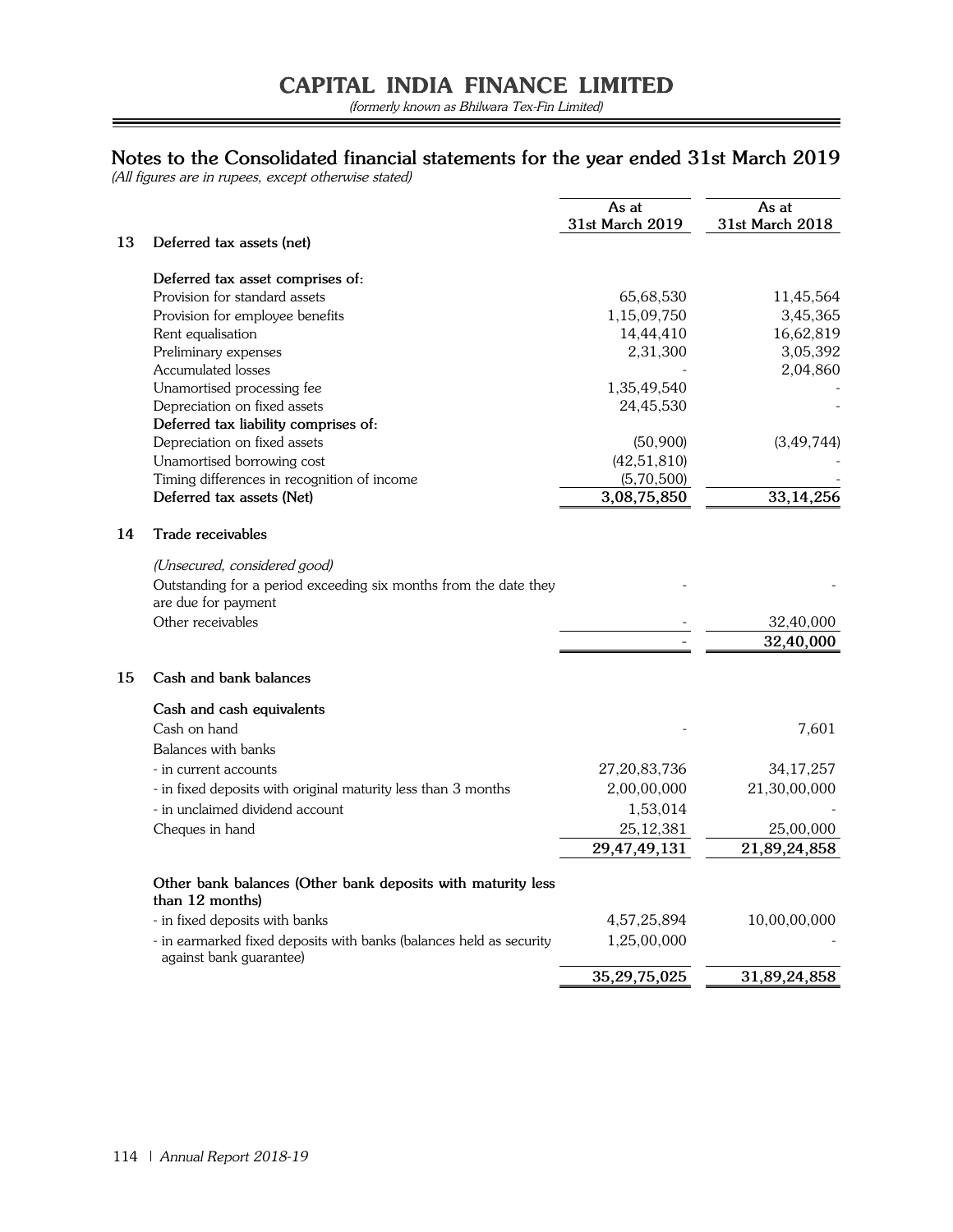### **Notes to the Consolidated financial statements for the year ended 31st March 2019**

(All figures are in rupees, except otherwise stated)

|    |                                                        | Year ended<br>31st March 2019 | Year ended<br>31st March 2018 |
|----|--------------------------------------------------------|-------------------------------|-------------------------------|
| 16 | Revenue from operations                                |                               |                               |
|    | Interest income                                        |                               |                               |
|    | - On loans                                             | 44,67,48,589                  | 14,05,13,028                  |
|    | - On bank fixed deposits                               | 1,45,26,443                   | 11,81,036                     |
|    | - On inter corporate deposits                          |                               | 27,64,930                     |
|    | Fee income                                             | 10,38,21,132                  | 11,60,00,000                  |
|    |                                                        | 56,50,96,164                  | 26,04,58,994                  |
| 17 | Other income                                           |                               |                               |
|    | Income from mutual fund units                          | 2,84,91,557                   |                               |
|    | Interest on income tax refund                          | 4,54,520                      |                               |
|    | Misc. income                                           | 10,850                        | 1,119                         |
|    |                                                        | 2,89,56,927                   | 1,119                         |
| 18 | Employee benefit expense                               |                               |                               |
|    | Salaries, bonus and allowances                         | 20,80,14,766                  | 3,36,12,381                   |
|    | Contribution to provident and other funds              | 82,08,923                     | 11,53,298                     |
|    | Staff welfare expenses                                 | 17,73,025                     | 5,55,223                      |
|    |                                                        | 21,79,96,714                  | 3,53,20,902                   |
| 19 | Finance costs                                          |                               |                               |
|    | Interest expenses                                      | 7,36,21,977                   | 10,36,02,230                  |
|    | Other borrowing cost                                   | 44,36,085                     |                               |
|    | Bank charges                                           | 23,055                        | 44,575                        |
|    |                                                        | 7,80,81,117                   | 10,36,46,805                  |
| 20 | Other expenses                                         |                               |                               |
|    | Rent                                                   | 5,47,42,591                   | 1,45,13,555                   |
|    | Rates & taxes                                          | 1,65,96,398                   | 3,41,06,658                   |
|    | Repairs & maintenance                                  | 82,02,536                     | 21,02,684                     |
|    | Office expenses                                        | 58,44,804                     | 31,65,709                     |
|    | Electricity charges                                    | 18,63,478                     | 4,95,003                      |
|    | Communication expenses                                 | 23,73,164                     | 4,72,956                      |
|    | Printing & stationery                                  | 16,89,197                     | 7,75,423                      |
|    | Insurance                                              | 11,43,697                     |                               |
|    | Membership & subscription                              | 30,21,374                     | 10,69,700                     |
|    | Travelling & conveyance                                | 1,18,72,250                   | 60,95,331                     |
|    | Advertisement, marketing & business promotion expenses | 55,07,167                     | 14,76,265                     |
|    | Commission & brokerage                                 | 10,92,590                     |                               |
|    | Auditor's remuneration (Refer note 22)                 | 26,04,000                     | 2,89,800                      |
|    | Legal & professional charges<br>Rating fee             | 2,16,40,625<br>19,07,500      | 45, 19, 253                   |
|    | Listing fee                                            | 2,82,310                      | 2,97,220                      |
|    | Directors sitting fees                                 | 31,39,500                     | 9,00,000                      |
|    | Provisions for standard assets                         | 1,84,11,836                   | 10,41,140                     |
|    | Donation                                               | 2,00,000                      |                               |
|    | Miscellaneous expenses                                 | 37,94,078                     | 15,33,523                     |
|    |                                                        | 16,59,29,095                  | 7,28,54,220                   |

Annual Report 2018-19 | 115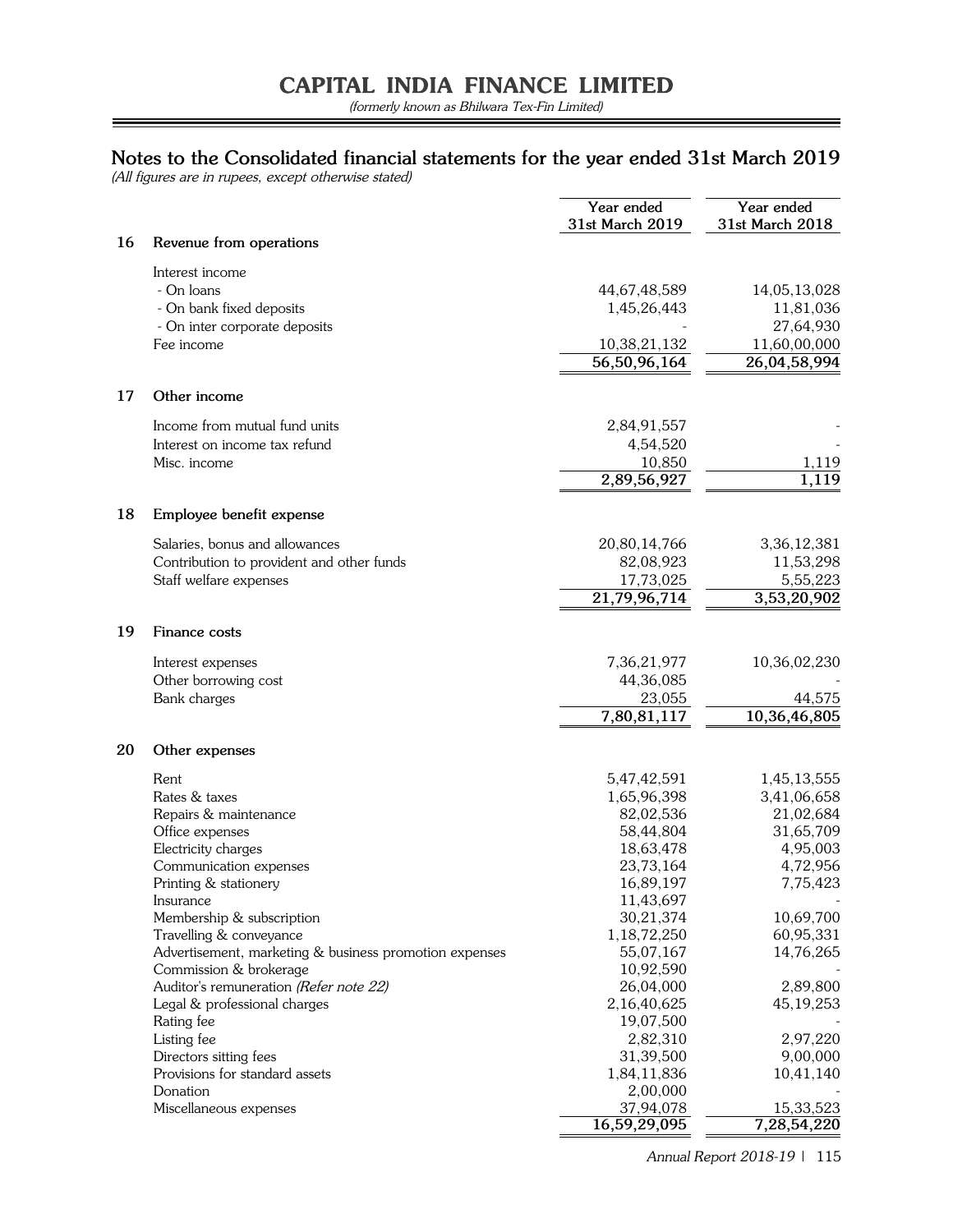### **Notes to the Consolidated financial statements for the year ended 31st March 2019**

(All figures are in rupees, except otherwise stated)

|    |                                                                         | Year ended<br>31st March 2019 | Year ended<br>31st March 2018 |
|----|-------------------------------------------------------------------------|-------------------------------|-------------------------------|
| 21 | Earnings per share                                                      |                               |                               |
|    | Net profit attributable to equity shareholders (Rs.)                    | 5,87,25,373                   | 2,78,87,373                   |
|    | Weighted average number of equity shares outstanding during the<br>year | 4,21,34,493                   | 35,02,700                     |
|    | Nominal value of an equity share (Rs.)                                  | 10                            | 10                            |
|    | Basic earnings per share (in Rs.)                                       | 1.39                          | 7.96                          |
|    | Weighted average number of equity shares under options                  | 3,49,713                      |                               |
|    | Total number of equity shares for diluted earnings per share            | 4,24,84,206                   | 35,02,700                     |
|    | Diluted earnings per share (in Rs.)                                     | 1.38                          | 7.96                          |
|    |                                                                         | Year ended<br>31st March 2019 | Year ended<br>31st March 2018 |
| 22 | Auditor's remuneration (net of GST credit availed) *                    |                               |                               |
|    | Audit fees                                                              | 17,68,000                     | 1,40,000                      |
|    | Certification                                                           | 5,86,000                      | 20,000                        |
|    | Other services                                                          | 2,50,000                      | 1,29,800                      |
|    |                                                                         | 26,04,000                     | 289,800                       |

\* Excludes fees of Rs. 59,95,000 in respect of funds raised through rights issue, adjusted against securities premium.

#### **23 Contingent liabilities**

The Group has provided bank guarantee amounting to Rs. 1,24,37,482 as on 31st March 2019 to BSE Limited for rights issue of its shares. The Group has pledged fixed deposit with bank aggregating of Rs. 1,25,00,000 for obtaining the above bank guarantees. (31st March 2018: Nil)

There were no pending litigations which would impact the financial position of the Group.

There are no long-term contracts including derivative contracts for which there were any material foreseeable losses.

#### **24 Capital & other commitments**

 - Estimated amount of contracts (net of advances) remaining to be executed on capital account and not provided for as at 31st March 2019 is Rs.1,48,63,923. (31st March 2018: Rs. 2,28,08,925)

- Other commitments pertaining to undrawn committed credits as on 31st March 2019 is Rs. 2,11,00,342. (31st March 2018: Nil)

|    |                                                    | Year ended<br>31st March 2019 | Year ended<br>31st March 2018 |
|----|----------------------------------------------------|-------------------------------|-------------------------------|
| 25 | Expenditure in foreign currency (on accrual basis) |                               |                               |
|    | Legal & professional charges                       | 9,42,300                      |                               |
|    |                                                    | 9,42,300                      |                               |

Amount incurred in foreign currency towards payment of capital advances as on 31st March 2019 - Nil (31st March 2018: Rs. 20,44,853)

Expenses incurred on foreign travel is billed by travel agent to the Group in Indian Rupees and hence not required to be disclosed.

There are no reportable earnings in foreign currency during the year ended 31st March 2019. (31st March 2018: Nil) The Group do not have any exposures in foreign currency as at the Balance Sheet date.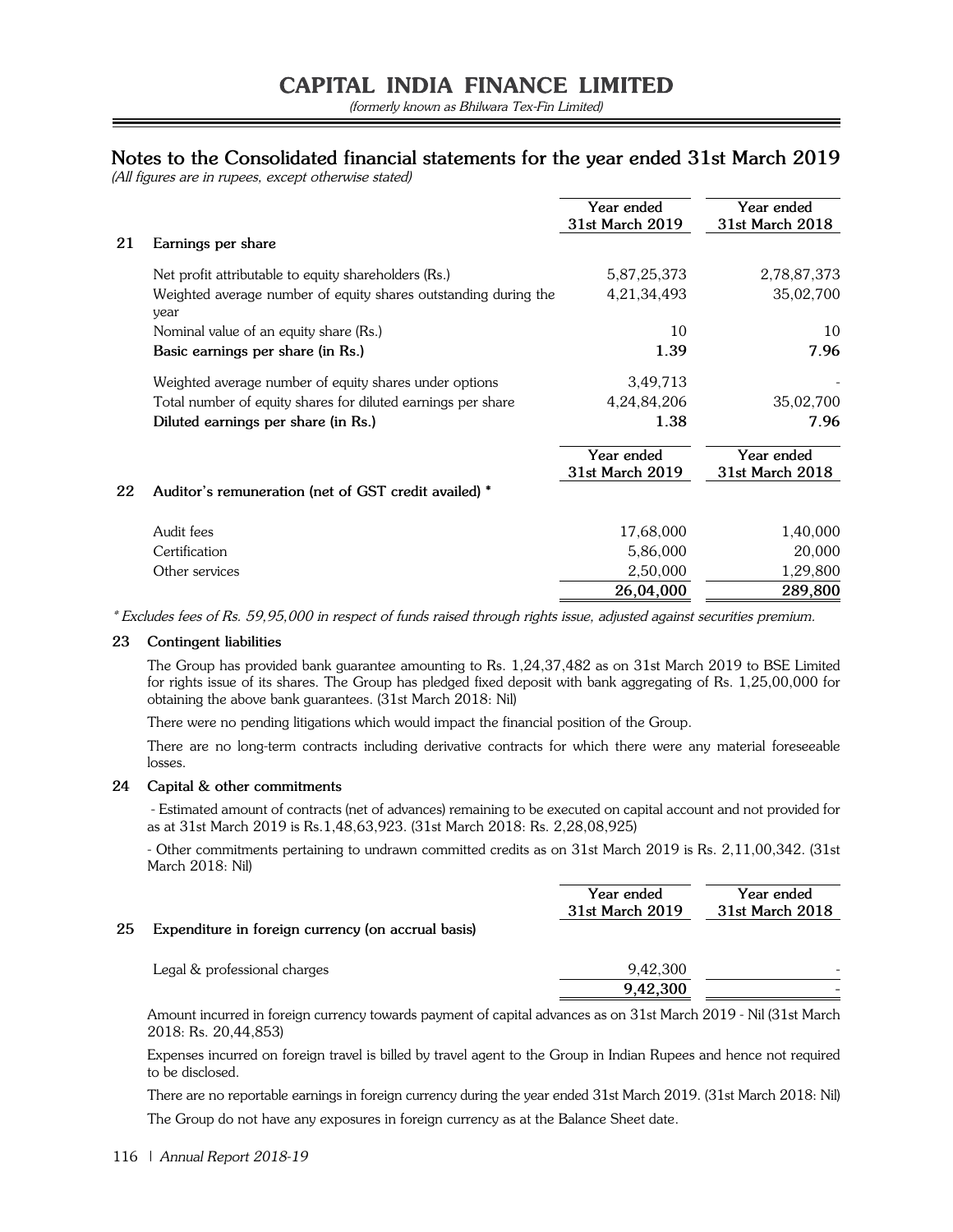### **Notes to the Consolidated financial statements for the year ended 31st March 2019**

(All figures are in rupees, except otherwise stated)

#### **26 Segment information**

The Group operates in a single segment and is in the business of providing credit and related financial advisory services in India. Hence there are no separate reportable segments as per the Accounting Standard (AS) - 17 'Segment Reporting' specified under section 133 of the Companies Act 2013.

#### **27 Leases (Operating Lease)**

The Group has taken various offices operating lease. There are no subleases. Lease payments during the year are charged to Statement of Profit and Loss.

|                                                     | 31st March 2019 | 31st March 2018 |
|-----------------------------------------------------|-----------------|-----------------|
| Description                                         |                 |                 |
| Operating lease payments recognised during the year | 5,03,88,366     | 1,45,13,555     |
| Minimum Lease Obligations                           |                 |                 |
| Not later than one year                             | 5, 34, 53, 279  | 4,60,85,279     |
| Later than one year but not later than five years   | 5,13,05,929     | 6,55,78,333     |
| Later than five years                               | 37,99,125       |                 |
|                                                     |                 |                 |

#### **28 Related party disclosures**

Disclosures as required by the Accounting Standard 18 (AS – 18) "Related Party Disclosures" are given below : **(i) Names of related parties**

| Name of the related party   | Nature of relationship                                                      |
|-----------------------------|-----------------------------------------------------------------------------|
| Capital India Corp LLP      | Enterprise having significant influence or control                          |
| Sahyog Homes Limited        | Enterprise where key management personnel exercise<br>significant influence |
| Mr. Keshav Porwal           | Managing Director                                                           |
| Mr. Amit Sahai Kulshreshtha | Executive Director & CEO                                                    |
| Mr. Vineet Saxena           | Executive Director & CEO of a Subsidiary                                    |

**Note:** Related party and their relationships are reported only where the Group has transactions with those parties during the current year / previous year.

#### **(ii) Details of transaction with related parties are as follows:**

| Nature of the Transaction       | Enterprise having significant influence or control |                        |            | <b>Key Managerial Personnel</b> |                   |               |                                   |               |                              |               |
|---------------------------------|----------------------------------------------------|------------------------|------------|---------------------------------|-------------------|---------------|-----------------------------------|---------------|------------------------------|---------------|
|                                 |                                                    | Capital India Corp LLP |            | Sahyog Homes Limited            | Mr. Keshav Porwal |               | Mr. Amit Sahai                    |               | Mr. Vineet Kumar             |               |
|                                 |                                                    |                        |            |                                 |                   |               | Kulshreshtha                      |               | Saxena                       |               |
|                                 | 31st March                                         | 31st March             | 31st March | 31st March                      | 31st March        | 31st          | 31st                              | 31st          | 31st                         | 31st          |
|                                 | 2019                                               | 2018                   | 2019       | 2018                            | 2019              | March<br>2018 | March<br>2019                     | March<br>2018 | March<br>2019                | March<br>2018 |
| Transactions during the year    |                                                    |                        |            |                                 |                   |               |                                   |               |                              |               |
| Interest income                 |                                                    |                        |            | 1,25,21,181                     |                   |               |                                   |               |                              |               |
| Interest expense                |                                                    | 52,79,454              |            |                                 |                   |               |                                   |               |                              |               |
| Reimbursement of expenses       |                                                    |                        | 15,03,383  | 20,08,998                       |                   |               |                                   |               |                              |               |
| Remuneration paid               |                                                    |                        |            |                                 |                   |               | 1,10,00,000 37,90,960 1,09,99,400 |               | 36, 34, 891   1, 24, 68, 171 | 34,64,801     |
| Share application money         |                                                    | 1,25,00,00,000         |            |                                 |                   |               |                                   |               |                              |               |
| Repayment of Advance towards    | 1,25,00,00,000                                     |                        |            |                                 |                   |               |                                   |               |                              |               |
| share application money         |                                                    |                        |            |                                 |                   |               |                                   |               |                              |               |
| Inter Corporate deposits taken# |                                                    | 15,00,00,000           |            |                                 |                   |               |                                   |               |                              |               |
| Inter Corporate deposits repaid |                                                    | 15,00,00,000           |            |                                 |                   |               |                                   |               |                              |               |
| Loan taken                      |                                                    |                        |            |                                 |                   | 50,000        |                                   |               |                              |               |
| Loan repaid                     |                                                    |                        |            |                                 |                   | 50,000        |                                   |               |                              |               |
| Inter Corporate deposits given# |                                                    |                        |            | 30,30,00,000                    |                   |               |                                   |               |                              |               |
| Inter Corporate deposits        |                                                    |                        |            | 30,30,00,000                    |                   |               |                                   |               |                              |               |
| received back                   |                                                    |                        |            |                                 |                   |               |                                   |               |                              |               |
| Closing balances                |                                                    |                        |            |                                 |                   |               |                                   |               |                              |               |
| Share application money         |                                                    | 1,25,00,00,000         |            |                                 |                   |               |                                   |               |                              |               |
| Receivable/ (payable)           |                                                    |                        |            | 20,08,998                       |                   |               |                                   |               |                              |               |

#Maximum loan given / taken at any time during the year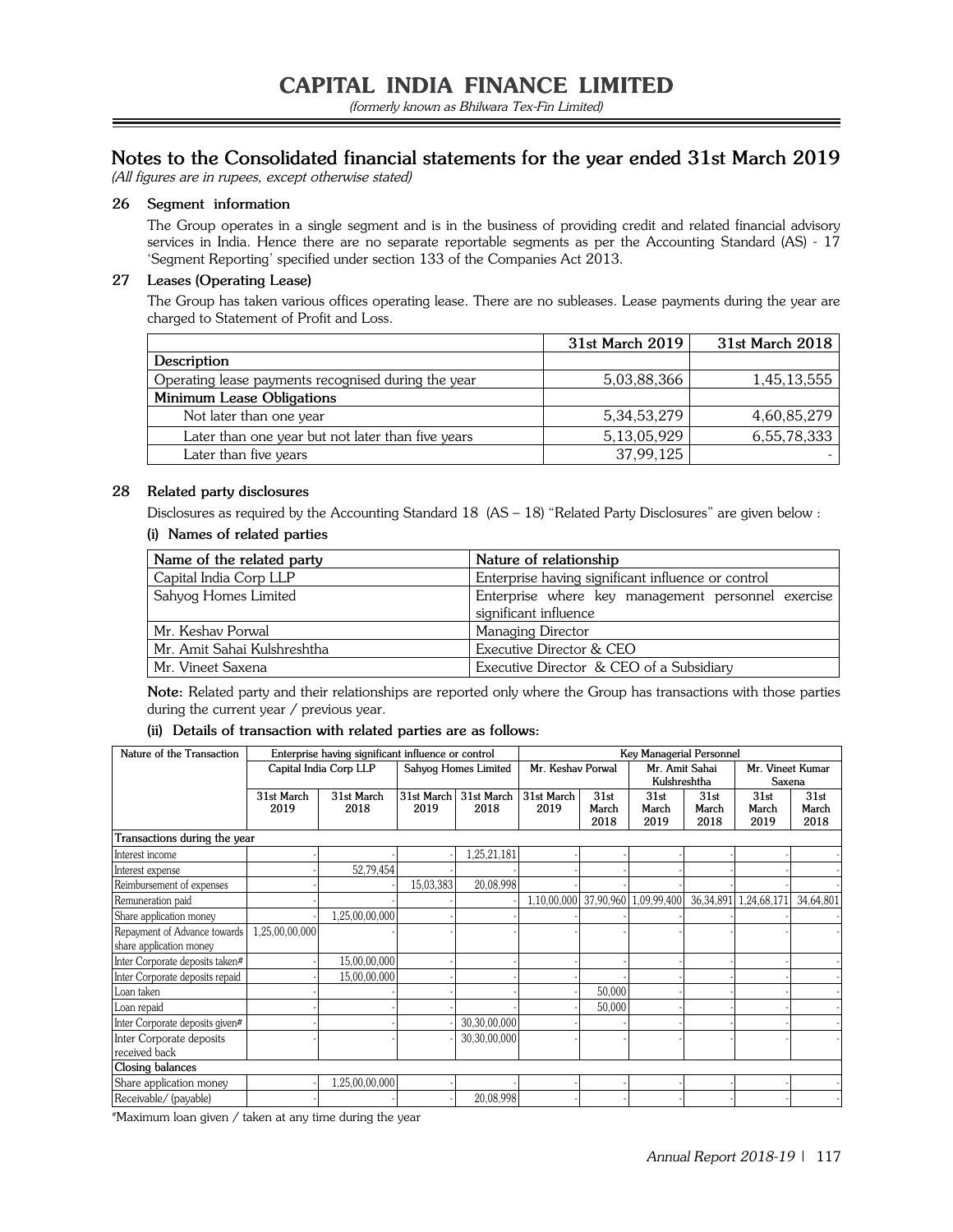(formerly known as Bhilwara Tex-Fin Limited)

### **Notes to the Consolidated financial statements for the year ended 31st March 2019**

(All figures are in rupees, except otherwise stated)

#### **29 Gratuity and other post-employment benefit plans**

#### **a) Defined Contribution Plan**

The Group has recognised Rs. 56,36,949 for the year ended 31st March 2019 in the Statement of Profit and Loss under Group's Contribution to Provident Fund. (31st March 2018: Rs. 10,17,364)

#### **b) Defined Benefit Plan**

The Group has a defined benefit gratuity plan, under which every employee who has completed atleast five years of service gets a gratuity on departure @15 days of last drawn basic salary for each completed year of service.

The following tables summarize the components of net benefit expense recognised in the Statement of Profit and Loss and amounts recognised in the Balance Sheet for the gratuity plan.

|                                                                                                     | 31st March 2019                                         | 31st March 2018                                         |
|-----------------------------------------------------------------------------------------------------|---------------------------------------------------------|---------------------------------------------------------|
| Statement of Profit and Loss                                                                        |                                                         |                                                         |
| Net employee benefit expense recognised in the employee cost                                        |                                                         |                                                         |
| Current service cost                                                                                | 17,18,671                                               | 1,35,934                                                |
| Interest cost on benefit obligation                                                                 |                                                         |                                                         |
| Expected return on plan assets                                                                      |                                                         |                                                         |
| Net actuarial (gain) / loss recognised in the year                                                  | 7,16,997                                                |                                                         |
| Amount not recognised as asset                                                                      |                                                         |                                                         |
| Transfer In                                                                                         | 1,35,934                                                |                                                         |
| Gratuity expense                                                                                    | 25,71,602                                               | 1,35,934                                                |
| Actual return on plan assets                                                                        |                                                         |                                                         |
| <b>Balance Sheet</b>                                                                                |                                                         |                                                         |
| Benefit asset/liability                                                                             |                                                         |                                                         |
| Present value of defined benefit obligation                                                         | 27,07,536                                               | 1,35,934                                                |
| Fair value of plan assets                                                                           |                                                         |                                                         |
| Less: Amount not recognize as asset                                                                 |                                                         |                                                         |
| Plan (asset) / liability                                                                            | 27,07,536                                               | 1,35,934                                                |
| Changes in the present value of defined benefit obligation are as<br>follows                        |                                                         |                                                         |
| Opening defined benefit obligation                                                                  | 1,35,934                                                |                                                         |
| Current service cost                                                                                | 17,18,671                                               | 1,35,934                                                |
| Interest cost                                                                                       |                                                         |                                                         |
| Past service cost                                                                                   |                                                         |                                                         |
| Benefits paid                                                                                       |                                                         |                                                         |
| Actuarial (gains)/ losses on obligation                                                             | 7,16,997                                                |                                                         |
| Transfer In                                                                                         | 1,35,934                                                |                                                         |
| Closing defined benefit obligation                                                                  | 27,07,536                                               | 1,35,934                                                |
| The principal assumptions used in determining gratuity liability for<br>the company is shown below: |                                                         |                                                         |
| Discount rate                                                                                       | 7.76% - 7.79%                                           | 7.58%                                                   |
| Expected rate of return on assets                                                                   | NA                                                      | <b>NA</b>                                               |
| Employee turnover                                                                                   | 5.00%                                                   | 5.00%                                                   |
| Mortality Rate                                                                                      | Indian Assured Lives<br>Mortality (2012-14)<br>Ultimate | Indian Assured Lives<br>Mortality (2006-08)<br>Ultimate |
| The estimates of future salary increases, considered in actuarial valuation,                        | 10.00%                                                  | 5.00%                                                   |
| take account of inflation, seniority, promotion and other relevant factors,                         |                                                         |                                                         |
| such as supply and demand in the employment market.                                                 |                                                         |                                                         |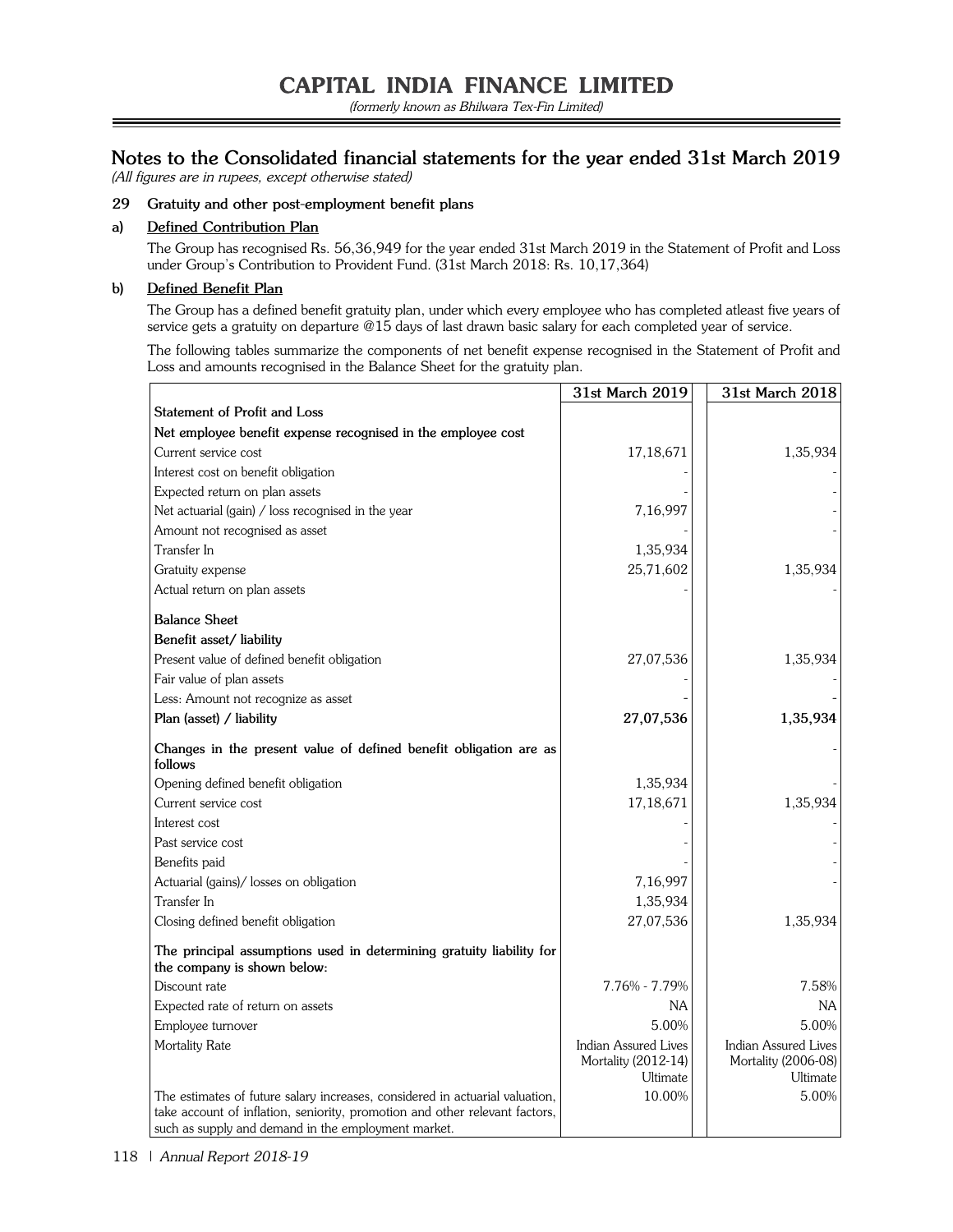# **Notes to the Consolidated financial statements for the year ended 31st March 2019**

(All figures are in rupees, except otherwise stated)

|                                               | 31st March<br>2019 | 31st March<br>2018 | 31st March<br>2017 | 31st March<br>2016 | 31st March<br>2015 |
|-----------------------------------------------|--------------------|--------------------|--------------------|--------------------|--------------------|
| Defined benefit obligation                    | 27,07,536          | 1,35,934           |                    |                    |                    |
| Plan Assets                                   |                    |                    |                    |                    |                    |
| Surplus / (deficit)                           |                    |                    |                    |                    |                    |
| Experience adjustments on<br>plan liabilities | 3,21,799           |                    |                    |                    |                    |
| Experience adjustments on<br>plan assets      |                    |                    |                    |                    |                    |

#### **Amounts for the Current and previous four years are as follows:**

#### **Notes:**

Since the gratuity plan of the Group is not funded, the disclosure regarding change in fair value of plan assets and categories of plan assets are not required.

c) The Group has recognised Rs. 24,95,809 (31st March 2018: Rs.11,17,547) for compensated absences in Statement of Profit and Loss for current year. The defined benefit obligation with respect to provision for compensated absences is Rs. 36,13,356 as at 31st March 2019 (31st March 2018: Rs.11,17,547).

#### **30 Employee Stock Option Plan**

#### **CIFL EMPLOYEE STOCK OPTION PLAN 2018**

The shareholders of the Holding Company passed a resolution through postal ballot/ e-voting on 23rd September 2018 for approval of the issue of 35,00,000 options under the Scheme titled "CIFL EMPLOYEE STOCK OPTION PLAN 2018" (ESOP SCHEME).

The ESOP Scheme allows the issue of options to employees of the Holding Company and its subsidiaries (whether in India or abroad). Each option comprises one underlying equity share.

As per the ESOP Scheme, the Board grants the options to the employees deemed eligible. The Exercise Price for the Options shall be determined by the Board which shall not be less than the face value of the Shares of the Holding Company as on date of Grant. The options granted vest not earlier than minimum period of 1 (One) year and not later than maximum period of 5 (Five) years from the date of Grant. The Board at its discretion may grant Options specifying Vesting Period ranging from minimum and maximum period as afore-stated. The Exercise Period in respect of Vested Options shall be period as specified in the Grant Letter, which period shall not be more than 5 (Five) years from the date of Vesting of Options.

The difference between the fair price of the share underlying the options granted on the date of grant of option and the exercise price of the option (being the intrinsic value of the option) representing Stock compensation expense is expensed over the vesting period.

| <b>Particulars</b>                                                     | During the year ended<br>31st March 2019 |                                                        |  |
|------------------------------------------------------------------------|------------------------------------------|--------------------------------------------------------|--|
|                                                                        | Options<br>(Numbers)                     | Weighted average<br>exercise price per<br>option (Rs.) |  |
| Option outstanding at the beginning of the year:                       |                                          |                                                        |  |
| Granted during the year:                                               | 16,35,000                                | 72                                                     |  |
| Vested during the year:                                                |                                          |                                                        |  |
| Exercised during the year:                                             |                                          |                                                        |  |
| Lapsed during the year:                                                |                                          |                                                        |  |
| Options outstanding at the end of the year:                            | 16,35,000                                | 72                                                     |  |
| Options available for grant:                                           | 18,65,000                                | 72                                                     |  |
| Range of exercise price for options outstanding at the end of the year | 72                                       |                                                        |  |

Employee stock options details as on the Balance Sheet date are as follows:

Weighted average remaining contractual life for options outstanding as at 31st March 2019 is 2 years and 1 month.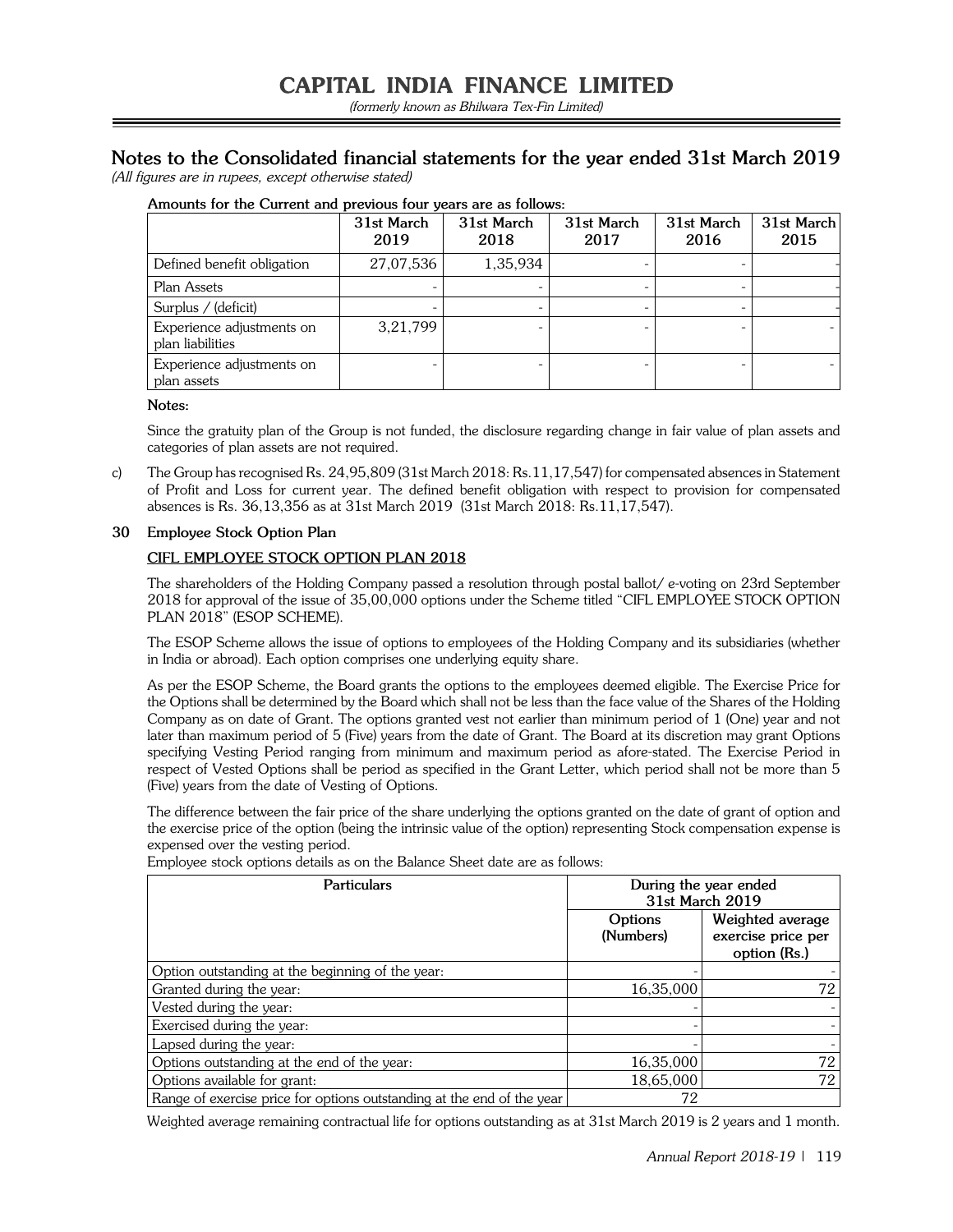### **Notes to the Consolidated financial statements for the year ended 31st March 2019**

(All figures are in rupees, except otherwise stated)

### **CIHL EMPLOYEE STOCK OPTION PLAN 2018**

In the extraordinary general meeting held on 8th August 2018, the shareholders of the Subsidiary Company approved the issue of 1,25,00,000 options under the Scheme titled "CIHL EMPLOYEE STOCK OPTION PLAN 2018" (ESOP SCHEME).

The ESOP Scheme allows the issue of options to employees of the Subsidiary Company and its Holding Company (whether in India or abroad). Each option comprises one underlying equity share.

As per the ESOP Scheme, the Board grants the options to the employees deemed eligible. The Exercise Price for the Options shall be determined by the Board which shall not be less than the face value of the Shares of the Subsidiary Company as on date of Grant. The options granted vest not earlier than minimum period of 1 (One) year and not later than maximum period of 5 (Five) years from the date of Grant. The Board at its discretion may grant Options specifying Vesting Period ranging from minimum and maximum period as afore-stated. The Exercise Period in respect of Vested Options shall be period as specified in the Grant Letter, which period shall not be more than 5 (Five) years from the date of Vesting of Options.

The difference between the fair price of the share underlying the options granted on the date of grant of option and the exercise price of the option (being the intrinsic value of the option) representing Stock compensation expense is expensed over the vesting period.

Employee stock options details as on the Balance Sheet date are as follows:

| <b>Particulars</b>                                                     | During the year ended<br>31 March 2019 |                                                        |  |
|------------------------------------------------------------------------|----------------------------------------|--------------------------------------------------------|--|
|                                                                        | Options<br>(Numbers)                   | Weighted average<br>exercise price per<br>option (Rs.) |  |
| Option outstanding at the beginning of the year:                       |                                        |                                                        |  |
| Granted during the year:                                               | 82,75,000                              | 10                                                     |  |
| Vested during the year:                                                |                                        |                                                        |  |
| Exercised during the year:                                             |                                        |                                                        |  |
| Lapsed during the year:                                                |                                        |                                                        |  |
| Options outstanding at the end of the year:                            | 82,75,000                              | 10                                                     |  |
| Options available for grant:                                           | 42,25,000                              | 10                                                     |  |
| Range of exercise price for options outstanding at the end of the year |                                        | 10                                                     |  |

Weighted average remaining contractual life for options outstanding as at 31st March 2019 1 year and 4 months.

The impact on Earnings per Share if the 'fair value' of the options (on the date of the grant) were considered instead of the 'intrinsic value' is as under:

| For the year ended<br>31st March 2019 |
|---------------------------------------|
| 5,87,25,373                           |
| 2,80,18,945                           |
| (46, 14, 158)                         |
| 8,21,30,160                           |
| 1.39                                  |
| 1.95                                  |
| 1.38                                  |
| 1.93                                  |
|                                       |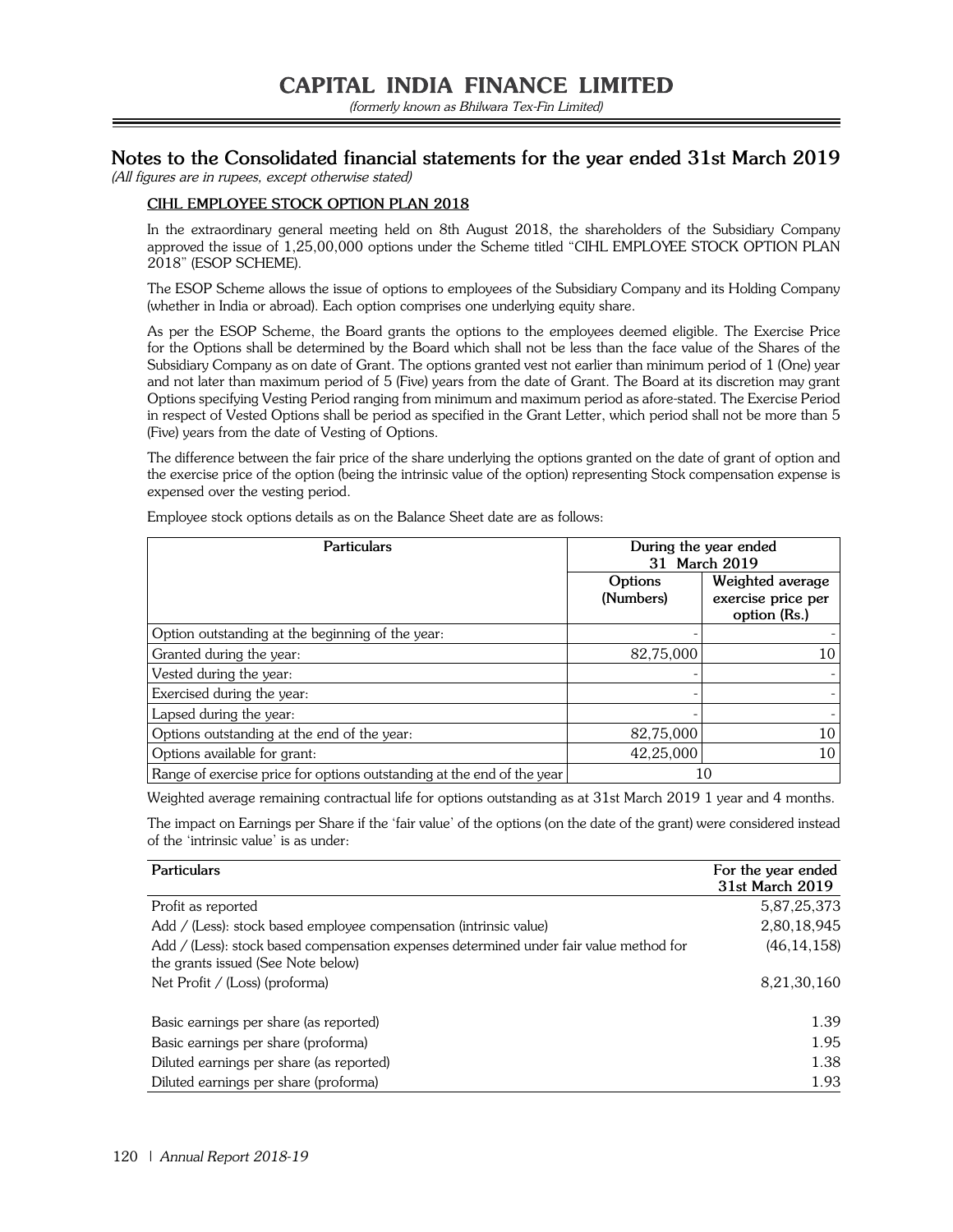(formerly known as Bhilwara Tex-Fin Limited)

## **Notes to the Consolidated financial statements for the year ended 31st March 2019**

(All figures are in rupees, except otherwise stated)

The fair value of the options has been determined under the Black-Scholes model. The assumptions used in this model for calculating fair value are as below:

| <b>Assumptions</b>                   | CIFI EMPLOYEE<br><b>STOCK OPTION</b><br><b>PLAN 2018</b> | CIHI EMPI OYEE<br><b>STOCK OPTION</b><br><b>PLAN 2018</b> |
|--------------------------------------|----------------------------------------------------------|-----------------------------------------------------------|
| Risk free interest rate              | $6.62\% - 7.10\%$                                        | $6.6\% - 7.2\%$                                           |
| Expected life                        | 1 year to 4 years                                        | 1 year to 4 years                                         |
| Expected annual volatility of shares | 18%                                                      | 13% - 16.7%                                               |
| Expected dividend yield              | 0.00%                                                    | 0.00%                                                     |

31 As required by para 2 of the General instructions for preparation of consolidated financial statements to schedule III to the Companies Act 2013

| Sr.<br>No.     | Name of subsidiary<br>companies                                                                    |                                     | Net Assets (i.e. Total Assets<br><b>Less Total Liabilities</b> | Share in Profit & Loss      |                      |  |
|----------------|----------------------------------------------------------------------------------------------------|-------------------------------------|----------------------------------------------------------------|-----------------------------|----------------------|--|
|                |                                                                                                    | As a % of<br>Consolidated<br>Assets | Amount                                                         | As a % of<br>Profit or Loss | Amount               |  |
|                | Parent                                                                                             |                                     |                                                                |                             |                      |  |
|                | Capital India Finance Limited                                                                      |                                     | 93.53% 5,14,90,32,359                                          |                             | 173.61% 10,19,54,269 |  |
|                | <b>Subsidiaries</b>                                                                                |                                     |                                                                |                             |                      |  |
|                | Indian:                                                                                            |                                     |                                                                |                             |                      |  |
| $\mathbf{1}$   | Capital India Home Loans<br>Limited                                                                | 6.46%                               | 35,57,50,935                                                   | $-72.84\%$                  | (4, 27, 77, 757)     |  |
| $\overline{2}$ | Capital India Wealth Management<br>Private Limited                                                 | 0.00%                               | 64,015                                                         | $-0.18%$                    | (1,04,000)           |  |
| 3              | Capital India Asset Management<br>Private Limited                                                  | 0.01%                               | 3,28,851                                                       | $-0.24%$                    | (1, 39, 139)         |  |
| 4              | CIFL Holdings Private Limited                                                                      | 0.00%                               | 64,040                                                         | $-0.18%$                    | (1,04,000)           |  |
| 5              | CIFL Investment Manager Private<br>Limited                                                         | 0.00%                               | 64,040                                                         | $-0.18%$                    | (1,04,000)           |  |
|                | Foreign:                                                                                           |                                     |                                                                |                             |                      |  |
|                | None                                                                                               |                                     |                                                                |                             |                      |  |
|                | Minority interest in all subsidiaries                                                              | NA                                  |                                                                | <b>NA</b>                   |                      |  |
|                | Associates (Investments as per the<br>Equity method)                                               | <b>NA</b>                           |                                                                | <b>NA</b>                   |                      |  |
|                | Joint Ventures (as per<br>proportionate consolidation /<br>investment as per the Equity<br>method) | NA                                  |                                                                | NA                          |                      |  |

**(Amount in rupees)**